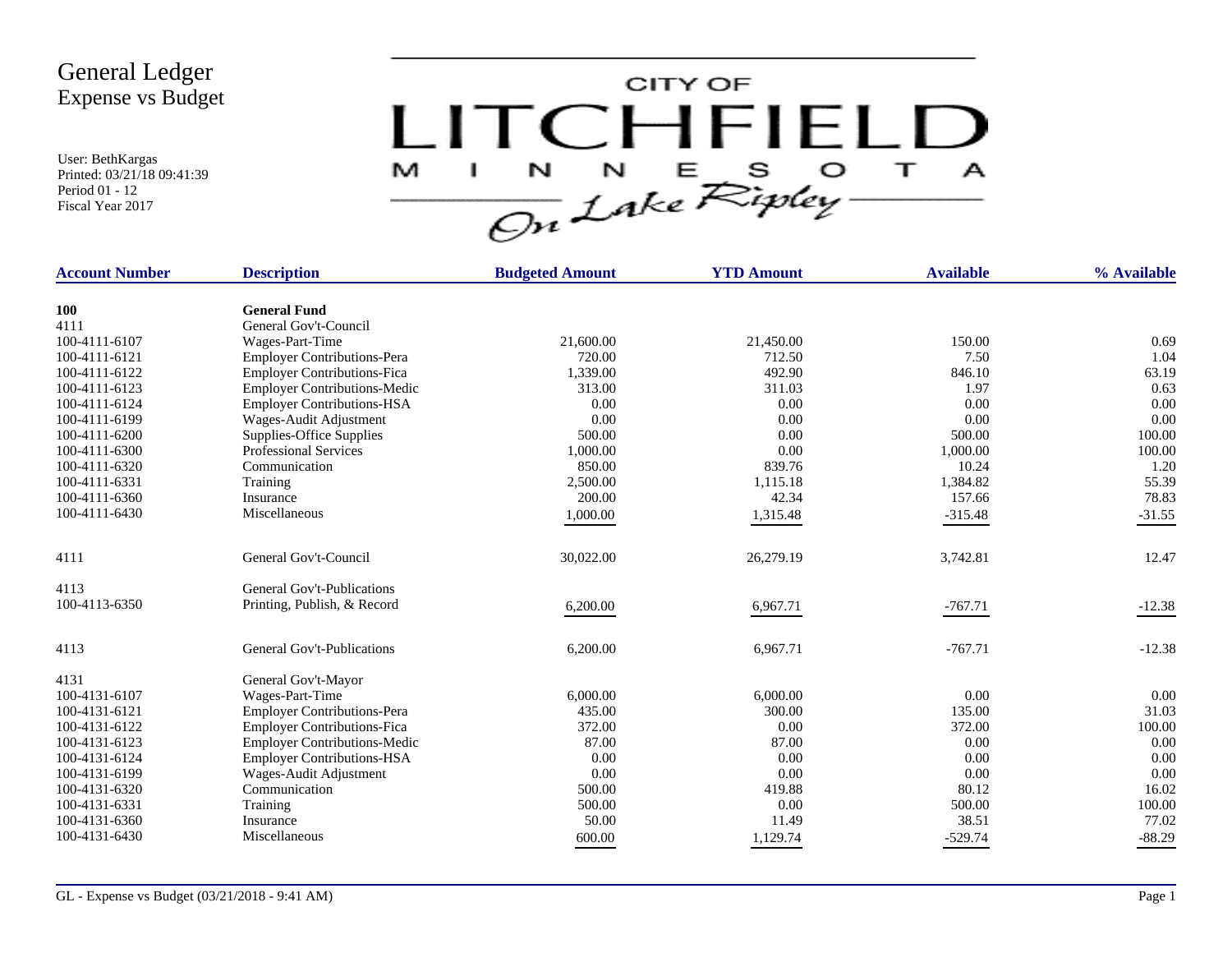| <b>Account Number</b> | <b>Description</b>                  | <b>Budgeted Amount</b> | <b>YTD Amount</b> | <b>Available</b> | % Available |
|-----------------------|-------------------------------------|------------------------|-------------------|------------------|-------------|
| 4131                  | General Gov't-Mayor                 | 8,544.00               | 7,948.11          | 595.89           | 6.97        |
| 4132                  | General Gov't-City Admin.           |                        |                   |                  |             |
| 100-4132-6101         | Wages-Full-Time-Supervisor          | 106,984.00             | 101,635.60        | 5,348.40         | 5.00        |
| 100-4132-6102         | Wages-Full-Time-Regular             | 86,612.00              | 86,612.24         | $-0.24$          | 0.00        |
| 100-4132-6106         | Wages-Full-Time-Overtime            | 0.00                   | 0.00              | 0.00             | 0.00        |
| 100-4132-6112         | Other Pay-Sick Leave Pay            | 1,950.00               | 1,998.75          | $-48.75$         | $-2.50$     |
| 100-4132-6115         | <b>Holiday Payout</b>               | 0.00                   | 0.00              | 0.00             | 0.00        |
| 100-4132-6121         | <b>Employer Contributions-Pera</b>  | 14,520.00              | 14,111.90         | 408.10           | 2.81        |
| 100-4132-6122         | <b>Employer Contributions-Fica</b>  | 12,124.00              | 10,902.34         | 1,221.66         | 10.08       |
| 100-4132-6123         | <b>Employer Contributions-Medic</b> | 2,835.00               | 2,549.74          | 285.26           | 10.06       |
| 100-4132-6124         | <b>Employer Contributions-HSA</b>   | 4,815.00               | 10,018.27         | $-5,203.27$      | $-108.06$   |
| 100-4132-6125         | Employer Contributions-Indv.        | 0.00                   | 0.00              | 0.00             | 0.00        |
| 100-4132-6131         | Employer Paid Ins.-Health           | 37,356.00              | 32,460.49         | 4,895.51         | 13.11       |
| 100-4132-6132         | Employer Paid Ins.-Dental           | 3,182.00               | 3,182.40          | $-0.40$          | $-0.01$     |
| 100-4132-6133         | Employer Paid Ins.-Life             | 240.00                 | 240.00            | 0.00             | 0.00        |
| 100-4132-6134         | <b>Employer Paid Ins-Disability</b> | 871.00                 | 859.14            | 11.86            | 1.36        |
| 100-4132-6148         | Cafeteria Plan Service Chgs.        | 108.00                 | 93.00             | 15.00            | 13.89       |
| 100-4132-6199         | Wages-Audit Adjustment              | 0.00                   | 0.00              | 0.00             | 0.00        |
| 100-4132-6220         | Supplies-RepairMaintenance          | 1,000.00               | 395.56            | 604.44           | 60.44       |
| 100-4132-6320         | Communication                       | 1,000.00               | 1,118.32          | $-118.32$        | $-11.83$    |
| 100-4132-6331         | Training                            | 1,600.00               | $0.00\,$          | 1,600.00         | 100.00      |
| 100-4132-6360         | Insurance                           | 1,200.00               | 974.57            | 225.43           | 18.79       |
| 100-4132-6430         | Miscellaneous                       | 275.00                 | 0.00              | 275.00           | 100.00      |
| 100-4132-6433         | Misc.-Dues & Subscriptions          | 500.00                 | $0.00\,$          | 500.00           | 100.00      |
|                       |                                     |                        |                   |                  |             |
| 4132                  | General Gov't-City Admin.           | 277,172.00             | 267,152.32        | 10,019.68        | 3.61        |
| 4133                  | General Gov't-Commissions           |                        |                   |                  |             |
| 100-4133-6360         | Insurance                           | 30.00                  | 0.00              | 30.00            | 100.00      |
| 100-4133-6430         | Miscellaneous                       | 1,000.00               | 96.00             | 904.00           | 90.40       |
| 100-4133-6432         | Misc.-Elected Or Appointed          | 4,000.00               | 5,348.00          | $-1,348.00$      | $-33.70$    |
| 4133                  | General Gov't-Commissions           | 5,030.00               | 5,444.00          | $-414.00$        | $-8.23$     |
| 4141                  | General Gov't-Elections             |                        |                   |                  |             |
| 100-4141-6106         | Wages-Full-Time-Overtime            | 0.00                   | 0.00              | 0.00             | 0.00        |
| 100-4141-6107         | Wages-Part-Time                     | 0.00                   | 0.00              | 0.00             | 0.00        |
| 100-4141-6121         | <b>Employer Contributions-Pera</b>  | 0.00                   | 0.00              | 0.00             | 0.00        |
| 100-4141-6122         | <b>Employer Contributions-Fica</b>  | 0.00                   | 0.00              | $0.00\,$         | 0.00        |
| 100-4141-6123         | <b>Employer Contributions-Medic</b> | 0.00                   | 0.00              | 0.00             | 0.00        |
| 100-4141-6199         | Wages-Audit Adjustment              | 0.00                   | 0.00              | 0.00             | 0.00        |
| 100-4141-6200         | Supplies-Office Supplies            | 0.00                   | 0.00              | 0.00             | 0.00        |
| 100-4141-6210         | <b>Supplies-Operating Supplies</b>  | 0.00                   | 0.00              | 0.00             | 0.00        |
| 100-4141-6220         | Supplies-RepairMaintenance          | 0.00                   | 0.00              | 0.00             | 0.00        |
| 100-4141-6350         | Printing, Publish, & Record         | 0.00                   | 0.00              | 0.00             | 0.00        |
| 100-4141-6360         | Insurance                           | 0.00                   | 0.00              | 0.00             | 0.00        |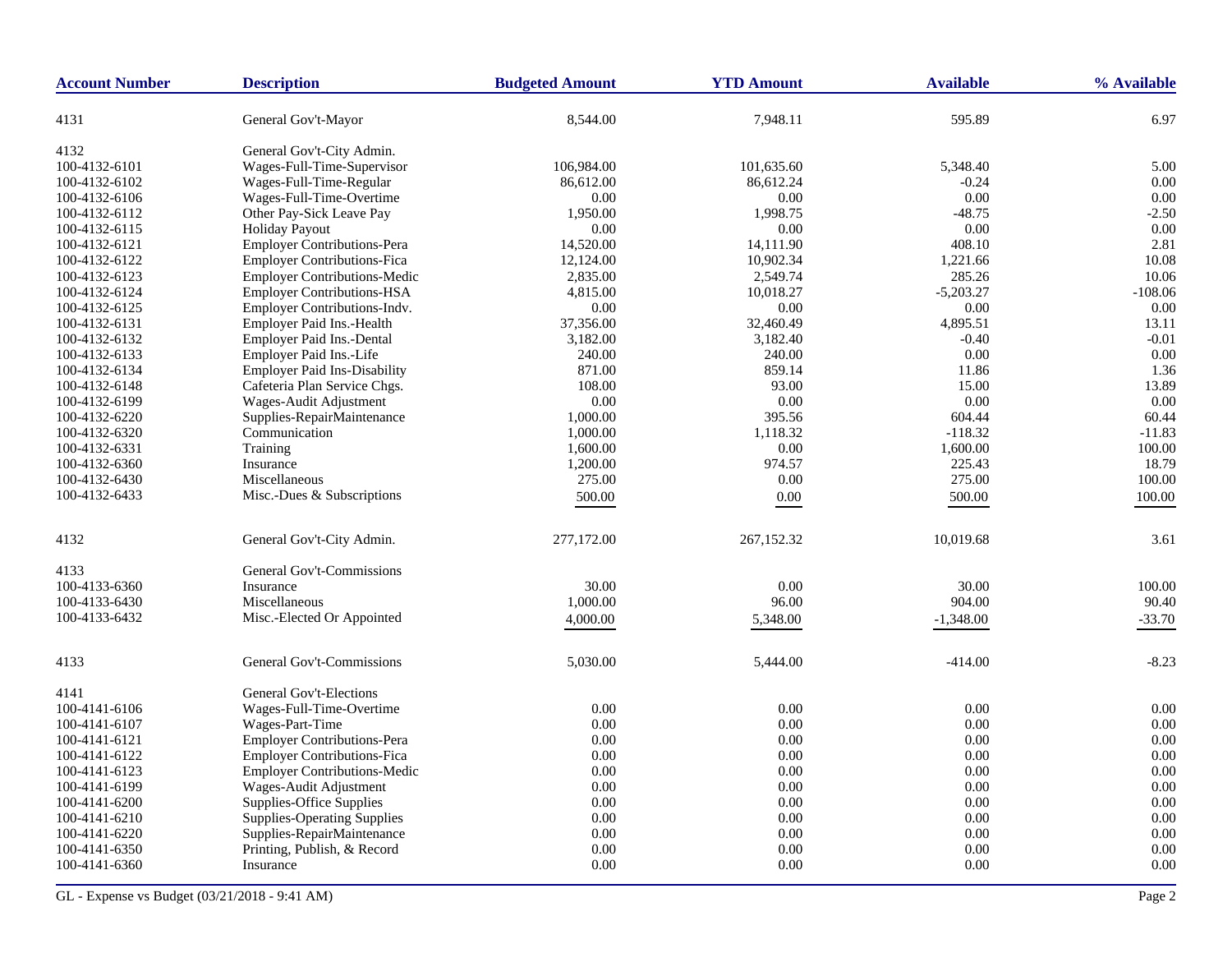| <b>Account Number</b> | <b>Description</b>                  | <b>Budgeted Amount</b> | <b>YTD Amount</b> | <b>Available</b> | % Available |
|-----------------------|-------------------------------------|------------------------|-------------------|------------------|-------------|
| 100-4141-6430         | Miscellaneous                       | 0.00                   | 0.00              | 0.00             | 0.00        |
| 4141                  | <b>General Gov't-Elections</b>      | 0.00                   | 0.00              | 0.00             | 0.00        |
| 4143                  | General Gov't-Clerk-Treas.          |                        |                   |                  |             |
| 100-4143-6101         | Wages-Full-Time-Supervisor          | 0.00                   | 0.00              | 0.00             | 0.00        |
| 100-4143-6102         | Wages-Full-Time-Regular             | 46,426.00              | 41,659.40         | 4,766.60         | 10.27       |
| 100-4143-6106         | Wages-Full-Time-Overtime            | 500.00                 | 619.38            | $-119.38$        | $-23.88$    |
| 100-4143-6107         | Wages-Part-Time                     | 16,000.00              | 13,536.29         | 2,463.71         | 15.40       |
| 100-4143-6108         | Wages-Part-Time-Overtime            | 0.00                   | 0.00              | 0.00             | 0.00        |
| 100-4143-6111         | Other Pay-Severance Pay             | 0.00                   | 0.00              | 0.00             | 0.00        |
| 100-4143-6112         | Other Pay-Sick Leave Pay            | 0.00                   | 0.00              | 0.00             | 0.00        |
| 100-4143-6115         | <b>Holiday Payout</b>               | 0.00                   | 0.00              | 0.00             | 0.00        |
| 100-4143-6121         | <b>Employer Contributions-Pera</b>  | 4,500.00               | 4,120.82          | 379.18           | 8.43        |
| 100-4143-6122         | <b>Employer Contributions-Fica</b>  | 3,163.00               | 2,796.54          | 366.46           | 11.59       |
| 100-4143-6123         | Employer Contributions-Medic        | 737.00                 | 653.92            | 83.08            | 11.27       |
| 100-4143-6124         | <b>Employer Contributions-HSA</b>   | 0.00                   | $0.00\,$          | 0.00             | 0.00        |
| 100-4143-6131         | Employer Paid Ins.-Health           | 21,085.00              | 21,239.38         | $-154.38$        | $-0.73$     |
| 100-4143-6132         | Employer Paid Ins.-Dental           | 1,591.00               | 1,392.30          | 198.70           | 12.49       |
| 100-4143-6133         | Employer Paid Ins.-Life             | 120.00                 | 104.73            | 15.27            | 12.73       |
| 100-4143-6134         | <b>Employer Paid Ins-Disability</b> | 209.00                 | 173.62            | 35.38            | 16.93       |
| 100-4143-6148         | Cafeteria Plan Service Chgs.        | 200.00                 | 93.00             | 107.00           | 53.50       |
| 100-4143-6199         | Wages-Audit Adjustment              | 0.00                   | 0.00              | 0.00             | 0.00        |
| 100-4143-6200         | Supplies-Office Supplies            | 0.00                   | 0.00              | 0.00             | 0.00        |
| 100-4143-6220         | Supplies-RepairMaintenance          | 0.00                   | 25.11             | $-25.11$         | 0.00        |
| 100-4143-6240         | Small Tools & Minor Equip.          | 0.00                   | 0.00              | 0.00             | 0.00        |
| 100-4143-6307         | <b>Professional Services</b>        | 0.00                   | 0.00              | 0.00             | 0.00        |
| 100-4143-6331         | Training                            | 600.00                 | 0.00              | 600.00           | 100.00      |
| 100-4143-6360         | Insurance                           | 1,000.00               | 311.42            | 688.58           | 68.86       |
| 100-4143-6430         | Miscellaneous                       | 14,100.00              | 7,555.81          | 6,544.19         | 46.41       |
| 100-4143-6433         | Misc.-Dues & Subscriptions          | 300.00                 | 0.00              | 300.00           | 100.00      |
| 100-4143-6455         | Misc.-New Employee Costs            | 0.00                   | 0.00              | 0.00             | 0.00        |
| 4143                  | General Gov't-Clerk-Treas.          | 110,531.00             | 94,281.72         | 16,249.28        | 14.70       |
| 4155                  | General Gov't-Assessing             |                        |                   |                  |             |
| 100-4155-6101         | Wages-Full-Time-Supervisor          | 0.00                   | 0.00              | 0.00             | 0.00        |
| 100-4155-6102         | Wages-Full-Time-Regular             | 0.00                   | 0.00              | 0.00             | 0.00        |
| 100-4155-6106         | Wages-Full-Time-Overtime            | 0.00                   | 0.00              | 0.00             | 0.00        |
| 100-4155-6107         | Wages-Part-Time                     | 0.00                   | 0.00              | 0.00             | 0.00        |
| 100-4155-6108         | Wages-Part-Time-Overtime            | 0.00                   | 0.00              | 0.00             | 0.00        |
| 100-4155-6112         | Other Pay-Sick Leave Pay            | 0.00                   | 0.00              | 0.00             | 0.00        |
| 100-4155-6114         | Auto Allowance                      | 0.00                   | 0.00              | 0.00             | 0.00        |
| 100-4155-6121         | <b>Employer Contributions-Pera</b>  | 0.00                   | 0.00              | 0.00             | 0.00        |
| 100-4155-6122         | <b>Employer Contributions-Fica</b>  | 0.00                   | 0.00              | 0.00             | 0.00        |
| 100-4155-6123         | <b>Employer Contributions-Medic</b> | 0.00                   | 0.00              | 0.00             | 0.00        |
| 100-4155-6124         | <b>Employer Contributions-HSA</b>   | 0.00                   | 0.00              | 0.00             | 0.00        |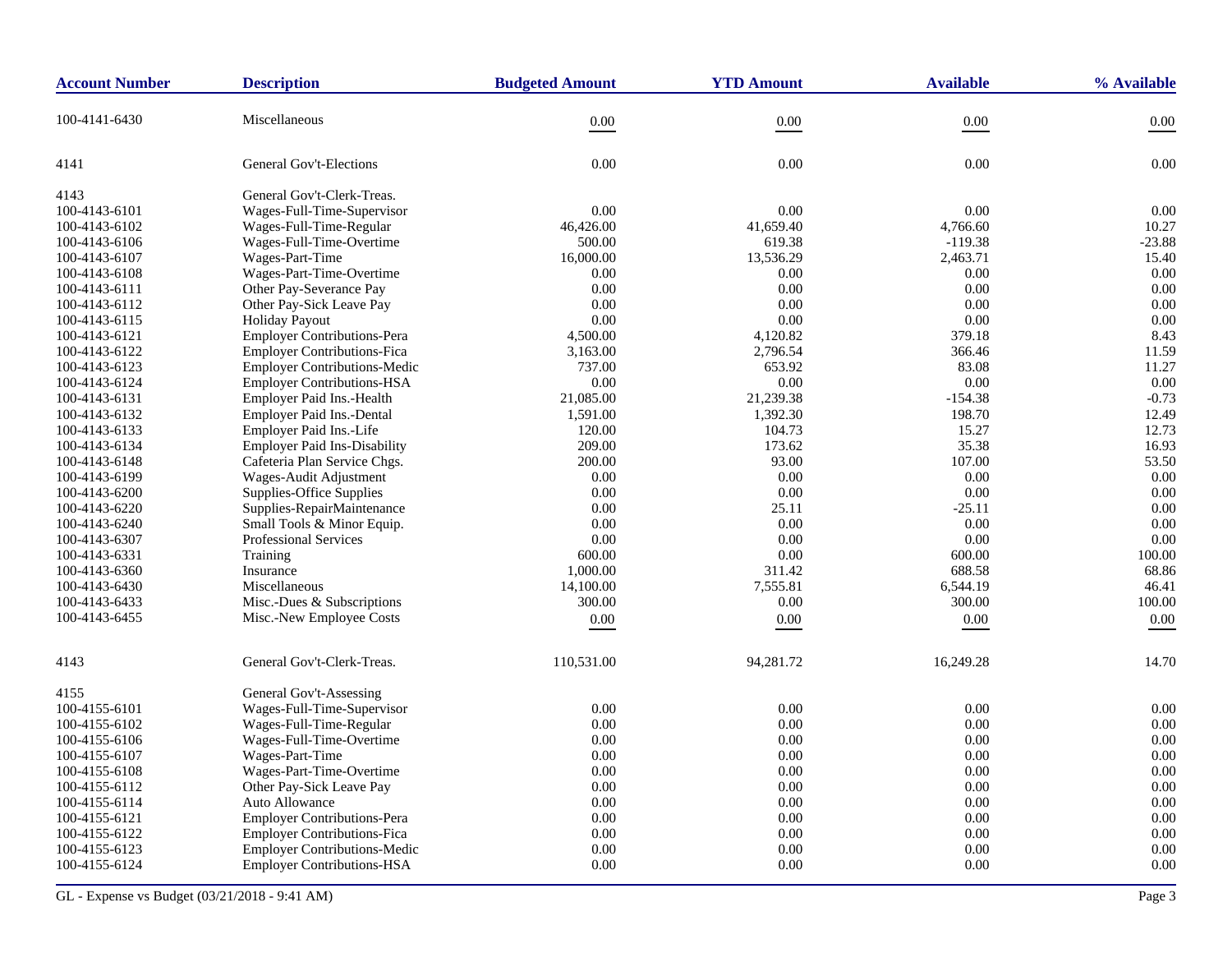| <b>Account Number</b>          | <b>Description</b>                                                   | <b>Budgeted Amount</b> | <b>YTD Amount</b> | <b>Available</b> | % Available  |
|--------------------------------|----------------------------------------------------------------------|------------------------|-------------------|------------------|--------------|
|                                |                                                                      |                        |                   |                  |              |
| 100-4155-6131<br>100-4155-6132 | <b>Employer Paid Ins.-Health</b><br><b>Employer Paid Ins.-Dental</b> | 0.00<br>0.00           | 0.00<br>0.00      | 0.00<br>0.00     | 0.00<br>0.00 |
| 100-4155-6133                  | Employer Paid Ins.-Life                                              | 0.00                   | 0.00              | 0.00             | 0.00         |
| 100-4155-6134                  | <b>Employer Paid Ins-Disability</b>                                  | 0.00                   | 0.00              | 0.00             | 0.00         |
|                                |                                                                      |                        | 0.00              |                  | 0.00         |
| 100-4155-6148                  | Cafeteria Plan Service Chgs.                                         | 0.00                   |                   | 0.00             |              |
| 100-4155-6199                  | Wages-Audit Adjustment                                               | 0.00                   | 0.00<br>0.00      | 0.00<br>0.00     | 0.00<br>0.00 |
| 100-4155-6200                  | Supplies-Office Supplies                                             | 0.00                   |                   |                  | 0.00         |
| 100-4155-6220                  | Supplies-RepairMaintenance                                           | 0.00<br>0.00           | 0.00<br>0.00      | 0.00             | 0.00         |
| 100-4155-6240                  | Small Tools & Minor Equip.                                           |                        |                   | 0.00             |              |
| 100-4155-6300                  | Professional Services                                                | 43,000.00              | 44,184.00         | $-1,184.00$      | $-2.75$      |
| 100-4155-6331                  | Training                                                             | 0.00                   | 0.00              | 0.00             | 0.00         |
| 100-4155-6360                  | Insurance                                                            | 0.00                   | 0.00              | 0.00             | 0.00         |
| 100-4155-6400                  | Repairs And Maintenance                                              | 0.00                   | 0.00              | 0.00             | 0.00         |
| 100-4155-6404                  | Repairs & Maint.-Mach.Equip                                          | 0.00                   | 0.00              | 0.00             | 0.00         |
| 100-4155-6430                  | Miscellaneous                                                        | 0.00                   | 0.00              | 0.00             | 0.00         |
| 100-4155-6462                  | Misc.-Severance Pay                                                  | $0.00\,$               | 0.00              | 0.00             | 0.00         |
| 4155                           | General Gov't-Assessing                                              | 43,000.00              | 44,184.00         | $-1,184.00$      | $-2.75$      |
| 4157                           | General Gov't-Purchasing                                             |                        |                   |                  |              |
| 100-4157-6200                  | Supplies-Office Supplies                                             | 7,500.00               | 5,309.00          | 2.191.00         | 29.21        |
| 100-4157-6210                  | <b>Supplies-Operating Supplies</b>                                   | 2,500.00               | 973.18            | 1,526.82         | 61.07        |
| 100-4157-6212                  | Supplies-Operating-Fuel                                              | 0.00                   | 0.00              | 0.00             | 0.00         |
| 100-4157-6220                  | Supplies-RepairMaintenance                                           | 2,500.00               | 500.61            | 1,999.39         | 79.98        |
| 100-4157-6228                  | Supplies-R & M-Vehicle                                               | 0.00                   | 0.00              | 0.00             | 0.00         |
| 100-4157-6240                  | Small Tools & Minor Equip.                                           | 0.00                   | 1,279.92          | $-1,279.92$      | 0.00         |
| 100-4157-6300                  | <b>Professional Services</b>                                         | 0.00                   | 0.00              | 0.00             | 0.00         |
| 100-4157-6322                  | Communication - Postage                                              | 12,000.00              | 7,366.86          | 4,633.14         | 38.61        |
| 100-4157-6360                  | Insurance                                                            | 400.00                 | 0.00              | 400.00           | 100.00       |
| 100-4157-6400                  | Repairs And Maintenance                                              | 7,000.00               | 6,112.72          | 887.28           | 12.68        |
| 100-4157-6404                  | Repairs & Maint.-Mach.Equip                                          | 5,000.00               | 1,943.12          | 3,056.88         | 61.14        |
| 100-4157-6406                  | Repairs & Maint.-Communicate                                         | 0.00                   | 0.00              | 0.00             | 0.00         |
| 100-4157-6413                  | Rentals - Office Equipment                                           | 6,400.00               | 6,066.65          | 333.35           | 5.21         |
| 100-4157-6417                  | Rentals - Revolving - 2008                                           | 0.00                   | 0.00              | 0.00             | 0.00         |
| 100-4157-6418                  | Rentals - Revolving - 2007                                           | 0.00                   | 0.00              | 0.00             | 0.00         |
| 100-4157-6419                  | Rentals - Revolving - 2011                                           | 0.00                   | 0.00              | 0.00             | 0.00         |
| 100-4157-6420                  | Rentals - Revolving - 2012                                           | 0.00                   | 0.00              | 0.00             | 0.00         |
| 100-4157-6421                  | Rentals-Revolving-2003                                               | 0.00                   | 0.00              | 0.00             | 0.00         |
| 100-4157-6422                  | Rentals - Revolving - 2014                                           | 3,174.00               | 3,174.00          | 0.00             | 0.00         |
| 100-4157-6423                  | Rentals-Revolving-2001                                               | 0.00                   | 0.00              | 0.00             | 0.00         |
| 100-4157-6424                  | Capital Equip Revolving - 2016                                       | 4,461.00               | 4,461.00          | 0.00             | 0.00         |
| 100-4157-6425                  | Rentals-Revolving-2006                                               | 0.00                   | 0.00              | 0.00             | 0.00         |
| 100-4157-6427                  | Rentals-Revolving-2005                                               | 0.00                   | 0.00              | 0.00             | 0.00         |
| 100-4157-6428                  | Rentals - Revolving - 2009                                           | 0.00                   | 0.00              | 0.00             | 0.00         |
| 100-4157-6429                  | Rentals - Revolving - 2010                                           | 0.00                   | 0.00              | 0.00             | 0.00         |
| 100-4157-6430                  | Miscellaneous                                                        | 100.00                 | 45.00             | 55.00            | 55.00        |
| 100-4157-6433                  | Misc.-Dues & Subscriptions                                           |                        |                   |                  |              |
|                                |                                                                      | 1,000.00               | 0.00              | 1,000.00         | 100.00       |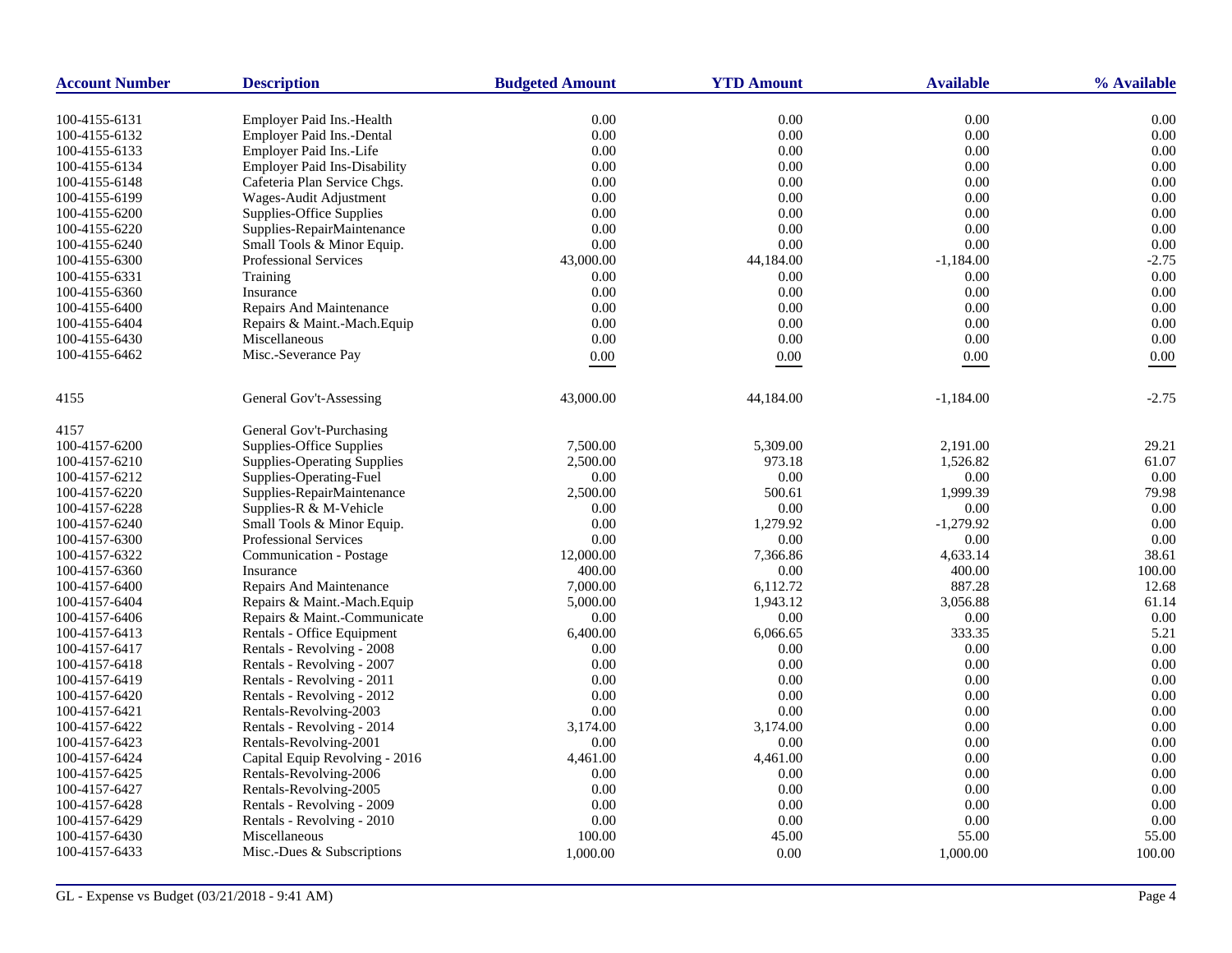| 14,802.94<br>28.45<br>4157<br>General Gov't-Purchasing<br>52,035.00<br>37,232.06<br>4158<br>General Gov't-Ind. Auditing<br>Professional Services<br>0.00<br>0.00<br>0.00<br>0.00<br>100-4158-6300<br>30,000.00<br>16,160.00<br>13,840.00<br>100-4158-6301<br>Professional-Auditing<br>46.13<br>0.00<br>100-4158-6314<br>Professional-Budgeting<br>0.00<br>0.00<br>0.00<br>100-4158-6360<br>Insurance<br>$0.00\,$<br>20.00<br>20.00<br>100.00<br>30,020.00<br>16,160.00<br>13,860.00<br>46.17<br>4158<br>General Gov't-Ind. Auditing<br>4159<br><b>Technology Services</b><br>10,683.17<br>100-4159-6220<br>Supplies-RepairMaintenance<br>11,000.00<br>316.83<br>97.12<br><b>Professional Services</b><br>40,000.00<br>44,968.41<br>$-4,968.41$<br>$-12.42$<br>100-4159-6300<br>0.00<br>Rentals - Revolving - 2008<br>0.00<br>0.00<br>0.00<br>100-4159-6417<br>0.00<br>0.00<br>0.00<br>100-4159-6419<br>Rentals - Revolving - 2011<br>0.00<br>Rentals - Revolving - 2012<br>2,672.00<br>2,672.50<br>$-0.50$<br>$-0.02$<br>100-4159-6420<br>7,617.00<br>0.00<br>100-4159-6422<br>Rentals - Revolving - 2014<br>7,617.00<br>0.00<br>$0.00\,$<br>Capital Equip Revolving - 2017<br>0.00<br>0.00<br>0.00<br>100-4159-6425<br>100-4159-6530<br>C.O.-Other Imp.<br>0.00<br>0.00<br>0.00<br>0.00<br>9.32<br>4159<br><b>Technology Services</b><br>61,289.00<br>55,574.74<br>5,714.26<br>General Gov't-City Attorney<br>4161<br>Professional-Legal-Civil<br>9,608.15<br>2,391.85<br>100-4161-6304<br>12,000.00<br>19.93<br>Professional-Legal-Criminal<br>100,000.00<br>107,958.50<br>$-7,958.50$<br>$-7.96$<br>100-4161-6308<br>Professional-Retainer Fee<br>9,600.00<br>0.00<br>100-4161-6319<br>9,600.00<br>0.00<br>100.00<br>100-4161-6360<br>Insurance<br>125.00<br>0.00<br>125.00<br>Miscellaneous<br>100-4161-6430<br>1,000.00<br>0.00<br>1,000.00<br>100.00<br>4161<br>General Gov't-City Attorney<br>122,725.00<br>127,166.65<br>$-4,441.65$<br>$-3.62$<br>4162<br>General Gov't-Other Legal<br>100-4162-6304<br>Professional-Legal-Civil<br>0.00<br>0.00<br>0.00<br>0.00<br>Professional-Legal-Criminal<br>0.00<br>0.00<br>0.00<br>0.00<br>100-4162-6308<br>Misc.-Ordinance Codification<br>100-4162-6430<br>0.00<br>0.00<br>0.00<br>0.00<br>General Gov't-Other Legal<br>0.00<br>0.00<br>0.00<br>4162<br>0.00<br>4191<br>General Gov't-Plan. & Zoning<br>100-4191-6220<br>Supplies-RepairMaintenance<br>200.00<br>25.00<br>175.00<br>87.50<br>Professional Services<br>0.00<br>100-4191-6300<br>0.00<br>26,747.50<br>$-26,747.50$<br>Training<br>0.00<br>100-4191-6331<br>0.00<br>0.00<br>0.00<br>100-4191-6430<br>Miscellaneous<br>0.00<br>0.00<br>0.00<br>0.00 | <b>Account Number</b> | <b>Description</b> | <b>Budgeted Amount</b> | <b>YTD Amount</b> | <b>Available</b> | % Available |
|--------------------------------------------------------------------------------------------------------------------------------------------------------------------------------------------------------------------------------------------------------------------------------------------------------------------------------------------------------------------------------------------------------------------------------------------------------------------------------------------------------------------------------------------------------------------------------------------------------------------------------------------------------------------------------------------------------------------------------------------------------------------------------------------------------------------------------------------------------------------------------------------------------------------------------------------------------------------------------------------------------------------------------------------------------------------------------------------------------------------------------------------------------------------------------------------------------------------------------------------------------------------------------------------------------------------------------------------------------------------------------------------------------------------------------------------------------------------------------------------------------------------------------------------------------------------------------------------------------------------------------------------------------------------------------------------------------------------------------------------------------------------------------------------------------------------------------------------------------------------------------------------------------------------------------------------------------------------------------------------------------------------------------------------------------------------------------------------------------------------------------------------------------------------------------------------------------------------------------------------------------------------------------------------------------------------------------------------------------------------------------------------------------------------------------------------------------------------------------------------------------------------------------------------------------------------------------------------------------------------------------------------------------------------|-----------------------|--------------------|------------------------|-------------------|------------------|-------------|
|                                                                                                                                                                                                                                                                                                                                                                                                                                                                                                                                                                                                                                                                                                                                                                                                                                                                                                                                                                                                                                                                                                                                                                                                                                                                                                                                                                                                                                                                                                                                                                                                                                                                                                                                                                                                                                                                                                                                                                                                                                                                                                                                                                                                                                                                                                                                                                                                                                                                                                                                                                                                                                                                    |                       |                    |                        |                   |                  |             |
|                                                                                                                                                                                                                                                                                                                                                                                                                                                                                                                                                                                                                                                                                                                                                                                                                                                                                                                                                                                                                                                                                                                                                                                                                                                                                                                                                                                                                                                                                                                                                                                                                                                                                                                                                                                                                                                                                                                                                                                                                                                                                                                                                                                                                                                                                                                                                                                                                                                                                                                                                                                                                                                                    |                       |                    |                        |                   |                  |             |
|                                                                                                                                                                                                                                                                                                                                                                                                                                                                                                                                                                                                                                                                                                                                                                                                                                                                                                                                                                                                                                                                                                                                                                                                                                                                                                                                                                                                                                                                                                                                                                                                                                                                                                                                                                                                                                                                                                                                                                                                                                                                                                                                                                                                                                                                                                                                                                                                                                                                                                                                                                                                                                                                    |                       |                    |                        |                   |                  |             |
|                                                                                                                                                                                                                                                                                                                                                                                                                                                                                                                                                                                                                                                                                                                                                                                                                                                                                                                                                                                                                                                                                                                                                                                                                                                                                                                                                                                                                                                                                                                                                                                                                                                                                                                                                                                                                                                                                                                                                                                                                                                                                                                                                                                                                                                                                                                                                                                                                                                                                                                                                                                                                                                                    |                       |                    |                        |                   |                  |             |
|                                                                                                                                                                                                                                                                                                                                                                                                                                                                                                                                                                                                                                                                                                                                                                                                                                                                                                                                                                                                                                                                                                                                                                                                                                                                                                                                                                                                                                                                                                                                                                                                                                                                                                                                                                                                                                                                                                                                                                                                                                                                                                                                                                                                                                                                                                                                                                                                                                                                                                                                                                                                                                                                    |                       |                    |                        |                   |                  |             |
|                                                                                                                                                                                                                                                                                                                                                                                                                                                                                                                                                                                                                                                                                                                                                                                                                                                                                                                                                                                                                                                                                                                                                                                                                                                                                                                                                                                                                                                                                                                                                                                                                                                                                                                                                                                                                                                                                                                                                                                                                                                                                                                                                                                                                                                                                                                                                                                                                                                                                                                                                                                                                                                                    |                       |                    |                        |                   |                  |             |
|                                                                                                                                                                                                                                                                                                                                                                                                                                                                                                                                                                                                                                                                                                                                                                                                                                                                                                                                                                                                                                                                                                                                                                                                                                                                                                                                                                                                                                                                                                                                                                                                                                                                                                                                                                                                                                                                                                                                                                                                                                                                                                                                                                                                                                                                                                                                                                                                                                                                                                                                                                                                                                                                    |                       |                    |                        |                   |                  |             |
|                                                                                                                                                                                                                                                                                                                                                                                                                                                                                                                                                                                                                                                                                                                                                                                                                                                                                                                                                                                                                                                                                                                                                                                                                                                                                                                                                                                                                                                                                                                                                                                                                                                                                                                                                                                                                                                                                                                                                                                                                                                                                                                                                                                                                                                                                                                                                                                                                                                                                                                                                                                                                                                                    |                       |                    |                        |                   |                  |             |
|                                                                                                                                                                                                                                                                                                                                                                                                                                                                                                                                                                                                                                                                                                                                                                                                                                                                                                                                                                                                                                                                                                                                                                                                                                                                                                                                                                                                                                                                                                                                                                                                                                                                                                                                                                                                                                                                                                                                                                                                                                                                                                                                                                                                                                                                                                                                                                                                                                                                                                                                                                                                                                                                    |                       |                    |                        |                   |                  |             |
|                                                                                                                                                                                                                                                                                                                                                                                                                                                                                                                                                                                                                                                                                                                                                                                                                                                                                                                                                                                                                                                                                                                                                                                                                                                                                                                                                                                                                                                                                                                                                                                                                                                                                                                                                                                                                                                                                                                                                                                                                                                                                                                                                                                                                                                                                                                                                                                                                                                                                                                                                                                                                                                                    |                       |                    |                        |                   |                  |             |
|                                                                                                                                                                                                                                                                                                                                                                                                                                                                                                                                                                                                                                                                                                                                                                                                                                                                                                                                                                                                                                                                                                                                                                                                                                                                                                                                                                                                                                                                                                                                                                                                                                                                                                                                                                                                                                                                                                                                                                                                                                                                                                                                                                                                                                                                                                                                                                                                                                                                                                                                                                                                                                                                    |                       |                    |                        |                   |                  |             |
|                                                                                                                                                                                                                                                                                                                                                                                                                                                                                                                                                                                                                                                                                                                                                                                                                                                                                                                                                                                                                                                                                                                                                                                                                                                                                                                                                                                                                                                                                                                                                                                                                                                                                                                                                                                                                                                                                                                                                                                                                                                                                                                                                                                                                                                                                                                                                                                                                                                                                                                                                                                                                                                                    |                       |                    |                        |                   |                  |             |
|                                                                                                                                                                                                                                                                                                                                                                                                                                                                                                                                                                                                                                                                                                                                                                                                                                                                                                                                                                                                                                                                                                                                                                                                                                                                                                                                                                                                                                                                                                                                                                                                                                                                                                                                                                                                                                                                                                                                                                                                                                                                                                                                                                                                                                                                                                                                                                                                                                                                                                                                                                                                                                                                    |                       |                    |                        |                   |                  |             |
|                                                                                                                                                                                                                                                                                                                                                                                                                                                                                                                                                                                                                                                                                                                                                                                                                                                                                                                                                                                                                                                                                                                                                                                                                                                                                                                                                                                                                                                                                                                                                                                                                                                                                                                                                                                                                                                                                                                                                                                                                                                                                                                                                                                                                                                                                                                                                                                                                                                                                                                                                                                                                                                                    |                       |                    |                        |                   |                  |             |
|                                                                                                                                                                                                                                                                                                                                                                                                                                                                                                                                                                                                                                                                                                                                                                                                                                                                                                                                                                                                                                                                                                                                                                                                                                                                                                                                                                                                                                                                                                                                                                                                                                                                                                                                                                                                                                                                                                                                                                                                                                                                                                                                                                                                                                                                                                                                                                                                                                                                                                                                                                                                                                                                    |                       |                    |                        |                   |                  |             |
|                                                                                                                                                                                                                                                                                                                                                                                                                                                                                                                                                                                                                                                                                                                                                                                                                                                                                                                                                                                                                                                                                                                                                                                                                                                                                                                                                                                                                                                                                                                                                                                                                                                                                                                                                                                                                                                                                                                                                                                                                                                                                                                                                                                                                                                                                                                                                                                                                                                                                                                                                                                                                                                                    |                       |                    |                        |                   |                  |             |
|                                                                                                                                                                                                                                                                                                                                                                                                                                                                                                                                                                                                                                                                                                                                                                                                                                                                                                                                                                                                                                                                                                                                                                                                                                                                                                                                                                                                                                                                                                                                                                                                                                                                                                                                                                                                                                                                                                                                                                                                                                                                                                                                                                                                                                                                                                                                                                                                                                                                                                                                                                                                                                                                    |                       |                    |                        |                   |                  |             |
|                                                                                                                                                                                                                                                                                                                                                                                                                                                                                                                                                                                                                                                                                                                                                                                                                                                                                                                                                                                                                                                                                                                                                                                                                                                                                                                                                                                                                                                                                                                                                                                                                                                                                                                                                                                                                                                                                                                                                                                                                                                                                                                                                                                                                                                                                                                                                                                                                                                                                                                                                                                                                                                                    |                       |                    |                        |                   |                  |             |
|                                                                                                                                                                                                                                                                                                                                                                                                                                                                                                                                                                                                                                                                                                                                                                                                                                                                                                                                                                                                                                                                                                                                                                                                                                                                                                                                                                                                                                                                                                                                                                                                                                                                                                                                                                                                                                                                                                                                                                                                                                                                                                                                                                                                                                                                                                                                                                                                                                                                                                                                                                                                                                                                    |                       |                    |                        |                   |                  |             |
|                                                                                                                                                                                                                                                                                                                                                                                                                                                                                                                                                                                                                                                                                                                                                                                                                                                                                                                                                                                                                                                                                                                                                                                                                                                                                                                                                                                                                                                                                                                                                                                                                                                                                                                                                                                                                                                                                                                                                                                                                                                                                                                                                                                                                                                                                                                                                                                                                                                                                                                                                                                                                                                                    |                       |                    |                        |                   |                  |             |
|                                                                                                                                                                                                                                                                                                                                                                                                                                                                                                                                                                                                                                                                                                                                                                                                                                                                                                                                                                                                                                                                                                                                                                                                                                                                                                                                                                                                                                                                                                                                                                                                                                                                                                                                                                                                                                                                                                                                                                                                                                                                                                                                                                                                                                                                                                                                                                                                                                                                                                                                                                                                                                                                    |                       |                    |                        |                   |                  |             |
|                                                                                                                                                                                                                                                                                                                                                                                                                                                                                                                                                                                                                                                                                                                                                                                                                                                                                                                                                                                                                                                                                                                                                                                                                                                                                                                                                                                                                                                                                                                                                                                                                                                                                                                                                                                                                                                                                                                                                                                                                                                                                                                                                                                                                                                                                                                                                                                                                                                                                                                                                                                                                                                                    |                       |                    |                        |                   |                  |             |
|                                                                                                                                                                                                                                                                                                                                                                                                                                                                                                                                                                                                                                                                                                                                                                                                                                                                                                                                                                                                                                                                                                                                                                                                                                                                                                                                                                                                                                                                                                                                                                                                                                                                                                                                                                                                                                                                                                                                                                                                                                                                                                                                                                                                                                                                                                                                                                                                                                                                                                                                                                                                                                                                    |                       |                    |                        |                   |                  |             |
|                                                                                                                                                                                                                                                                                                                                                                                                                                                                                                                                                                                                                                                                                                                                                                                                                                                                                                                                                                                                                                                                                                                                                                                                                                                                                                                                                                                                                                                                                                                                                                                                                                                                                                                                                                                                                                                                                                                                                                                                                                                                                                                                                                                                                                                                                                                                                                                                                                                                                                                                                                                                                                                                    |                       |                    |                        |                   |                  |             |
|                                                                                                                                                                                                                                                                                                                                                                                                                                                                                                                                                                                                                                                                                                                                                                                                                                                                                                                                                                                                                                                                                                                                                                                                                                                                                                                                                                                                                                                                                                                                                                                                                                                                                                                                                                                                                                                                                                                                                                                                                                                                                                                                                                                                                                                                                                                                                                                                                                                                                                                                                                                                                                                                    |                       |                    |                        |                   |                  |             |
|                                                                                                                                                                                                                                                                                                                                                                                                                                                                                                                                                                                                                                                                                                                                                                                                                                                                                                                                                                                                                                                                                                                                                                                                                                                                                                                                                                                                                                                                                                                                                                                                                                                                                                                                                                                                                                                                                                                                                                                                                                                                                                                                                                                                                                                                                                                                                                                                                                                                                                                                                                                                                                                                    |                       |                    |                        |                   |                  |             |
|                                                                                                                                                                                                                                                                                                                                                                                                                                                                                                                                                                                                                                                                                                                                                                                                                                                                                                                                                                                                                                                                                                                                                                                                                                                                                                                                                                                                                                                                                                                                                                                                                                                                                                                                                                                                                                                                                                                                                                                                                                                                                                                                                                                                                                                                                                                                                                                                                                                                                                                                                                                                                                                                    |                       |                    |                        |                   |                  |             |
|                                                                                                                                                                                                                                                                                                                                                                                                                                                                                                                                                                                                                                                                                                                                                                                                                                                                                                                                                                                                                                                                                                                                                                                                                                                                                                                                                                                                                                                                                                                                                                                                                                                                                                                                                                                                                                                                                                                                                                                                                                                                                                                                                                                                                                                                                                                                                                                                                                                                                                                                                                                                                                                                    |                       |                    |                        |                   |                  |             |
|                                                                                                                                                                                                                                                                                                                                                                                                                                                                                                                                                                                                                                                                                                                                                                                                                                                                                                                                                                                                                                                                                                                                                                                                                                                                                                                                                                                                                                                                                                                                                                                                                                                                                                                                                                                                                                                                                                                                                                                                                                                                                                                                                                                                                                                                                                                                                                                                                                                                                                                                                                                                                                                                    |                       |                    |                        |                   |                  |             |
|                                                                                                                                                                                                                                                                                                                                                                                                                                                                                                                                                                                                                                                                                                                                                                                                                                                                                                                                                                                                                                                                                                                                                                                                                                                                                                                                                                                                                                                                                                                                                                                                                                                                                                                                                                                                                                                                                                                                                                                                                                                                                                                                                                                                                                                                                                                                                                                                                                                                                                                                                                                                                                                                    |                       |                    |                        |                   |                  |             |
|                                                                                                                                                                                                                                                                                                                                                                                                                                                                                                                                                                                                                                                                                                                                                                                                                                                                                                                                                                                                                                                                                                                                                                                                                                                                                                                                                                                                                                                                                                                                                                                                                                                                                                                                                                                                                                                                                                                                                                                                                                                                                                                                                                                                                                                                                                                                                                                                                                                                                                                                                                                                                                                                    |                       |                    |                        |                   |                  |             |
|                                                                                                                                                                                                                                                                                                                                                                                                                                                                                                                                                                                                                                                                                                                                                                                                                                                                                                                                                                                                                                                                                                                                                                                                                                                                                                                                                                                                                                                                                                                                                                                                                                                                                                                                                                                                                                                                                                                                                                                                                                                                                                                                                                                                                                                                                                                                                                                                                                                                                                                                                                                                                                                                    |                       |                    |                        |                   |                  |             |
|                                                                                                                                                                                                                                                                                                                                                                                                                                                                                                                                                                                                                                                                                                                                                                                                                                                                                                                                                                                                                                                                                                                                                                                                                                                                                                                                                                                                                                                                                                                                                                                                                                                                                                                                                                                                                                                                                                                                                                                                                                                                                                                                                                                                                                                                                                                                                                                                                                                                                                                                                                                                                                                                    |                       |                    |                        |                   |                  |             |
|                                                                                                                                                                                                                                                                                                                                                                                                                                                                                                                                                                                                                                                                                                                                                                                                                                                                                                                                                                                                                                                                                                                                                                                                                                                                                                                                                                                                                                                                                                                                                                                                                                                                                                                                                                                                                                                                                                                                                                                                                                                                                                                                                                                                                                                                                                                                                                                                                                                                                                                                                                                                                                                                    |                       |                    |                        |                   |                  |             |
|                                                                                                                                                                                                                                                                                                                                                                                                                                                                                                                                                                                                                                                                                                                                                                                                                                                                                                                                                                                                                                                                                                                                                                                                                                                                                                                                                                                                                                                                                                                                                                                                                                                                                                                                                                                                                                                                                                                                                                                                                                                                                                                                                                                                                                                                                                                                                                                                                                                                                                                                                                                                                                                                    |                       |                    |                        |                   |                  |             |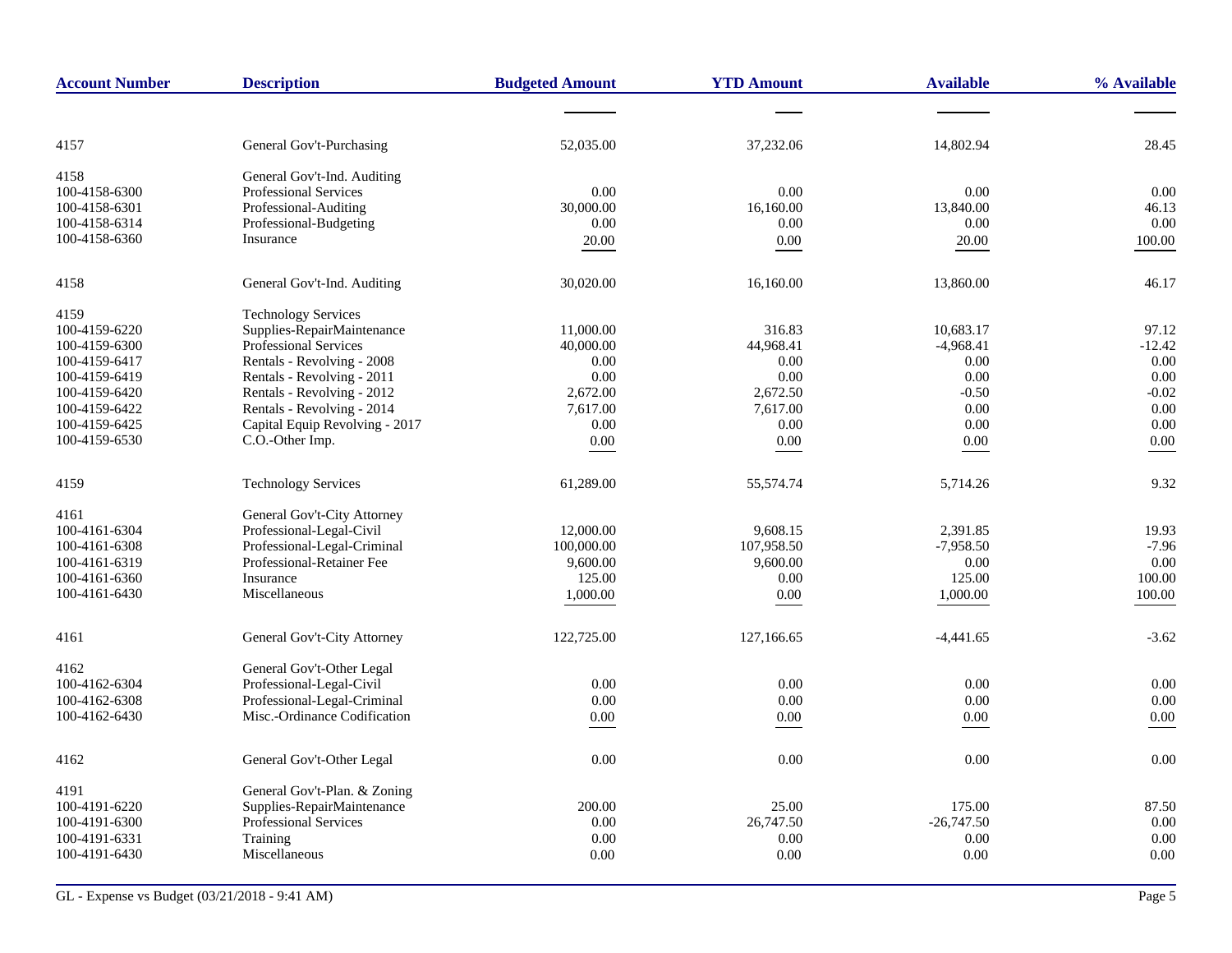| <b>Account Number</b> | <b>Description</b>                  | <b>Budgeted Amount</b> | <b>YTD Amount</b> | <b>Available</b> | % Available  |
|-----------------------|-------------------------------------|------------------------|-------------------|------------------|--------------|
|                       |                                     |                        |                   |                  |              |
| 4191                  | General Gov't-Plan. & Zoning        | 200.00                 | 26,772.50         | $-26,572.50$     | $-13,286.25$ |
| 4194                  | General Gov't-City Hall             |                        |                   |                  |              |
| 100-4194-6210         | <b>Supplies-Operating Supplies</b>  | 500.00                 | 0.00              | 500.00           | 100.00       |
| 100-4194-6223         | Supplies-RepairMaintenance          | 2,000.00               | 1,020.34          | 979.66           | 48.98        |
| 100-4194-6240         | Small Tools & Minor Equip.          | 100.00                 | 837.80            | $-737.80$        | $-737.80$    |
| 100-4194-6307         | <b>Professional Services</b>        | 500.00                 | 0.00              | 500.00           | 100.00       |
| 100-4194-6321         | Communication - Telephone           | 8,500.00               | 7,374.87          | 1,125.13         | 13.24        |
| 100-4194-6360         | Insurance                           | 4,000.00               | 2,274.50          | 1,725.50         | 43.14        |
| 100-4194-6380         | <b>Utility Services</b>             | 16,000.00              | 10,413.32         | 5,586.68         | 34.92        |
| 100-4194-6401         | Repairs & Maint.-Bldgs              | 4,200.00               | 4,976.31          | $-776.31$        | $-18.48$     |
| 100-4194-6407         | Repairs & Maint.-Contractual        | 6,300.00               | 0.00              | 6,300.00         | 100.00       |
| 100-4194-6410         | Rental                              | 0.00                   | 0.00              | 0.00             | 0.00         |
| 100-4194-6430         | Miscellaneous                       | 100.00                 | 0.00              | 100.00           | 100.00       |
| 100-4194-6530         | C.O.-Other Imp.                     | 100.00                 | 0.00              | 100.00           | 100.00       |
| 4194                  | General Gov't-City Hall             | 42,300.00              | 26,897.14         | 15,402.86        | 36.41        |
| 4195                  | General Gov't-Chamber Bldg.         |                        |                   |                  |              |
| 100-4195-6360         | Insurance                           | 30.00                  | 0.00              | 30.00            | 100.00       |
| 100-4195-6401         | Repairs & Maint.-Bldgs              | 0.00                   | 0.00              | $0.00\,$         | 0.00         |
| 4195                  | General Gov't-Chamber Bldg.         | 30.00                  | 0.00              | 30.00            | 100.00       |
| 4210                  | Public Safety-Police                |                        |                   |                  |              |
| 100-4210-6101         | Wages-Full-Time-Supervisor          | 79,793.00              | 79,793.51         | $-0.51$          | 0.00         |
| 100-4210-6102         | Wages-Full Time-Regular             | 46,426.00              | 46,425.35         | 0.65             | 0.00         |
| 100-4210-6103         | Wages-Full-Time-Maintenance         | 0.00                   | 0.00              | 0.00             | 0.00         |
| 100-4210-6104         | Wages-Full Time-Sergeants           | 68,187.00              | 0.00              | 68,187.00        | 100.00       |
| 100-4210-6105         | Wages-Full Time-Officers            | 430,447.00             | 435,817.36        | $-5,370.36$      | $-1.25$      |
| 100-4210-6106         | Wages-Full Time-Overtime            | 40,000.00              | 42,389.44         | $-2,389.44$      | $-5.97$      |
| 100-4210-6107         | Wages-Part-Time                     | 2,000.00               | 0.00              | 2,000.00         | 100.00       |
| 100-4210-6108         | Wages-Part-Time-Overtime            | 0.00                   | 0.00              | 0.00             | 0.00         |
| 100-4210-6110         | Overtime-Community Service          | 0.00                   | 0.00              | 0.00             | 0.00         |
| 100-4210-6111         | Other Pay-Severance Pay             | 0.00                   | 0.00              | 0.00             | 0.00         |
| 100-4210-6112         | Other Pay-Sick Leave Pay            | 5,144.00               | 4,672.91          | 471.09           | 9.16         |
| 100-4210-6113         | Other Pay-Continuous Train          | 0.00                   | 0.00              | 0.00             | 0.00         |
| 100-4210-6115         | <b>Holiday Pay</b>                  | 23,014.00              | 20,417.08         | 2,596.92         | 11.28        |
| 100-4210-6116         | Pager Allowance                     | 4,200.00               | 2,275.00          | 1,925.00         | 45.83        |
| 100-4210-6121         | <b>Employer Contributions-Pera</b>  | 101,596.00             | 97,650.49         | 3,945.51         | 3.88         |
| 100-4210-6122         | <b>Employer Contributions-Fica</b>  | 2,878.00               | 2,642.71          | 235.29           | 8.18         |
| 100-4210-6123         | <b>Employer Contributions-Medic</b> | 9,196.00               | 8,467.15          | 728.85           | 7.93         |
| 100-4210-6124         | <b>Employer Contributions-HSA</b>   | 16,049.00              | 24,450.29         | $-8,401.29$      | $-52.35$     |
| 100-4210-6131         | Employer Paid Ins.-Health           | 182,104.00             | 166,309.37        | 15,794.63        | 8.67         |
| 100-4210-6132         | <b>Employer Paid Ins.-Dental</b>    | 14,850.00              | 14,320.80         | 529.20           | 3.56         |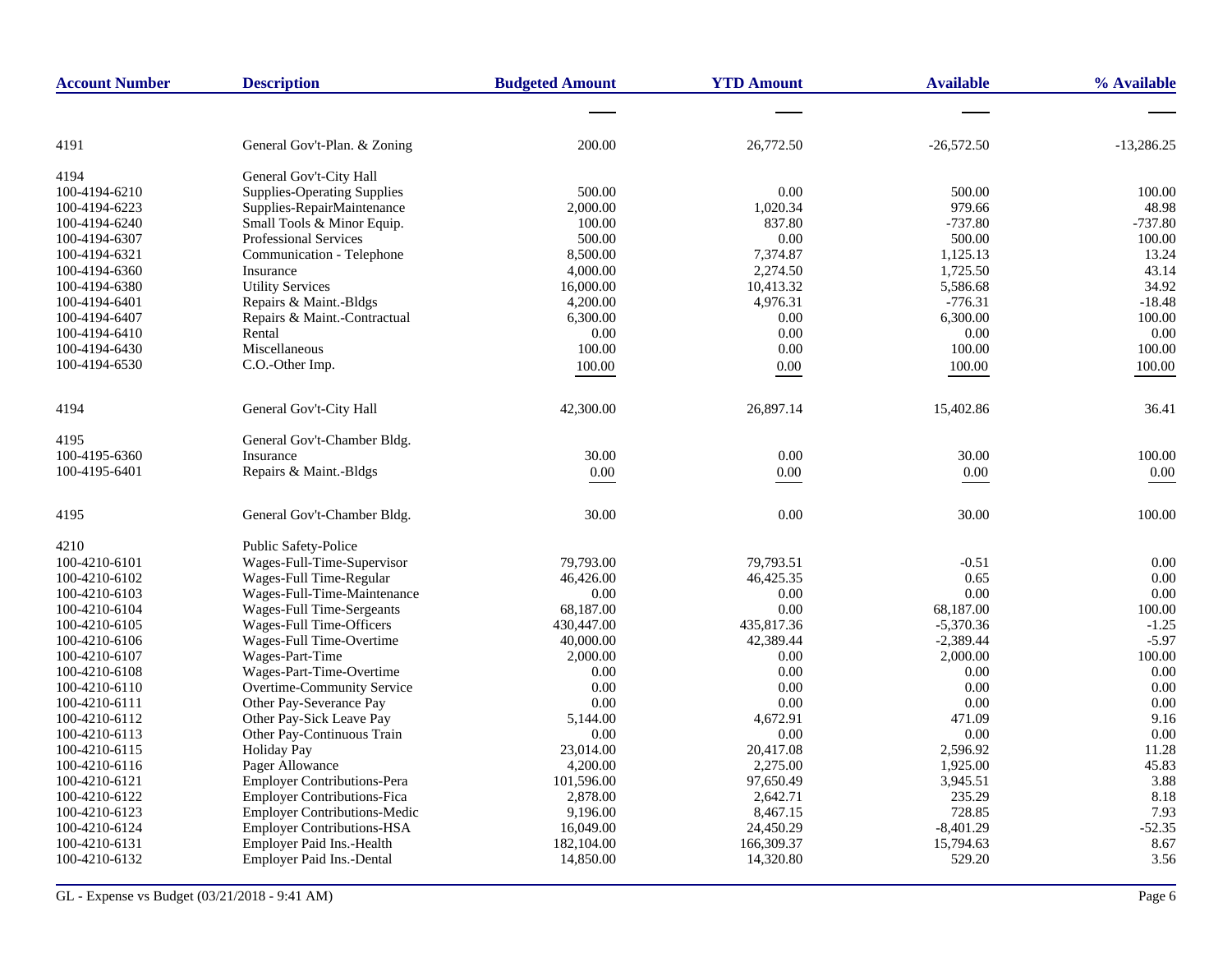| <b>Account Number</b> | <b>Description</b>                                   | <b>Budgeted Amount</b> | <b>YTD Amount</b>  | <b>Available</b> | % Available  |
|-----------------------|------------------------------------------------------|------------------------|--------------------|------------------|--------------|
| 100-4210-6133         | Employer Paid Ins.-Life                              | 1,200.00               | 1,090.00           | 110.00           | 9.17         |
| 100-4210-6134         | <b>Employer Paid Ins-Disability</b>                  | 2,812.00               | 2,518.68           | 293.32           | 10.43        |
| 100-4210-6148         | Cafeteria Plan Service Chgs.                         | 450.00                 | 279.00             | 171.00           | 38.00        |
| 100-4210-6199         | Wages-Audit Adjustment                               | 0.00                   | 0.00               | 0.00             | 0.00         |
| 100-4210-6200         | <b>Supplies-Office Supplies</b>                      | 3,500.00               | 4,581.55           | $-1,081.55$      | $-30.90$     |
| 100-4210-6210         | <b>Supplies-Operating Supplies</b>                   | 0.00                   | 623.20             | $-623.20$        | 0.00         |
| 100-4210-6212         | Supplies-Operating-Fuel                              | 35,000.00              | 20,186.10          | 14,813.90        | 42.33        |
| 100-4210-6217         | Supplies-Operating-Uniforms                          | 8,500.00               | 4,002.35           | 4,497.65         | 52.91        |
| 100-4210-6220         | Supplies-RepairMaintenance                           | 3,300.00               | 8,825.61           | $-5,525.61$      | $-167.44$    |
| 100-4210-6224         | Supplies-Canine                                      | 0.00                   | 0.00               | 0.00             | 0.00         |
| 100-4210-6228         | Supplies-R & M-Vehicle                               | 4,000.00               | 1,133.37           | 2,866.63         | 71.67        |
| 100-4210-6240         | Small Tools & Minor Equip.                           | 2,000.00               | 20,484.98          | $-18,484.98$     | $-924.25$    |
| 100-4210-6302         | Legal                                                | 500.00                 | 0.00               | 500.00           | 100.00       |
| 100-4210-6305         | Professional-Medical                                 | 400.00                 | 0.00               | 400.00           | 100.00       |
| 100-4210-6320         | Communication                                        | 15,000.00              | 14,078.67          | 921.33           | 6.14         |
| 100-4210-6331         | Training                                             | 8,000.00               | 8,308.04           | $-308.04$        | $-3.85$      |
| 100-4210-6350         | Printing, Publish, & Record                          | 1,000.00               | 133.93             | 866.07           | 86.61        |
| 100-4210-6360         | Insurance                                            | 25,000.00              | 26,346.91          | $-1,346.91$      | $-5.39$      |
| 100-4210-6380         | <b>Utility Services</b>                              | 450.00                 | 403.86             | 46.14            | 10.25        |
| 100-4210-6400         | Repairs And Maintenance                              |                        | 10,111.02          | $-1,611.02$      | $-18.95$     |
| 100-4210-6402         |                                                      | 8,500.00<br>7,500.00   |                    | $-971.29$        | $-12.95$     |
|                       | Repairs & Maint.-Vehicles                            | 2,700.00               | 8,471.29<br>545.00 | 2,155.00         | 79.81        |
| 100-4210-6406         | Repairs & Maint.-Communicate<br>Rentals - Buildings  |                        | 15,000.00          | 0.00             | 0.00         |
| 100-4210-6412         | Rentals - Revolving - 2010                           | 15,000.00              |                    |                  |              |
| 100-4210-6415         |                                                      | 0.00                   | 0.00               | 0.00             | 0.00         |
| 100-4210-6416         | Rentals - Revolving - 2009                           | 0.00                   | 0.00               | 0.00<br>0.00     | 0.00<br>0.00 |
| 100-4210-6417         | Rentals - Revolving - 2008<br>Rentals-Revolving-2007 | 0.00                   | 0.00               |                  |              |
| 100-4210-6418         |                                                      | 0.00                   | 0.00               | 0.00             | 0.00         |
| 100-4210-6419         | Rentals - Revolving - 2011                           | 0.00                   | 0.00               | 0.00             | 0.00         |
| 100-4210-6420         | Rentals - Revolving - 2012                           | 20,249.00              | 20,249.00          | 0.00             | 0.00         |
| 100-4210-6421         | Capital Equip Revolving - 2013                       | 29,778.00              | 29,778.00          | 0.00             | 0.00         |
| 100-4210-6422         | Capital Equip Revolving - 2014                       | 27,826.00              | 27,826.00          | 0.00             | 0.00         |
| 100-4210-6423         | Capital Equip Revolving - 2015                       | 6,565.00               | 6,565.00           | 0.00             | 0.00         |
| 100-4210-6424         | Capital Equip Revolving - 2016                       | 10,873.00              | 10,873.00          | 0.00             | 0.00         |
| 100-4210-6425         | Capital Equip Revolving - 2017                       | 0.00                   | 0.00               | 0.00             | 0.00         |
| 100-4210-6427         | Rentals-Revolving-2005                               | 0.00                   | 0.00               | 0.00             | 0.00         |
| 100-4210-6430         | Miscellaneous                                        | 10,000.00              | 25,724.71          | $-15,724.71$     | $-157.25$    |
| 100-4210-6433         | Misc.-Dues & Subscriptions                           | 4,000.00               | 9,330.88           | $-5,330.88$      | $-133.27$    |
| 100-4210-6436         | Misc.-Towing Charges                                 | 2,000.00               | 2,537.92           | $-537.92$        | $-26.90$     |
| 100-4210-6455         | Misc.-New Employee Costs                             | 0.00                   | 0.00               | 0.00             | 0.00         |
| 100-4210-6731         | Transfers-Gov.-Perm.-Records                         | 0.00                   | 0.00               | 0.00             | 0.00         |
| 100-4210-6732         | Transfers-Gov.-Perm-Dispatch                         | 115,000.00             | 126,582.82         | $-11,582.82$     | $-10.07$     |
| 4210                  | Public Safety-Police                                 | 1,396,987.00           | 1,352,222.35       | 44,764.65        | 3.20         |
| 4220                  | Public Safety-Fire                                   |                        |                    |                  |              |
| 100-4220-6107         | Wages-Part-Time                                      | 56,000.00              | 48,676.00          | 7,324.00         | 13.08        |
| 100-4220-6108         | Wages-Part-time-Annual                               | 7,850.00               | 3,850.00           | 4,000.00         | 50.96        |
| 100-4220-6109         | Wages-Part Time-Supervisor                           | 9,000.00               | 9,000.00           | 0.00             | 0.00         |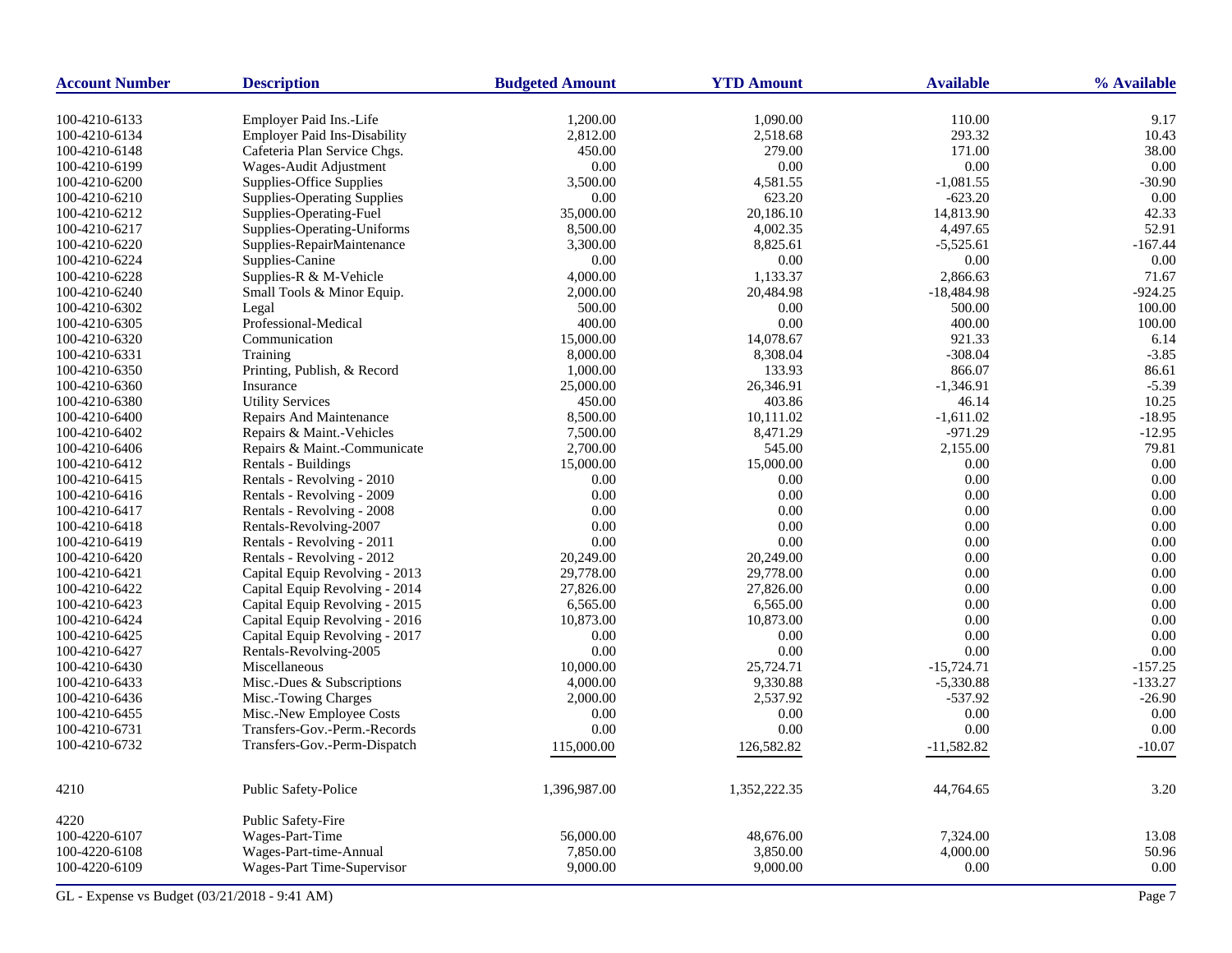| <b>Account Number</b> | <b>Description</b>                  | <b>Budgeted Amount</b> | <b>YTD Amount</b> | <b>Available</b> | % Available |
|-----------------------|-------------------------------------|------------------------|-------------------|------------------|-------------|
| 100-4220-6121         | <b>Employer Contributions-Pera</b>  | 0.00                   | 0.00              | 0.00             | 0.00        |
| 100-4220-6122         | <b>Employer Contributions-Fica</b>  | 4,500.00               | 3,814.61          | 685.39           | 15.23       |
| 100-4220-6123         | <b>Employer Contributions-Medic</b> | 1,100.00               | 892.19            | 207.81           | 18.89       |
| 100-4220-6124         | <b>Employer Contributions-HSA</b>   | 0.00                   | 0.00              | 0.00             | 0.00        |
| 100-4220-6199         | Wages-Audit Adjustment              | 0.00                   | 0.00              | 0.00             | 0.00        |
| 100-4220-6200         | Supplies-Office Supplies            | 400.00                 | 203.13            | 196.87           | 49.22       |
| 100-4220-6210         | <b>Supplies-Operating Supplies</b>  | 400.00                 | 0.00              | 400.00           | 100.00      |
| 100-4220-6212         | Supplies-Operating-Fuel             | 5,000.00               | 2,504.64          | 2,495.36         | 49.91       |
| 100-4220-6217         | Supplies-Operating-Uniforms         | 5,500.00               | 0.00              | 5,500.00         | 100.00      |
| 100-4220-6220         | Supplies-RepairMaintenance          | 11,900.00              | 11,067.83         | 832.17           | 6.99        |
| 100-4220-6240         | Small Tools & Minor Equip.          | 2,500.00               | 8,524.25          | $-6,024.25$      | -240.97     |
| 100-4220-6300         | Professional Services               | 6,000.00               | 0.00              | 6,000.00         | 100.00      |
| 100-4220-6321         | Communication - Telephone           | 4,500.00               | 1,957.56          | 2,542.44         | 56.50       |
| 100-4220-6325         | Communication - Alarm System        | 1,000.00               | 0.00              | 1,000.00         | 100.00      |
| 100-4220-6331         | Training                            | 6,500.00               | 3,375.31          | 3,124.69         | 48.07       |
| 100-4220-6350         | Printing, Publish, & Record         | 300.00                 | 0.00              | 300.00           | 100.00      |
| 100-4220-6360         | Insurance                           | 25,000.00              | 21,853.61         | 3,146.39         | 12.59       |
| 100-4220-6380         | <b>Utility Services</b>             | 11,500.00              | 10,620.73         | 879.27           | 7.65        |
| 100-4220-6383         | <b>Utility Services - Gas</b>       | 11,050.00              | 5,921.71          | 5,128.29         | 46.41       |
| 100-4220-6400         | Repairs And Maintenance             | 18,000.00              | 7,529.10          | 10,470.90        | 58.17       |
| 100-4220-6417         | Rentals - Revolving - 2008          | 0.00                   | 0.00              | 0.00             | 0.00        |
| 100-4220-6418         | Rentals-Revolving-2007              | 0.00                   | 0.00              | 0.00             | 0.00        |
| 100-4220-6419         | Rentals - Revolving - 2011          | 0.00                   | 0.00              | 0.00             | 0.00        |
| 100-4220-6421         | Rentals - Revolving-2013            | 0.00                   | 0.00              | 0.00             | 0.00        |
| 100-4220-6422         | Rentals-Revolving-1998              | 0.00                   | 0.00              | 0.00             | 0.00        |
| 100-4220-6423         | Capital Equip Revolving - 2015      | 7,346.00               | 7,346.00          | 0.00             | 0.00        |
| 100-4220-6424         | Capital Equip Revolving - 2016      | 2,028.00               | 2,028.00          | 0.00             | 0.00        |
| 100-4220-6425         | Rentals-Revolving-2006              | 0.00                   | 0.00              | 0.00             | 0.00        |
| 100-4220-6427         | Rentals-Revolving-2005              | 0.00                   | 0.00              | 0.00             | 0.00        |
| 100-4220-6430         | Miscellaneous                       | 4,000.00               | 1,067.35          | 2,932.65         | 73.32       |
| 100-4220-6438         | Misc.-Fire Relief Levy              | 0.00                   | 0.00              | 0.00             | 0.00        |
| 100-4220-6520         | C.O.-Buildings                      | 2,000.00               | 0.00              | 2,000.00         | 100.00      |
| 100-4220-6580         | C.O.-Equip.-Other                   | 0.00                   | 0.00              | 0.00             | 0.00        |
| 100-4220-6582         | C.O.-Equip.-F.D.-Pagers             | 2,000.00               | 0.00              | 2,000.00         | 100.00      |
| 100-4220-6736         | Transfers-Gov.-Perm-2% St.A.        | 63,000.00              | 63,206.82         | $-206.82$        | $-0.33$     |
| 100-4220-6738         | Transfer - Fire Relief Levy         | 0.00                   | 0.00              | $0.00\,$         | $0.00\,$    |
|                       |                                     |                        |                   |                  |             |
| 4220                  | Public Safety-Fire                  | 268,374.00             | 213,438.84        | 54,935.16        | 20.47       |
| 4241                  | Public Safety-Bldg. Insp.           |                        |                   |                  |             |
| 100-4241-6101         | Wages-Full-Time-Supervisor          | 68,187.00              | 68,187.18         | $-0.18$          | 0.00        |
| 100-4241-6102         | Wages-Full-Time-Regular             | 0.00                   | 0.00              | 0.00             | 0.00        |
| 100-4241-6103         | Wages-Full-Time-Maintenance         | 0.00                   | 0.00              | 0.00             | 0.00        |
| 100-4241-6107         | Wages-Part-Time                     | 0.00                   | 0.00              | 0.00             | 0.00        |
| 100-4241-6112         | Other Pay-Sick Leave Pay            | 1,391.00               | 1,573.56          | $-182.56$        | $-13.12$    |
| 100-4241-6114         | Auto Allowance                      | 0.00                   | 0.00              | 0.00             | 0.00        |
| 100-4241-6121         | Employer Contributions-Pera         | 5,114.00               | 5,111.79          | 2.21             | 0.04        |
| 100-4241-6122         | <b>Employer Contributions-Fica</b>  | 4,314.00               | 3,983.28          | 330.72           | 7.67        |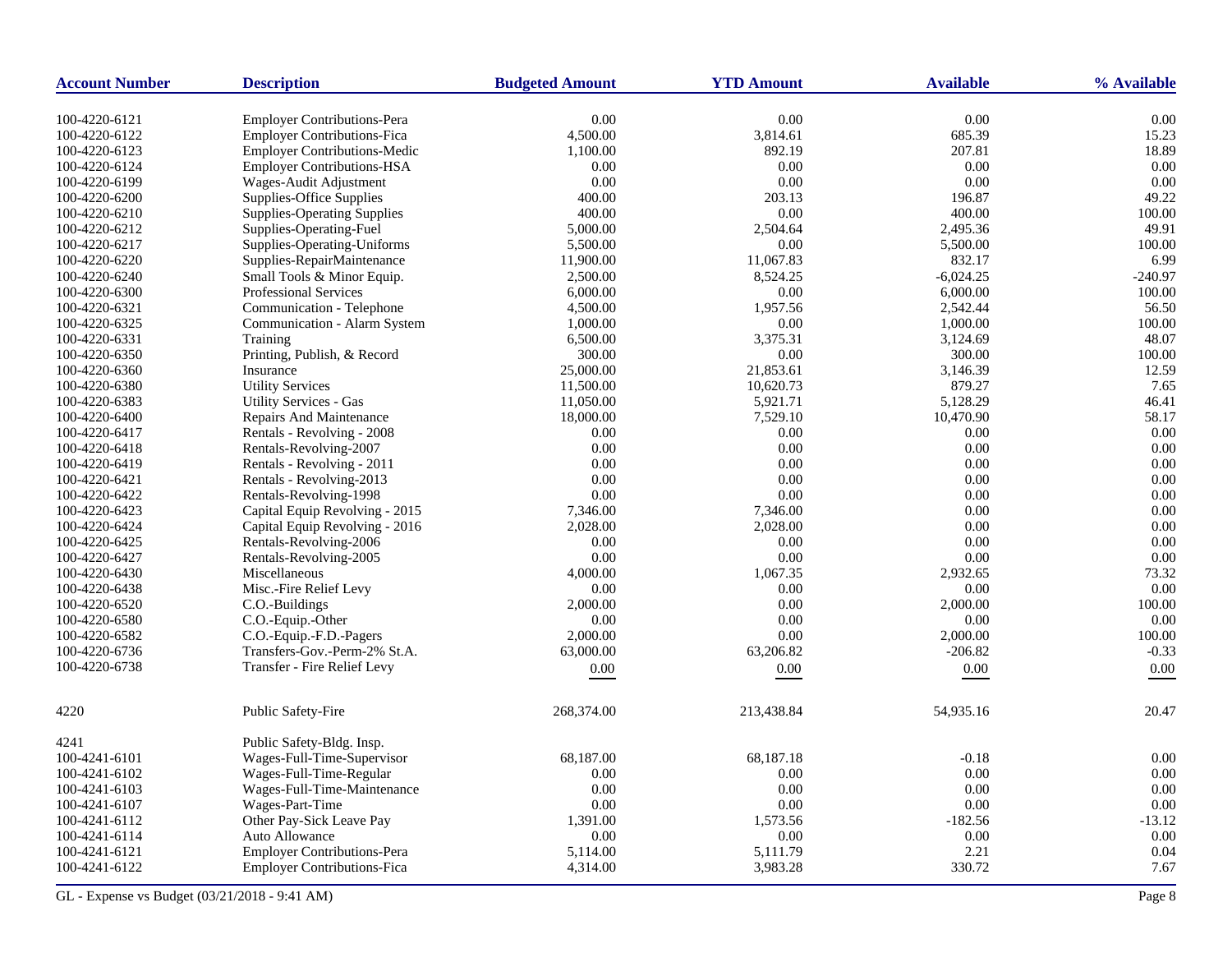| <b>Account Number</b>          | <b>Description</b>                                                       | <b>Budgeted Amount</b> | <b>YTD Amount</b>  | <b>Available</b>     | % Available  |
|--------------------------------|--------------------------------------------------------------------------|------------------------|--------------------|----------------------|--------------|
|                                |                                                                          |                        |                    |                      |              |
| 100-4241-6123<br>100-4241-6124 | <b>Employer Contributions-Medic</b><br><b>Employer Contributions-HSA</b> | 1,009.00<br>$0.00\,$   | 931.61<br>5,209.76 | 77.39<br>$-5,209.76$ | 7.67<br>0.00 |
| 100-4241-6131                  | Employer Paid Ins.-Health                                                | 21,085.00              | 16,029.62          | 5,055.38             | 23.98        |
| 100-4241-6132                  | Employer Paid Ins.-Dental                                                | 1,591.00               | 1,591.20           | $-0.20$              | $-0.01$      |
| 100-4241-6133                  | Employer Paid Ins.-Life                                                  | 120.00                 | 120.00             | 0.00                 | 0.00         |
| 100-4241-6134                  | <b>Employer Paid Ins-Disability</b>                                      | 307.00                 | 306.84             | 0.16                 | 0.05         |
| 100-4241-6148                  | Cafeteria Plan Service Chgs.                                             | 248.00                 | 0.00               | 248.00               | 100.00       |
| 100-4241-6199                  | Wages-Audit Adjustment                                                   | 0.00                   | 0.00               | 0.00                 | 0.00         |
| 100-4241-6200                  | Supplies-Office Supplies                                                 | 500.00                 | 90.11              | 409.89               | 81.98        |
| 100-4241-6220                  | Supplies-RepairMaintenance                                               | 2,400.00               | 451.49             | 1,948.51             | 81.19        |
|                                |                                                                          | $0.00\,$               | 73,538.44          | $-73,538.44$         | 0.00         |
| 100-4241-6300                  | Professional Services<br>Training                                        | 800.00                 |                    | 330.42               | 41.30        |
| 100-4241-6331                  |                                                                          |                        | 469.58             | 177.92               |              |
| 100-4241-6360                  | Insurance<br>Repairs And Maintenance                                     | 600.00                 | 422.08             |                      | 29.65        |
| 100-4241-6400                  |                                                                          | 400.00                 | 0.00               | 400.00               | 100.00       |
| 100-4241-6423                  | Rentals-Revolving-2001                                                   | 0.00                   | 0.00               | 0.00                 | 0.00         |
| 100-4241-6424                  | Rentals - Revolving - 2016                                               | 0.00                   | 0.00               | 0.00                 | 0.00         |
| 100-4241-6425                  | Rentals-Revolving-2006                                                   | 0.00                   | 0.00               | 0.00                 | 0.00         |
| 100-4241-6427                  | Rentals-Revolving-2005                                                   | 0.00                   | 0.00               | 0.00                 | 0.00         |
| 100-4241-6430                  | Miscellaneous                                                            | 1,230.00               | 1,115.75           | 114.25               | 9.29         |
| 100-4241-6433                  | Misc.-Dues & Subscriptions                                               | 0.00                   | 0.00               | 0.00                 | 0.00         |
| 100-4241-6450                  | Recording Fee                                                            | 1,000.00               | 1,058.00           | $-58.00$             | $-5.80$      |
| 100-4241-6462                  | Misc.-Severance Pay                                                      | 0.00                   | 0.00               | 0.00                 | 0.00         |
| 100-4241-6737                  | Transfers-Gov.-Perm-B.P.Surc                                             | 600.00                 | $-7,129.95$        | 7,729.95             | 1,288.33     |
| 4241                           | Public Safety-Bldg. Insp.                                                | 110,896.00             | 173,060.34         | $-62,164.34$         | $-56.06$     |
| 4250                           | Public Safety-Rescue Squad                                               |                        |                    |                      |              |
| 100-4250-6107                  | Wages-Part-Time                                                          | 35,000.00              | 29,664.00          | 5,336.00             | 15.25        |
| 100-4250-6108                  | Wages-Part-time-Annual                                                   | 1,600.00               | 1,600.00           | 0.00                 | 0.00         |
| 100-4250-6109                  | Wages-Part-Time-Supervisor                                               | 4,100.00               | 4,100.00           | 0.00                 | 0.00         |
| 100-4250-6121                  | <b>Employer Contributions-Pera</b>                                       | 35,000.00              | 30,630.00          | 4,370.00             | 12.49        |
| 100-4250-6122                  | <b>Employer Contributions-Fica</b>                                       | 650.00                 | 353.40             | 296.60               | 45.63        |
| 100-4250-6123                  | Employer Contributions-Medic                                             | 650.00                 | 526.83             | 123.17               | 18.95        |
| 100-4250-6124                  | <b>Employer Contributions-HSA</b>                                        | 0.00                   | 0.00               | 0.00                 | 0.00         |
| 100-4250-6199                  | Wages-Audit Adjustment                                                   | 0.00                   | 0.00               | 0.00                 | 0.00         |
| 100-4250-6211                  | Supplies-Operating-Medical                                               | 2,000.00               | 1,285.66           | 714.34               | 35.72        |
| 100-4250-6212                  | Supplies-Operating-Fuel                                                  | 1,200.00               | 966.26             | 233.74               | 19.48        |
| 100-4250-6217                  | Supplies-Operating-Uniforms                                              | 2,000.00               | 313.90             | 1,686.10             | 84.31        |
| 100-4250-6220                  | Supplies-RepairMaintenance                                               | 7,500.00               | 5,755.36           | 1,744.64             | 23.26        |
| 100-4250-6223                  | Supplies-R & M-Building                                                  | 1,000.00               | 0.00               | 1,000.00             | 100.00       |
| 100-4250-6228                  | Supplies-R & M-Vehicle                                                   | 1,000.00               | 694.10             | 305.90               | 30.59        |
| 100-4250-6240                  | Small Tools & Minor Equip.                                               | 2,000.00               | 1,285.00           | 715.00               | 35.75        |
| 100-4250-6300                  | <b>Professional Services</b>                                             | 0.00                   | 0.00               | 0.00                 | 0.00         |
| 100-4250-6320                  | Communication                                                            | 3,000.00               | 3,091.56           | $-91.56$             | $-3.05$      |
| 100-4250-6325                  | V.F.W. Operating                                                         | 0.00                   | 0.00               | 0.00                 | 0.00         |
| 100-4250-6331                  | Training                                                                 | 5,500.00               | 4,008.00           | 1,492.00             | 27.13        |
| 100-4250-6360                  | Insurance                                                                | 6,000.00               | 2,729.75           | 3,270.25             | 54.50        |
| 100-4250-6380                  | Utility Services - Electric                                              | 0.00                   | 0.00               | 0.00                 | 0.00         |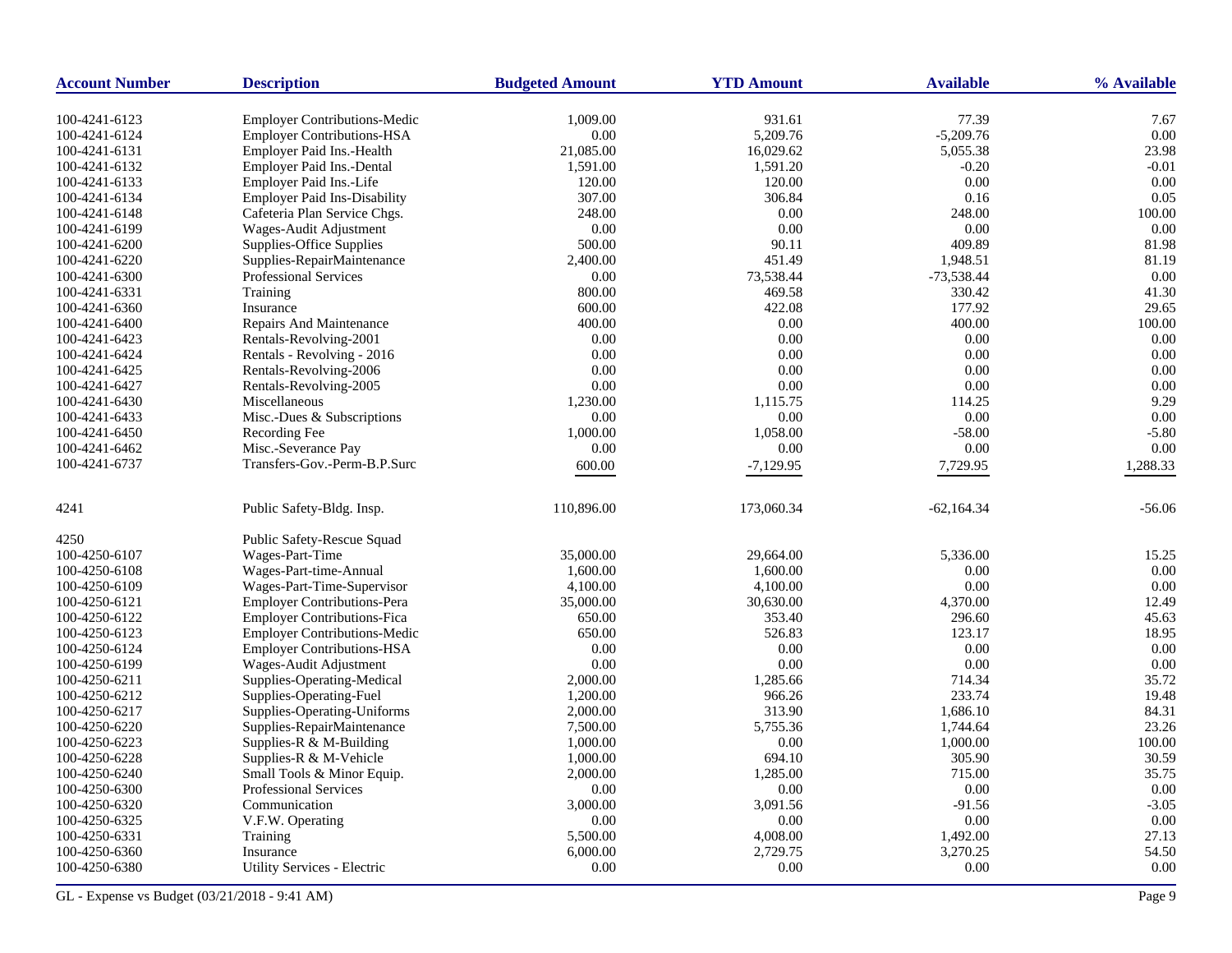| <b>Account Number</b> | <b>Description</b>             | <b>Budgeted Amount</b> | <b>YTD Amount</b> | <b>Available</b> | % Available |
|-----------------------|--------------------------------|------------------------|-------------------|------------------|-------------|
| 100-4250-6400         | Repairs And Maintenance        | 5,000.00               | 2,485.99          | 2,514.01         | 50.28       |
| 100-4250-6401         | Repairs & Maint.-Bldgs         | 1,500.00               | 574.00            | 926.00           | 61.73       |
| 100-4250-6402         | Repairs & Maint.-Vehicles      | 1,000.00               | 316.67            | 683.33           | 68.33       |
| 100-4250-6415         | Rentals - 2010                 | 0.00                   | 0.00              | 0.00             | 0.00        |
| 100-4250-6417         | Rentals - Revolving - 2008     | 0.00                   | 0.00              | 0.00             | 0.00        |
| 100-4250-6418         | Rentals - 2009                 | 0.00                   | 0.00              | 0.00             | 0.00        |
| 100-4250-6419         | Rentals - Revolving - 2011     | 0.00                   | 0.00              | 0.00             | 0.00        |
| 100-4250-6420         | Rentals - Revolving - 2012     | 0.00                   | 0.00              | 0.00             | 0.00        |
| 100-4250-6421         | Rentals - Revolving-2013       | 0.00                   | 0.00              | 0.00             | 0.00        |
| 100-4250-6422         | Capital Equip Revolving - 2014 | 16,895.00              | 16,895.00         | 0.00             | 0.00        |
| 100-4250-6423         | Capital Equip Revolving - 2015 | 3,945.00               | 3,945.00          | 0.00             | 0.00        |
| 100-4250-6425         | Rentals-Revolving-2006         | 0.00                   | 0.00              | 0.00             | 0.00        |
| 100-4250-6430         | Miscellaneous                  | 2,000.00               | 471.44            | 1,528.56         | 76.43       |
| 100-4250-6433         | Misc.-Dues & Subscriptions     | 0.00                   | 0.00              | 0.00             | 0.00        |
| 100-4250-6437         | Misc.-Emergency Fund           | 0.00                   | 0.00              | 0.00             | 0.00        |
| 100-4250-6581         | C.O.-Equip.-Other              | 0.00                   | 0.00              | $0.00\,$         | 0.00        |
| 100-4250-6582         | C.O.-Equip.-Pagers             | 0.00                   | 0.00              | 0.00             | 0.00        |
|                       |                                |                        |                   |                  |             |
| 4250                  | Public Safety-Rescue Squad     | 138,540.00             | 111,691.92        | 26,848.08        | 19.38       |
| 4255                  | Public Safety-Civil Defense    |                        |                   |                  |             |
| 100-4255-6220         | Supplies-RepairMaintenance     | 500.00                 | 393.88            | 106.12           | 21.22       |
| 100-4255-6331         | Training                       | 0.00                   | 0.00              | 0.00             | 0.00        |
| 100-4255-6360         | Insurance                      | 500.00                 | 422.50            | 77.50            | 15.50       |
| 100-4255-6380         | Utility Services - Electric    | 400.00                 | 424.76            | $-24.76$         | $-6.19$     |
| 100-4255-6400         | Repairs And Maintenance        | 3,000.00               | 593.36            | 2,406.64         | 80.22       |
| 100-4255-6425         | Capital Equip Revolving - 2017 | 0.00                   | 0.00              | 0.00             | 0.00        |
| 100-4255-6430         | Miscellaneous                  | 0.00                   | 0.00              | 0.00             | 0.00        |
| 100-4255-6433         | Misc.-Dues & Subscriptions     | 0.00                   | 0.00              | 0.00             | 0.00        |
| 100-4255-6580         | C.O.-Equip.-Other              | 0.00                   | 0.00              | 0.00             | 0.00        |
| 4255                  | Public Safety-Civil Defense    | 4,400.00               | 1,834.50          | 2,565.50         | 58.31       |
|                       |                                |                        |                   |                  |             |
| 4260                  | Public Safety-Traffic Signs    |                        |                   |                  |             |
| 100-4260-6220         | Supplies-RepairMaintenance     | 6,000.00               | 0.00              | 6,000.00         | 100.00      |
| 100-4260-6300         | <b>Professional Services</b>   | 0.00                   | 0.00              | 0.00             | 0.00        |
| 100-4260-6360         | Insurance                      | 500.00                 | 422.25            | 77.75            | 15.55       |
| 100-4260-6380         | <b>Utility Services</b>        | 5,500.00               | 4,318.01          | 1,181.99         | 21.49       |
| 4260                  | Public Safety-Traffic Signs    | 12,000.00              | 4,740.26          | 7,259.74         | 60.50       |
| 4270                  | Public Safety-Animal Control   |                        |                   |                  |             |
| 100-4270-6220         | Supplies-RepairMaintenance     | 500.00                 | 332.93            | 167.07           | 33.41       |
| 100-4270-6360         | Insurance                      | 300.00                 | 390.50            | $-90.50$         | $-30.17$    |
| 100-4270-6380         | <b>Utility Services</b>        | 1,500.00               | 1,339.75          | 160.25           | 10.68       |
| 100-4270-6430         | Miscellaneous                  | 200.00                 | 0.00              | 200.00           | 100.00      |
|                       |                                |                        |                   |                  |             |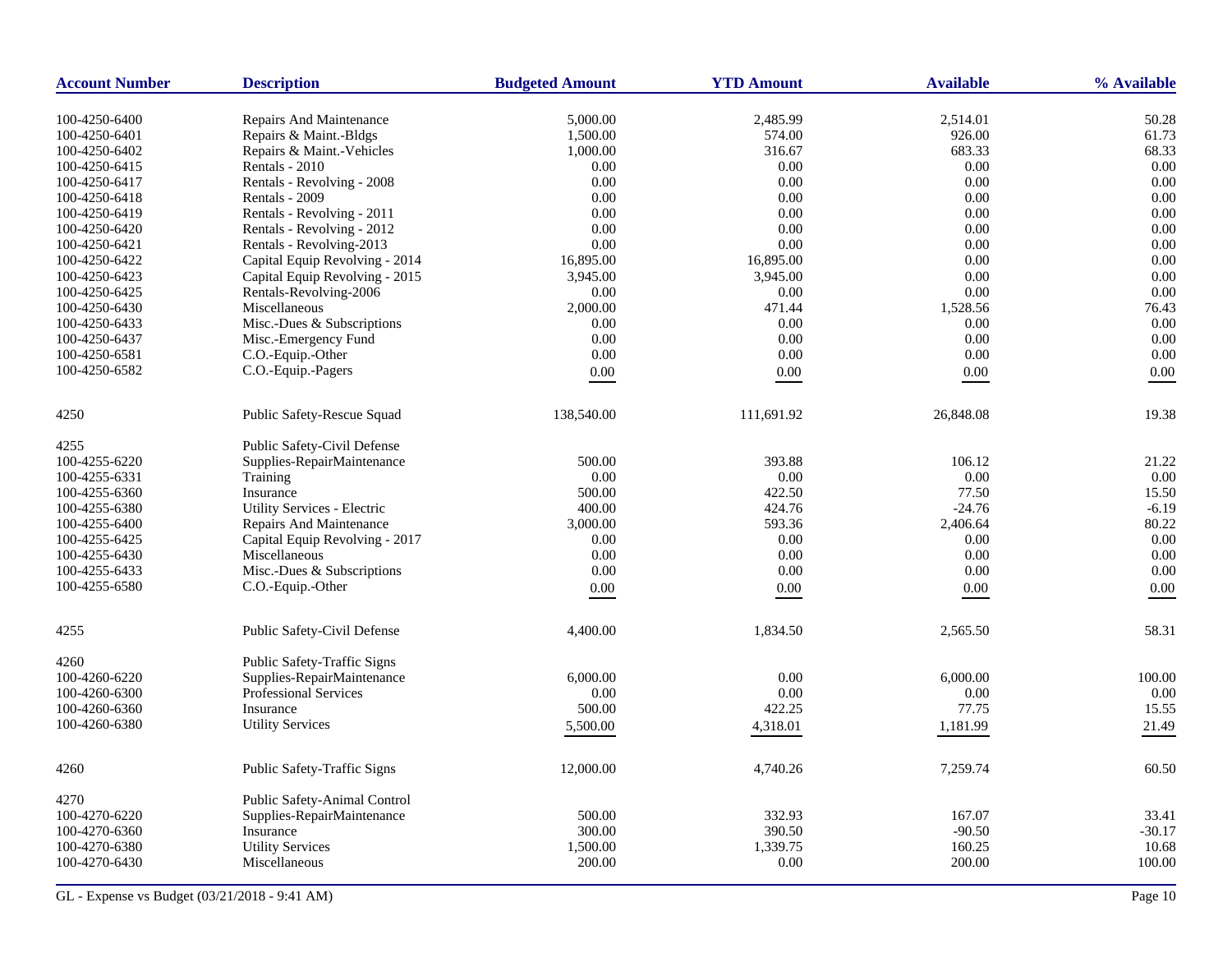| <b>Account Number</b>          | <b>Description</b>                                                        | <b>Budgeted Amount</b> | <b>YTD Amount</b> | <b>Available</b> | % Available  |
|--------------------------------|---------------------------------------------------------------------------|------------------------|-------------------|------------------|--------------|
| 100-4270-6530                  | C.O. Other Imp                                                            | $0.00\,$               | $0.00\,$          | 0.00             | 0.00         |
| 4270                           | Public Safety-Animal Control                                              | 2,500.00               | 2,063.18          | 436.82           | 17.47        |
| 4280                           | <b>Safety Program</b>                                                     |                        |                   |                  |              |
| 100-4280-6300                  | Professional Services                                                     | 0.00                   | $0.00\,$          | 0.00             | 0.00         |
| 100-4280-6331                  | Training                                                                  | 150.00                 | 0.00              | 150.00           | 100.00       |
| 100-4280-6430                  | Miscellaneous                                                             | 250.00                 | $0.00\,$          | 250.00           | 100.00       |
| 4280                           | <b>Safety Program</b>                                                     | 400.00                 | 0.00              | 400.00           | 100.00       |
| 4309                           | Public Works Management                                                   |                        |                   |                  |              |
|                                | Center                                                                    |                        |                   |                  |              |
| 100-4309-6101                  | Wages-Full-Time-Supervisor                                                | 0.00                   | 0.00              | 0.00             | 0.00         |
| 100-4309-6102                  | Wages-Full-Time-Regular                                                   | 0.00                   | 0.00              | 0.00             | 0.00         |
| 100-4309-6106                  | Wages-Full-Time-Overtime                                                  | 0.00                   | 0.00              | 0.00             | 0.00         |
| 100-4309-6112                  | Other Pay-Sick Leave Pay                                                  | 0.00                   | 0.00              | 0.00             | 0.00         |
| 100-4309-6121                  | <b>Employer Contributions-Pera</b>                                        | 0.00<br>0.00           | 0.00<br>0.00      | 0.00             | 0.00<br>0.00 |
| 100-4309-6122                  | <b>Employer Contributions-Fica</b><br><b>Employer Contributions-Medic</b> | 0.00                   | 0.00              | 0.00<br>0.00     | 0.00         |
| 100-4309-6123<br>100-4309-6124 | <b>Employer Contributions-HSA</b>                                         | 0.00                   | 0.00              | 0.00             | 0.00         |
| 100-4309-6125                  | Employer Contributions-Indv.                                              | 0.00                   | 0.00              | 0.00             | 0.00         |
| 100-4309-6131                  | Employer Paid Ins.-Health                                                 | 0.00                   | 0.00              | 0.00             | 0.00         |
| 100-4309-6132                  | Employer Paid Ins.-Dental                                                 | 0.00                   | 0.00              | 0.00             | 0.00         |
| 100-4309-6133                  | Employer Paid Ins.-Life                                                   | 0.00                   | 0.00              | 0.00             | 0.00         |
| 100-4309-6134                  | <b>Employer Paid Ins-Disability</b>                                       | 0.00                   | 0.00              | 0.00             | 0.00         |
| 100-4309-6148                  | Cafeteria Plan Service Chgs.                                              | 0.00                   | 0.00              | 0.00             | 0.00         |
| 100-4309-6199                  | Wages-Audit Adjustment                                                    | 0.00                   | 0.00              | 0.00             | 0.00         |
| 100-4309-6200                  | <b>Office Supplies</b>                                                    | 1,000.00               | 0.00              | 1,000.00         | 100.00       |
| 100-4309-6220                  | Supplies-RepairMaintenance                                                | 500.00                 | 0.00              | 500.00           | 100.00       |
| 100-4309-6300                  | Professional Services                                                     | 0.00                   | 2,444.32          | $-2,444.32$      | 0.00         |
| 100-4309-6331                  | Training                                                                  | 0.00                   | 0.00              | 0.00             | 0.00         |
| 100-4309-6360                  | Insurance                                                                 | 0.00                   | $0.00\,$          | 0.00             | 0.00         |
| 100-4309-6401                  | Repairs & Maint - Building                                                | 1,000.00               | 156.72            | 843.28           | 84.33        |
| 100-4309-6413                  | Rentals - Office Equipment                                                | 3,000.00               | $0.00\,$          | 3,000.00         | 100.00       |
| 100-4309-6417                  | Rentals - Revolving - 2008                                                | 0.00                   | 0.00              | 0.00             | 0.00         |
| 100-4309-6421                  | Rentals - Revolving-2013                                                  | 0.00                   | 0.00              | 0.00             | 0.00         |
| 100-4309-6423                  | Capital Equip Revolving - 2015                                            | 5,064.00               | 5,064.00          | 0.00             | $0.00\,$     |
| 100-4309-6430                  | Miscellaneous                                                             | 3,550.00               | 3,190.80          | 359.20           | 10.12        |
| 100-4309-6433                  | Misc.-Dues & Subscriptions                                                | 0.00                   | 0.00              | $0.00\,$         | 0.00         |
| 4309                           | Public Works Management<br>Center                                         | 14,114.00              | 10,855.84         | 3,258.16         | 23.08        |
| 4311<br>100-4311-6300          | Public Works-Engineering<br>Professional Services                         | 25,000.00              | 38,846.49         | $-13,846.49$     | $-55.39$     |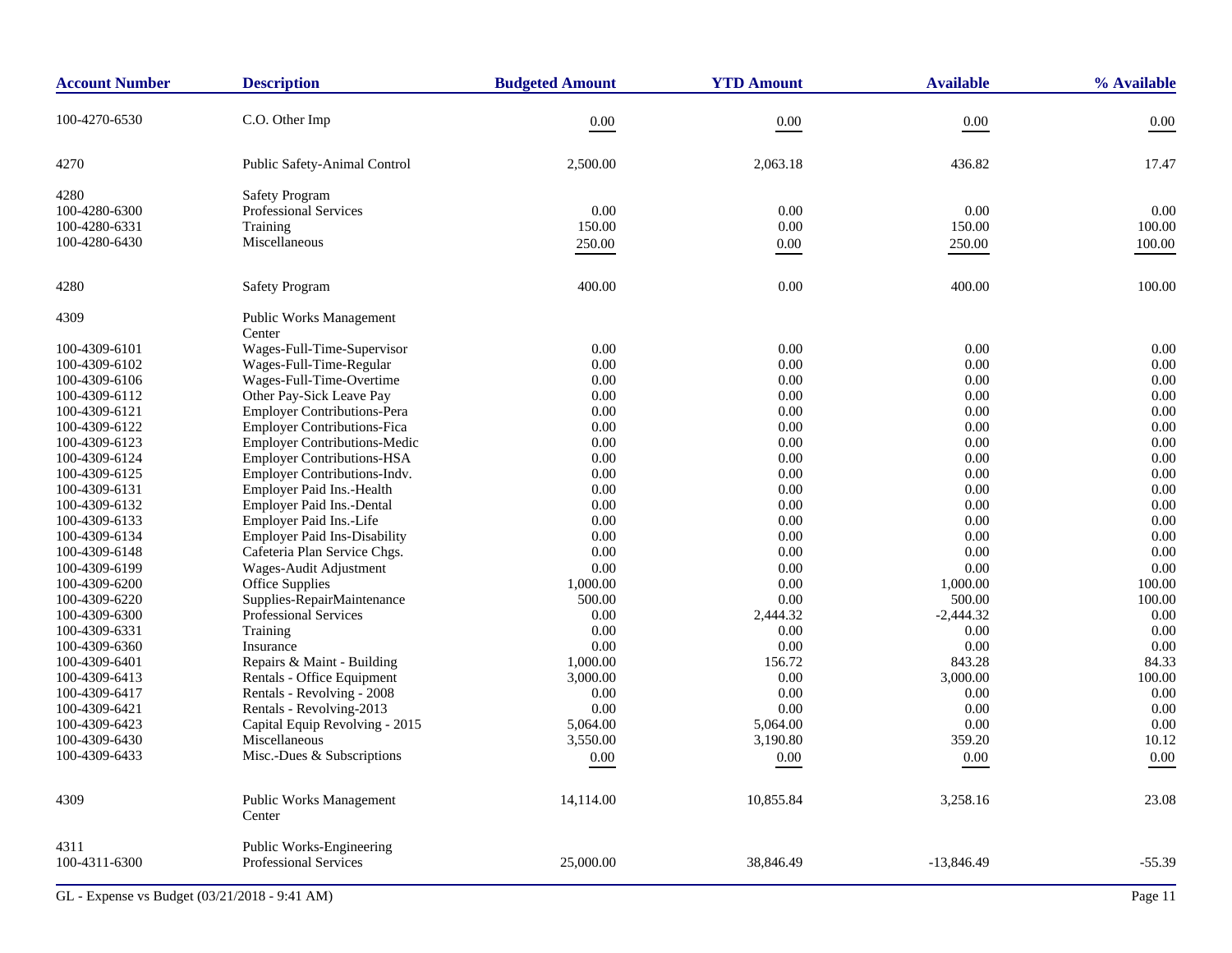| <b>Account Number</b> | <b>Description</b>                  | <b>Budgeted Amount</b> | <b>YTD Amount</b> | <b>Available</b> | % Available |
|-----------------------|-------------------------------------|------------------------|-------------------|------------------|-------------|
| 100-4311-6306         | Prof. Serv.-Capital Imp. Plan       | 0.00                   | 0.00              | 0.00             | 0.00        |
| 100-4311-6360         | Insurance                           | 100.00                 | 0.00              | 100.00           | 100.00      |
| 100-4311-6430         | Miscellaneous                       | 0.00                   | 0.00              | $0.00\,$         | 0.00        |
|                       |                                     |                        |                   |                  |             |
| 4311                  | Public Works-Engineering            | 25,100.00              | 38,846.49         | $-13,746.49$     | $-54.77$    |
| 4312                  | Public Works-Streets & Alley        |                        |                   |                  |             |
| 100-4312-6101         | Wages-Full Time-Supervision         | 85,746.00              | 85,945.94         | $-199.94$        | $-0.23$     |
| 100-4312-6103         | Wages-Full Time-Maintenance         | 192,086.00             | 192,084.87        | 1.13             | 0.00        |
| 100-4312-6106         | Wages-Full Time-Overtime            | 15,000.00              | 2,043.09          | 12,956.91        | 86.38       |
| 100-4312-6107         | Wages-Part-Time                     | 52,000.00              | 52,930.73         | $-930.73$        | $-1.79$     |
| 100-4312-6108         | Wages-Part-Time-Overtime            | 1,000.00               | 1,339.74          | $-339.74$        | $-33.97$    |
| 100-4312-6111         | Other Pay-On Call                   | 0.00                   | 0.00              | 0.00             | 0.00        |
| 100-4312-6112         | Other Pay-Sick Leave Pay            | 1,931.00               | 1,998.75          | $-67.75$         | $-3.51$     |
| 100-4312-6116         | Pager Allowance                     | 0.00                   | 0.00              | 0.00             | 0.00        |
| 100-4312-6121         | Employer Contributions-Pera         | 23,181.00              | 23,240.50         | $-59.50$         | $-0.26$     |
| 100-4312-6122         | Employer Contributions-Fica         | 19,370.00              | 19,343.48         | 26.52            | 0.14        |
| 100-4312-6123         | <b>Employer Contributions-Medic</b> | 4,500.00               | 4,524.02          | $-24.02$         | $-0.53$     |
| 100-4312-6124         | <b>Employer Contributions-HSA</b>   | 12,437.00              | 12,553.66         | $-116.66$        | $-0.94$     |
| 100-4312-6131         | Employer Paid Ins.-Health           | 86,577.00              | 87,403.28         | $-826.28$        | $-0.95$     |
| 100-4312-6132         | <b>Employer Paid Ins.-Dental</b>    | 7,883.00               | 7,838.40          | 44.60            | 0.57        |
| 100-4312-6133         | Employer Paid Ins.-Life             | 690.00                 | 680.50            | 9.50             | 1.38        |
| 100-4312-6134         | <b>Employer Paid Ins-Disability</b> | 1,361.00               | 1,385.35          | $-24.35$         | $-1.79$     |
| 100-4312-6148         | Cafeteria Plan Service Chgs.        | 400.00                 | 0.00              | 400.00           | 100.00      |
| 100-4312-6199         | Wages-Audit Adjustment              | 0.00                   | 0.00              | 0.00             | 0.00        |
| 100-4312-6200         | Supplies-Office Supplies            | 400.00                 | 127.33            | 272.67           | 68.17       |
| 100-4312-6210         | <b>Supplies-Operating Supplies</b>  | 0.00                   | 0.00              | 0.00             | 0.00        |
| 100-4312-6211         | Supplies-Operating-Road Oil         | 500.00                 | 0.00              | 500.00           | 100.00      |
| 100-4312-6212         | Supplies-Operating-Fuel             | 72,000.00              | 40,401.62         | 31,598.38        | 43.89       |
| 100-4312-6213         | Supplies-Operating-Hot Mix          | 10,000.00              | 7,402.37          | 2,597.63         | 25.98       |
| 100-4312-6214         | Supplies-Operating-Dust Ctl         | 0.00                   | $0.00\,$          | 0.00             | 0.00        |
| 100-4312-6215         | Supplies-Operating-Gravel           | 4,000.00               | 2,068.48          | 1,931.52         | 48.29       |
| 100-4312-6217         | Supplies - Uniform Allowance        | 2,450.00               | 1,706.31          | 743.69           | 30.35       |
| 100-4312-6221         | Supplies-R & M-Eqiupment            | 55,000.00              | 40,635.94         | 14,364.06        | 26.12       |
| 100-4312-6240         | Small Tools & Minor Equip.          | 2,000.00               | 1,675.00          | 325.00           | 16.25       |
| 100-4312-6300         | <b>Professional Services</b>        | 0.00                   | 0.00              | 0.00             | 0.00        |
| 100-4312-6331         | Training                            | 1,200.00               | 405.00            | 795.00           | 66.25       |
| 100-4312-6360         | Insurance                           | 30,000.00              | 31,944.23         | $-1,944.23$      | $-6.48$     |
| 100-4312-6380         | <b>Utility Services-Rescue Bldg</b> | 5,600.00               | 3,636.36          | 1,963.64         | 35.07       |
| 100-4312-6400         | Repairs And Maintenance             | 30,000.00              | 48,745.00         | $-18,745.00$     | $-62.48$    |
| 100-4312-6410         | Rentals                             | 6,000.00               | 4,900.00          | 1,100.00         | 18.33       |
| 100-4312-6415         | Rentals - Revolving - 2010          | 0.00                   | 0.00              | 0.00             | 0.00        |
| 100-4312-6416         | Rentals - Revolving - 2009          | 0.00                   | 0.00              | 0.00             | 0.00        |
| 100-4312-6417         | Rentals - Revolving - 2008          | 0.00                   | 0.00              | 0.00             | 0.00        |
| 100-4312-6418         | Rentals-Revolving-2007              | 0.00                   | 0.00              | 0.00             | 0.00        |
| 100-4312-6419         | Rentals - Revolving - 2011          | 0.00                   | 0.00              | 0.00             | 0.00        |
| 100-4312-6420         | Rentals - Revolving - 2012          | 11,749.00              | 11,749.00         | 0.00             | 0.00        |
| 100-4312-6421         | Capital Equip Revolving - 2013      | 17,764.00              | 17,764.00         | 0.00             | 0.00        |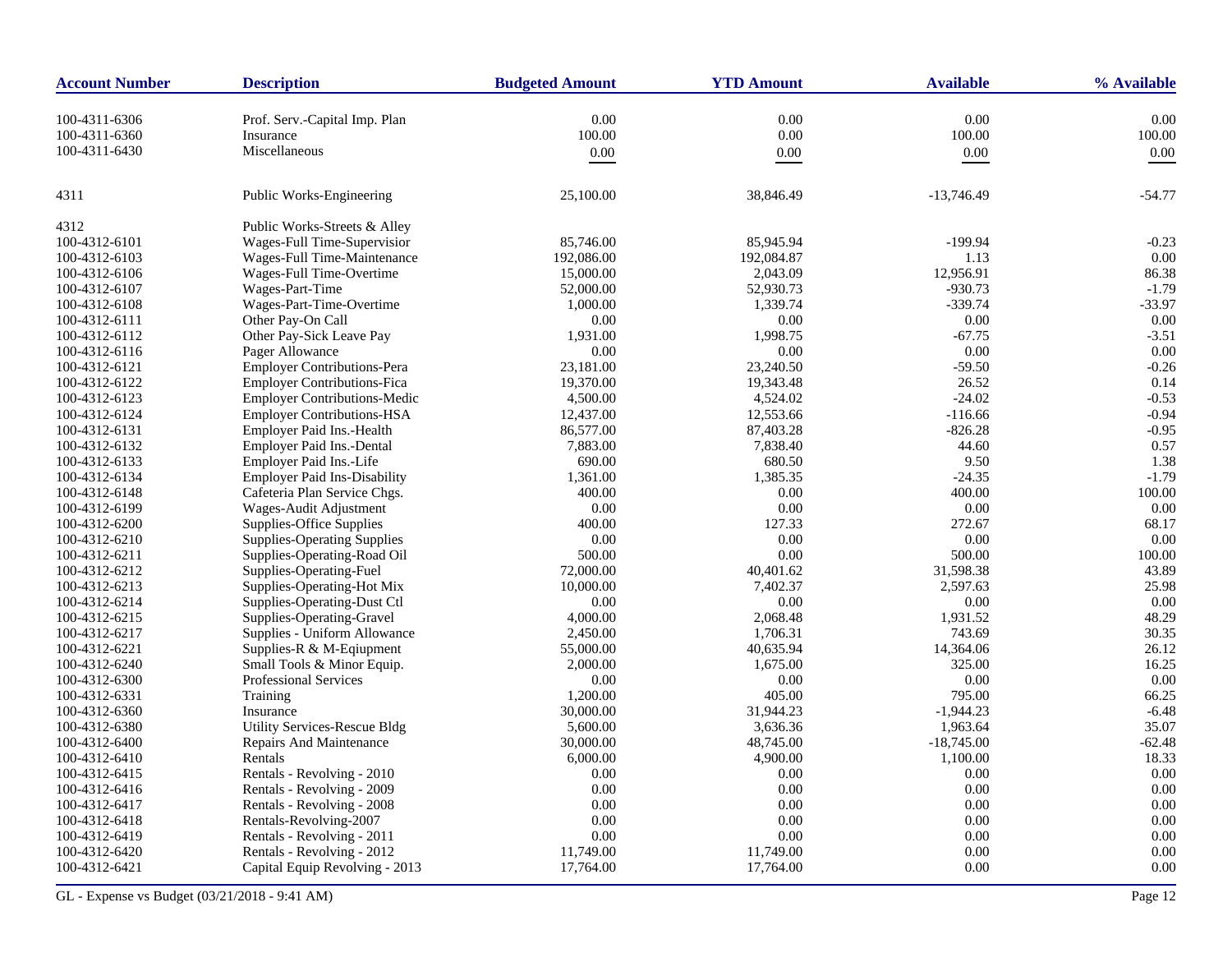| <b>Account Number</b> | <b>Description</b>               | <b>Budgeted Amount</b> | <b>YTD Amount</b> | <b>Available</b> | % Available |
|-----------------------|----------------------------------|------------------------|-------------------|------------------|-------------|
| 100-4312-6422         | Capital Equip Revolving - 2014   | 39,427.00              | 39.427.00         | 0.00             | 0.00        |
| 100-4312-6423         | Capital Equip Revolving - 2015   | 40,708.00              | 40,708.00         | 0.00             | 0.00        |
| 100-4312-6424         | Capital Equip Revolving - 2016   | 15,931.00              | 15,931.00         | 0.00             | 0.00        |
| 100-4312-6425         | Capital Equip Revolving - 2017   | 0.00                   | 0.00              | 0.00             | 0.00        |
| 100-4312-6427         | Rentals-Revolving-2005           | 0.00                   | 0.00              | 0.00             | 0.00        |
| 100-4312-6430         | Miscellaneous                    | 5,000.00               | 2,730.73          | 2,269.27         | 45.39       |
|                       |                                  |                        |                   |                  |             |
| 100-4312-6438         | Misc.-Sealcoat Project           | 0.00                   | 0.00              | 0.00             | 0.00        |
| 100-4312-6442         | Uncollectible Accounts           | 0.00                   | 0.00              | 0.00             | 0.00        |
| 100-4312-6455         | Misc.-New Employee Costs         | 0.00                   | 0.00              | 0.00             | 0.00        |
| 100-4312-6530         | C.O.-Curb & Gutter               | 0.00                   | 0.00              | 0.00             | 0.00        |
| 4312                  | Public Works-Streets & Alley     | 853,891.00             | 805,269.68        | 48,621.32        | 5.69        |
| 4313                  | <b>Public Works-Sidewalks</b>    |                        |                   |                  |             |
| 100-4313-6300         | <b>Professional Services</b>     | 0.00                   | 0.00              | 0.00             | 0.00        |
| 100-4313-6360         | Insurance                        | 0.00                   | 0.00              | 0.00             | 0.00        |
| 100-4313-6400         | Repairs And Maintenance          | 6,000.00               | 4,447.75          | 1,552.25         | 25.87       |
| 100-4313-6539         | C.O.-Other Imp.-Contract A       | 0.00                   | 0.00              | 0.00             | 0.00        |
| 100-4313-6540         | C.O.-Other Imp.-Contract Btr     | 0.00                   | $0.00\,$          | 0.00             | 0.00        |
|                       |                                  |                        |                   |                  |             |
| 4313                  | <b>Public Works-Sidewalks</b>    | 6,000.00               | 4,447.75          | 1,552.25         | 25.87       |
| 4314                  | Public Works-Snow Removal        |                        |                   |                  |             |
| 100-4314-6215         | Supplies-Operating-Gravel        | 3,000.00               | 2.222.21          | 777.79           | 25.93       |
| 100-4314-6216         | Supplies-Operating-SaltChlo      | 14,000.00              | 10,705.88         | 3.294.12         | 23.53       |
| 100-4314-6220         | Supplies-RepairMaintenance       | 14,000.00              | 4,965.24          | 9,034.76         | 64.53       |
| 100-4314-6240         | Small Tools & Minor Equip.       | 100.00                 | 0.00              | 100.00           | 100.00      |
| 100-4314-6360         | Insurance                        | 900.00                 | 0.00              | 900.00           | 100.00      |
| 100-4314-6400         | Repairs And Maintenance          | 6,000.00               | 728.90            | 5,271.10         | 87.85       |
| 100-4314-6410         | Rentals                          | 7,000.00               | 0.00              | 7,000.00         | 100.00      |
| 100-4314-6418         | Rentals-Revolving-2007           | 0.00                   | 0.00              | 0.00             | 0.00        |
| 100-4314-6422         | Rentals - Revolving - 2014       | 0.00                   | 0.00              | 0.00             | 0.00        |
| 100-4314-6423         | Capital Equip Revolving - 2015   | 1,970.00               | 1,970.00          | 0.00             | 0.00        |
| 100-4314-6424         | Capital Equip Revolving - 2016   | 5,123.00               | 5,123.00          | 0.00             | 0.00        |
| 100-4314-6425         | Rentals-Revolving-2006           | 0.00                   | 0.00              | 0.00             | 0.00        |
| 100-4314-6427         | Rentals-Revolving-2005           | 0.00                   | 0.00              | 0.00             | 0.00        |
| 100-4314-6430         | Miscellaneous                    | 1,000.00               | 0.00              | 1,000.00         | 100.00      |
|                       |                                  |                        |                   |                  |             |
| 4314                  | <b>Public Works-Snow Removal</b> | 53,093.00              | 25,715.23         | 27,377.77        | 51.57       |
| 4315                  | Public Works-Storm Drainage      |                        |                   |                  |             |
| 100-4315-6220         | Supplies-RepairMaintenance       | 8,000.00               | 5,024.43          | 2,975.57         | 37.19       |
| 100-4315-6240         | Small Tools & Minor Equip.       | 0.00                   | 0.00              | 0.00             | 0.00        |
| 100-4315-6300         | <b>Professional Services</b>     | 0.00                   | 0.00              | 0.00             | 0.00        |
| 100-4315-6360         | Insurance                        | 0.00                   | 0.00              | 0.00             | 0.00        |
| 100-4315-6400         | <b>Repairs And Maintenance</b>   | 10,000.00              | 17,699.15         | $-7,699.15$      | $-76.99$    |
|                       |                                  |                        |                   |                  |             |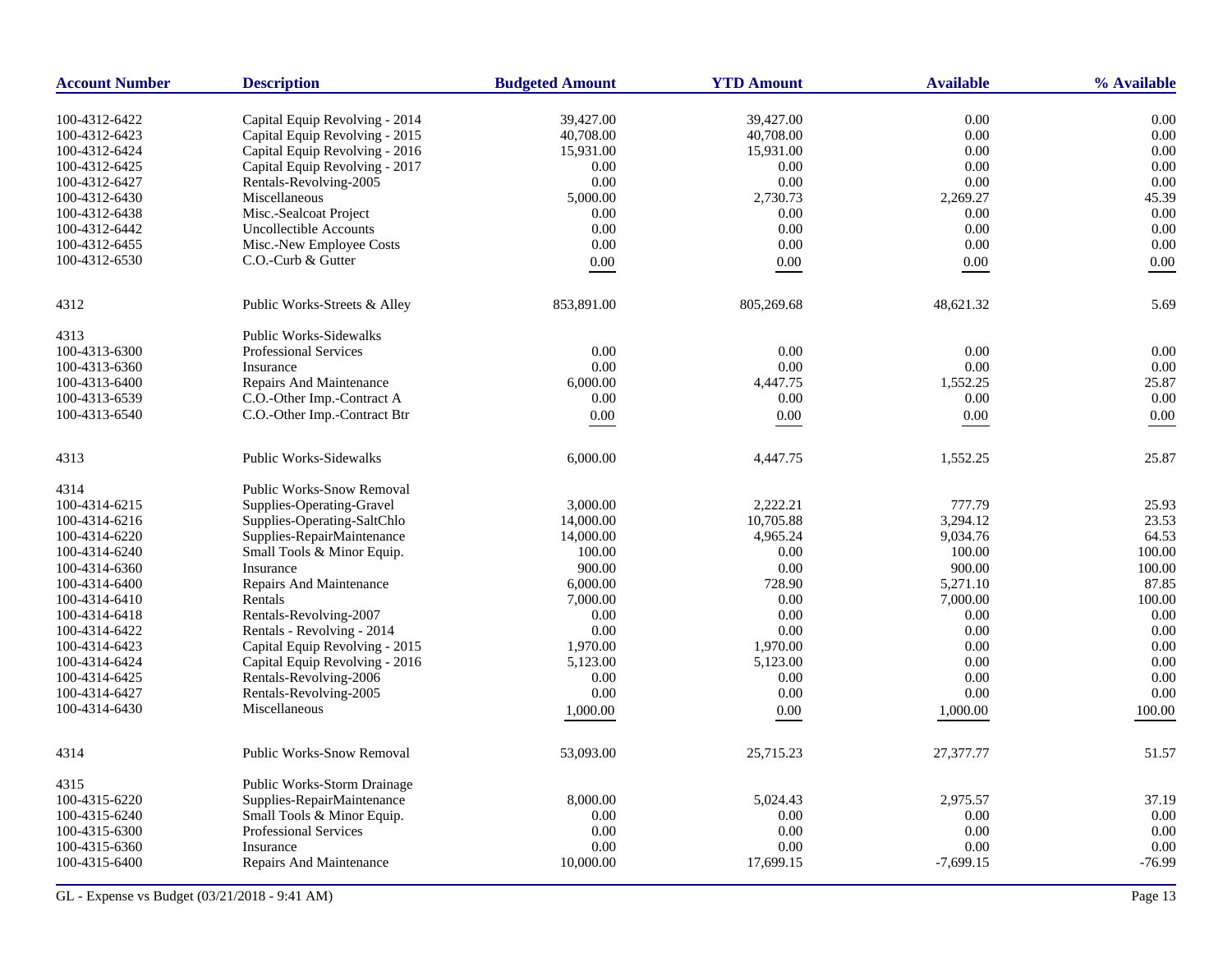| <b>Account Number</b> | <b>Description</b>                  | <b>Budgeted Amount</b> | <b>YTD Amount</b> | <b>Available</b> | % Available |
|-----------------------|-------------------------------------|------------------------|-------------------|------------------|-------------|
| 100-4315-6430         | Miscellaneous                       | 700.00                 | 620.00            | 80.00            | 11.43       |
| 100-4315-6510         | C.O.-Land                           | 0.00                   | 0.00              | 0.00             | 0.00        |
| 100-4315-6530         | C.O.-Other Imp.                     | 0.00                   | 0.00              | 0.00             | 0.00        |
|                       |                                     |                        |                   |                  |             |
| 4315                  | Public Works-Storm Drainage         | 18,700.00              | 23,343.58         | $-4,643.58$      | $-24.83$    |
| 4316                  | Public Works-Street Lighting        |                        |                   |                  |             |
| 100-4316-6360         | Insurance                           | 75.00                  | 70.25             | 4.75             | 6.33        |
| 100-4316-6380         | <b>Utility Services</b>             | 4,000.00               | 4,372.45          | $-372.45$        | $-9.31$     |
| 100-4316-6400         | Repairs And Maintenance             | 0.00                   | 0.00              | 0.00             | 0.00        |
| 100-4316-6530         | C.O.-Other Imp.                     | 0.00                   | 0.00              | 0.00             | 0.00        |
| 4316                  | Public Works-Street Lighting        | 4,075.00               | 4,442.70          | $-367.70$        | $-9.02$     |
| 4317                  | Public Works-Parking Lots           |                        |                   |                  |             |
| 100-4317-6220         | Supplies-RepairMaintenance          | 0.00                   | 0.00              | 0.00             | 0.00        |
| 100-4317-6360         | Insurance                           | 0.00                   | 0.00              | 0.00             | 0.00        |
| 100-4317-6400         | <b>Repairs And Maintenance</b>      | 0.00                   | 0.00              | 0.00             | 0.00        |
| 100-4317-6410         | Rentals                             | $0.00\,$               | 0.00              | $0.00\,$         | 0.00        |
| 4317                  | Public Works-Parking Lots           | 0.00                   | 0.00              | 0.00             | 0.00        |
| 4318                  | <b>Public Works-City Garage</b>     |                        |                   |                  |             |
| 100-4318-6103         | Wages-Full-Time-Maintenance         | 52,809.00              | 52,808.85         | 0.15             | 0.00        |
| 100-4318-6106         | Wages-Full-Time-Overtime            | 2,500.00               | 0.00              | 2,500.00         | 100.00      |
| 100-4318-6111         | Other Pay-Severance Pay             | 0.00                   | 0.00              | 0.00             | 0.00        |
| 100-4318-6112         | Other Pay-Sick Leave Pay            | 0.00                   | 260.24            | $-260.24$        | 0.00        |
| 100-4318-6116         | Pager Allowance                     | 0.00                   | 0.00              | 0.00             | 0.00        |
| 100-4318-6121         | Employer Contributions-Pera         | 3,961.00               | 3,958.72          | 2.28             | 0.06        |
| 100-4318-6122         | <b>Employer Contributions-Fica</b>  | 3,274.00               | 3,051.84          | 222.16           | 6.79        |
| 100-4318-6123         | <b>Employer Contributions-Medic</b> | 766.00                 | 713.68            | 52.32            | 6.83        |
| 100-4318-6124         | <b>Employer Contributions-HSA</b>   | 0.00                   | 0.00              | $0.00\,$         | 0.00        |
| 100-4318-6131         | Employer Paid Ins.-Health           | 8,384.00               | 8,442.11          | $-58.11$         | $-0.69$     |
| 100-4318-6132         | Employer Paid Ins.-Dental           | 1,121.00               | 1,120.80          | 0.20             | 0.02        |
| 100-4318-6133         | Employer Paid Ins.-Life             | 120.00                 | 120.00            | 0.00             | 0.00        |
| 100-4318-6134         | <b>Employer Paid Ins-Disability</b> | 238.00                 | 237.60            | 0.40             | 0.17        |
| 100-4318-6148         | Cafeteria Plan Service Chgs         | 100.00                 | 93.00             | 7.00             | 7.00        |
| 100-4318-6199         | Wages-Audit Adjustment              | 0.00                   | 0.00              | 0.00             | 0.00        |
| 100-4318-6220         | Supplies-RepairMaintenance          | 20,000.00              | 15,830.88         | 4,169.12         | 20.85       |
| 100-4318-6240         | Small Tools & Minor Equip.          | 500.00                 | $0.00\,$          | 500.00           | 100.00      |
| 100-4318-6320         | Communication                       | 2,800.00               | 2,228.74          | 571.26           | 20.40       |
| 100-4318-6331         | Training                            | 200.00                 | 0.00              | 200.00           | 100.00      |
| 100-4318-6360         | Insurance                           | 5,000.00               | 2,766.65          | 2,233.35         | 44.67       |
| 100-4318-6380         | <b>Utility Services</b>             | 11,000.00              | 9,059.86          | 1,940.14         | 17.64       |
| 100-4318-6383         | <b>Utility Services - Gas</b>       | 10,000.00              | 5,510.84          | 4,489.16         | 44.89       |
| 100-4318-6400         | Repairs And Maintenance             | 15,000.00              | 4,705.94          | 10,294.06        | 68.63       |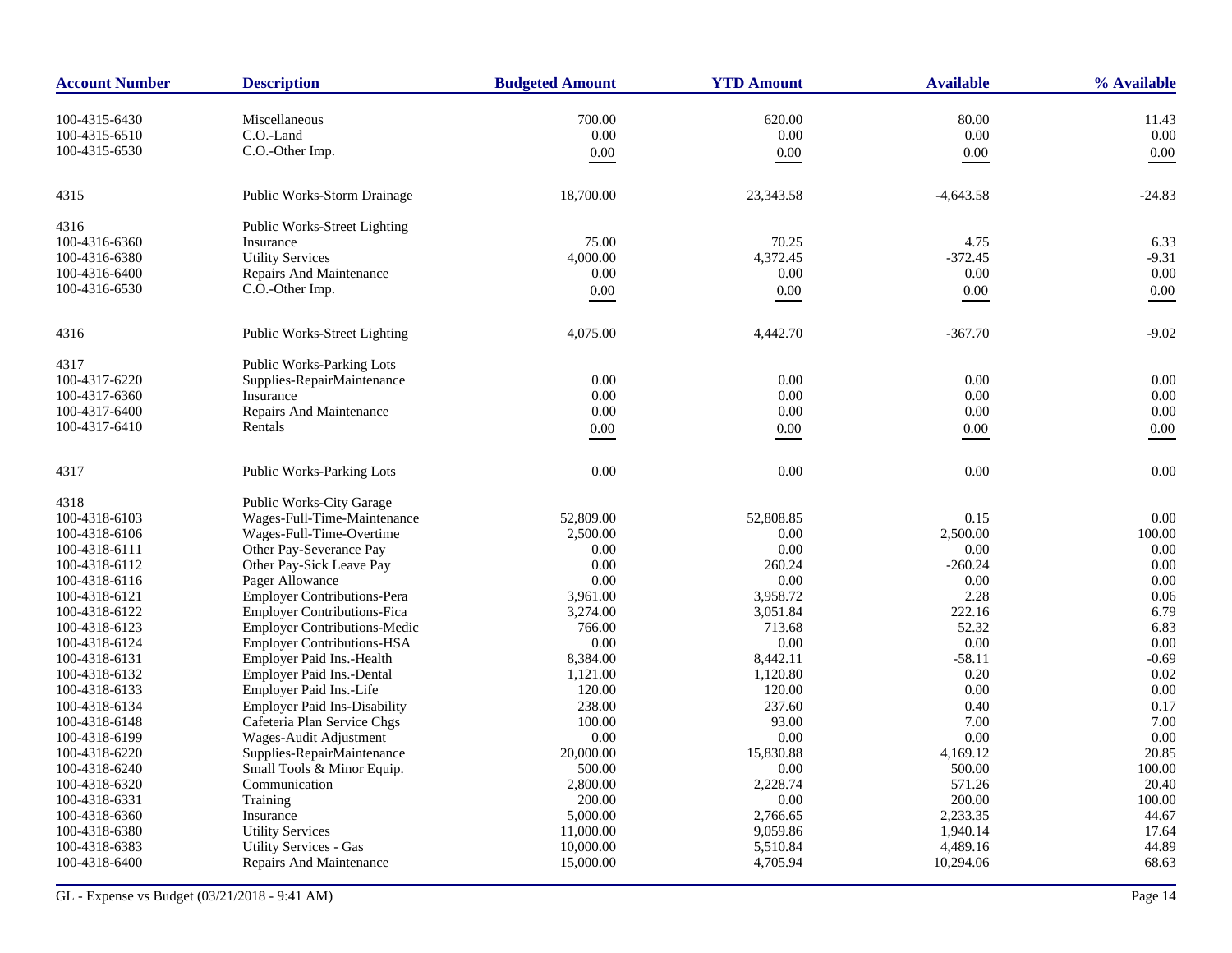| <b>Account Number</b> | <b>Description</b>                  | <b>Budgeted Amount</b> | <b>YTD Amount</b> | <b>Available</b> | % Available |
|-----------------------|-------------------------------------|------------------------|-------------------|------------------|-------------|
| 100-4318-6404         | Repairs & Maint.-Mach.Equip         | 0.00                   | 0.00              | 0.00             | 0.00        |
| 100-4318-6419         | Rentals-Revolving-2000              | 0.00                   | 0.00              | $0.00\,$         | 0.00        |
| 100-4318-6421         | Rentals - Revolving-2013            | 0.00                   | 0.00              | 0.00             | 0.00        |
| 100-4318-6422         | Rentals-Revolving-1998              | 0.00                   | 0.00              | 0.00             | 0.00        |
| 100-4318-6423         | Rentals-Revolving-2001              | 0.00                   | 0.00              | 0.00             | 0.00        |
| 100-4318-6425         | Capital Equip Revolving - 2017      | 0.00                   | 0.00              | 0.00             | 0.00        |
| 100-4318-6430         | Miscellaneous                       | 1,200.00               | 287.73            | 912.27           | 76.02       |
| 100-4318-6580         | C.O.-Equip.-Other                   |                        |                   |                  |             |
|                       |                                     | $0.00\,$               | 21,598.00         | $-21,598.00$     | 0.00        |
| 4318                  | Public Works-City Garage            | 138,973.00             | 132,795.48        | 6,177.52         | 4.45        |
| 4319                  | Public Works-Compost Site           |                        |                   |                  |             |
| 100-4319-6107         | Wages-Part-Time                     | 13,750.00              | 13,792.72         | $-42.72$         | $-0.31$     |
| 100-4319-6108         | Wages-Part-Time-Overtime            | 200.00                 | 817.04            | $-617.04$        | $-308.52$   |
| 100-4319-6122         | <b>Employer Contributions-Fica</b>  | 900.00                 | 905.82            | $-5.82$          | $-0.65$     |
| 100-4319-6123         | <b>Employer Contributions-Medic</b> | 225.00                 | 211.84            | 13.16            | 5.85        |
| 100-4319-6124         | <b>Employer Contributions-HSA</b>   | 0.00                   | 0.00              | 0.00             | 0.00        |
| 100-4319-6199         | Wages-Audit Adjustment              | 0.00                   | 0.00              | 0.00             | 0.00        |
| 100-4319-6220         | Supplies-RepairMaintenance          | 300.00                 | 2,085.66          | $-1,785.66$      | $-595.22$   |
| 100-4319-6360         | Insurance                           | 150.00                 | 155.00            | $-5.00$          | $-3.33$     |
| 100-4319-6380         | <b>Utility Services</b>             | 200.00                 | 188.64            | 11.36            | 5.68        |
| 100-4319-6400         | Repairs And Maintenance             | 10,000.00              | 22,919.69         | $-12,919.69$     | $-129.20$   |
| 100-4319-6410         | Rentals                             | 2,200.00               | 2,729.88          | $-529.88$        | $-24.09$    |
| 100-4319-6417         | Rentals - Revolving - 2008          | 0.00                   | 0.00              | 0.00             | 0.00        |
| 100-4319-6430         | Miscellaneous                       | 0.00                   | 0.00              | 0.00             | 0.00        |
| 100-4319-6441         | Misc.-Solid Waste Services          | 0.00                   | 0.00              | 0.00             | 0.00        |
|                       |                                     |                        |                   |                  |             |
| 4319                  | Public Works-Compost Site           | 27,925.00              | 43,806.29         | $-15,881.29$     | $-56.87$    |
| 4320                  | Public Works-Storm Damage           |                        |                   |                  |             |
| 100-4320-6220         | Supplies-RepairMaintenance          | 0.00                   | 114.75            | $-114.75$        | 0.00        |
| 100-4320-6400         | Repairs And Maintenance             | 0.00                   | 0.00              | 0.00             | 0.00        |
| 100-4320-6430         | Miscellaneous                       | 0.00                   | 0.00              | 0.00             | 0.00        |
| 100-4320-6431         | Misc.-Other Than Fema               | $0.00\,$               | 0.00              | $0.00\,$         | 0.00        |
| 4320                  | Public Works-Storm Damage           | 0.00                   | 114.75            | $-114.75$        | 0.00        |
| 4322                  | Sanitation-Street Cleaning          |                        |                   |                  |             |
| 100-4322-6210         | <b>Supplies-Operating Supplies</b>  | 0.00                   | 0.00              | 0.00             | 0.00        |
| 100-4322-6220         | Supplies-RepairMaintenance          | 8,000.00               | 5,199.96          | 2,800.04         | 35.00       |
| 100-4322-6360         | Insurance                           | 600.00                 | 0.00              | 600.00           | 100.00      |
| 100-4322-6380         | <b>Utility Services</b>             | 300.00                 | 0.00              | 300.00           | 100.00      |
| 100-4322-6400         | Repairs And Maintenance             | 100.00                 | 35.95             | 64.05            | 64.05       |
|                       |                                     |                        |                   |                  |             |
| 4322                  | Sanitation-Street Cleaning          | 9,000.00               | 5,235.91          | 3,764.09         | 41.82       |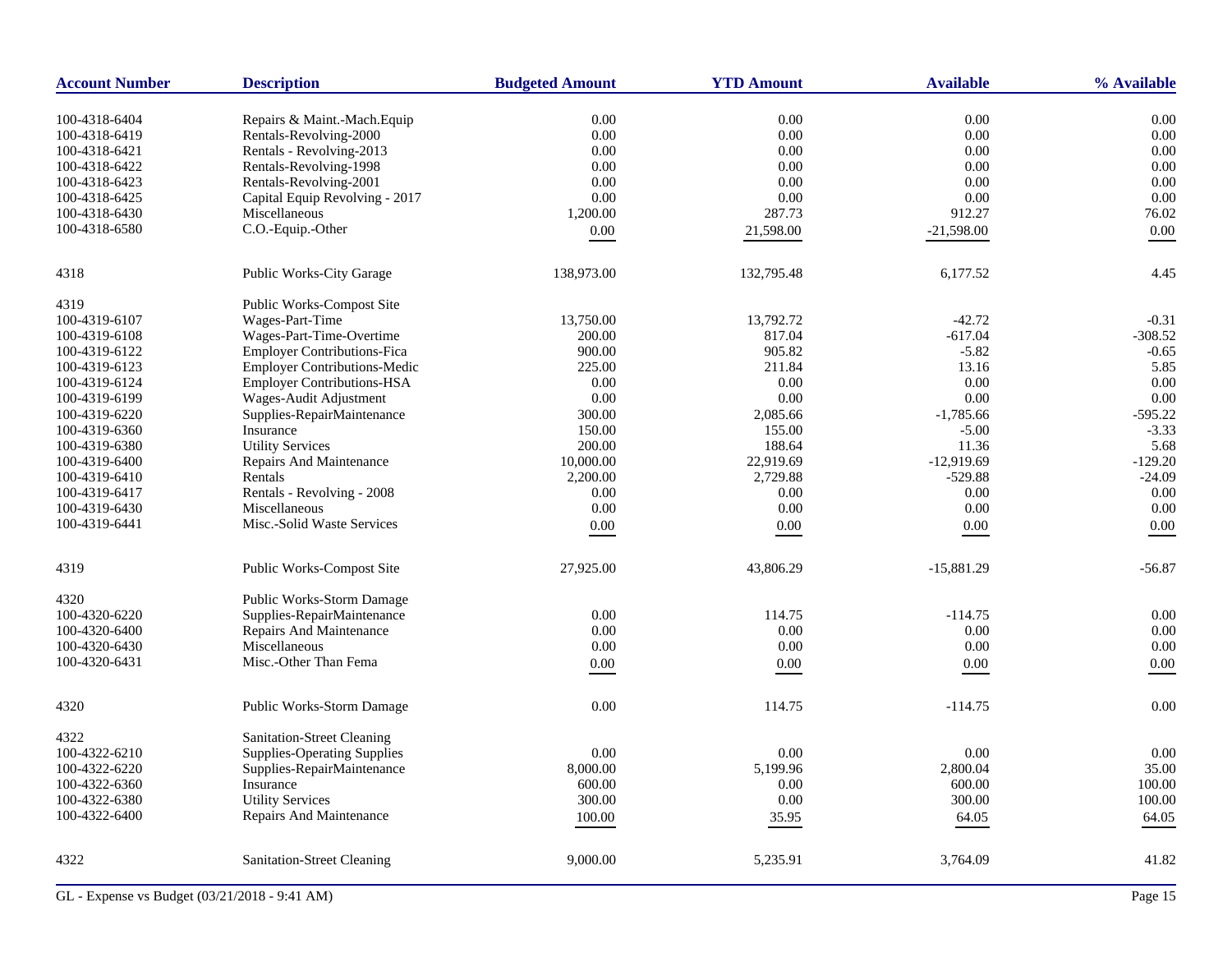| <b>Account Number</b> | <b>Description</b>                  | <b>Budgeted Amount</b> | <b>YTD Amount</b> | <b>Available</b> | % Available |
|-----------------------|-------------------------------------|------------------------|-------------------|------------------|-------------|
|                       |                                     |                        |                   |                  |             |
| 4326                  | Sanitation-Weed Control             |                        |                   |                  |             |
| 100-4326-6220         | Supplies-RepairMaintenance          | 200.00                 | 0.00              | 200.00           | 100.00      |
| 100-4326-6331         | <b>Training</b>                     | 200.00                 | 0.00              | 200.00           | 100.00      |
| 100-4326-6360         | Insurance                           | 30.00                  | 0.00              | 30.00            | 100.00      |
| 4326                  | Sanitation-Weed Control             | 430.00                 | 0.00              | 430.00           | 100.00      |
| 4327                  | Sanitation-Insect & Pest            |                        |                   |                  |             |
| 100-4327-6220         | Supplies-RepairMaintenance          | 8,000.00               | 3,685.00          | 4,315.00         | 53.94       |
| 100-4327-6360         | Insurance                           | 30.00                  | 0.00              | 30.00            | 100.00      |
| 100-4327-6400         | Repairs And Maintenance             | 100.00                 | 0.00              | 100.00           | 100.00      |
| 100-4327-6430         | Miscellaneous                       | 250.00                 | 0.00              | 250.00           | 100.00      |
| 4327                  | Sanitation-Insect & Pest            | 8,380.00               | 3,685.00          | 4,695.00         | 56.03       |
| 4411                  | Health & Welfare-Pub. Health        |                        |                   |                  |             |
| 100-4411-6432         | Misc.-Elected Or Appointed          | 200.00                 | 0.00              | 200.00           | 100.00      |
| 4411                  | Health & Welfare-Pub. Health        | 200.00                 | 0.00              | 200.00           | 100.00      |
| 4511                  | Culture-Rec.-Playgrds-Fields        |                        |                   |                  |             |
| 100-4511-6220         | Supplies-RepairMaintenance          | 8,000.00               | 4,017.97          | 3,982.03         | 49.78       |
| 100-4511-6300         | Umpires                             | 0.00                   | 0.00              | 0.00             | 0.00        |
| 100-4511-6320         | Communication                       | 1,000.00               | 383.35            | 616.65           | 61.67       |
| 100-4511-6360         | Insurance                           | 10,000.00              | 10,357.50         | $-357.50$        | $-3.58$     |
| 100-4511-6380         | <b>Utility Services</b>             | 15,000.00              | 9,453.16          | 5,546.84         | 36.98       |
| 100-4511-6400         | <b>Repairs And Maintenance</b>      | 6,000.00               | 10,721.38         | $-4,721.38$      | $-78.69$    |
| 100-4511-6410         | Rentals                             | 1,500.00               | 1,323.36          | 176.64           | 11.78       |
| 100-4511-6417         | Rentals - Revolving - 2008          | 0.00                   | 0.00              | 0.00             | 0.00        |
| 100-4511-6418         | Rentals-Revolving-2007              | 0.00                   | 0.00              | 0.00             | 0.00        |
| 100-4511-6421         | Rentals - Revolving-2013            | 0.00                   | 0.00              | 0.00             | 0.00        |
| 100-4511-6422         | Rentals-Revolving-2004              | 0.00                   | 0.00              | 0.00             | 0.00        |
| 100-4511-6430         | Misc - Assoc Dues                   | 0.00                   | 0.00              | 0.00             | 0.00        |
| 100-4511-6530         | C.O.-Other Imp.                     | 0.00                   | 0.00              | 0.00             | 0.00        |
| 4511                  | Culture-Rec.-Playgrds-Fields        | 41,500.00              | 36,256.72         | 5,243.28         | 12.63       |
| 4512                  | Culture-Rec.-Pools & Beach          |                        |                   |                  |             |
| 100-4512-6107         | Wages-Part-Time                     | 0.00                   | 0.00              | 0.00             | 0.00        |
| 100-4512-6108         | Wages-Part Time-Overtime            | 0.00                   | 0.00              | 0.00             | 0.00        |
| 100-4512-6109         | Wages-Part Time-Supervisor          | 0.00                   | 0.00              | 0.00             | 0.00        |
| 100-4512-6121         | <b>Employer Contributions-Pera</b>  | 0.00                   | 0.00              | 0.00             | 0.00        |
| 100-4512-6122         | <b>Employer Contributions-Fica</b>  | 0.00                   | 0.00              | 0.00             | 0.00        |
| 100-4512-6123         | <b>Employer Contributions-Medic</b> | 0.00                   | 0.00              | 0.00             | 0.00        |
|                       |                                     |                        |                   |                  |             |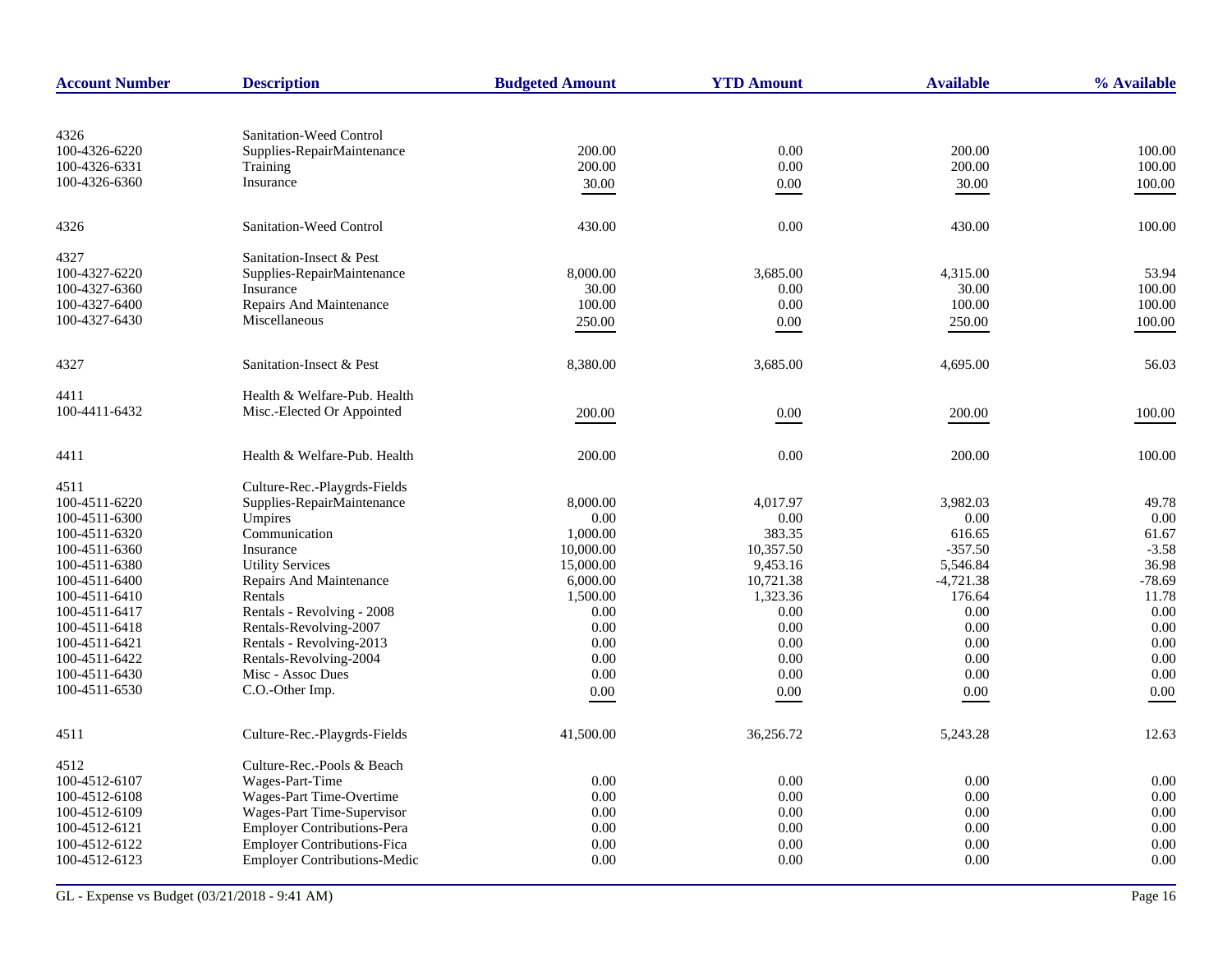| <b>Employer Contributions-HSA</b><br>0.00<br>0.00<br>0.00<br>0.00<br>100-4512-6124<br>0.00<br>0.00<br>0.00<br>Wages-Audit Adjustment<br>0.00<br>100-4512-6199<br>Supplies-Op.-Concessions<br>0.00<br>0.00<br>0.00<br>0.00<br>100-4512-6219<br>Supplies-RepairMaintenance<br>63.38<br>42.25<br>100-4512-6220<br>150.00<br>86.62<br>Small Tools & Minor Equip.<br>0.00<br>100-4512-6240<br>0.00<br>0.00<br>0.00<br>Communication<br>0.00<br>0.00<br>0.00<br>0.00<br>100-4512-6320<br>350.00<br>0.00<br>350.00<br>100.00<br>100-4512-6360<br>Insurance<br><b>Utility Services</b><br>350.00<br>0.00<br>350.00<br>100.00<br>100-4512-6380<br>1,000.00<br>0.00<br>1,000.00<br>100.00<br>100-4512-6400<br>Repairs And Maintenance<br>0.00<br>100.00<br>100-4512-6410<br>Rentals<br>2,400.00<br>2,400.00<br>Miscellaneous<br>0.00<br>0.00<br>0.00<br>0.00<br>100-4512-6430<br>0.00<br>Misc.-Taxes<br>0.00<br>0.00<br>0.00<br>100-4512-6441<br>100-4512-6580<br>Lake Ripley Restoration<br>10,000.00<br>3,456.50<br>6,543.50<br>65.44<br>Culture-Rec.-Pools & Beach<br>3,543.12<br>10,706.88<br>75.14<br>14,250.00<br>4514<br>Culture-Rec.-Tennis Courts<br>Supplies-RepairMaintenance<br>1,500.00<br>0.00<br>1,500.00<br>100.00<br>100-4514-6220<br>0.00<br>0.00<br>100-4514-6300<br><b>Professional Services</b><br>0.00<br>0.00<br>0.00<br>600.00<br>Insurance<br>600.00<br>100.00<br>100-4514-6360<br><b>Utility Services</b><br>2,500.00<br>1,579.02<br>920.98<br>36.84<br>100-4514-6380<br>500.00<br>0.00<br>500.00<br>100.00<br>100-4514-6400<br>Repairs And Maintenance<br>0.00<br>0.00<br>0.00<br>100-4514-6410<br>Rentals<br>0.00<br>Miscellaneous<br>0.00<br>50.00<br>50.00<br>100.00<br>100-4514-6430<br>C.O.-Other Imp.<br>$0.00\,$<br>0.00<br>0.00<br>0.00<br>Culture-Rec.-Tennis Courts<br>5,150.00<br>1,579.02<br>3,570.98<br>69.34<br>Culture-Rec.-Skating Rinks<br>Supplies-RepairMaintenance<br>300.90<br>1,399.10<br>82.30<br>100-4515-6220<br>1,700.00<br>0.00<br>100-4515-6320<br>Communication<br>0.00<br>0.00<br>0.00<br>800.00<br>763.50<br>36.50<br>4.56<br>Insurance<br>5,000.00<br>3,001.41<br>1,998.59<br>39.97<br><b>Utility Services</b><br>100-4515-6380<br>$-85.93$<br>100-4515-6400<br>Repairs And Maintenance<br>300.00<br>557.79<br>$-257.79$<br>100.00<br>Rentals<br>500.00<br>0.00<br>500.00<br>100-4515-6410<br>Rentals-Revolving-1994<br>0.00<br>0.00<br>0.00<br>0.00<br>$0.00\,$<br>0.00<br>0.00<br>0.00<br>100-4515-6430<br>Miscellaneous<br>C.O.-Other Imp.<br>0.00<br>0.00<br>0.00<br>0.00 | <b>Account Number</b> | <b>Description</b> | <b>Budgeted Amount</b> | <b>YTD Amount</b> | <b>Available</b> | % Available |
|--------------------------------------------------------------------------------------------------------------------------------------------------------------------------------------------------------------------------------------------------------------------------------------------------------------------------------------------------------------------------------------------------------------------------------------------------------------------------------------------------------------------------------------------------------------------------------------------------------------------------------------------------------------------------------------------------------------------------------------------------------------------------------------------------------------------------------------------------------------------------------------------------------------------------------------------------------------------------------------------------------------------------------------------------------------------------------------------------------------------------------------------------------------------------------------------------------------------------------------------------------------------------------------------------------------------------------------------------------------------------------------------------------------------------------------------------------------------------------------------------------------------------------------------------------------------------------------------------------------------------------------------------------------------------------------------------------------------------------------------------------------------------------------------------------------------------------------------------------------------------------------------------------------------------------------------------------------------------------------------------------------------------------------------------------------------------------------------------------------------------------------------------------------------------------------------------------------------------------------------------------------------------------------------------------------------------------------------------------------------------------------------------------------------------------------------------------------------------------------------------------------------------------|-----------------------|--------------------|------------------------|-------------------|------------------|-------------|
|                                                                                                                                                                                                                                                                                                                                                                                                                                                                                                                                                                                                                                                                                                                                                                                                                                                                                                                                                                                                                                                                                                                                                                                                                                                                                                                                                                                                                                                                                                                                                                                                                                                                                                                                                                                                                                                                                                                                                                                                                                                                                                                                                                                                                                                                                                                                                                                                                                                                                                                                |                       |                    |                        |                   |                  |             |
|                                                                                                                                                                                                                                                                                                                                                                                                                                                                                                                                                                                                                                                                                                                                                                                                                                                                                                                                                                                                                                                                                                                                                                                                                                                                                                                                                                                                                                                                                                                                                                                                                                                                                                                                                                                                                                                                                                                                                                                                                                                                                                                                                                                                                                                                                                                                                                                                                                                                                                                                |                       |                    |                        |                   |                  |             |
|                                                                                                                                                                                                                                                                                                                                                                                                                                                                                                                                                                                                                                                                                                                                                                                                                                                                                                                                                                                                                                                                                                                                                                                                                                                                                                                                                                                                                                                                                                                                                                                                                                                                                                                                                                                                                                                                                                                                                                                                                                                                                                                                                                                                                                                                                                                                                                                                                                                                                                                                |                       |                    |                        |                   |                  |             |
|                                                                                                                                                                                                                                                                                                                                                                                                                                                                                                                                                                                                                                                                                                                                                                                                                                                                                                                                                                                                                                                                                                                                                                                                                                                                                                                                                                                                                                                                                                                                                                                                                                                                                                                                                                                                                                                                                                                                                                                                                                                                                                                                                                                                                                                                                                                                                                                                                                                                                                                                |                       |                    |                        |                   |                  |             |
|                                                                                                                                                                                                                                                                                                                                                                                                                                                                                                                                                                                                                                                                                                                                                                                                                                                                                                                                                                                                                                                                                                                                                                                                                                                                                                                                                                                                                                                                                                                                                                                                                                                                                                                                                                                                                                                                                                                                                                                                                                                                                                                                                                                                                                                                                                                                                                                                                                                                                                                                |                       |                    |                        |                   |                  |             |
|                                                                                                                                                                                                                                                                                                                                                                                                                                                                                                                                                                                                                                                                                                                                                                                                                                                                                                                                                                                                                                                                                                                                                                                                                                                                                                                                                                                                                                                                                                                                                                                                                                                                                                                                                                                                                                                                                                                                                                                                                                                                                                                                                                                                                                                                                                                                                                                                                                                                                                                                |                       |                    |                        |                   |                  |             |
|                                                                                                                                                                                                                                                                                                                                                                                                                                                                                                                                                                                                                                                                                                                                                                                                                                                                                                                                                                                                                                                                                                                                                                                                                                                                                                                                                                                                                                                                                                                                                                                                                                                                                                                                                                                                                                                                                                                                                                                                                                                                                                                                                                                                                                                                                                                                                                                                                                                                                                                                |                       |                    |                        |                   |                  |             |
|                                                                                                                                                                                                                                                                                                                                                                                                                                                                                                                                                                                                                                                                                                                                                                                                                                                                                                                                                                                                                                                                                                                                                                                                                                                                                                                                                                                                                                                                                                                                                                                                                                                                                                                                                                                                                                                                                                                                                                                                                                                                                                                                                                                                                                                                                                                                                                                                                                                                                                                                |                       |                    |                        |                   |                  |             |
|                                                                                                                                                                                                                                                                                                                                                                                                                                                                                                                                                                                                                                                                                                                                                                                                                                                                                                                                                                                                                                                                                                                                                                                                                                                                                                                                                                                                                                                                                                                                                                                                                                                                                                                                                                                                                                                                                                                                                                                                                                                                                                                                                                                                                                                                                                                                                                                                                                                                                                                                |                       |                    |                        |                   |                  |             |
|                                                                                                                                                                                                                                                                                                                                                                                                                                                                                                                                                                                                                                                                                                                                                                                                                                                                                                                                                                                                                                                                                                                                                                                                                                                                                                                                                                                                                                                                                                                                                                                                                                                                                                                                                                                                                                                                                                                                                                                                                                                                                                                                                                                                                                                                                                                                                                                                                                                                                                                                |                       |                    |                        |                   |                  |             |
|                                                                                                                                                                                                                                                                                                                                                                                                                                                                                                                                                                                                                                                                                                                                                                                                                                                                                                                                                                                                                                                                                                                                                                                                                                                                                                                                                                                                                                                                                                                                                                                                                                                                                                                                                                                                                                                                                                                                                                                                                                                                                                                                                                                                                                                                                                                                                                                                                                                                                                                                |                       |                    |                        |                   |                  |             |
|                                                                                                                                                                                                                                                                                                                                                                                                                                                                                                                                                                                                                                                                                                                                                                                                                                                                                                                                                                                                                                                                                                                                                                                                                                                                                                                                                                                                                                                                                                                                                                                                                                                                                                                                                                                                                                                                                                                                                                                                                                                                                                                                                                                                                                                                                                                                                                                                                                                                                                                                |                       |                    |                        |                   |                  |             |
|                                                                                                                                                                                                                                                                                                                                                                                                                                                                                                                                                                                                                                                                                                                                                                                                                                                                                                                                                                                                                                                                                                                                                                                                                                                                                                                                                                                                                                                                                                                                                                                                                                                                                                                                                                                                                                                                                                                                                                                                                                                                                                                                                                                                                                                                                                                                                                                                                                                                                                                                |                       |                    |                        |                   |                  |             |
|                                                                                                                                                                                                                                                                                                                                                                                                                                                                                                                                                                                                                                                                                                                                                                                                                                                                                                                                                                                                                                                                                                                                                                                                                                                                                                                                                                                                                                                                                                                                                                                                                                                                                                                                                                                                                                                                                                                                                                                                                                                                                                                                                                                                                                                                                                                                                                                                                                                                                                                                |                       |                    |                        |                   |                  |             |
|                                                                                                                                                                                                                                                                                                                                                                                                                                                                                                                                                                                                                                                                                                                                                                                                                                                                                                                                                                                                                                                                                                                                                                                                                                                                                                                                                                                                                                                                                                                                                                                                                                                                                                                                                                                                                                                                                                                                                                                                                                                                                                                                                                                                                                                                                                                                                                                                                                                                                                                                | 4512                  |                    |                        |                   |                  |             |
|                                                                                                                                                                                                                                                                                                                                                                                                                                                                                                                                                                                                                                                                                                                                                                                                                                                                                                                                                                                                                                                                                                                                                                                                                                                                                                                                                                                                                                                                                                                                                                                                                                                                                                                                                                                                                                                                                                                                                                                                                                                                                                                                                                                                                                                                                                                                                                                                                                                                                                                                |                       |                    |                        |                   |                  |             |
|                                                                                                                                                                                                                                                                                                                                                                                                                                                                                                                                                                                                                                                                                                                                                                                                                                                                                                                                                                                                                                                                                                                                                                                                                                                                                                                                                                                                                                                                                                                                                                                                                                                                                                                                                                                                                                                                                                                                                                                                                                                                                                                                                                                                                                                                                                                                                                                                                                                                                                                                |                       |                    |                        |                   |                  |             |
|                                                                                                                                                                                                                                                                                                                                                                                                                                                                                                                                                                                                                                                                                                                                                                                                                                                                                                                                                                                                                                                                                                                                                                                                                                                                                                                                                                                                                                                                                                                                                                                                                                                                                                                                                                                                                                                                                                                                                                                                                                                                                                                                                                                                                                                                                                                                                                                                                                                                                                                                |                       |                    |                        |                   |                  |             |
|                                                                                                                                                                                                                                                                                                                                                                                                                                                                                                                                                                                                                                                                                                                                                                                                                                                                                                                                                                                                                                                                                                                                                                                                                                                                                                                                                                                                                                                                                                                                                                                                                                                                                                                                                                                                                                                                                                                                                                                                                                                                                                                                                                                                                                                                                                                                                                                                                                                                                                                                |                       |                    |                        |                   |                  |             |
|                                                                                                                                                                                                                                                                                                                                                                                                                                                                                                                                                                                                                                                                                                                                                                                                                                                                                                                                                                                                                                                                                                                                                                                                                                                                                                                                                                                                                                                                                                                                                                                                                                                                                                                                                                                                                                                                                                                                                                                                                                                                                                                                                                                                                                                                                                                                                                                                                                                                                                                                |                       |                    |                        |                   |                  |             |
|                                                                                                                                                                                                                                                                                                                                                                                                                                                                                                                                                                                                                                                                                                                                                                                                                                                                                                                                                                                                                                                                                                                                                                                                                                                                                                                                                                                                                                                                                                                                                                                                                                                                                                                                                                                                                                                                                                                                                                                                                                                                                                                                                                                                                                                                                                                                                                                                                                                                                                                                |                       |                    |                        |                   |                  |             |
|                                                                                                                                                                                                                                                                                                                                                                                                                                                                                                                                                                                                                                                                                                                                                                                                                                                                                                                                                                                                                                                                                                                                                                                                                                                                                                                                                                                                                                                                                                                                                                                                                                                                                                                                                                                                                                                                                                                                                                                                                                                                                                                                                                                                                                                                                                                                                                                                                                                                                                                                |                       |                    |                        |                   |                  |             |
|                                                                                                                                                                                                                                                                                                                                                                                                                                                                                                                                                                                                                                                                                                                                                                                                                                                                                                                                                                                                                                                                                                                                                                                                                                                                                                                                                                                                                                                                                                                                                                                                                                                                                                                                                                                                                                                                                                                                                                                                                                                                                                                                                                                                                                                                                                                                                                                                                                                                                                                                |                       |                    |                        |                   |                  |             |
|                                                                                                                                                                                                                                                                                                                                                                                                                                                                                                                                                                                                                                                                                                                                                                                                                                                                                                                                                                                                                                                                                                                                                                                                                                                                                                                                                                                                                                                                                                                                                                                                                                                                                                                                                                                                                                                                                                                                                                                                                                                                                                                                                                                                                                                                                                                                                                                                                                                                                                                                | 100-4514-6530         |                    |                        |                   |                  |             |
|                                                                                                                                                                                                                                                                                                                                                                                                                                                                                                                                                                                                                                                                                                                                                                                                                                                                                                                                                                                                                                                                                                                                                                                                                                                                                                                                                                                                                                                                                                                                                                                                                                                                                                                                                                                                                                                                                                                                                                                                                                                                                                                                                                                                                                                                                                                                                                                                                                                                                                                                |                       |                    |                        |                   |                  |             |
|                                                                                                                                                                                                                                                                                                                                                                                                                                                                                                                                                                                                                                                                                                                                                                                                                                                                                                                                                                                                                                                                                                                                                                                                                                                                                                                                                                                                                                                                                                                                                                                                                                                                                                                                                                                                                                                                                                                                                                                                                                                                                                                                                                                                                                                                                                                                                                                                                                                                                                                                | 4514                  |                    |                        |                   |                  |             |
|                                                                                                                                                                                                                                                                                                                                                                                                                                                                                                                                                                                                                                                                                                                                                                                                                                                                                                                                                                                                                                                                                                                                                                                                                                                                                                                                                                                                                                                                                                                                                                                                                                                                                                                                                                                                                                                                                                                                                                                                                                                                                                                                                                                                                                                                                                                                                                                                                                                                                                                                | 4515                  |                    |                        |                   |                  |             |
|                                                                                                                                                                                                                                                                                                                                                                                                                                                                                                                                                                                                                                                                                                                                                                                                                                                                                                                                                                                                                                                                                                                                                                                                                                                                                                                                                                                                                                                                                                                                                                                                                                                                                                                                                                                                                                                                                                                                                                                                                                                                                                                                                                                                                                                                                                                                                                                                                                                                                                                                |                       |                    |                        |                   |                  |             |
|                                                                                                                                                                                                                                                                                                                                                                                                                                                                                                                                                                                                                                                                                                                                                                                                                                                                                                                                                                                                                                                                                                                                                                                                                                                                                                                                                                                                                                                                                                                                                                                                                                                                                                                                                                                                                                                                                                                                                                                                                                                                                                                                                                                                                                                                                                                                                                                                                                                                                                                                |                       |                    |                        |                   |                  |             |
|                                                                                                                                                                                                                                                                                                                                                                                                                                                                                                                                                                                                                                                                                                                                                                                                                                                                                                                                                                                                                                                                                                                                                                                                                                                                                                                                                                                                                                                                                                                                                                                                                                                                                                                                                                                                                                                                                                                                                                                                                                                                                                                                                                                                                                                                                                                                                                                                                                                                                                                                | 100-4515-6360         |                    |                        |                   |                  |             |
|                                                                                                                                                                                                                                                                                                                                                                                                                                                                                                                                                                                                                                                                                                                                                                                                                                                                                                                                                                                                                                                                                                                                                                                                                                                                                                                                                                                                                                                                                                                                                                                                                                                                                                                                                                                                                                                                                                                                                                                                                                                                                                                                                                                                                                                                                                                                                                                                                                                                                                                                |                       |                    |                        |                   |                  |             |
|                                                                                                                                                                                                                                                                                                                                                                                                                                                                                                                                                                                                                                                                                                                                                                                                                                                                                                                                                                                                                                                                                                                                                                                                                                                                                                                                                                                                                                                                                                                                                                                                                                                                                                                                                                                                                                                                                                                                                                                                                                                                                                                                                                                                                                                                                                                                                                                                                                                                                                                                |                       |                    |                        |                   |                  |             |
|                                                                                                                                                                                                                                                                                                                                                                                                                                                                                                                                                                                                                                                                                                                                                                                                                                                                                                                                                                                                                                                                                                                                                                                                                                                                                                                                                                                                                                                                                                                                                                                                                                                                                                                                                                                                                                                                                                                                                                                                                                                                                                                                                                                                                                                                                                                                                                                                                                                                                                                                |                       |                    |                        |                   |                  |             |
|                                                                                                                                                                                                                                                                                                                                                                                                                                                                                                                                                                                                                                                                                                                                                                                                                                                                                                                                                                                                                                                                                                                                                                                                                                                                                                                                                                                                                                                                                                                                                                                                                                                                                                                                                                                                                                                                                                                                                                                                                                                                                                                                                                                                                                                                                                                                                                                                                                                                                                                                | 100-4515-6423         |                    |                        |                   |                  |             |
|                                                                                                                                                                                                                                                                                                                                                                                                                                                                                                                                                                                                                                                                                                                                                                                                                                                                                                                                                                                                                                                                                                                                                                                                                                                                                                                                                                                                                                                                                                                                                                                                                                                                                                                                                                                                                                                                                                                                                                                                                                                                                                                                                                                                                                                                                                                                                                                                                                                                                                                                |                       |                    |                        |                   |                  |             |
|                                                                                                                                                                                                                                                                                                                                                                                                                                                                                                                                                                                                                                                                                                                                                                                                                                                                                                                                                                                                                                                                                                                                                                                                                                                                                                                                                                                                                                                                                                                                                                                                                                                                                                                                                                                                                                                                                                                                                                                                                                                                                                                                                                                                                                                                                                                                                                                                                                                                                                                                | 100-4515-6530         |                    |                        |                   |                  |             |
| Culture-Rec.-Skating Rinks<br>8,300.00<br>4,623.60<br>3,676.40<br>44.29                                                                                                                                                                                                                                                                                                                                                                                                                                                                                                                                                                                                                                                                                                                                                                                                                                                                                                                                                                                                                                                                                                                                                                                                                                                                                                                                                                                                                                                                                                                                                                                                                                                                                                                                                                                                                                                                                                                                                                                                                                                                                                                                                                                                                                                                                                                                                                                                                                                        | 4515                  |                    |                        |                   |                  |             |
| Culture-Rec.-Comm. Gardens                                                                                                                                                                                                                                                                                                                                                                                                                                                                                                                                                                                                                                                                                                                                                                                                                                                                                                                                                                                                                                                                                                                                                                                                                                                                                                                                                                                                                                                                                                                                                                                                                                                                                                                                                                                                                                                                                                                                                                                                                                                                                                                                                                                                                                                                                                                                                                                                                                                                                                     | 4516                  |                    |                        |                   |                  |             |
| Supplies-RepairMaintenance<br>0.00<br>0.00<br>0.00<br>0.00                                                                                                                                                                                                                                                                                                                                                                                                                                                                                                                                                                                                                                                                                                                                                                                                                                                                                                                                                                                                                                                                                                                                                                                                                                                                                                                                                                                                                                                                                                                                                                                                                                                                                                                                                                                                                                                                                                                                                                                                                                                                                                                                                                                                                                                                                                                                                                                                                                                                     | 100-4516-6220         |                    |                        |                   |                  |             |
| 0.00<br>0.00<br>Insurance<br>0.00<br>0.00                                                                                                                                                                                                                                                                                                                                                                                                                                                                                                                                                                                                                                                                                                                                                                                                                                                                                                                                                                                                                                                                                                                                                                                                                                                                                                                                                                                                                                                                                                                                                                                                                                                                                                                                                                                                                                                                                                                                                                                                                                                                                                                                                                                                                                                                                                                                                                                                                                                                                      | 100-4516-6360         |                    |                        |                   |                  |             |
| 1,000.00<br>555.95<br>444.05<br><b>Utility Services</b><br>44.41                                                                                                                                                                                                                                                                                                                                                                                                                                                                                                                                                                                                                                                                                                                                                                                                                                                                                                                                                                                                                                                                                                                                                                                                                                                                                                                                                                                                                                                                                                                                                                                                                                                                                                                                                                                                                                                                                                                                                                                                                                                                                                                                                                                                                                                                                                                                                                                                                                                               | 100-4516-6380         |                    |                        |                   |                  |             |
| 0.00<br>0.00<br>0.00<br>0.00<br>Repairs And Maintenance                                                                                                                                                                                                                                                                                                                                                                                                                                                                                                                                                                                                                                                                                                                                                                                                                                                                                                                                                                                                                                                                                                                                                                                                                                                                                                                                                                                                                                                                                                                                                                                                                                                                                                                                                                                                                                                                                                                                                                                                                                                                                                                                                                                                                                                                                                                                                                                                                                                                        | 100-4516-6400         |                    |                        |                   |                  |             |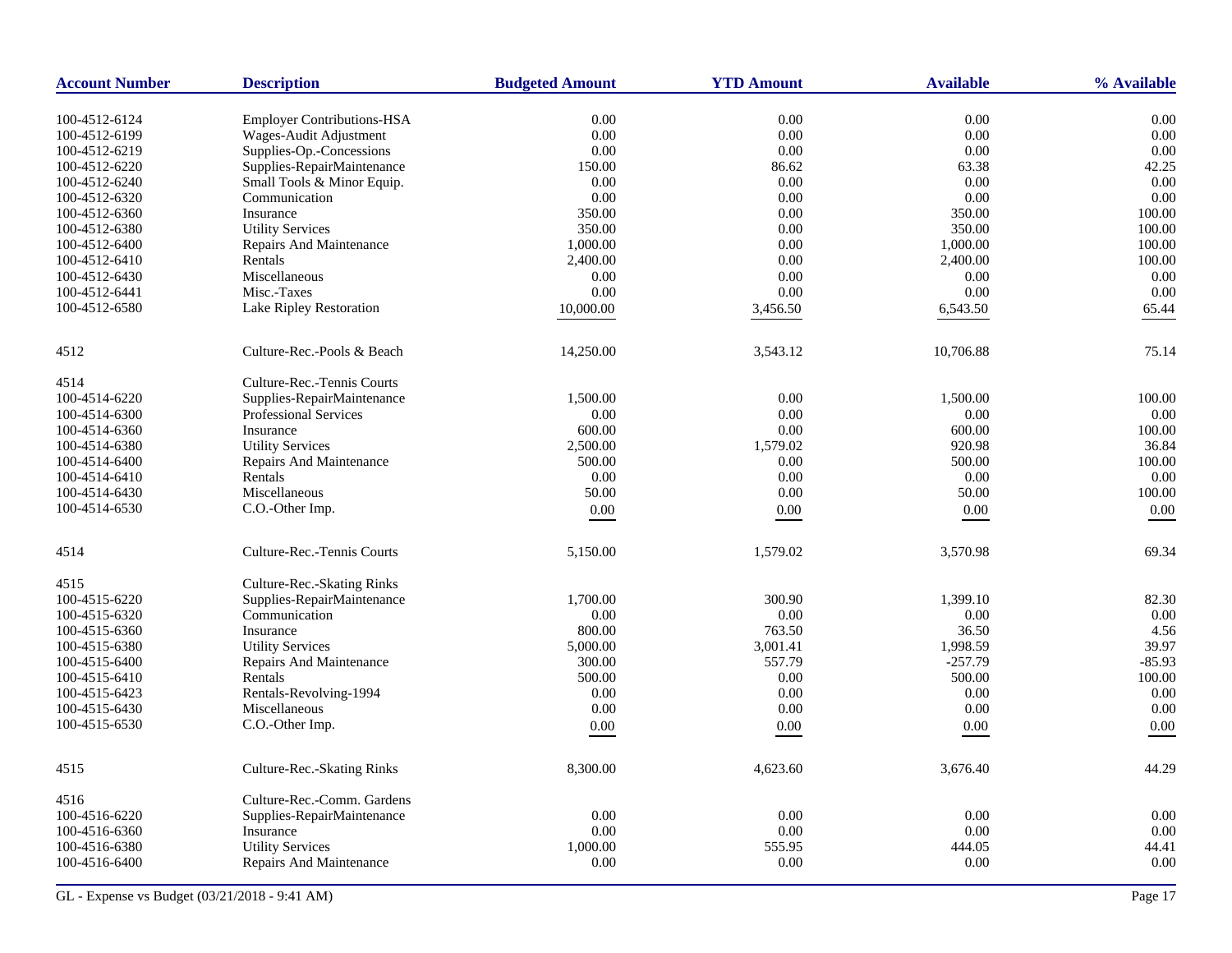| <b>Account Number</b> | <b>Description</b>             | <b>Budgeted Amount</b> | <b>YTD Amount</b> | <b>Available</b> | % Available |
|-----------------------|--------------------------------|------------------------|-------------------|------------------|-------------|
| 100-4516-6530         | C.O.-Other Imp.                | 0.00                   | 0.00              | 0.00             | 0.00        |
| 4516                  | Culture-Rec.-Comm. Gardens     | 1,000.00               | 555.95            | 444.05           | 44.41       |
| 4517                  | Culture-Rec.-G.A.R. Hall       |                        |                   |                  |             |
| 100-4517-6220         | Supplies-RepairMaintenance     | 700.00                 | 0.00              | 700.00           | 100.00      |
| 100-4517-6325         | Communication - Alarm System   | 200.00                 | 0.00              | 200.00           | 100.00      |
| 100-4517-6360         | Insurance                      | 2,400.00               | 2,203.75          | 196.25           | 8.18        |
| 100-4517-6380         | <b>Utility Services</b>        | 14,000.00              | 8,665.18          | 5,334.82         | 38.11       |
| 100-4517-6383         | <b>Utility Services - Gas</b>  | 0.00                   | 0.00              | 0.00             | 0.00        |
| 100-4517-6400         | Repairs And Maintenance        | 5,000.00               | 2,145.84          | 2,854.16         | 57.08       |
| 100-4517-6420         | Rentals - Revolving - 2012     | 0.00                   | 0.00              | 0.00             | 0.00        |
| 100-4517-6430         | Miscellaneous                  | 0.00                   | 0.00              | 0.00             | 0.00        |
| 4517                  | Culture-Rec.-G.A.R. Hall       | 22,300.00              | 13,014.77         | 9,285.23         | 41.64       |
| 4518                  | Culture-Rec.-Band              |                        |                   |                  |             |
| 100-4518-6360         | Insurance                      | 15.00                  | 0.00              | 15.00            | 100.00      |
| 100-4518-6430         | Miscellaneous                  | 250.00                 | 0.00              | 250.00           | 100.00      |
| 100-4518-6431         | Misc.- Music In The Park       | 4,500.00               | 2,800.00          | 1,700.00         | 37.78       |
|                       |                                |                        |                   |                  |             |
| 4518                  | Culture-Rec.-Band              | 4,765.00               | 2,800.00          | 1,965.00         | 41.24       |
| 4519                  | Culture-Rec.-Camping Areas     |                        |                   |                  |             |
| 100-4519-6220         | Supplies-RepairMaintenance     | 3,000.00               | 1,155.49          | 1,844.51         | 61.48       |
| 100-4519-6240         | Small Tools & Minor Equip.     | 0.00                   | 0.00              | 0.00             | 0.00        |
| 100-4519-6300         | <b>Professional Services</b>   | 6,000.00               | 4,565.00          | 1,435.00         | 23.92       |
| 100-4519-6320         | Communication                  | 1,000.00               | 386.91            | 613.09           | 61.31       |
| 100-4519-6340         | Advertising                    | 0.00                   | 0.00              | 0.00             | 0.00        |
| 100-4519-6360         | Insurance                      | 1,000.00               | 1,006.50          | $-6.50$          | $-0.65$     |
| 100-4519-6380         | <b>Utility Services</b>        | 4,500.00               | 4,065.84          | 434.16           | 9.65        |
| 100-4519-6400         | <b>Repairs And Maintenance</b> | 4,500.00               | 3,579.47          | 920.53           | 20.46       |
| 100-4519-6410         | Rentals                        | 1,000.00               | 613.99            | 386.01           | 38.60       |
| 100-4519-6423         | Rentals-Revolving-2001         | 0.00                   | 0.00              | 0.00             | 0.00        |
| 100-4519-6430         | Miscellaneous                  | 600.00                 | 465.00            | 135.00           | 22.50       |
| 100-4519-6441         | Misc.-Sales Taxes              | 3,800.00               | 3,920.00          | $-120.00$        | $-3.16$     |
| 100-4519-6530         | C.O.-Other Imp.                | $0.00\,$               | $0.00\,$          | $0.00\,$         | 0.00        |
| 4519                  | Culture-Rec.-Camping Areas     | 25,400.00              | 19,758.20         | 5,641.80         | 22.21       |
|                       |                                |                        |                   |                  |             |
| 4522                  | Culture-Rec.-Park Areas        |                        |                   |                  |             |
| 100-4522-6101         | Wages-Full-Time-Supervisor     | 34,093.00              | 34,093.56         | $-0.56$          | 0.00        |
| 100-4522-6103         | Wages-Full-Time-Maintenance    | 0.00                   | 0.00              | 0.00             | 0.00        |
| 100-4522-6106         | Wages-Full-Time-Overtime       | 100.00                 | 0.00              | 100.00           | 100.00      |
| 100-4522-6107         | Wages-Part-Time                | 66,000.00              | 62,588.30         | 3,411.70         | 5.17        |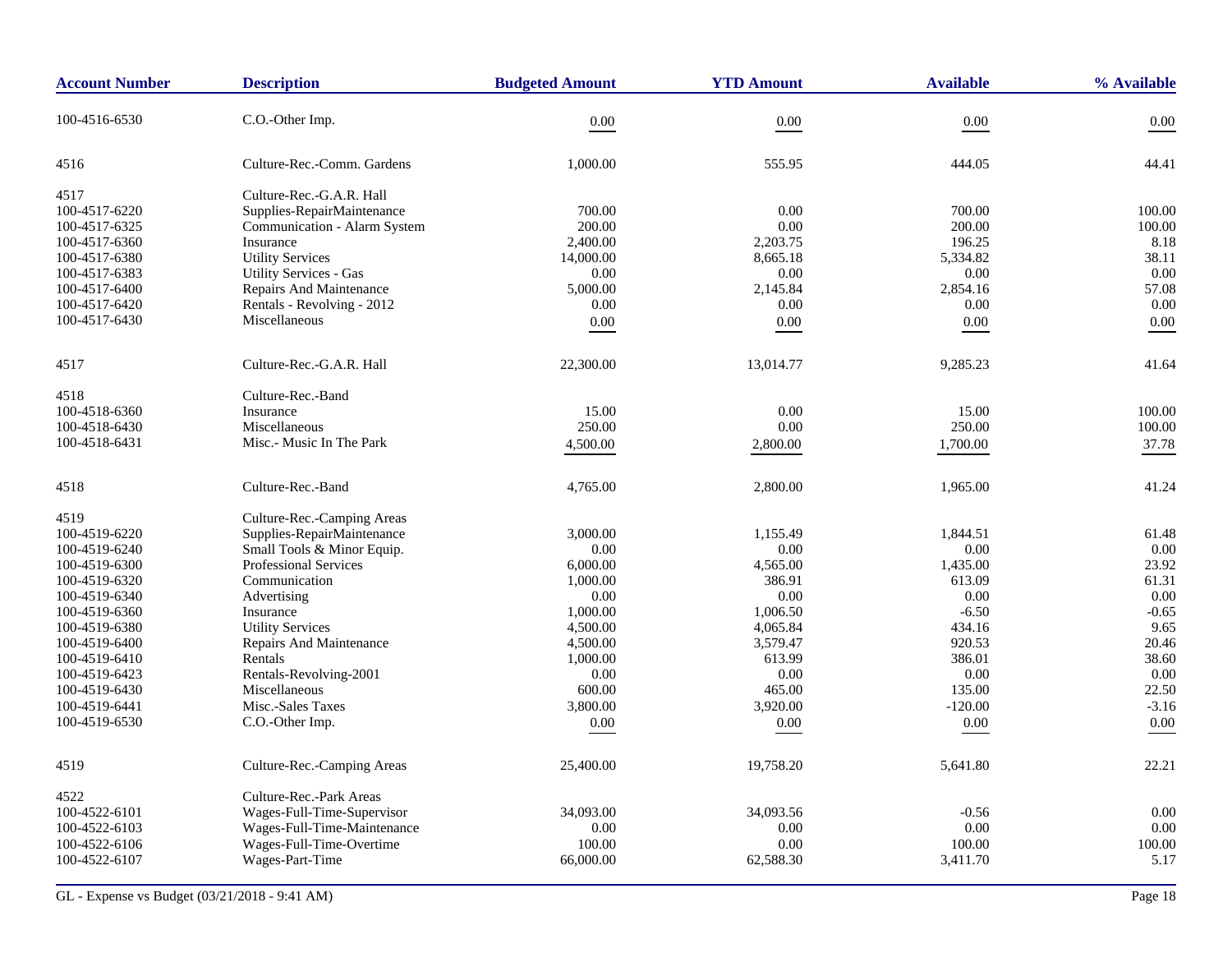| <b>Account Number</b> | <b>Description</b>                  | <b>Budgeted Amount</b> | <b>YTD Amount</b> | <b>Available</b> | % Available |
|-----------------------|-------------------------------------|------------------------|-------------------|------------------|-------------|
| 100-4522-6108         | Wages-Part-Time-Overtime            | 1,500.00               | 1,608.83          | $-108.83$        | $-7.26$     |
| 100-4522-6112         | Other Pay-Sick Leave Pay            | 0.00                   | 431.58            | $-431.58$        | 0.00        |
| 100-4522-6121         | <b>Employer Contributions-Pera</b>  | 4,057.00               | 2,646.57          | 1,410.43         | 34.77       |
| 100-4522-6122         | <b>Employer Contributions-Fica</b>  | 6,900.00               | 5,922.34          | 977.66           | 14.17       |
| 100-4522-6123         | <b>Employer Contributions-Medic</b> | 1,600.00               | 1,385.04          | 214.96           | 13.44       |
| 100-4522-6124         | <b>Employer Contributions-HSA</b>   | 2,408.00               | 2,404.25          | 3.75             | 0.16        |
| 100-4522-6131         | Employer Paid Ins.-Health           | 8,135.00               | 8,215.43          | $-80.43$         | $-0.99$     |
| 100-4522-6132         | Employer Paid Ins.-Dental           | 796.00                 | 795.61            | 0.39             | 0.05        |
| 100-4522-6133         | Employer Paid Ins.-Life             | 60.00                  | 60.00             | 0.00             | 0.00        |
| 100-4522-6134         | <b>Employer Paid Ins-Disability</b> | 153.00                 | 153.42            | $-0.42$          | $-0.27$     |
| 100-4522-6148         | Cafeteria Plan Service Charges      | 25.00                  | 0.00              | 25.00            | 100.00      |
| 100-4522-6199         | Wages-Audit Adjustment              | 0.00                   | 0.00              | 0.00             | 0.00        |
| 100-4522-6220         | Supplies-RepairMaintenance          | 50,000.00              | 48,704.11         | 1,295.89         | 2.59        |
| 100-4522-6240         | Small Tools & Minor Equip.          | 3,000.00               | 5,115.44          | $-2,115.44$      | $-70.51$    |
| 100-4522-6320         | Communication                       | 1,000.00               | 1,169.15          | $-169.15$        | $-16.92$    |
| 100-4522-6331         | Training                            | 750.00                 | 0.00              | 750.00           | 100.00      |
| 100-4522-6360         | Insurance                           | 20,000.00              | 19,010.45         | 989.55           | 4.95        |
| 100-4522-6380         | <b>Utility Services</b>             | 5,000.00               | 2,223.84          | 2,776.16         | 55.52       |
| 100-4522-6400         | Repairs And Maintenance             | 15,000.00              | 14,243.20         | 756.80           | 5.05        |
| 100-4522-6410         | Rentals                             | 10,500.00              | 9,315.41          | 1,184.59         | 11.28       |
| 100-4522-6417         | Rentals - Revolving - 2010          | 0.00                   | 0.00              | 0.00             | 0.00        |
| 100-4522-6418         | Rentals - Revolving - 2009          | 0.00                   | 0.00              | 0.00             | 0.00        |
| 100-4522-6419         | Rentals - Revolving - 2011          | 0.00                   | 0.00              | 0.00             | 0.00        |
| 100-4522-6420         | Capital Equip Revolving - 2012      | 4,727.00               | 4,727.00          | 0.00             | 0.00        |
| 100-4522-6421         | Rentals - Revolving-2013            | 0.00                   | 0.00              | 0.00             | 0.00        |
| 100-4522-6422         | Rentals - Revolving - 2014          | 0.00                   | 0.00              | 0.00             | 0.00        |
| 100-4522-6423         | Capital Equip Revolving - 2015      | 4,435.00               | 4,435.00          | 0.00             | 0.00        |
| 100-4522-6424         | Capital Equip Revolving - 2016      | 12,661.00              | 12,661.00         | 0.00             | 0.00        |
| 100-4522-6425         | Rentals-Revolving-2006              | 0.00                   | 0.00              | 0.00             | 0.00        |
| 100-4522-6427         | Rentals-Revolving-2005              | 0.00                   | 0.00              | 0.00             | 0.00        |
| 100-4522-6430         | Miscellaneous                       | 2,000.00               | 21.00             | 1,979.00         | 98.95       |
| 100-4522-6510         | C.O.-Land                           | 0.00                   | 0.00              | 0.00             | 0.00        |
| 100-4522-6530         | C.O.-Other Imp.                     | 500.00                 | 0.00              | 500.00           | 100.00      |
|                       |                                     |                        |                   |                  |             |
| 4522                  | Culture-Rec.-Park Areas             | 255,400.00             | 241,930.53        | 13,469.47        | 5.27        |
| 4524                  | Culture-Rec.-Shade Trees            |                        |                   |                  |             |
| 100-4524-6101         | Wages-Full-Time-Supervisor          | 0.00                   | 0.00              | 0.00             | 0.00        |
| 100-4524-6103         | Wages-Full-Time-Maintenance         | 0.00                   | 0.00              | 0.00             | 0.00        |
| 100-4524-6106         | Wages-Full-Time-Overtime            | 0.00                   | 0.00              | 0.00             | 0.00        |
| 100-4524-6107         | Wages-Part-Time                     | 0.00                   | 0.00              | 0.00             | 0.00        |
| 100-4524-6112         | Other Pay-Sick Leave Pay            | 0.00                   | 0.00              | 0.00             | 0.00        |
| 100-4524-6121         | <b>Employer Contributions-Pera</b>  | 0.00                   | 0.00              | 0.00             | 0.00        |
| 100-4524-6122         | <b>Employer Contributions-Fica</b>  | 0.00                   | 0.00              | 0.00             | 0.00        |
| 100-4524-6123         | <b>Employer Contributions-Medic</b> | 0.00                   | 0.00              | 0.00             | 0.00        |
| 100-4524-6124         | <b>Employer Contributions-HSA</b>   | 0.00                   | 0.00              | 0.00             | 0.00        |
| 100-4524-6131         | Employer Paid Ins.-Health           | 0.00                   | 0.00              | 0.00             | 0.00        |
| 100-4524-6132         | Employer Paid Ins.-Dental           | 0.00                   | 0.00              | 0.00             | 0.00        |
|                       |                                     |                        |                   |                  |             |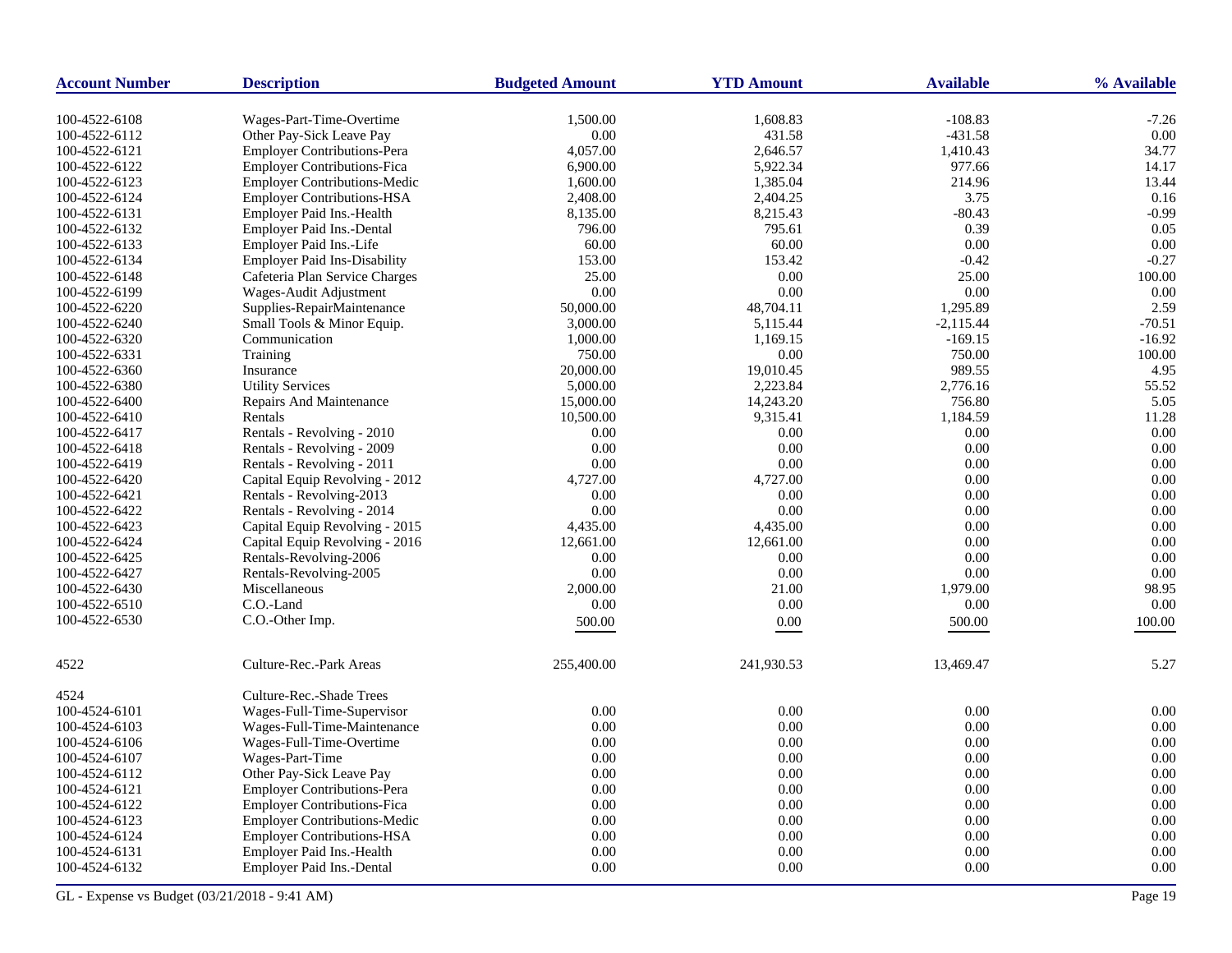| <b>Account Number</b> | <b>Description</b>                  | <b>Budgeted Amount</b> | <b>YTD Amount</b> | <b>Available</b> | % Available |
|-----------------------|-------------------------------------|------------------------|-------------------|------------------|-------------|
| 100-4524-6133         | Employer Paid Ins.-Life             | 0.00                   | 0.00              | 0.00             | 0.00        |
| 100-4524-6134         | <b>Employer Paid Ins-Disability</b> | $0.00\,$               | 0.00              | $0.00\,$         | 0.00        |
| 100-4524-6199         | Wages-Audit Adjustment              | 0.00                   | 0.00              | 0.00             | 0.00        |
| 100-4524-6210         | <b>Supplies-Operating Supplies</b>  | 0.00                   | 189.04            | $-189.04$        | 0.00        |
| 100-4524-6220         | Supplies-RepairMaintenance          | 4,500.00               | 5,120.19          | $-620.19$        | $-13.78$    |
| 100-4524-6240         | Small Tools & Minor Equip.          | 0.00                   | 0.00              | 0.00             | 0.00        |
| 100-4524-6300         | Professional Services               | 40,000.00              | 4,662.00          | 35,338.00        | 88.35       |
| 100-4524-6331         | Training                            | 300.00                 | 85.00             | 215.00           | 71.67       |
| 100-4524-6360         | Insurance                           | 300.00                 | 0.00              | 300.00           | 100.00      |
| 100-4524-6400         | Repairs And Maintenance             | 1,800.00               | 2,137.92          | $-337.92$        | $-18.77$    |
| 100-4524-6408         | Repairs & Maint.-TreeStumps         | 5,000.00               | 0.00              | 5,000.00         | 100.00      |
| 100-4524-6410         | Rentals                             | 500.00                 | 3,299.07          | $-2,799.07$      | $-559.81$   |
| 100-4524-6420         | Rentals - Revolving - 2012          | 11,127.00              | 11,127.00         | 0.00             | 0.00        |
| 100-4524-6424         | Capital Equip Revolving - 2016      | 2,298.00               | 2,298.00          | 0.00             | 0.00        |
| 100-4524-6425         | Capital Equip Revolving - 2017      | $0.00\,$               | 0.00              | $0.00\,$         | 0.00        |
| 100-4524-6430         | Miscellaneous                       | 100.00                 | $0.00\,$          | 100.00           | 100.00      |
|                       |                                     |                        |                   |                  |             |
| 4524                  | Culture-Rec.-Shade Trees            | 65,925.00              | 28,918.22         | 37,006.78        | 56.13       |
| 4525                  | Culture-Rec.-Forestry               |                        |                   |                  |             |
| 100-4525-6220         | Supplies-RepairMaintenance          | 0.00                   | 0.00              | 0.00             | 0.00        |
| 100-4525-6360         | Insurance                           | 0.00                   | 0.00              | 0.00             | 0.00        |
| 100-4525-6430         | Miscellaneous                       | $0.00\,$               | $0.00\,$          | $0.00\,$         | $0.00\,$    |
| 4525                  | Culture-Rec.-Forestry               | 0.00                   | 0.00              | 0.00             | 0.00        |
| 4526                  | <b>Community Beautification</b>     |                        |                   |                  |             |
| 100-4526-6210         | <b>Supplies-Operating Supplies</b>  | 0.00                   | 0.00              | $0.00\,$         | 0.00        |
| 100-4526-6430         | Miscellaneous                       | 0.00                   | 0.00              | $0.00\,$         | 0.00        |
|                       |                                     |                        |                   |                  |             |
| 4526                  | <b>Community Beautification</b>     | 0.00                   | 0.00              | 0.00             | 0.00        |
| 4550                  | Culture-Rec.-Library                |                        |                   |                  |             |
| 100-4550-6107         | Wages-Part-time                     | 0.00                   | 13,389.64         | $-13,389.64$     | 0.00        |
| 100-4550-6108         | Wages -Part-time-Overtime           | 0.00                   | 138.37            | $-138.37$        | 0.00        |
| 100-4550-6121         | <b>Employer Contributions-Pera</b>  | 0.00                   | 1,031.88          | $-1,031.88$      | 0.00        |
| 100-4550-6122         | Employer Contributions-Fica         | 0.00                   | 853.03            | $-853.03$        | 0.00        |
| 100-4550-6123         | <b>Employer Contributions-Medic</b> | 0.00                   | 199.49            | $-199.49$        | 0.00        |
| 100-4550-6200         | Supplies-Office Supplies            | 0.00                   | 0.00              | 0.00             | 0.00        |
| 100-4550-6210         | <b>Supplies-Operating Supplies</b>  | 0.00                   | 0.00              | 0.00             | 0.00        |
| 100-4550-6220         | Supplies-RepairMaintenance          | 7,500.00               | 1,184.82          | 6,315.18         | 84.20       |
| 100-4550-6240         | Small Tools & Minor Equip.          | 1,000.00               | 0.00              | 1,000.00         | 100.00      |
| 100-4550-6300         | <b>Professional Services</b>        | 3,000.00               | 270.00            | 2,730.00         | 91.00       |
| 100-4550-6320         | Communication                       | 2,500.00               | 1,971.98          | 528.02           | 21.12       |
| 100-4550-6331         | Training                            | 100.00                 | 0.00              | 100.00           | 100.00      |
| 100-4550-6360         | Insurance                           | 2,500.00               | 2,369.75          | 130.25           | 5.21        |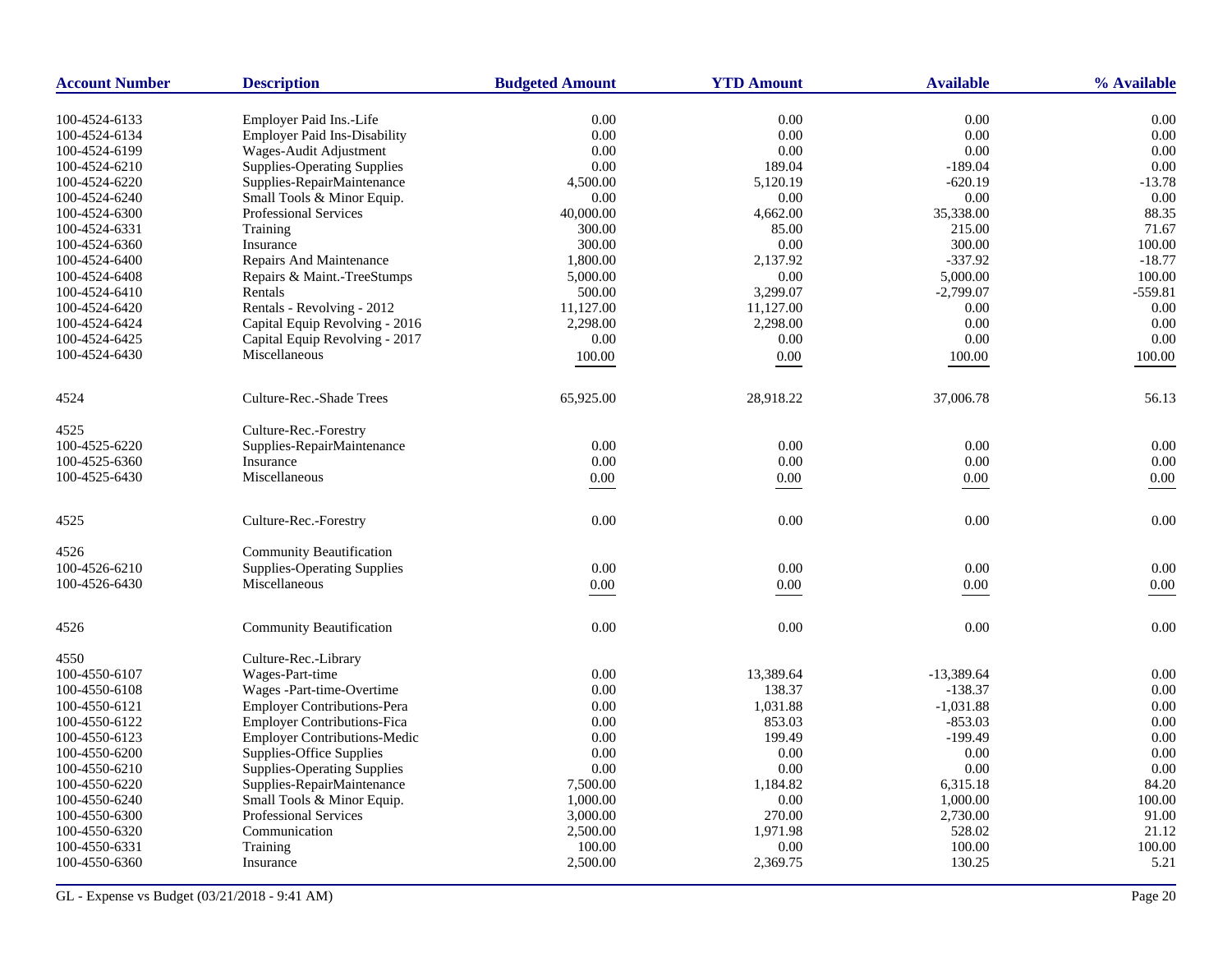| <b>Account Number</b> | <b>Description</b>                                | <b>Budgeted Amount</b> | <b>YTD Amount</b> | <b>Available</b> | % Available |
|-----------------------|---------------------------------------------------|------------------------|-------------------|------------------|-------------|
| 100-4550-6380         |                                                   |                        | 7.712.79          | 787.21           | 9.26        |
| 100-4550-6383         | <b>Utility Services</b><br>Utility Services - Gas | 8,500.00<br>3,000.00   | 1,818.27          | 1,181.73         | 39.39       |
| 100-4550-6400         | Repairs And Maintenance                           | 9,000.00               | 11,718.55         | $-2,718.55$      | $-30.21$    |
| 100-4550-6401         | Repairs & Maint.-Bldgs                            | 1,000.00               | 0.00              | 1,000.00         | 100.00      |
| 100-4550-6407         | Repairs & Maint.-Contractual                      | 5,000.00               | 2,090.00          | 2,910.00         | 58.20       |
| 100-4550-6417         | Rentals - Revolving - 2010                        | 0.00                   | 0.00              | 0.00             | 0.00        |
| 100-4550-6418         | Rentals-Revolving-2007                            | 0.00                   | 0.00              | 0.00             | 0.00        |
| 100-4550-6420         | Rentals - Revolving - 2012                        | 0.00                   | 0.00              | 0.00             | 0.00        |
| 100-4550-6422         | Rentals-Revolving-1998                            | 0.00                   | 0.00              | 0.00             | 0.00        |
|                       |                                                   |                        |                   |                  |             |
| 100-4550-6423         | Rentals-Revolving-1994                            | 0.00                   | 0.00              | 0.00             | 0.00        |
| 100-4550-6427         | Rentals-Revolving-1997                            | 0.00                   | 0.00              | 0.00             | 0.00        |
| 100-4550-6430         | Miscellaneous                                     | 1,600.00               | 194.00            | 1,406.00         | 87.88       |
| 100-4550-6520         | C.O.-Buildings                                    | 250.00                 | 0.00              | 250.00           | 100.00      |
| 100-4550-6530         | C.O.-Other Imp.                                   | 0.00                   | 0.00              | 0.00             | 0.00        |
| 100-4550-6560         | C.O.-Pioneerland - Automation                     | 0.00                   | 0.00              | 0.00             | 0.00        |
| 100-4550-6580         | C.O.-Equip.-Other                                 | 0.00                   | 0.00              | 0.00             | 0.00        |
| 100-4550-6739         | Transfers-Gov.-Perm.-Library                      | 149,758.00             | 149,758.00        | $0.00\,$         | 0.00        |
| 4550                  | Culture-Rec.-Library                              | 194,708.00             | 194,700.57        | 7.43             | 0.00        |
| 4551                  | Culture-Rec.-Summer Rec.                          |                        |                   |                  |             |
| 100-4551-6746         | Transfer-Gov.-Perm-Dist.#465                      | 40,000.00              | 40,000.00         | $0.00\,$         | 0.00        |
| 4551                  | Culture-Rec.-Summer Rec.                          | 40,000.00              | 40,000.00         | 0.00             | 0.00        |
| 4924                  | Misc.-Unallocated Insurance                       |                        |                   |                  |             |
| 100-4924-6360         | <b>Insurance</b>                                  | 45,000.00              | 41,876.76         | 3,123.24         | 6.94        |
| 100-4924-6740         | Transfer-Gov.-Perm.-Pub.U.                        | 0.00                   | 0.00              | 0.00             | 0.00        |
| 4924                  | Misc.-Unallocated Insurance                       | 45,000.00              | 41,876.76         | 3,123.24         | 6.94        |
|                       |                                                   |                        |                   |                  |             |
| 4925                  | Misc.-Advertising                                 |                        |                   |                  |             |
| 100-4925-6449         | Misc.-Christmas Garlands                          | 2,600.00               | 4,610.92          | $-2,010.92$      | $-77.34$    |
| 100-4925-6450         | Misc.-Watercade                                   | 12,000.00              | 9,700.54          | 2,299.46         | 19.16       |
| 100-4925-6451         | Misc.-Chamber Of Commerce                         | 1,000.00               | 0.00              | 1,000.00         | 100.00      |
| 100-4925-6452         | Misc.-Community Profile                           | 3,000.00               | 2,894.06          | 105.94           | 3.53        |
| 100-4925-6453         | Misc.-Adverising                                  | 0.00                   | 0.00              | 0.00             | 0.00        |
| 100-4925-6454         | Misc.- Music In Central Pk                        | $0.00\,$               | $0.00\,$          | $0.00\,$         | 0.00        |
| 4925                  | Misc.-Advertising                                 | 18,600.00              | 17,205.52         | 1,394.48         | 7.50        |
| 4926                  | Misc.-Misc. General Expense                       |                        |                   |                  |             |
| 100-4926-6300         | Prof Serv-Bus. Subsidy Report                     | 6,000.00               | 8,768.85          | $-2,768.85$      | $-46.15$    |
| 100-4926-6424         | Rentals-Back Hoe                                  | 0.00                   | 0.00              | 0.00             | 0.00        |
| 100-4926-6430         | Miscellaneous                                     | 6,000.00               | 4,154.86          | 1,845.14         | 30.75       |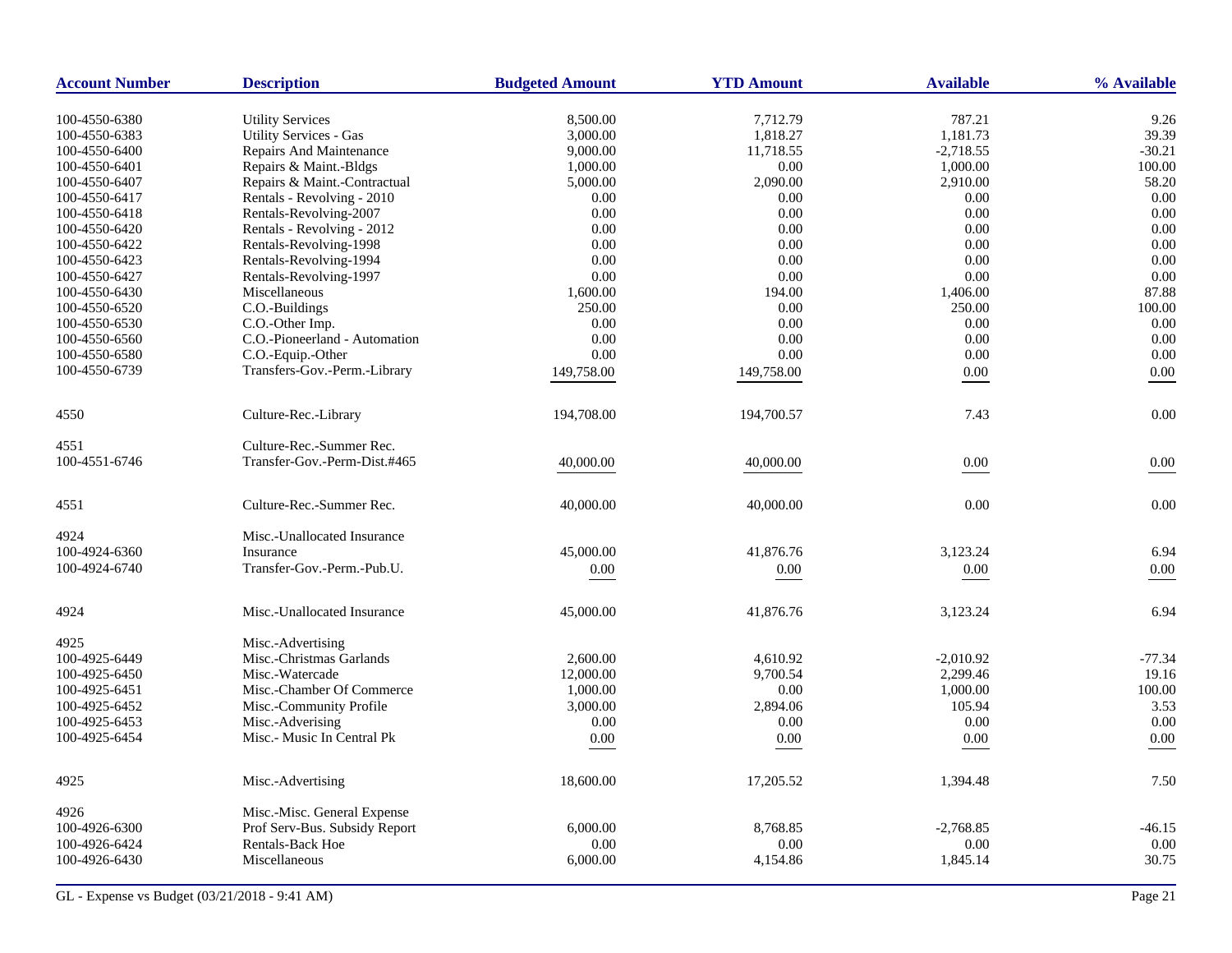| <b>Account Number</b> | <b>Description</b>                  | <b>Budgeted Amount</b> | <b>YTD Amount</b> | <b>Available</b> | % Available |
|-----------------------|-------------------------------------|------------------------|-------------------|------------------|-------------|
| 100-4926-6431         | Misc - Property Lease - Sign        | 2,500.00               | 2,025.92          | 474.08           | 18.96       |
| 100-4926-6433         | Misc.-Dues & Subscriptions          | 20,000.00              | 19,119.00         | 881.00           | 4.41        |
| 100-4926-6437         | Misc-Retiree Health Insurance       | 7,126.00               | 8,442.11          | $-1,316.11$      | $-18.47$    |
| 100-4926-6440         | Misc.-Contingency Funds-A           | 55,530.00              | 0.00              | 55,530.00        | 100.00      |
| 100-4926-6441         | Misc.-S. W. Foundation              | 5,000.00               | 0.00              | 5,000.00         | 100.00      |
| 100-4926-6442         | Misc - Heritage Preservation        | 0.00                   | 3,187.32          | $-3,187.32$      | 0.00        |
| 100-4926-6445         | City-Wide Cleanup                   | 20,000.00              | 15,062.72         | 4,937.28         | 24.69       |
| 100-4926-6451         | Misc.-Chamber Of Commerce           | 1,500.00               | 0.00              | 1,500.00         | 100.00      |
| 100-4926-6452         | Misc.-Technology                    | 0.00                   | 0.00              | 0.00             | 0.00        |
| 100-4926-6453         | Misc.-Auditorium                    | 0.00                   | 0.00              | 0.00             | 0.00        |
| 100-4926-6454         | Misc.-Cable Television              | 0.00                   | 0.00              | 0.00             | 0.00        |
| 100-4926-6455         | Cable Franchise                     | 0.00                   | 0.00              | 0.00             | 0.00        |
| 100-4926-6456         | Misc.-Gopher State One Call         | 2,500.00               | 1,301.50          | 1,198.50         | 47.94       |
| 100-4926-6458         | Misc.-Safety Consulting             | 26,500.00              | 23,000.00         | 3,500.00         | 13.21       |
| 100-4926-6461         | Misc.-Tax Abatement (FDA)           | 12,000.00              | 5,502.70          | 6,497.30         | 54.14       |
| 100-4926-6462         | Misc-Tax Abatement (MN              | 12,500.00              | 0.00              | 12,500.00        | 100.00      |
|                       | Rubber)                             |                        |                   |                  |             |
| 100-4926-6463         | Misc.-Library Remodel-Barils        | 0.00                   | 0.00              | 0.00             | 0.00        |
| 100-4926-6464         | Misc.-Contract Services             | 0.00                   | 0.00              | 0.00             | 0.00        |
| 100-4926-6465         | Misc.-New Industrial Park           | 0.00                   | 0.00              | 0.00             | 0.00        |
| 100-4926-6466         | Misc. - Darwin Taxes-Annex          | 0.00                   | 0.00              | 0.00             | 0.00        |
| 100-4926-6467         | Misc.-Habitat For Humanity          | 0.00                   | 0.00              | 0.00             | 0.00        |
| 100-4926-6468         | Misc.-Home Page-Chamber             | 0.00                   | 0.00              | 0.00             | 0.00        |
| 100-4926-6469         | Misc.-Lfd. Township Tax-Annex       | 0.00                   | 0.00              | 0.00             | 0.00        |
| 100-4926-6475         | Misc.- Oil Recycling                | 2,200.00               | 1,360.00          | 840.00           | 38.18       |
| 100-4926-6476         | Misc.-Vendor Sales Tax              | 0.00                   | 0.00              | 0.00             | 0.00        |
| 100-4926-6477         | Misc.-Vendor Use Tax                | 3,000.00               | 76.00             | 2,924.00         | 97.47       |
| 100-4926-6478         | Misc.-Cable-Local Access            | 5,000.00               | 1,670.04          | 3,329.96         | 66.60       |
| 100-4926-6479         | Misc.-L.P.U.-Energy Grant           | 0.00                   | 0.00              | 0.00             | 0.00        |
| 100-4926-6580         | C.O.-Equip.-Other                   | 2,756.00               | 2,756.00          | 0.00             | 0.00        |
| 100-4926-6624         | C.O. Property Purchase              | 0.00                   | 61,748.93         | $-61,748.93$     | 0.00        |
| 4926                  | Misc.-Misc. General Expense         | 190,112.00             | 158,175.95        | 31,936.05        | 16.80       |
| 4932                  | Misc.-Transfers                     |                        |                   |                  |             |
| 100-4932-6712         | Transfer-Optimist Park Grand        | 0.00                   | 0.00              | 0.00             | 0.00        |
| 100-4932-6715         | Transfer-Res. For Auditorium        | 0.00                   | 0.00              | 0.00             | 0.00        |
| 100-4932-6718         | <b>Transfer-Operating Revolving</b> | 0.00                   | 0.00              | 0.00             | 0.00        |
| 100-4932-6719         | Transfer-Dial-A-Ride                | 30,000.00              | 30,000.00         | 0.00             | 0.00        |
| 100-4932-6721         | Repay-Int.-Perm-Coi-93              | 0.00                   | 0.00              | 0.00             | 0.00        |
| 100-4932-6722         | Repay-Int.-Perm-Coi-95              | 0.00                   | 0.00              | 0.00             | 0.00        |
| 100-4932-6723         | Repay Coi-99                        | 0.00                   | 0.00              | 0.00             | 0.00        |
| 100-4932-6724         | Repay Coi-2001                      | 0.00                   | 0.00              | 0.00             | 0.00        |
| 100-4932-6725         | Repay-Int.-Perm-Fire Pumper         | 0.00                   | 0.00              | 0.00             | 0.00        |
| 100-4932-6726         | Transfers-C.O.I-2003                | 0.00                   | 0.00              | 0.00             | 0.00        |
| 100-4932-6727         | Transfer - FireRescue Bldg.         | 0.00                   | 0.00              | 0.00             | 0.00        |
| 100-4932-6728         | Transfers-Int.-Perm-Civic.A.        | 0.00                   | 0.00              | 0.00             | 0.00        |
| 100-4932-6737         | Transfer-Infrastr-PW Facility       | 0.00                   | 100,000.00        | $-100,000.00$    | 0.00        |
|                       |                                     |                        |                   |                  |             |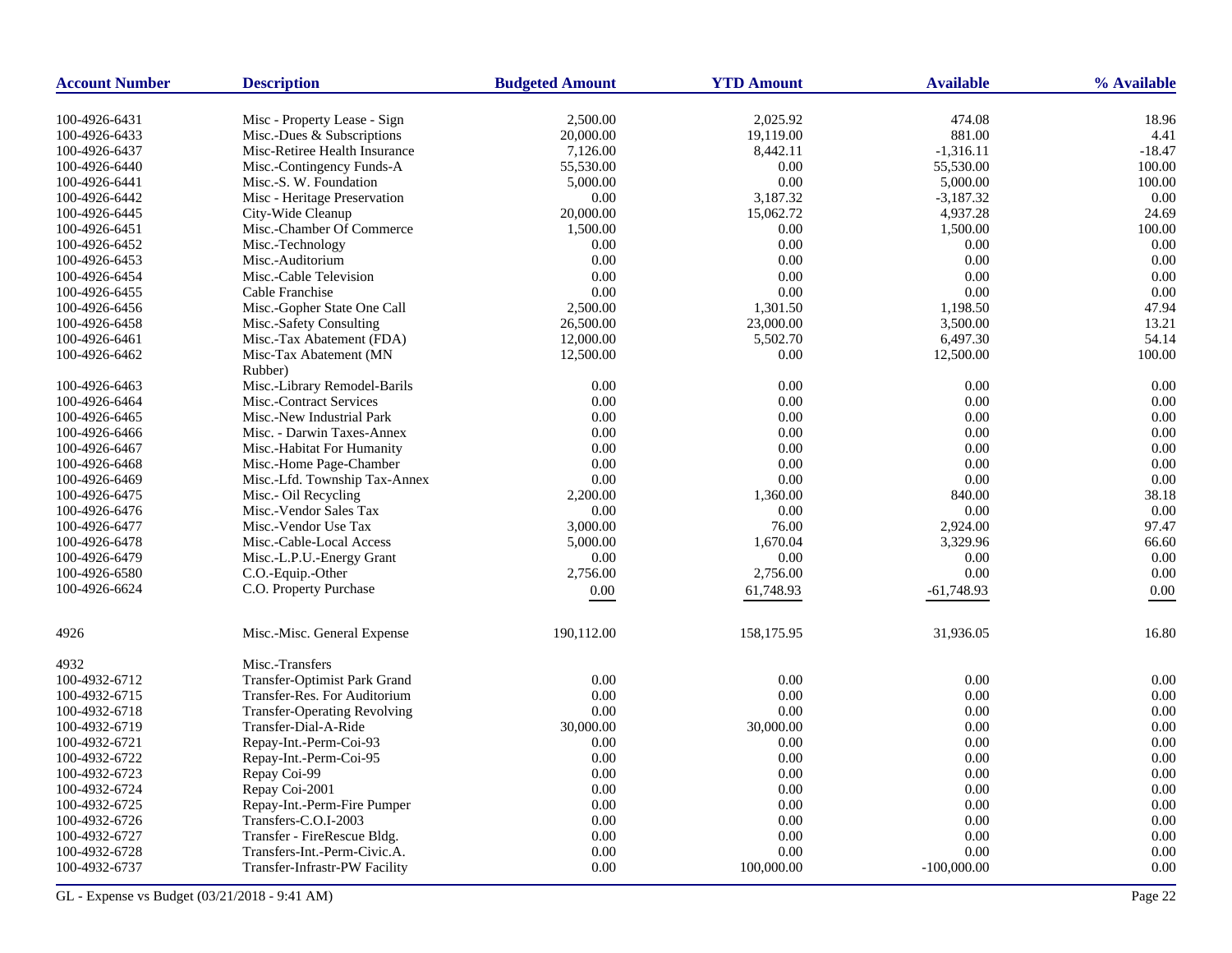| <b>Account Number</b> | <b>Description</b>             | <b>Budgeted Amount</b> | <b>YTD Amount</b> | <b>Available</b> | % Available |
|-----------------------|--------------------------------|------------------------|-------------------|------------------|-------------|
|                       |                                |                        |                   |                  |             |
| 100-4932-6747         | Transfer - Operating Rev.      | 0.00                   | 0.00              | 0.00             | 0.00        |
| 100-4932-6748         | Transfer - Gen Fund Revolving  | 0.00                   | 166,158.00        | $-166, 158.00$   | 0.00        |
| 100-4932-6749         | Transfer-Capital Imp. Fund     | 0.00                   | 200,000.00        | $-200,000.00$    | 0.00        |
| 100-4932-6750         | Transfer-C of I - 2007         | 0.00                   | 0.00              | 0.00             | 0.00        |
| 100-4932-6751         | Transfer-C of I - 2006         | 0.00                   | 0.00              | 0.00             | 0.00        |
| 100-4932-6755         | Transfer-Airport Improvement   | 0.00                   | 0.00              | 0.00             | 0.00        |
| 100-4932-6757         | Transfer - Golf Course         | 0.00                   | 100,000.00        | $-100,000.00$    | 0.00        |
| 100-4932-6758         | <b>Transfers-Cemetery</b>      | 10,000.00              | 10,000.00         | 0.00             | 0.00        |
| 100-4932-6759         | Transfer-Res. Local Match      | 0.00                   | 0.00              | 0.00             | 0.00        |
| 100-4932-6761         | Transfer-Wastewater Imp.       | 0.00                   | 0.00              | 0.00             | 0.00        |
| 100-4932-6762         | Transfer - West Fifth St. Imp. | 0.00                   | 0.00              | 0.00             | 0.00        |
| 100-4932-6763         | Transfer-Airport               | 0.00                   | 0.00              | 0.00             | 0.00        |
| 100-4932-6764         | Transfer-Hazardous Bldg. Rev   | 0.00                   | 0.00              | 0.00             | 0.00        |
| 100-4932-6765         | Transfer-EDA Lease Purchase    | 0.00                   | 0.00              | 0.00             | 0.00        |
| 100-4932-6766         | Transfer-TIF                   | 0.00                   | 0.00              | 0.00             | 0.00        |
| 100-4932-6767         | Transfers - Infr Reiny Rev     | 0.00                   | 0.00              | 0.00             | 0.00        |
| 100-4932-6768         | Transfer - G.O. Bonds-2007A    | 0.00                   | 0.00              | 0.00             | 0.00        |
| 100-4932-6769         | Transfer-Reserve for JOBZ      | 0.00                   | 0.00              | 0.00             | 0.00        |
| 100-4932-6770         | Transfer - Res for GAR Hall    | 0.00                   | 0.00              | 0.00             | 0.00        |
| 100-4932-6771         | Transfer - Res for Tree Mgmt   | 0.00                   | 0.00              | 0.00             | 0.00        |
| 100-4932-6772         | Transfer - DowntownHeritage    | 0.00                   | 0.00              | 0.00             | 0.00        |
| 100-4932-6777         | <b>Transfer-Community</b>      | 0.00                   | 100,000.00        | $-100,000.00$    | 0.00        |
|                       | Development                    |                        |                   |                  |             |
| 100-4932-6778         | <b>Transfer Account</b>        | 0.00                   | 0.00              | 0.00             | 0.00        |
| 4932                  | Misc.-Transfers                | 40,000.00              | 706,158.00        | $-666, 158.00$   | $-1,665.40$ |
| <b>100</b>            | <b>General Fund</b>            | 4,855,486.00           | 5,210,767.16      | $-355,281.16$    | $-7.32$     |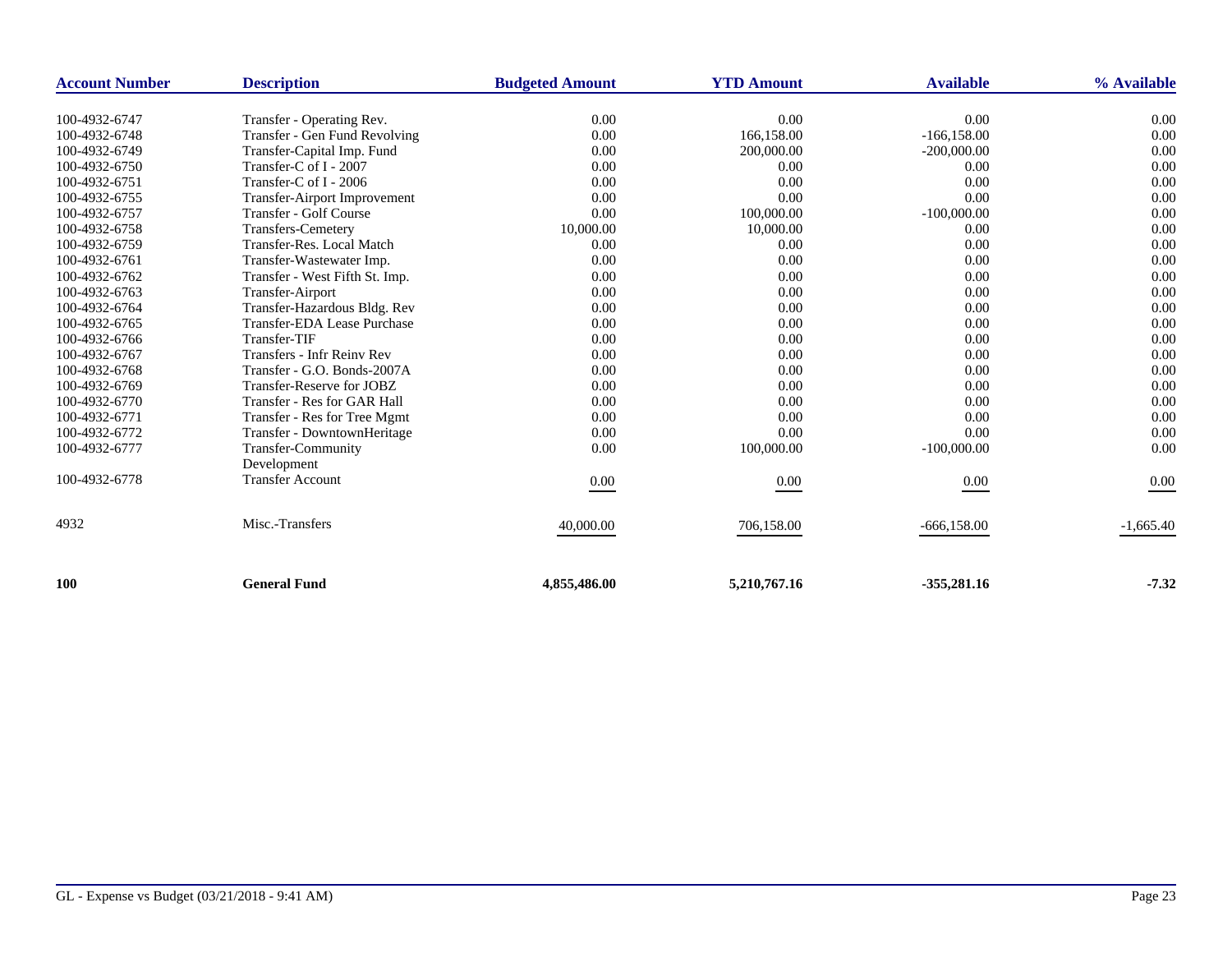User: BethKargas Printed: 03/21/18 09:41:40 Period 01 - 12 Fiscal Year 2017

# CITY OF LITCHFIELD  $M$  I N N E S O T A<br>On Lake Ripley

| <b>Account Number</b> | <b>Description</b>                  | <b>Budgeted Amount</b> | <b>YTD Amount</b> | <b>Available</b> | % Available |
|-----------------------|-------------------------------------|------------------------|-------------------|------------------|-------------|
|                       |                                     |                        |                   |                  |             |
| 602                   | <b>Water Fund</b>                   |                        |                   |                  |             |
| 4801                  | Debt Service                        |                        |                   |                  |             |
| 602-4801-6620         | <b>Agent</b> Fee                    | 0.00                   | 0.00              | $0.00\,$         | $0.00\,$    |
| 4801                  | Debt Service                        | 0.00                   | 0.00              | 0.00             | 0.00        |
| 4948                  | Misc.-Admin. & General              |                        |                   |                  |             |
| 602-4948-6428         | Depreciation                        | 0.00                   | 0.00              | 0.00             | 0.00        |
| 602-4948-6429         | Depreciation                        | $0.00\,$               | $0.00\,$          | $0.00\,$         | $0.00\,$    |
|                       |                                     |                        |                   |                  |             |
| 4948                  | Misc.-Admin. & General              | 0.00                   | 0.00              | 0.00             | 0.00        |
| 4960                  | Production                          |                        |                   |                  |             |
| 602-4960-6201         | Supplies-Station                    | 3,600.00               | 0.00              | 3.600.00         | 100.00      |
| 602-4960-6210         | <b>Supplies-Operating Supplies</b>  | 40,000.00              | 30,834.89         | 9,165.11         | 22.91       |
| 602-4960-6220         | Supplies-RepairMaintenance          | 8,000.00               | 4,556.39          | 3,443.61         | 43.05       |
| 602-4960-6380         | Utility Services - Electric         | 74,000.00              | 79,809.67         | $-5,809.67$      | $-7.85$     |
| 602-4960-6400         | Repairs And Maintenance             | 30,000.00              | 12,161.34         | 17,838.66        | 59.46       |
| 602-4960-6402         | Repairs & Maint.-Building           | 4,500.00               | 0.00              | 4,500.00         | 100.00      |
| 4960                  | Production                          | 160,100.00             | 127,362.29        | 32,737.71        | 20.45       |
| 4961                  | Distribution                        |                        |                   |                  |             |
| 602-4961-6101         | Wages-Full-Time-Supervisor          | 72,388.00              | 72,388.09         | $-0.09$          | 0.00        |
| 602-4961-6102         | Wages-Full-Time-Regular             | 52,809.00              | 52,808.86         | 0.14             | 0.00        |
| 602-4961-6106         | Wages-Full-Time-Overtime            | 10,000.00              | 2,741.97          | 7,258.03         | 72.58       |
| 602-4961-6107         | Wages-Part-Time                     | 9,000.00               | 6,733.70          | 2,266.30         | 25.18       |
| 602-4961-6108         | Wages-Part-Time-Overtime            | 500.00                 | 0.00              | 500.00           | 100.00      |
| 602-4961-6111         | Other Pay-Severance Pay             | 0.00                   | 0.00              | 0.00             | 0.00        |
| 602-4961-6112         | Other Pay-Sick Leave Pay            | 855.00                 | 812.45            | 42.55            | 4.98        |
| 602-4961-6116         | Pager Allowance                     | 0.00                   | 0.00              | 0.00             | 0.00        |
| 602-4961-6121         | <b>Employer Contributions-Pera</b>  | 9,075.00               | 2,921.08          | 6,153.92         | 67.81       |
| 602-4961-6122         | <b>Employer Contributions-Fica</b>  | 7,555.00               | 8,262.58          | $-707.58$        | $-9.37$     |
| 602-4961-6123         | <b>Employer Contributions-Medic</b> | 1,767.00               | 1,932.37          | $-165.37$        | $-9.36$     |
| 602-4961-6124         | <b>Employer Contributions-HSA</b>   | 1,604.00               | 1,842.42          | $-238.42$        | $-14.86$    |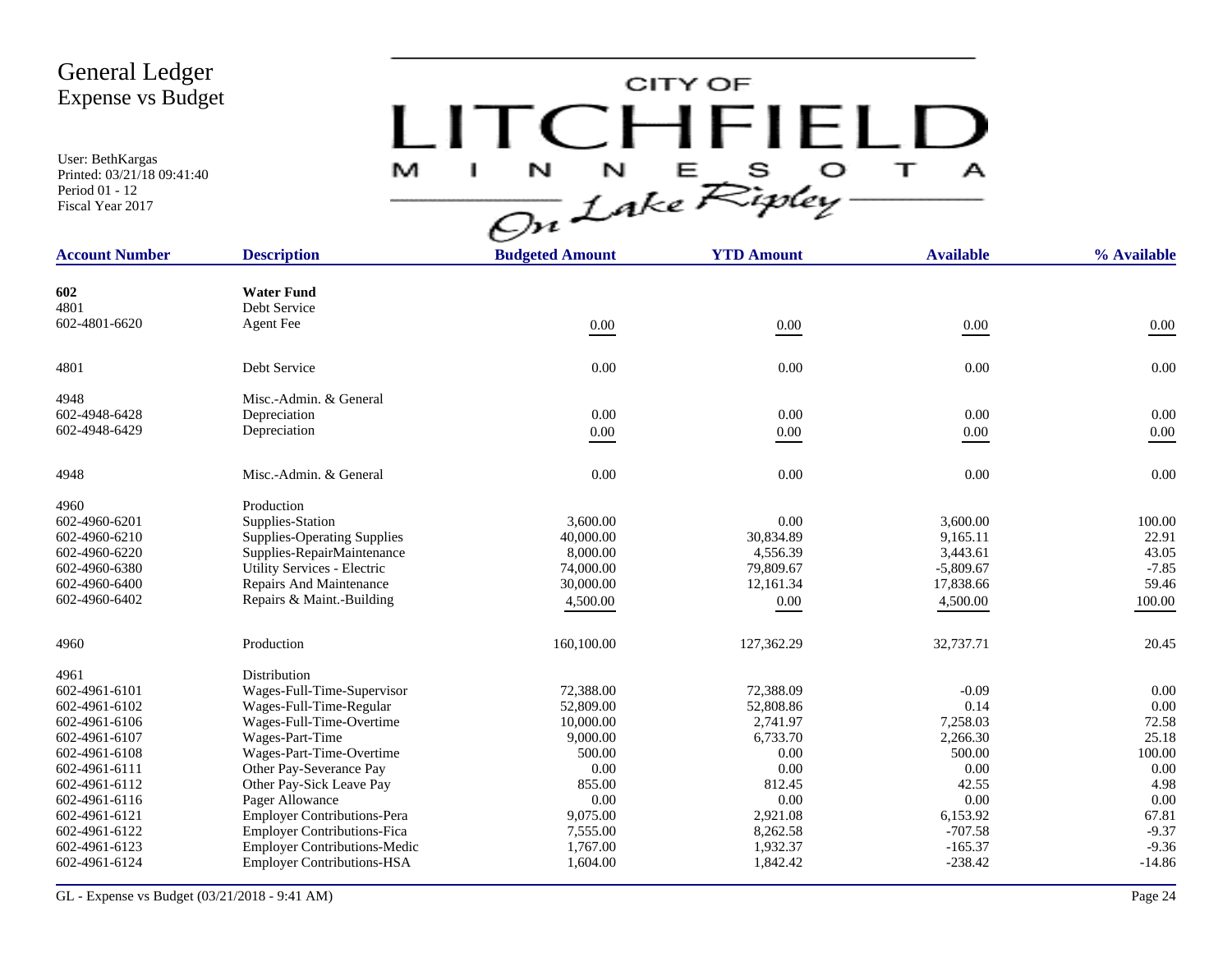| <b>Account Number</b> | <b>Description</b>                  | <b>Budgeted Amount</b> | <b>YTD Amount</b> | <b>Available</b> | % Available |
|-----------------------|-------------------------------------|------------------------|-------------------|------------------|-------------|
| 602-4961-6131         | Employer Paid Ins.-Health           | 15,164.00              | 16,103.82         | $-939.82$        | $-6.20$     |
| 602-4961-6132         | Employer Paid Ins.-Dental           | 2,712.00               | 2,399.56          | 312.44           | 11.52       |
| 602-4961-6133         | Employer Paid Ins.-Life             | 240.00                 | 246.01            | $-6.01$          | $-2.50$     |
| 602-4961-6134         | <b>Employer Paid Ins-Disability</b> | 544.00                 | 563.31            | $-19.31$         | $-3.55$     |
| 602-4961-6148         | Cafeteria Plan Service Chgs.        | 1,000.00               | 93.00             | 907.00           | 90.70       |
| 602-4961-6199         | Wages-Audit Adjustment              | 0.00                   | 2,227.00          | $-2,227.00$      | 0.00        |
| 602-4961-6210         | <b>Supplies-Operating Supplies</b>  | 5,000.00               | $0.00\,$          | 5,000.00         | 100.00      |
| 602-4961-6212         | Supplies-Operating-Fuel             | 3,200.00               | 2,976.77          | 223.23           | 6.98        |
| 602-4961-6220         | Supplies-RepairMaintenance          | 40,000.00              | 26,086.67         | 13,913.33        | 34.78       |
| 602-4961-6331         | Training                            | 4,000.00               | 135.00            | 3,865.00         | 96.63       |
| 602-4961-6400         | Repairs And Maintenance             | 78,000.00              | 32,533.77         | 45,466.23        | 58.29       |
| 602-4961-6410         | Rentals                             | 3,600.00               | 3,600.00          | $0.00\,$         | 0.00        |
| 602-4961-6415         | Rentals - Revolving - 2010          | 0.00                   | 0.00              | 0.00             | 0.00        |
| 602-4961-6416         | Rentals - Revolving - 2009          | 0.00                   | $0.00\,$          | $0.00\,$         | 0.00        |
| 602-4961-6417         | Rentals - Revolving - 2008          | 0.00                   | $0.00\,$          | 0.00             | $0.00\,$    |
| 602-4961-6418         | Rentals-Revolving-2007              | 0.00                   | $0.00\,$          | 0.00             | 0.00        |
| 602-4961-6420         | Rentals - Revolving - 2012          | 2,673.00               | 2,672.50          | 0.50             | 0.02        |
| 602-4961-6421         | Rentals-Revolving-2003              | 0.00                   | 0.00              | 0.00             | $0.00\,$    |
| 602-4961-6422         | Rentals-Revolving-2004              | 0.00                   | 0.00              | 0.00             | 0.00        |
| 602-4961-6425         | Capital Equip Revolving - 2017      | 0.00                   | 0.00              | 0.00             | 0.00        |
| 602-4961-6427         | Rentals-Revolving-2005              | 0.00                   | $0.00\,$          | 0.00             | 0.00        |
| 602-4961-6430         | Miscellaneous                       | 5,300.00               | 5,661.88          | $-361.88$        | $-6.83$     |
| 602-4961-6435         | Misc.-State Surcharge               | 20,000.00              | 16,216.00         | 3,784.00         | 18.92       |
| 602-4961-6476         | Misc.- Sales Tax                    | 15,000.00              | 11,308.00         | 3,692.00         | 24.61       |
| 602-4961-6477         | Misc.-Vendor Use Tax                | 350.00                 | 0.00              |                  | 100.00      |
| 602-4961-6530         | C.O.-Other Imp.                     |                        |                   | 350.00           |             |
|                       |                                     | $0.00\,$               | 0.00              | $0.00\,$         | 0.00        |
| 4961                  | Distribution                        | 362,336.00             | 273,266.81        | 89,069.19        | 24.58       |
| 4962                  | Administration                      |                        |                   |                  |             |
| 602-4962-6212         | Supplies-Operating-Fuel             | 1,000.00               | $0.00\,$          | 1,000.00         | 100.00      |
| 602-4962-6300         | Professional Services               | 10,000.00              | 7,331.43          | 2,668.57         | 26.69       |
| 602-4962-6321         | Communication - Telephone           | 4,000.00               | 2,298.36          | 1,701.64         | 42.54       |
| 602-4962-6360         | Insurance                           | 15,000.00              | 19,678.95         | $-4,678.95$      | $-31.19$    |
| 602-4962-6400         | Repairs And Maintenance             | 1,000.00               | 112.50            | 887.50           | 88.75       |
| 602-4962-6430         | Miscellaneous                       | 3,000.00               | $-1.00$           | 3,001.00         | 100.03      |
| 602-4962-6437         | Misc-Retiree Health Insurance       | $0.00\,$               | $0.00\,$          | 0.00             | $0.00\,$    |
| 4962                  | Administration                      | 34,000.00              | 29,420.24         | 4,579.76         | 13.47       |
| 4966                  | General Financial                   |                        |                   |                  |             |
| 602-4966-6429         | Depreciation Expense                | 0.00                   | 295,787.00        | $-295,787.00$    | $0.00\,$    |
| 602-4966-6440         | Misc.-Contingency Funds             | 65,702.00              | 0.00              | 65,702.00        | 100.00      |
| 602-4966-6444         | Misc.-Accounting                    | 10,000.00              | 10,000.00         | 0.00             | 0.00        |
| 602-4966-6445         | Misc.-Audit                         | 9,000.00               | 9,000.00          | 0.00             | $0.00\,$    |
| 602-4966-6446         | Misc.-Interest                      | 0.00                   | 0.00              | 0.00             | 0.00        |
| 602-4966-6600         | DebtvServ.-Principal                | 0.00                   | $0.00\,$          | 0.00             | 0.00        |
| 602-4966-6610         | Deb Serv.-Interest                  | 0.00                   | 18,090.50         | $-18,090.50$     | $0.00\,$    |
|                       |                                     |                        |                   |                  |             |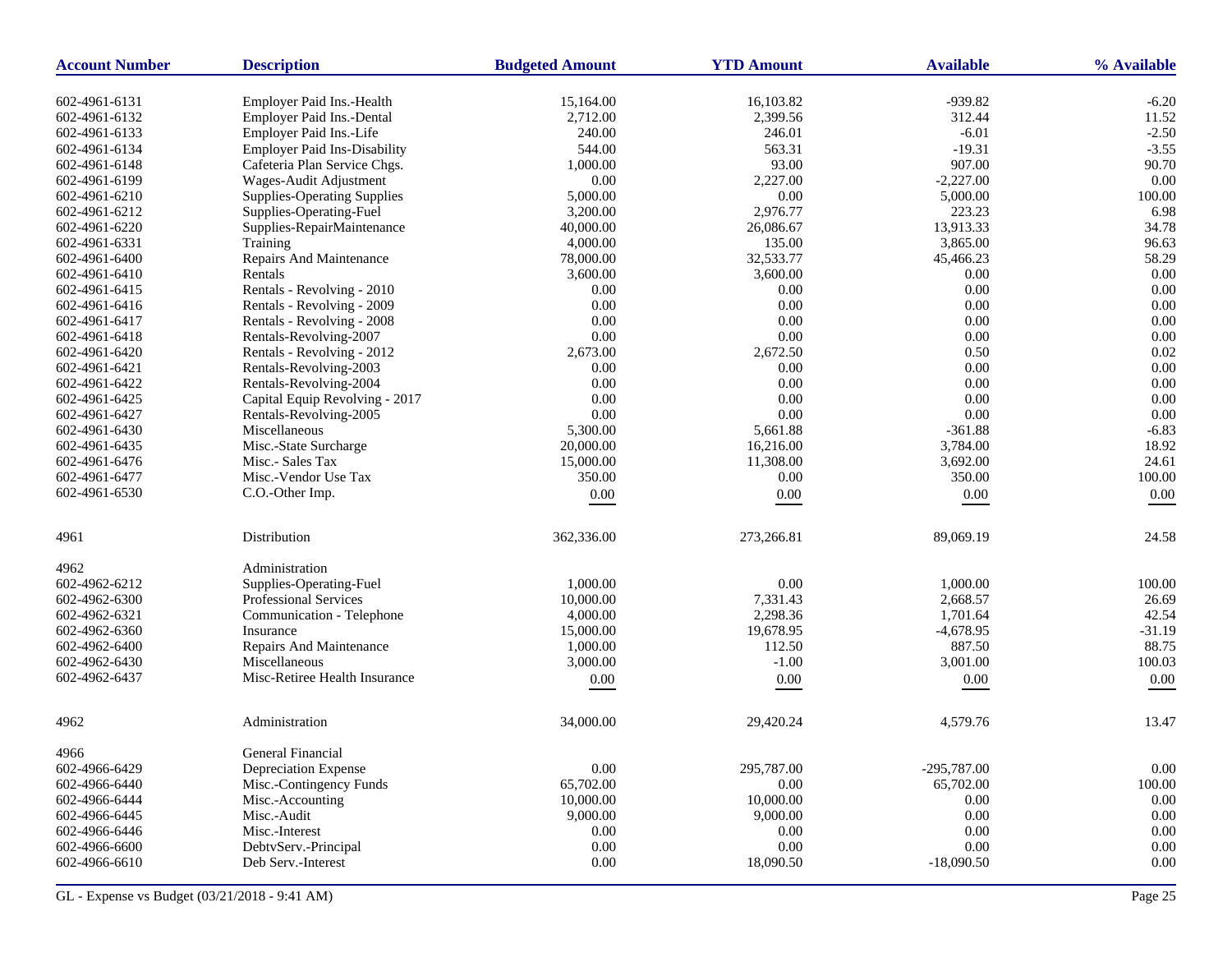| <b>Account Number</b> | <b>Description</b>              | <b>Budgeted Amount</b> | <b>YTD Amount</b> | <b>Available</b> | % Available |
|-----------------------|---------------------------------|------------------------|-------------------|------------------|-------------|
|                       |                                 |                        |                   |                  |             |
| 602-4966-6620         | Debt Serv. - Agent Fee          | 0.00                   | 175.00            | $-175.00$        | 0.00        |
| 602-4966-6721         | Transfer - General Fund         | 0.00                   | 0.00              | 0.00             | 0.00        |
| 602-4966-6722         | Transfer-Gen. Water Serviceman  | 0.00                   | 0.00              | 0.00             | 0.00        |
| 602-4966-6723         | <b>Transfers-Meter Reading</b>  | 0.00                   | 0.00              | 0.00             | 0.00        |
| 602-4966-6724         | Transfer-Receptionist           | 10,000.00              | 10,000.00         | 0.00             | 0.00        |
| 602-4966-6725         | <b>Transfers-Safety Program</b> | 5,000.00               | 5,000.00          | 0.00             | 0.00        |
| 602-4966-6726         | Transfer - Technology           | 20,000.00              | 20,000.00         | 0.00             | 0.00        |
| 602-4966-6727         | Transfers - General Fund (LGA)  | 20,000.00              | 20,000.00         | 0.00             | 0.00        |
| 602-4966-6729         | Transfer-Gen(2007 C of I)       | 3.619.00               | 3,619.00          | 0.00             | 0.00        |
| 602-4966-6737         | Transfer-Infrastr-PW Facility   | 0.00                   | 50,000.00         | $-50,000.00$     | 0.00        |
| 602-4966-6746         | Transfer-Pfa                    | 298,596.00             | 29,596.00         | 269,000.00       | 90.09       |
| 602-4966-6747         | Transfer-Bonds-5Th Street       | 15,505.00              | 0.00              | 15,505.00        | 100.00      |
| 602-4966-6748         | Transfer - 2014A Util Rev Bond  | 52,500.00              | 0.00              | 52,500.00        | 100.00      |
| 602-4966-6756         | <b>Transfer-Sewer</b>           | 0.00                   | 0.00              | 0.00             | 0.00        |
|                       | WaterServiceman                 |                        |                   |                  |             |
| 602-4966-6757         | Transfer-Infrastructure-Water   | 0.00                   | 112,085.00        | $-112,085.00$    | 0.00        |
| 602-4966-6758         | Transfer - Water Imp            | 0.00                   | 0.00              | 0.00             | 0.00        |
| 602-4966-6759         | Transfers-P.W. Mgmt Center      | 3,250.00               | 3,250.00          | 0.00             | 0.00        |
| 602-4966-6770         | Loss on Asset Disposal          | 0.00                   | 0.00              | $0.00\,$         | 0.00        |
|                       |                                 |                        |                   |                  |             |
| 4966                  | General Financial               | 513,172.00             | 586,602.50        | $-73,430.50$     | $-14.31$    |
|                       |                                 |                        |                   |                  |             |
| 602                   | <b>Water Fund</b>               | 1,069,608.00           | 1,016,651.84      | 52,956.16        | 4.95        |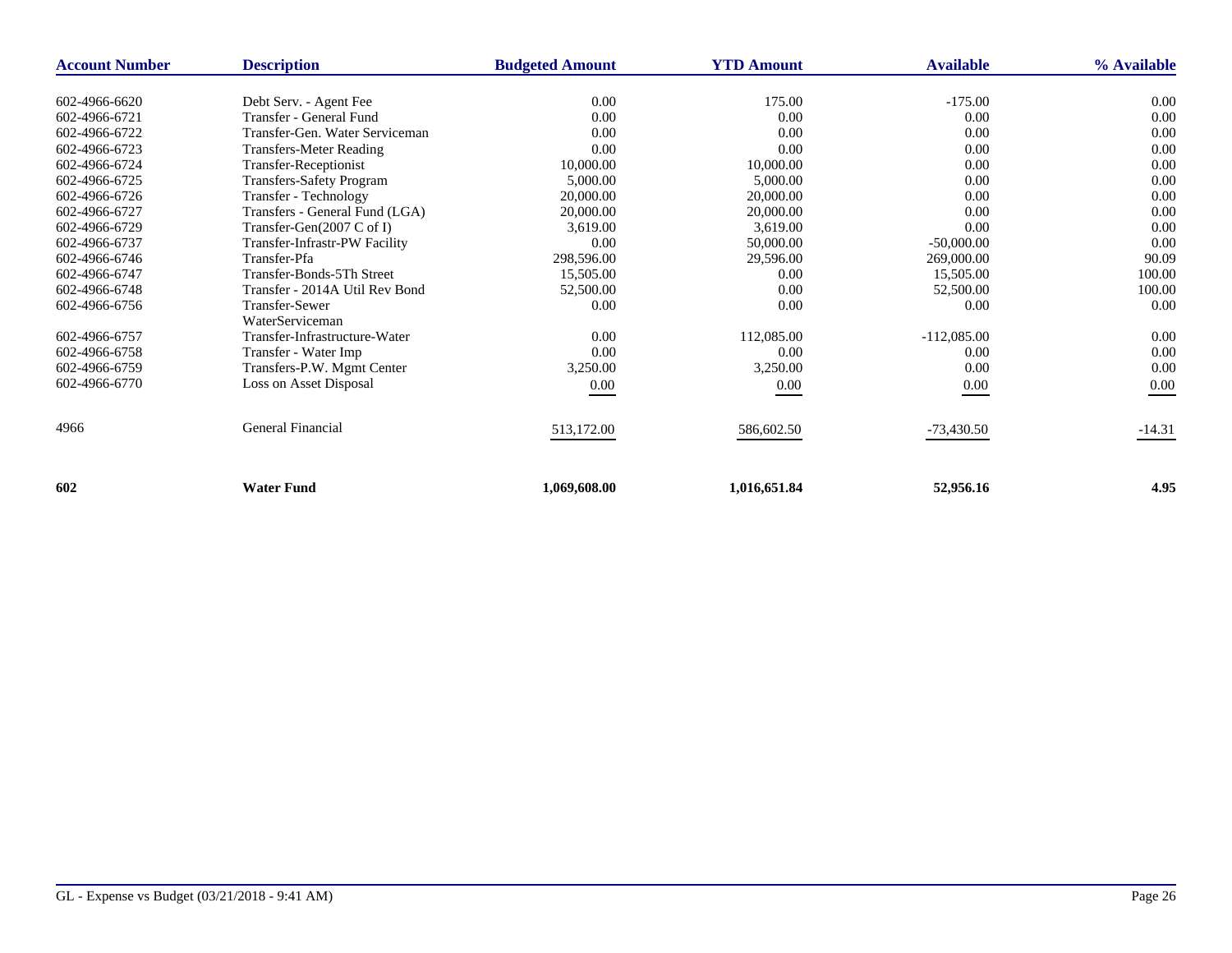User: BethKargas Printed: 03/21/18 09:41:40 Period 01 - 12 Fiscal Year 2017

# CITY OF LITCHFIELD  $M$  I N N E S O T A<br>On Lake Ripley

| <b>Account Number</b> | <b>Description</b>                  | <b>Budgeted Amount</b> | <b>YTD Amount</b> | <b>Available</b> | % Available |
|-----------------------|-------------------------------------|------------------------|-------------------|------------------|-------------|
| 604                   | <b>Electric Fund</b>                |                        |                   |                  |             |
| 0000<br>604-0000-5956 | Transfer-Infrastr.-Electric         | 0.00                   | $-125,687.00$     | 125,687.00       | 0.00        |
| 0000                  |                                     | 0.00                   | $-125,687.00$     | 125,687.00       | 0.00        |
|                       |                                     |                        |                   |                  |             |
| 4801                  | Debt Service                        |                        |                   |                  |             |
| 604-4801-6620         | <b>Agent Fee</b>                    | 0.00                   | $0.00\,$          | $0.00\,$         | 0.00        |
| 4801                  | Debt Service                        | 0.00                   | 0.00              | 0.00             | 0.00        |
| 4960                  | Production                          |                        |                   |                  |             |
| 604-4960-6101         | Wages-Full-Time-Supervisor          | 68,187.00              | 68,187.26         | $-0.26$          | 0.00        |
| 604-4960-6102         | Wages-Full-Time-Regular             | 124,768.00             | 126,447.48        | $-1,679.48$      | $-1.35$     |
| 604-4960-6103         | Wages-Full-Time-Maintenance         | 0.00                   | 0.00              | 0.00             | 0.00        |
| 604-4960-6106         | Wages-Full-Time-Overtime            | 12,000.00              | 9,978.50          | 2,021.50         | 16.85       |
| 604-4960-6107         | Wages-Part-Time                     | 0.00                   | 0.00              | 0.00             | 0.00        |
| 604-4960-6108         | Wages-Part-Time-Overtime            | 0.00                   | 0.00              | 0.00             | 0.00        |
| 604-4960-6112         | Other Pay-Sick Leave Pay            | 1,002.00               | 1,844.53          | $-842.53$        | $-84.08$    |
| 604-4960-6116         | Pager Allowance                     | 12,477.00              | 6,238.44          | 6,238.56         | 50.00       |
| 604-4960-6121         | <b>Employer Contributions-Pera</b>  | 15,407.00              | 6,395.73          | 9,011.27         | 58.49       |
| 604-4960-6122         | <b>Employer Contributions-Fica</b>  | 12,799.00              | 12,221.05         | 577.95           | 4.52        |
| 604-4960-6123         | <b>Employer Contributions-Medic</b> | 2,993.00               | 2,858.13          | 134.87           | 4.51        |
| 604-4960-6124         | <b>Employer Contributions-HSA</b>   | 9,630.00               | 9,617.02          | 12.98            | 0.13        |
| 604-4960-6131         | Employer Paid Ins.-Health           | 53,626.00              | 52,343.98         | 1,282.02         | 2.39        |
| 604-4960-6132         | Employer Paid Ins.-Dental           | 3,833.00               | 3,739.41          | 93.59            | 2.44        |
| 604-4960-6133         | Employer Paid Ins.-Life             | 360.00                 | 350.00            | 10.00            | 2.78        |
| 604-4960-6134         | <b>Employer Paid Ins-Disability</b> | 868.00                 | 844.82            | 23.18            | 2.67        |
| 604-4960-6148         | Cafeteria Plan Service Chgs.        | 200.00                 | 93.00             | 107.00           | 53.50       |
| 604-4960-6199         | Wages-Audit Adjustment              | 0.00                   | 0.00              | 0.00             | 0.00        |
| 604-4960-6201         | Supplies-Station                    | 1,000.00               | 0.00              | 1,000.00         | 100.00      |
| 604-4960-6210         | <b>Supplies-Operating Supplies</b>  | 6,000.00               | 0.00              | 6,000.00         | 100.00      |
| 604-4960-6212         | Supplies-Operating-Fuel             | 3,000.00               | 305.39            | 2,694.61         | 89.82       |
| 604-4960-6217         | Supplies-Operating-Uniforms         | 400.00                 | 395.28            | 4.72             | 1.18        |
| 604-4960-6220         | Supplies-RepairMaintenance          | 11,000.00              | 4,987.54          | 6,012.46         | 54.66       |
| 604-4960-6229         | Supplies-Diesels                    | 40,000.00              | 30,761.20         | 9,238.80         | 23.10       |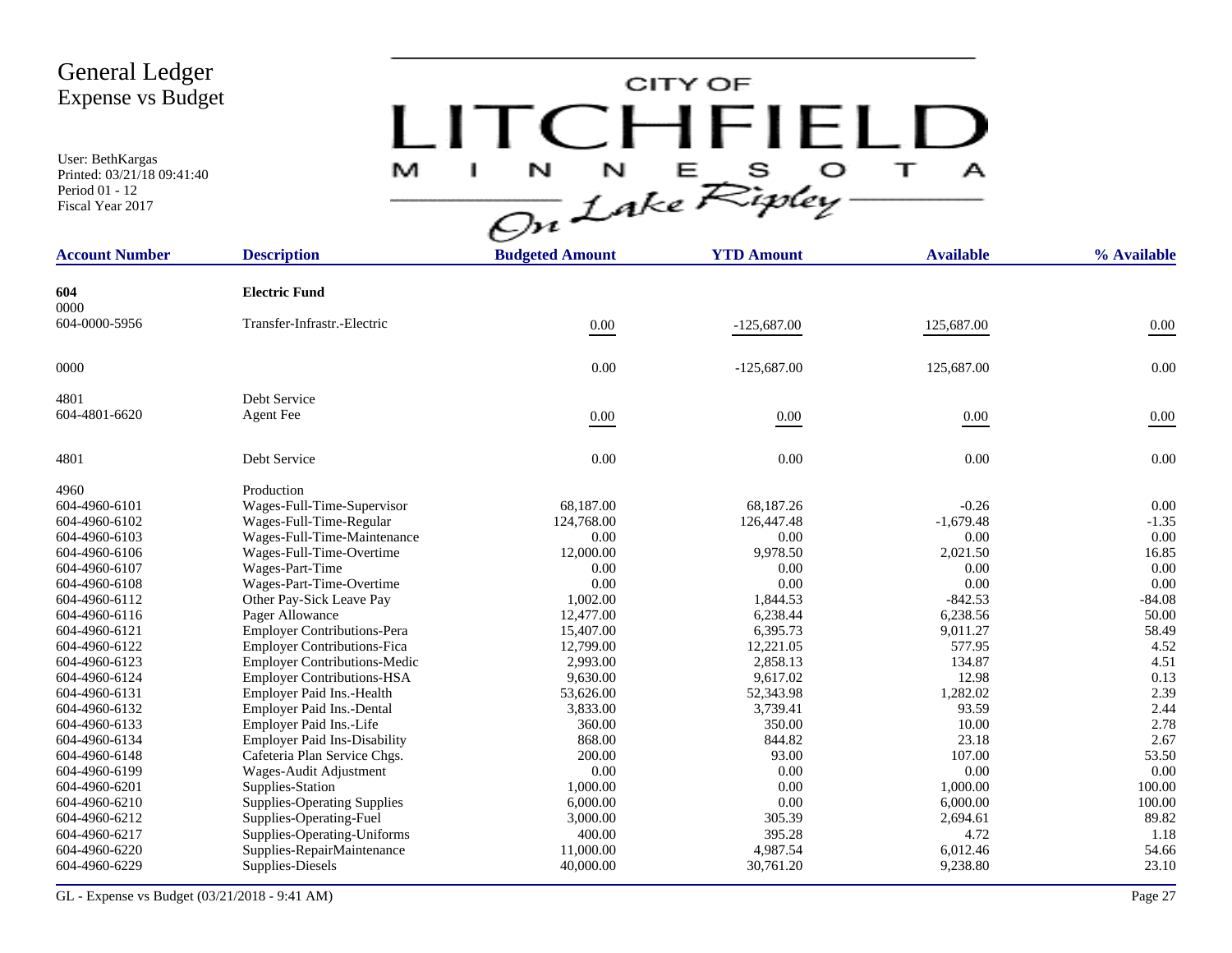| <b>Account Number</b> | <b>Description</b>                  | <b>Budgeted Amount</b> | <b>YTD Amount</b> | <b>Available</b> | % Available |
|-----------------------|-------------------------------------|------------------------|-------------------|------------------|-------------|
| 604-4960-6240         | Small Tools & Minor Equip.          | 2,000.00               | 0.00              | 2,000.00         | 100.00      |
| 604-4960-6300         | Professional Services               | 0.00                   | 0.00              | 0.00             | 0.00        |
| 604-4960-6302         | Professional-Legal                  | 0.00                   | 0.00              | 0.00             | 0.00        |
| 604-4960-6320         | Communication                       | 0.00                   | 0.00              | 0.00             | 0.00        |
| 604-4960-6321         | Communication - Telephone           | 200.00                 | 0.00              | 200.00           | 100.00      |
| 604-4960-6322         | Communication - Postage             | 0.00                   | 0.00              | 0.00             | 0.00        |
| 604-4960-6325         | Communication - Alarm System        | 0.00                   | $0.00\,$          | 0.00             | 0.00        |
| 604-4960-6331         | Training                            | 3,000.00               | 482.76            | 2,517.24         | 83.91       |
| 604-4960-6333         | Transportation - Freight            | 500.00                 | 0.00              | 500.00           | 100.00      |
| 604-4960-6355         | <b>Load Management Demand</b>       | 0.00                   | 0.00              | 0.00             | 0.00        |
| 604-4960-6360         | Insurance                           | 17,000.00              | 15,066.82         | 1,933.18         | 11.37       |
| 604-4960-6380         | Utility Services - Electric         | 0.00                   | 0.00              | 0.00             | 0.00        |
| 604-4960-6383         | <b>Utility Services - Gas</b>       | 35,000.00              | 22,295.87         | 12,704.13        | 36.30       |
| 604-4960-6400         | Repairs And Maintenance             | 25,000.00              | 7,300.37          | 17,699.63        | 70.80       |
| 604-4960-6402         | Repairs & Maint.-Buildings          | 2,000.00               | 0.00              | 2,000.00         | 100.00      |
| 604-4960-6430         | Miscellaneous                       | 15,000.00              | 8,792.95          | 6,207.05         | 41.38       |
| 604-4960-6477         | Misc.-Vendor Use Tax                | $0.00\,$               | 0.00              | 0.00             | 0.00        |
|                       |                                     |                        |                   |                  |             |
| 4960                  | Production                          | 479,250.00             | 391,547.53        | 87,702.47        | 18.30       |
| 4961                  | Distribution                        |                        |                   |                  |             |
| 604-4961-6101         | Wages-Full-Time-Supervisor          | 79,793.00              | 79.793.48         | $-0.48$          | 0.00        |
| 604-4961-6102         | Wages-Full-Time-Regular             | 130,571.00             | 130,571.28        | $-0.28$          | 0.00        |
| 604-4961-6103         | Wages-Full-Time-Maintenance         | 0.00                   | $0.00\,$          | 0.00             | 0.00        |
| 604-4961-6106         | Wages-Full-Time-Overtime            | 7,000.00               | 5,977.78          | 1,022.22         | 14.60       |
| 604-4961-6107         | Wages-Part-Time                     | 20,000.00              | 0.00              | 20,000.00        | 100.00      |
| 604-4961-6108         | Wages - Part-Time Overtime          | 1,000.00               | 0.00              | 1,000.00         | 100.00      |
| 604-4961-6111         | Other Pay-Severance Pay             | 0.00                   | 0.00              | 0.00             | 0.00        |
| 604-4961-6112         | Other Pay-Sick Leave Pay            | 2,581.00               | 3,094.79          | $-513.79$        | $-19.91$    |
| 604-4961-6116         | Pager Allowance                     | 17,416.00              | 17,030.15         | 385.85           | 2.22        |
| 604-4961-6121         | <b>Employer Contributions-Pera</b>  | 17,084.00              | 17,542.22         | $-458.22$        | $-2.68$     |
| 604-4961-6122         | <b>Employer Contributions-Fica</b>  | 14,282.00              | 13,710.70         | 571.30           | 4.00        |
| 604-4961-6123         | <b>Employer Contributions-Medic</b> | 3,340.00               | 3,206.64          | 133.36           | 3.99        |
| 604-4961-6124         | <b>Employer Contributions-HSA</b>   | 4,815.00               | 4,808.51          | 6.49             | 0.13        |
| 604-4961-6131         | Employer Paid Ins.-Health           | 58,441.00              | 58,909.63         | $-468.63$        | $-0.80$     |
| 604-4961-6132         | Employer Paid Ins.-Dental           | 4,774.00               | 4,773.60          | 0.40             | 0.01        |
| 604-4961-6133         | Employer Paid Ins.-Life             | 360.00                 | 360.00            | 0.00             | 0.00        |
| 604-4961-6134         | <b>Employer Paid Ins-Disability</b> | 947.00                 | 946.56            | 0.44             | 0.05        |
| 604-4961-6148         | Cafeteria Plan Service Chgs.        | 275.00                 | 93.00             | 182.00           | 66.18       |
| 604-4961-6199         | Wages-Audit Adjustment              | 0.00                   | $-1,630.00$       | 1,630.00         | 0.00        |
| 604-4961-6201         | Supplies-Station                    | 1,000.00               | 0.00              | 1,000.00         | 100.00      |
| 604-4961-6210         | Supplies-Operating Supplies         | 1,000.00               | 81.99             | 918.01           | 91.80       |
| 604-4961-6211         | Supplies-Transformers               | 1,000.00               | 8,800.00          | $-7,800.00$      | $-780.00$   |
| 604-4961-6212         | Supplies-Operating-Fuel             | 9,000.00               | 4,938.61          | 4,061.39         | 45.13       |
| 604-4961-6213         | Supplies-Line                       | 30,000.00              | 6,818.53          | 23,181.47        | 77.27       |
| 604-4961-6217         | Supplies-Operating-Uniforms         | 1,000.00               | 736.67            | 263.33           | 26.33       |
| 604-4961-6220         | Supplies-Street Lights              | 20,000.00              | 2,971.91          | 17,028.09        | 85.14       |
| 604-4961-6221         | Supplies-Repairs & Main.            | 50,000.00              | 69,323.07         | $-19,323.07$     | $-38.65$    |
| 604-4961-6222         | Supplies - Other                    | 0.00                   | 0.00              | 0.00             | $0.00\,$    |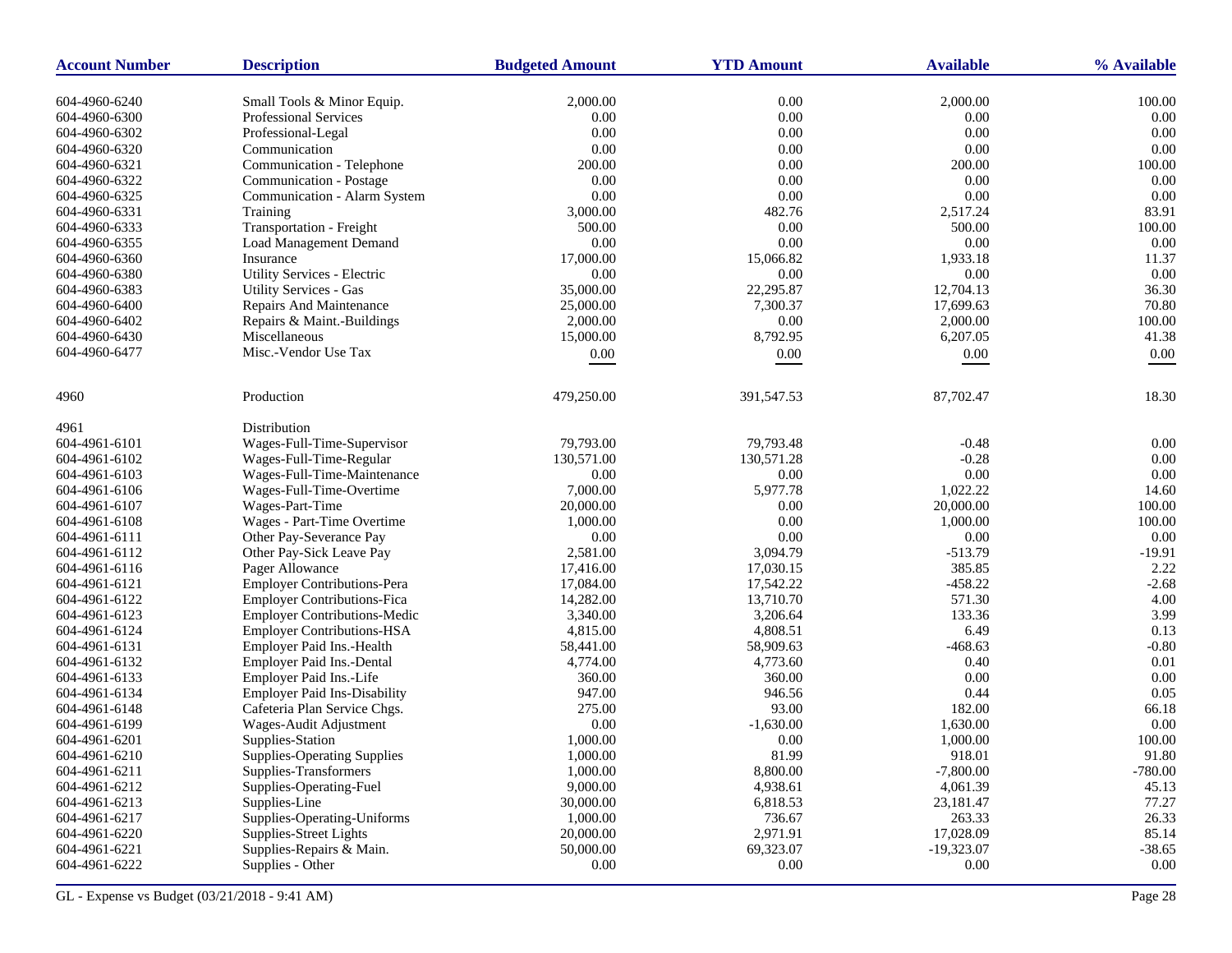| <b>Account Number</b>          | <b>Description</b>                  | <b>Budgeted Amount</b> | <b>YTD Amount</b>  | <b>Available</b>   | % Available       |
|--------------------------------|-------------------------------------|------------------------|--------------------|--------------------|-------------------|
| 604-4961-6240                  | Small Tools & Minor Equip.          | 5,000.00               | 3,316.93           | 1,683.07           | 33.66             |
| 604-4961-6300                  | Professional Services               | 1,000.00               | $0.00\,$           | 1,000.00           | 100.00            |
| 604-4961-6331                  | Training                            | 4,000.00               | 4,024.17           | $-24.17$           | $-0.60$           |
| 604-4961-6400                  | Repairs And Maintenance             | 50,000.00              | 47,592.22          | 2,407.78           | 4.82              |
| 604-4961-6416                  | Rentals - Revolving - 2009          | 0.00                   | 0.00               | 0.00               | 0.00              |
| 604-4961-6417                  | Rentals - Revolving - 2008          | 0.00                   | 0.00               | 0.00               | 0.00              |
| 604-4961-6418                  | Rentals-Revolving-2007              | 0.00                   | 0.00               | 0.00               | 0.00              |
| 604-4961-6419                  | Rentals - Revolving - 2011          | 0.00                   | $0.00\,$           | 0.00               | 0.00              |
| 604-4961-6420                  | Rentals - Revolving - 2012          | 9,621.00               | 9,620.50           | 0.50               | 0.01              |
| 604-4961-6421                  | Rentals-Revolving-2003              | 0.00                   | 0.00               | 0.00               | 0.00              |
| 604-4961-6422                  | Rentals - Revolving - 2014          | 4,787.00               | 4,787.00           | 0.00               | 0.00              |
| 604-4961-6423                  | Capital Equip Revolving - 2015      | 20,305.00              | 20,305.00          | 0.00               | 0.00              |
| 604-4961-6424                  | Capital Equip Revolving - 2016      | 13,058.00              | 13,058.00          | 0.00               | 0.00              |
| 604-4961-6425                  | Capital Equip Revolving - 2017      | 0.00                   | 0.00               | 0.00               | 0.00              |
| 604-4961-6427                  | Rentals-Revolving-2005              | 0.00                   | $0.00\,$           | 0.00               | 0.00              |
| 604-4961-6430                  | Miscellaneous                       | 5,000.00               | 1,866.64           | 3,133.36           | 62.67             |
| 604-4961-6476                  | Misc.- Sales Tax                    | 0.00                   | 0.00               | 0.00               | 0.00              |
| 604-4961-6477                  | Misc.-Vendor Use Tax                | $0.00\,$               | 0.00               | $0.00\,$           | 0.00              |
| 4961                           | Distribution                        | 588,450.00             | 537,429.58         | 51,020.42          | 8.67              |
|                                |                                     |                        |                    |                    |                   |
| 4962                           | Administration                      |                        |                    |                    |                   |
| 604-4962-6101                  | Wages-Full-Time-Supervisor          | 72,388.00              | 72,387.77          | 0.23               | 0.00              |
| 604-4962-6102                  | Wages-Full-Time-Regular             | 105,617.00             | 105,617.53         | $-0.53$            | $0.00\,$          |
| 604-4962-6106                  | Wages-Full-Time-Overtime            | 200.00                 | 0.00               | 200.00             | 100.00            |
| 604-4962-6107                  | Wages-Part-Time                     | 0.00                   | 0.00               | 0.00               | 0.00              |
| 604-4962-6111                  | Other Pay-Severance Pay             | 0.00                   | 0.00               | 0.00               | 0.00              |
| 604-4962-6112                  | Other Pay-Sick Leave Pay            | 1,192.00               | 692.69             | 499.31             | 41.89             |
| 604-4962-6121                  | <b>Employer Contributions-Pera</b>  | 13,035.00              | 13,344.12          | $-309.12$          | $-2.37$           |
| 604-4962-6122                  | <b>Employer Contributions-Fica</b>  | 10,850.00              | 10,068.85          | 781.15             | 7.20              |
| 604-4962-6123                  | <b>Employer Contributions-Medic</b> | 2,537.00               | 2,354.88           | 182.12             | 7.18              |
| 604-4962-6124                  | <b>Employer Contributions-HSA</b>   | 14,445.00              | 14,665.92          | $-220.92$          | $-1.53$           |
| 604-4962-6131                  | Employer Paid Ins.-Health           | 48,811.00              | 50,114.13          | $-1,303.13$        | $-2.67$           |
| 604-4962-6132                  | Employer Paid Ins.-Dental           | 3,362.00               | 3,481.15           | $-119.15$          | $-3.54$           |
| 604-4962-6133                  | Employer Paid Ins.-Life             | 378.00                 | 366.01             | 11.99              | 3.17              |
| 604-4962-6134                  | <b>Employer Paid Ins-Disability</b> | 767.00                 | 800.98             | $-33.98$           | $-4.43$           |
| 604-4962-6148                  | Cafeteria Plan Service Chgs.        | 200.00                 | 0.00               | 200.00             | 100.00            |
| 604-4962-6199                  | Wages-Audit Adjustment              | 0.00                   | 0.00               | 0.00               | 0.00              |
| 604-4962-6200                  | Supplies-Office Supplies            | 2,000.00               | 0.00               | 2,000.00           | 100.00            |
| 604-4962-6212                  | Supplies-Operating-Fuel             | 100.00                 | 0.00               | 100.00             | 100.00            |
| 604-4962-6214                  | Supplies-Billing                    | 10,000.00              | 8,299.31           | 1,700.69           | 17.01             |
| 604-4962-6220                  | Supplies-RepairMaintenance          | 300.00                 | 103.87             | 196.13             | 65.38             |
| 604-4962-6228                  | Supplies-R & M-Vehicle              | 0.00                   | 0.00               | $0.00\,$           | $0.00\,$          |
| 604-4962-6300                  | Professional Services               | 8,000.00               | 10,346.07          | $-2,346.07$        | $-29.33$          |
| 604-4962-6303                  | <b>Outside Services</b>             | 20,000.00              | 12,830.00          | 7,170.00           | 35.85             |
| 604-4962-6320                  | Communication                       | 9,000.00               | 8,982.47           | 17.53              | 0.19              |
| 604-4962-6322                  | Communication - Postage             | 20,000.00              | 17,255.68          | 2,744.32           | 13.72             |
| 604-4962-6331<br>604-4962-6340 | Training<br>Advertising             | 1,000.00<br>$0.00\,$   | 448.08<br>$0.00\,$ | 551.92<br>$0.00\,$ | 55.19<br>$0.00\,$ |
|                                |                                     |                        |                    |                    |                   |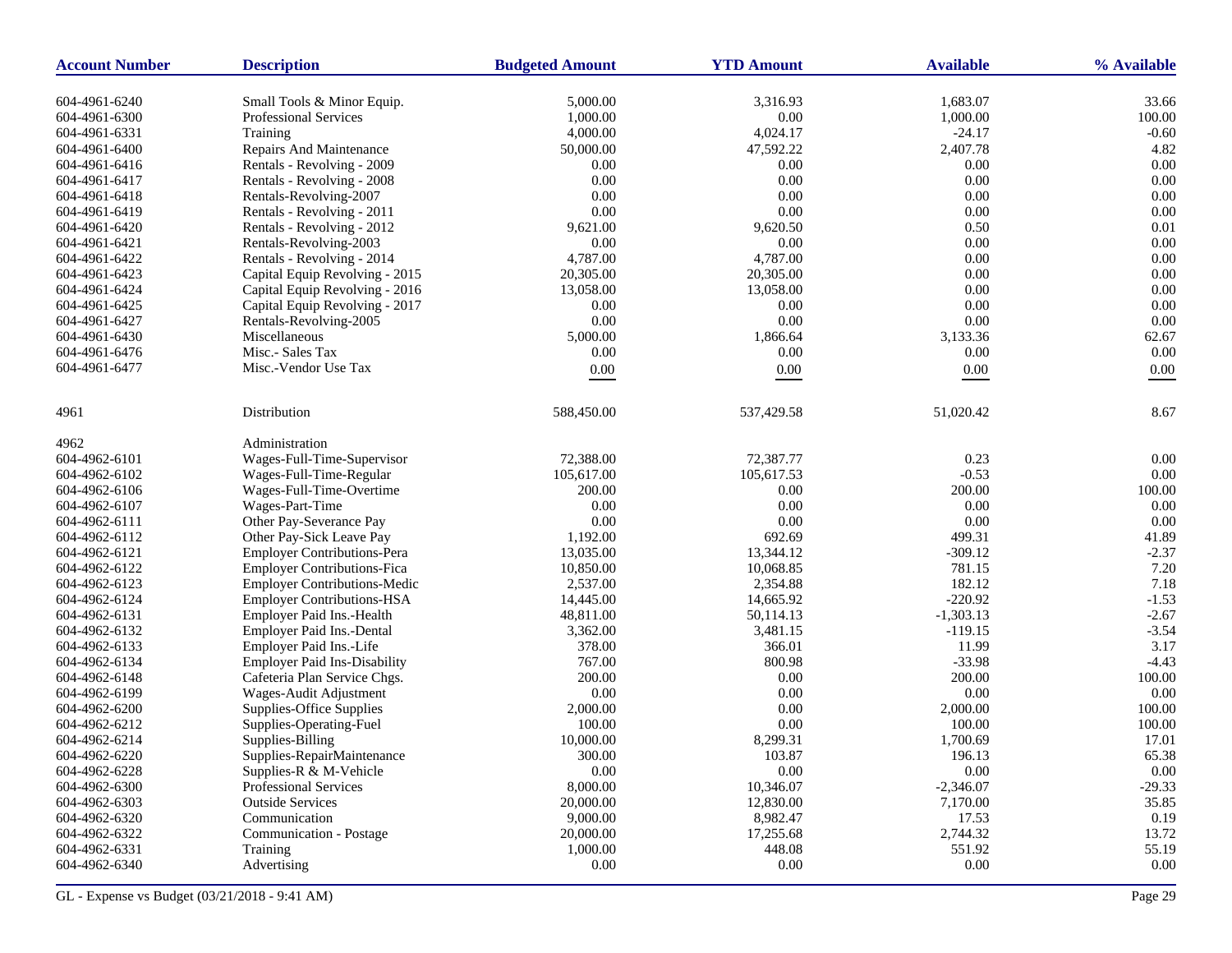| <b>Account Number</b> | <b>Description</b>                  | <b>Budgeted Amount</b> | <b>YTD Amount</b> | <b>Available</b> | % Available |
|-----------------------|-------------------------------------|------------------------|-------------------|------------------|-------------|
| 604-4962-6360         | Insurance                           | 65,000.00              | 88,032.78         | $-23,032.78$     | $-35.44$    |
| 604-4962-6384         | <b>Safety Program</b>               | 0.00                   | $0.00\,$          | $0.00\,$         | 0.00        |
| 604-4962-6400         | Repairs And Maintenance             | 12,000.00              | 7,140.78          | 4,859.22         | 40.49       |
| 604-4962-6430         | Miscellaneous                       | 1,000.00               | 151.93            | 848.07           | 84.81       |
| 604-4962-6433         | Misc.-Dues & Subscriptions          | 27,000.00              | 22,258.56         | 4,741.44         | 17.56       |
| 604-4962-6437         | Misc-Retire Health Insurance        | 0.00                   | $0.00\,$          | 0.00             | 0.00        |
| 604-4962-6446         | <b>Interest Expense</b>             | 0.00                   | 0.00              | 0.00             | 0.00        |
| 604-4962-6455         | Misc. New Employee Costs            | 0.00                   | $0.00\,$          | 0.00             | 0.00        |
| 604-4962-6458         | Misc.-Safety Consulting             | 0.00                   | 0.00              | 0.00             | 0.00        |
| 604-4962-6476         | Misc.-Sales Tax                     | 300,000.00             | 284,932.00        | 15,068.00        | 5.02        |
| 604-4962-6477         | Misc.-Vendor Use Tax                | 2,500.00               | 3,050.00          | $-550.00$        | $-22.00$    |
|                       |                                     |                        |                   |                  |             |
| 4962                  | Administration                      | 751,682.00             | 737,725.56        | 13,956.44        | 1.86        |
| 4963                  | Engineering                         |                        |                   |                  |             |
| 604-4963-6102         | Wages-Full-Time-Regular             | 0.00                   | 0.00              | $0.00\,$         | 0.00        |
| 604-4963-6107         | Wages-Part-Time                     | 0.00                   | $0.00\,$          | $0.00\,$         | $0.00\,$    |
| 604-4963-6108         | Wages-Part-Time-Overtime            | 0.00                   | 0.00              | 0.00             | 0.00        |
| 604-4963-6111         | Other Pay-Severance Pay             | 0.00                   | $0.00\,$          | 0.00             | 0.00        |
| 604-4963-6112         | Other Pay-Sick Leave Pay            | 0.00                   | $0.00\,$          | 0.00             | 0.00        |
| 604-4963-6121         | <b>Employer Contributions-Pera</b>  | 0.00                   | 0.00              | 0.00             | 0.00        |
| 604-4963-6122         | <b>Employer Contributions-Fica</b>  | 0.00                   | 0.00              | 0.00             | 0.00        |
| 604-4963-6123         | <b>Employer Contributions-Medic</b> | 0.00                   | 0.00              | 0.00             | 0.00        |
| 604-4963-6124         | <b>Employer Contributions-HSA</b>   | 0.00                   | 0.00              | 0.00             | 0.00        |
| 604-4963-6131         | Employer Paid Ins.-Health           | 0.00                   | 0.00              | 0.00             | 0.00        |
| 604-4963-6132         | Employer Paid Ins.-Dental           | 0.00                   | $0.00\,$          | $0.00\,$         | 0.00        |
| 604-4963-6133         | Employer Paid Ins.-Life             | 0.00                   | 0.00              | 0.00             | 0.00        |
| 604-4963-6134         | <b>Employer Paid Ins-Disability</b> | 0.00                   | 0.00              | 0.00             | 0.00        |
| 604-4963-6148         | Cafeteria Plan Service Chgs.        | 0.00                   | $0.00\,$          | $0.00\,$         | 0.00        |
| 604-4963-6199         | Wages-Audit Adjustment              | 0.00                   | $0.00\,$          | 0.00             | 0.00        |
| 604-4963-6203         | Supplies-Line                       | 0.00                   | 0.00              | 0.00             | 0.00        |
| 604-4963-6210         | Supplies-Operating                  | 1,000.00               | 975.03            | 24.97            | 2.50        |
| 604-4963-6212         | Supplies-Operating-Fuel             | 0.00                   | 0.00              | 0.00             | 0.00        |
| 604-4963-6300         | Professional Services               | 30,000.00              | 0.00              | 30,000.00        | 100.00      |
| 604-4963-6331         | Training                            | 0.00                   | 0.00              | 0.00             | $0.00\,$    |
| 604-4963-6400         | Repairs And Maintenance             | 0.00                   | 0.00              | 0.00             | 0.00        |
| 604-4963-6430         | Miscellaneous                       | 0.00                   | 0.00              | 0.00             | 0.00        |
| 4963                  | Engineering                         | 31,000.00              | 975.03            | 30,024.97        | 96.85       |
| 4964                  | <b>Meter Reading</b>                |                        |                   |                  |             |
| 604-4964-6101         | Wages-Full-Time-Supervisor          | 0.00                   | 0.00              | $0.00\,$         | $0.00\,$    |
| 604-4964-6102         | Wages-Full-Time-Regular             | 46,426.00              | 46,397.74         | 28.26            | 0.06        |
| 604-4964-6106         | Wages-Full-Time-Overtime            | 6,000.00               | 3,765.39          | 2,234.61         | 37.24       |
| 604-4964-6107         | Wages-Part-Time                     | 0.00                   | $0.00\,$          | 0.00             | $0.00\,$    |
| 604-4964-6112         | Other Pay-Sick Leave Pay            | 0.00                   | $0.00\,$          | 0.00             | $0.00\,$    |
| 604-4964-6116         | Pager Allowance                     | 0.00                   | $0.00\,$          | 0.00             | 0.00        |
| 604-4964-6121         | <b>Employer Contributions-Pera</b>  | 3,482.00               | 3,760.61          | $-278.61$        | $-8.00$     |
|                       |                                     |                        |                   |                  |             |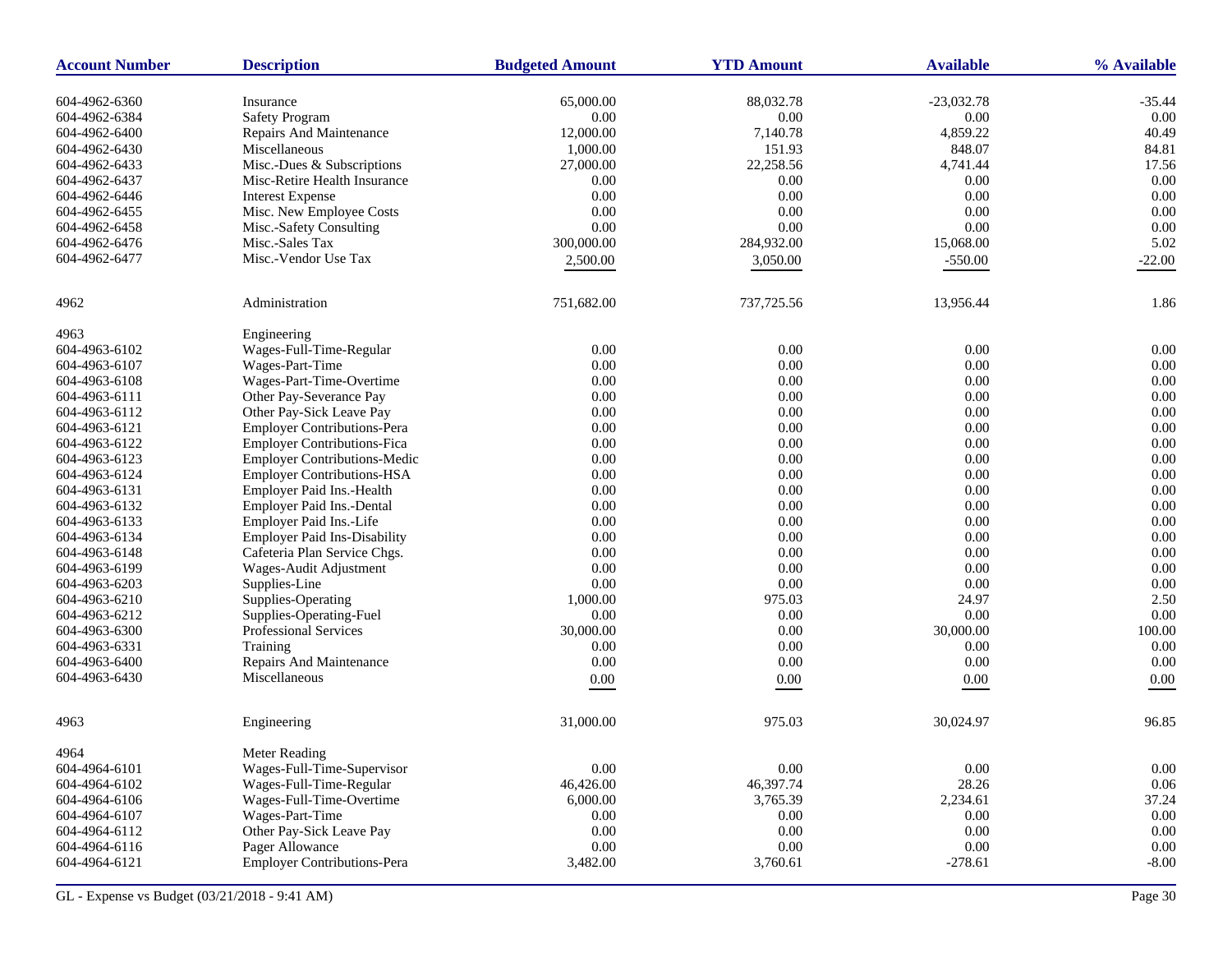| <b>Account Number</b> | <b>Description</b>                   | <b>Budgeted Amount</b> | <b>YTD Amount</b>  | <b>Available</b> | % Available     |
|-----------------------|--------------------------------------|------------------------|--------------------|------------------|-----------------|
|                       |                                      |                        |                    |                  |                 |
| 604-4964-6122         | <b>Employer Contributions-Fica</b>   | 2,878.00               | 2,822.38<br>660.11 | 55.62<br>12.89   | 1.93<br>1.92    |
| 604-4964-6123         | <b>Employer Contributions-Medic</b>  | 673.00                 |                    |                  |                 |
| 604-4964-6124         | <b>Employer Contributions-HSA</b>    | 4,815.00               | 4.808.51           | 6.49             | 0.13<br>$-0.99$ |
| 604-4964-6131         | Employer Paid Ins.-Health            | 16,270.00              | 16,430.87          | $-160.87$        |                 |
| 604-4964-6132         | Employer Paid Ins.-Dental            | 1,591.00               | 1,160.00           | 431.00           | 27.09           |
| 604-4964-6133         | Employer Paid Ins.-Life              | 120.00                 | 120.00             | 0.00             | 0.00            |
| 604-4964-6134         | <b>Employer Paid Ins-Disability</b>  | 209.00                 | 208.92             | 0.08             | 0.04            |
| 604-4964-6148         | Cafeteria Plan Service Chgs.         | 125.00                 | $0.00\,$           | 125.00           | 100.00          |
| 604-4964-6199         | Wages-Audit Adjustment               | 0.00                   | 0.00               | 0.00             | 0.00            |
| 604-4964-6204         | Supplies-Meters                      | 5,000.00               | 0.00               | 5,000.00         | 100.00          |
| 604-4964-6212         | Supplies-Operating-Fuel              | 1,700.00               | 0.00               | 1,700.00         | 100.00          |
| 604-4964-6217         | Supplies-Operating-Uniforms          | 500.00                 | 330.99             | 169.01           | 33.80           |
| 604-4964-6220         | Supplies-Repair & Maintenance        | 4,700.00               | 190.00             | 4,510.00         | 95.96           |
| 604-4964-6400         | Repairs And Maintenance              | 3,300.00               | 3,088.22           | 211.78           | 6.42            |
| 604-4964-6430         | Miscellaneous                        | 100.00                 | 21.00              | 79.00            | 79.00           |
| 4964                  | Meter Reading                        | 97,889.00              | 83,764.74          | 14,124.26        | 14.43           |
| 4965                  | <b>Purchased Power</b>               |                        |                    |                  |                 |
| 604-4965-6256         | Wapa                                 | 1,851,343.00           | 1,839,699.85       | 11,643.15        | 0.63            |
| 604-4965-6257         | Smmpa                                | 4,570,000.00           | 4,379,341.41       | 190,658.59       | 4.17            |
| 604-4965-6258         | Other                                | 0.00                   | 0.00               | $0.00\,$         | $0.00\,$        |
|                       |                                      |                        |                    |                  |                 |
| 4965                  | <b>Purchased Power</b>               | 6,421,343.00           | 6,219,041.26       | 202,301.74       | 3.15            |
| 4966                  | <b>General Financial</b>             |                        |                    |                  |                 |
| 604-4966-6428         | Depreciation - Local                 | 0.00                   | 673,579.00         | $-673,579.00$    | 0.00            |
| 604-4966-6440         | Misc.-Contingency Funds              | 66,663.00              | 0.00               | 66,663.00        | 100.00          |
| 604-4966-6445         | Misc.-Audit                          | 9,000.00               | 9,000.00           | 0.00             | 0.00            |
| 604-4966-6446         | Misc.-Interest                       | 3,000.00               | 0.00               | 3,000.00         | 100.00          |
| 604-4966-6600         | Debt Ser.-Principal                  | 0.00                   | 0.00               | 0.00             | 0.00            |
| 604-4966-6610         | Debt Ser.- Interest                  | 0.00                   | 21,497.60          | $-21,497.60$     | 0.00            |
| 604-4966-6620         | Debt Serv. - Agent Fee               | 0.00                   | 176.00             | $-176.00$        | 0.00            |
| 604-4966-6721         | Transfers-Genera Fund                | 260,000.00             | 260,000.00         | 0.00             | 0.00            |
| 604-4966-6722         | Transfers - General Fund (LGA)       | 105,000.00             | 105,000.00         | 0.00             | 0.00            |
| 604-4966-6725         | Transfers-Safety                     | 10,000.00              | 10,000.00          | 0.00             | 0.00            |
| 604-4966-6726         | Transfer - Technology                | 30,000.00              | 30,000.00          | 0.00             | 0.00            |
| 604-4966-6727         | Transfers - Infrastructure           | 0.00                   | 0.00               | 0.00             | 0.00            |
| 604-4966-6728         | Transfer - Elec Impr                 | 0.00                   | 36,972.32          | $-36,972.32$     | 0.00            |
| 604-4966-6729         | Transfer Gen(2007                    | 27,228.00              | 27,228.00          | 0.00             | 0.00            |
| 604-4966-6730         | Transfer - Cap Imp Bonds             | 100,000.00             | 100,000.00         | 0.00             | 0.00            |
| 604-4966-6731         | Transfer - 2014A Util Rev Bond       | 52,800.00              | 0.00               | 52,800.00        | 100.00          |
| 604-4966-6733         | <b>Transfer - Rate Stabilization</b> | 75,000.00              | 75,000.00          | 0.00             | 0.00            |
| 604-4966-6734         | Transfer-2008 Electric Rev. Bd       | 1,020,000.00           | 1,868,898.55       | $-848,898.55$    | $-83.23$        |
| 604-4966-6735         | Transfers-P.W. Mgmt Center           | 3,250.00               | 3,250.00           | 0.00             | 0.00            |
| 604-4966-6737         | Transfer-Infrastr-PW Facility        | 0.00                   | 50,000.00          | $-50,000,00$     | 0.00            |
|                       |                                      |                        |                    |                  |                 |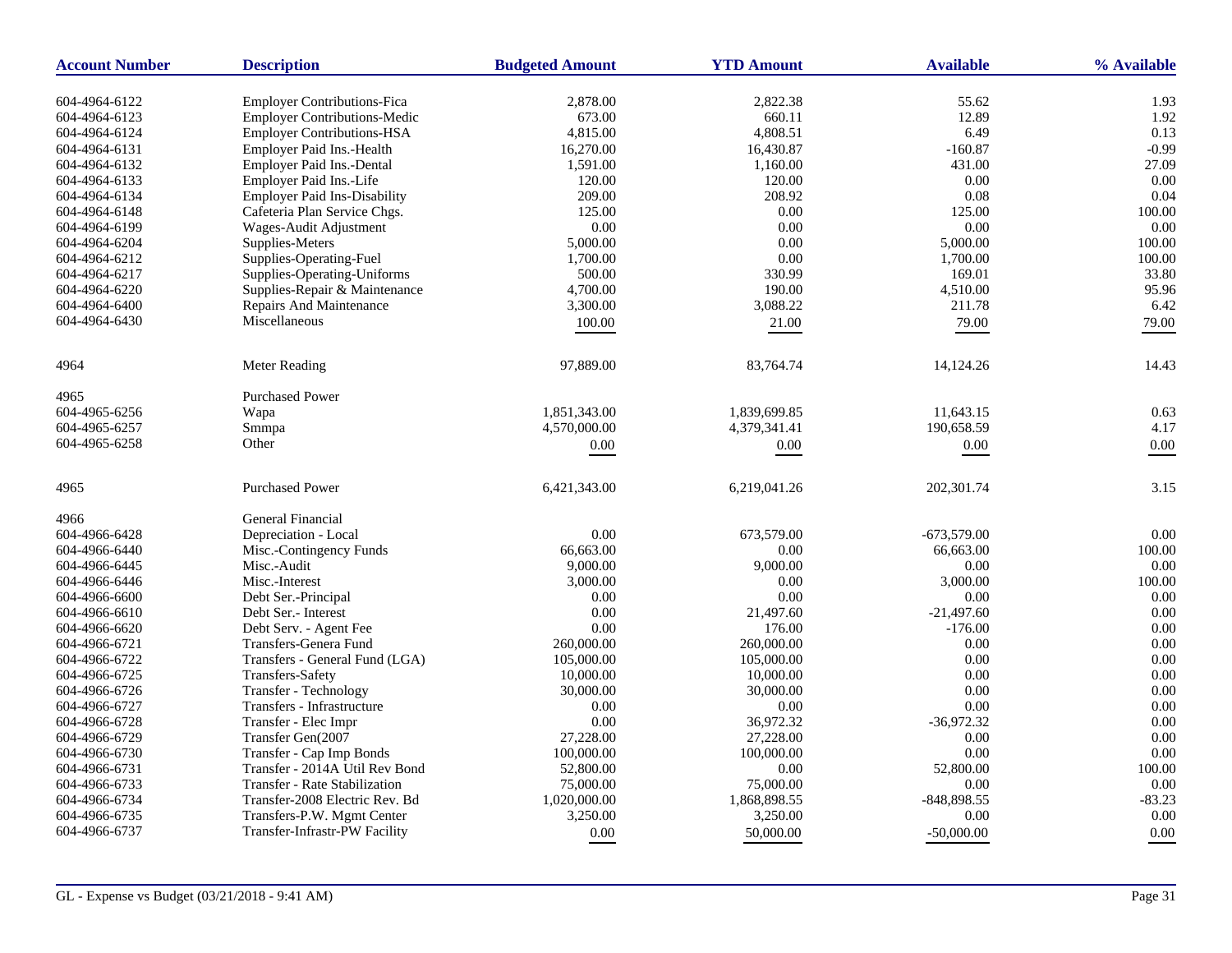| <b>Account Number</b> | <b>Description</b>                  | <b>Budgeted Amount</b> | <b>YTD Amount</b> | <b>Available</b> | % Available |
|-----------------------|-------------------------------------|------------------------|-------------------|------------------|-------------|
| 4966                  | General Financial                   | 1,761,941.00           | 3,270,601.47      | $-1,508,660.47$  | $-85.62$    |
| 4967                  | Load Management                     |                        |                   |                  |             |
| 604-4967-6220         | Supplies-RepairMaintenance          | 7,500.00               | 0.00              | 7,500.00         | 100.00      |
| 604-4967-6300         | <b>Professional Services</b>        | 0.00                   | 0.00              | 0.00             | 0.00        |
| 604-4967-6400         | Repairs and Maintenance             | 6,000.00               | 200.80            | 5,799.20         | 96.65       |
| 604-4967-6438         | <b>Heater-Customer Rebates</b>      | 0.00                   | 0.00              | 0.00             | 0.00        |
| 604-4967-6439         | <b>Energy Star-Customer Rebates</b> | 2,500.00               | 2,327.65          | 172.35           | 6.89        |
| 604-4967-6447         | Recycling                           | 5,000.00               | 3,655.66          | 1,344.34         | 26.89       |
| 604-4967-6448         | <b>Conservation Program</b>         | 65,000.00              | 0.00              | 65,000.00        | 100.00      |
| 604-4967-6745         | Transfers-Electric-Bonds            | 0.00                   | 220,681.00        | $-220,681.00$    | 0.00        |
| 604-4967-6749         | Transfer-Capital Imp.               | 0.00                   | 0.00              | 0.00             | 0.00        |
| 604-4967-6757         | Transfer Infrast. Repl.             | 0.00                   | 0.00              | 0.00             | 0.00        |
| 604-4967-6770         | Loss on Asset Disposal              | $0.00\,$               | $0.00\,$          | $0.00\,$         | 0.00        |
| 4967                  | <b>Load Management</b>              | 86,000.00              | 226,865.11        | $-140,865.11$    | $-163.80$   |
| 604                   | <b>Electric Fund</b>                | 10,217,555.00          | 11,342,263.28     | $-1,124,708.28$  | $-11.01$    |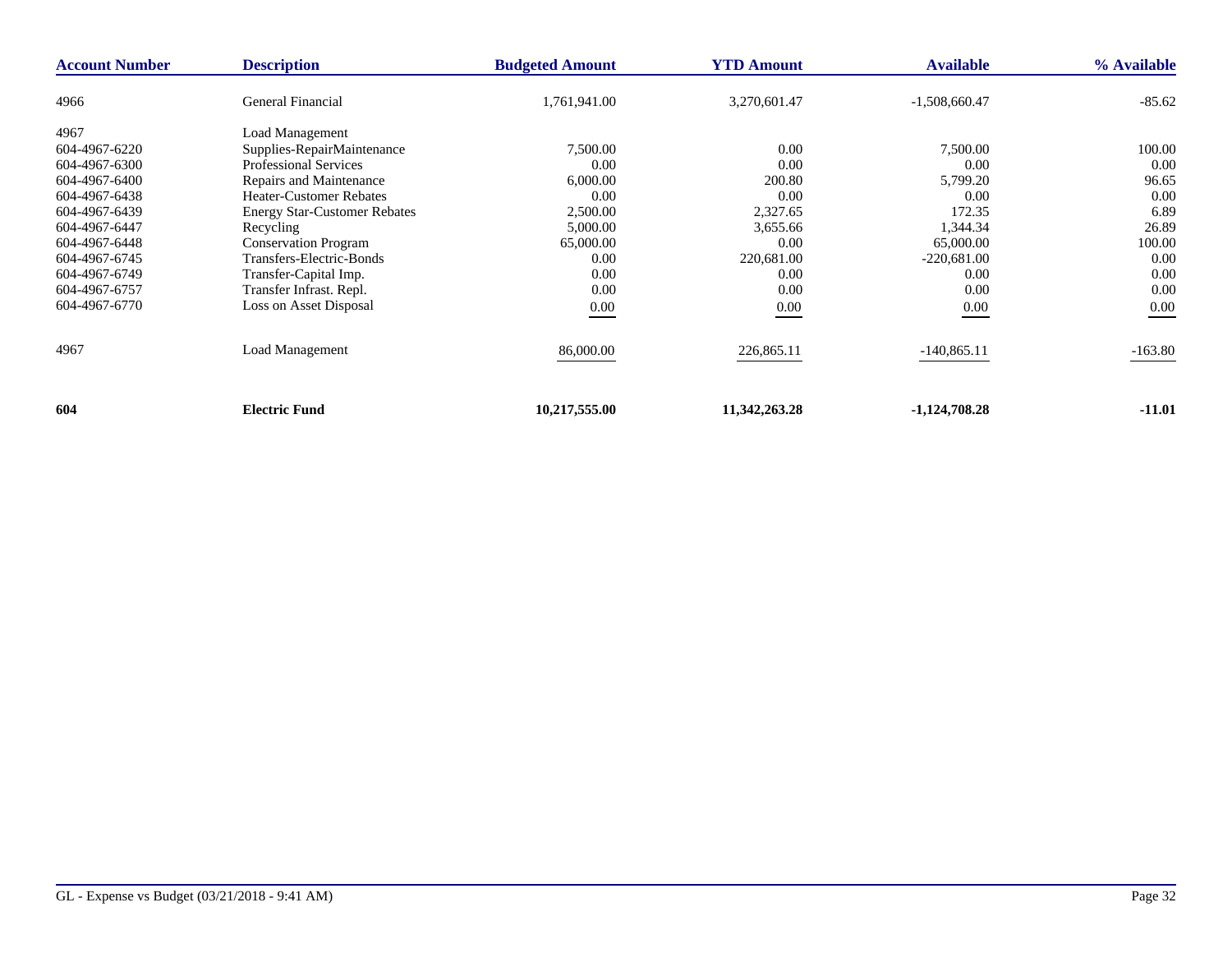User: BethKargas Printed: 03/21/18 09:41:40 Period 01 - 12 Fiscal Year 2017

CITY OF LITCHFIELD M  $\top$ J.  $\mathbf{A}$ 

| <b>Account Number</b> | <b>Description</b>                  | <b>Budgeted Amount</b> | <b>YTD Amount</b> | <b>Available</b> | % Available |
|-----------------------|-------------------------------------|------------------------|-------------------|------------------|-------------|
|                       |                                     |                        |                   |                  |             |
| 611                   | <b>Civic Arena</b>                  |                        |                   |                  |             |
| 4985                  | Misc.-Main Arena                    |                        |                   |                  |             |
| 611-4985-6101         | Wages-Full-Time-Supervisor          | 34,093.00              | 34,093.55         | $-0.55$          | 0.00        |
| 611-4985-6103         | Wages-Full-Time-Maintenance         | 0.00                   | 0.00              | 0.00             | 0.00        |
| 611-4985-6106         | Wages-Full-Time-Overtime            | 0.00                   | 0.00              | 0.00             | 0.00        |
| 611-4985-6107         | Wages-Part-Time                     | 17,000.00              | 18,301.61         | $-1,301.61$      | $-7.66$     |
| 611-4985-6108         | Wages-Part-Time-Overtime            | 200.00                 | 951.22            | $-751.22$        | $-375.61$   |
| 611-4985-6112         | Other Pay-Sick Leave Pay            | 0.00                   | 431.58            | $-431.58$        | 0.00        |
| 611-4985-6115         | <b>Holiday Payout</b>               | 0.00                   | 0.00              | 0.00             | 0.00        |
| 611-4985-6121         | <b>Employer Contributions-Pera</b>  | 2,557.00               | 2,864.68          | $-307.68$        | $-12.03$    |
| 611-4985-6122         | <b>Employer Contributions-Fica</b>  | 3,114.00               | 3,149.85          | $-35.85$         | $-1.15$     |
| 611-4985-6123         | <b>Employer Contributions-Medic</b> | 700.00                 | 736.66            | $-36.66$         | $-5.24$     |
| 611-4985-6124         | <b>Employer Contributions-HSA</b>   | 2,408.00               | 2,404.26          | 3.74             | 0.16        |
| 611-4985-6131         | Employer Paid Ins.-Health           | 8,135.00               | 8,215.44          | $-80.44$         | $-0.99$     |
| 611-4985-6132         | <b>Employer Paid Ins.-Dental</b>    | 796.00                 | 795.59            | 0.41             | 0.05        |
| 611-4985-6133         | Employer Paid Ins.-Life             | 60.00                  | 60.00             | 0.00             | 0.00        |
| 611-4985-6134         | <b>Employer Paid Ins-Disability</b> | 153.00                 | 153.42            | $-0.42$          | $-0.27$     |
| 611-4985-6148         | Cafeteria Plan Service Chgs.        | 50.00                  | 0.00              | 50.00            | 100.00      |
| 611-4985-6199         | Wages-Audit Adjustment              | 0.00                   | 0.00              | 0.00             | 0.00        |
| 611-4985-6200         | Supplies-Office Supplies            | 100.00                 | 0.00              | 100.00           | 100.00      |
| 611-4985-6210         | <b>Supplies-Operating Supplies</b>  | 0.00                   | 0.00              | 0.00             | 0.00        |
| 611-4985-6212         | Supplies-Operating-Fuel             | 1,000.00               | 1,081.22          | $-81.22$         | $-8.12$     |
| 611-4985-6219         | Supplies-Operating-Conc.Pop         | 0.00                   | 0.00              | 0.00             | 0.00        |
| 611-4985-6220         | Supplies-RepairMaintenance          | 14,000.00              | 12,751.73         | 1,248.27         | 8.92        |
| 611-4985-6240         | Small Tools & Minor Equip.          | 500.00                 | 1,425.28          | $-925.28$        | $-185.06$   |
| 611-4985-6300         | <b>Professional Services</b>        | 250.00                 | 0.00              | 250.00           | 100.00      |
| 611-4985-6320         | Communication                       | 2,400.00               | 1,537.97          | 862.03           | 35.92       |
| 611-4985-6331         | Training                            | 1,000.00               | 170.10            | 829.90           | 82.99       |
| 611-4985-6340         | Advertising                         | 200.00                 | 592.30            | $-392.30$        | $-196.15$   |
| 611-4985-6360         | Insurance                           | 9,000.00               | 7,170.51          | 1,829.49         | 20.33       |
| 611-4985-6380         | Utility Services - Electric         | 30,000.00              | 32,533.66         | $-2,533.66$      | $-8.45$     |
| 611-4985-6383         | <b>Utility Services - Gas</b>       | 17,000.00              | 6,269.40          | 10,730.60        | 63.12       |
| 611-4985-6400         | Repairs And Maintenance             | 15,000.00              | 20,270.78         | $-5,270.78$      | $-35.14$    |
| 611-4985-6410         | Rentals                             | 0.00                   | 0.00              | 0.00             | 0.00        |
| 611-4985-6417         | Rentals - Revolving - 2008          | 0.00                   | 0.00              | 0.00             | 0.00        |
| 611-4985-6418         | Rentals-Revolving-2007              | 0.00                   | 0.00              | 0.00             | 0.00        |
| 611-4985-6420         | Rentals - Revolving - 2012          | 0.00                   | 0.00              | 0.00             | 0.00        |
| 611-4985-6421         | Rentals - Revolving - 2013          | 5,552.00               | 5,552.00          | 0.00             | 0.00        |
|                       |                                     |                        |                   |                  |             |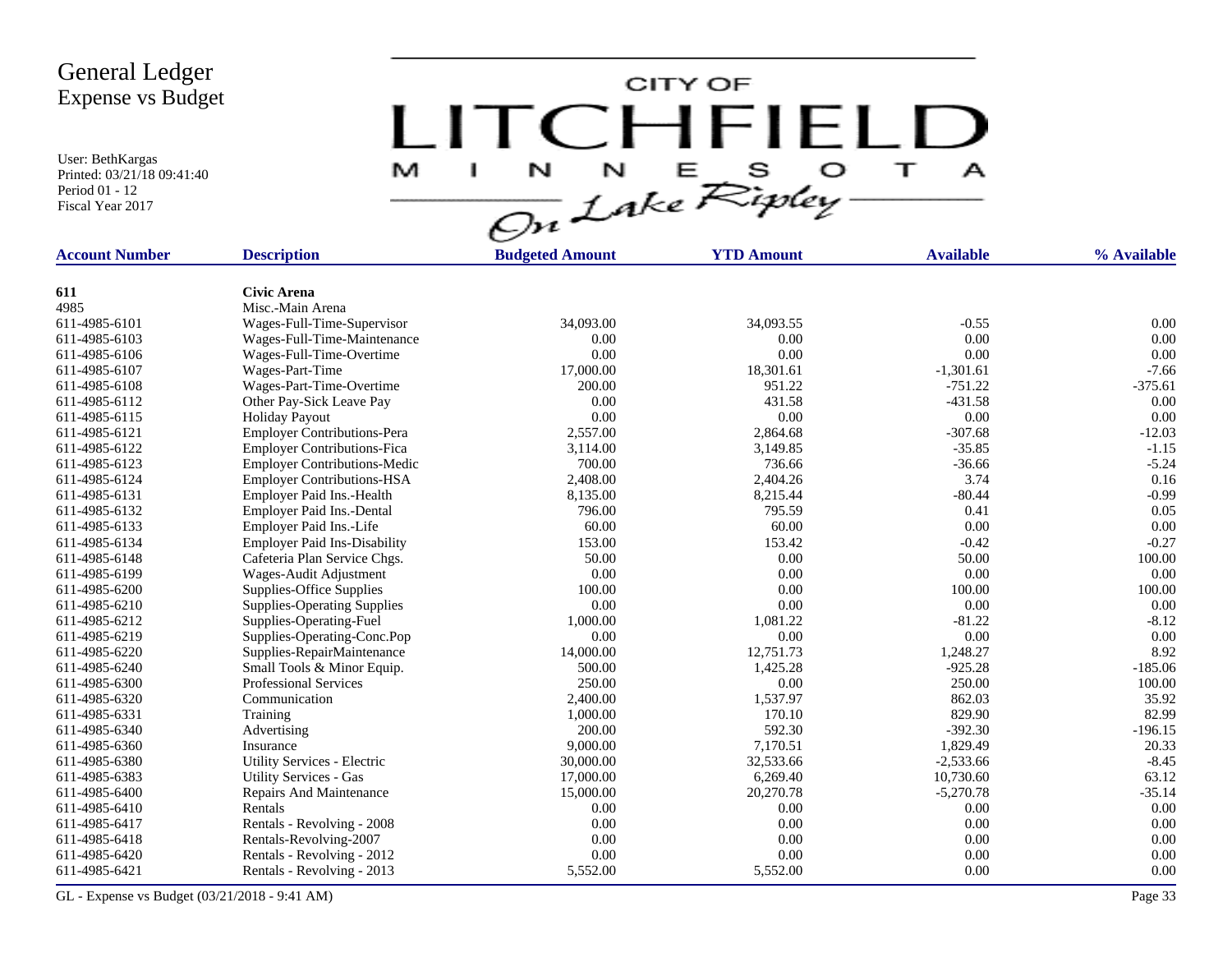| <b>Account Number</b> | <b>Description</b>             | <b>Budgeted Amount</b> | <b>YTD Amount</b> | <b>Available</b> | % Available      |
|-----------------------|--------------------------------|------------------------|-------------------|------------------|------------------|
| 611-4985-6423         | Rentals-Revolving-1994         | 0.00                   | 0.00              | 0.00             | 0.00             |
| 611-4985-6428         | Depreciation - Local           | 0.00                   | 0.00              | 0.00             | 0.00             |
| 611-4985-6429         | Depreciation Expense           | 0.00                   | 0.00              | 0.00             | 0.00             |
| 611-4985-6430         | Miscellaneous                  | 1,000.00               | 1,044.07          | $-44.07$         | $-4.41$          |
| 611-4985-6437         | Misc-Retiree Health Insurance  | 17,790.00              | 21,239.38         | $-3,449.38$      | $-19.39$         |
| 611-4985-6440         | Misc.-Contingency Funds        | 21,417.00              | 0.00              | 21,417.00        | 100.00           |
| 611-4985-6441         | Misc.-Taxes                    |                        | 1,823.00          | $-323.00$        |                  |
| 611-4985-6446         | Misc.-Interest                 | 1,500.00<br>0.00       | 0.00              | 0.00             | $-21.53$<br>0.00 |
|                       |                                | 0.00                   | $0.00\,$          | 0.00             | 0.00             |
| 611-4985-6447         | Misc.-Roller Skating           |                        |                   |                  |                  |
| 611-4985-6455         | Misc.-New Employee Costs       | 0.00                   | 0.00              | 0.00             | 0.00             |
| 611-4985-6476         | Misc.-Vendor Sales Tax         | 0.00                   | 0.00              | 0.00             | 0.00             |
| 611-4985-6477         | Misc.-Vendor Use Tax           | 200.00                 | 0.00              | 200.00           | 100.00           |
| 611-4985-6580         | C.O.-Equip.-Other              | 0.00                   | $0.00\,$          | 0.00             | 0.00             |
| 611-4985-6729         | Transfer Gen(2007 C of I)      | 10,678.00              | 10,678.00         | 0.00             | 0.00             |
| 611-4985-6747         | Transfer - Insurance Rev.      | 0.00                   | 0.00              | $0.00\,$         | 0.00             |
| 611-4985-6749         | Transfer-Capital Imp. Fund     | 0.00                   | 0.00              | 0.00             | 0.00             |
| 611-4985-6765         | Transfers - Arena Improvements | 0.00                   | 99,892.00         | -99,892.00       | 0.00             |
| 611-4985-6767         | Transfers - Infra Reinv Rev    | 0.00                   | 163,567.00        | $-163,567.00$    | 0.00             |
| 4985                  | Misc.-Main Arena               | 217,853.00             | 459,756.26        | $-241,903.26$    | $-111.04$        |
| 4986                  | Misc.-Community Room           |                        |                   |                  |                  |
| 611-4986-6220         | Supplies-RepairMaintenance     | 1,200.00               | 75.00             | 1,125.00         | 93.75            |
| 611-4986-6240         | Small Tools & Minor Equip.     | 1,700.00               | 0.00              | 1,700.00         | 100.00           |
| 611-4986-6300         | Professional Services          | 200.00                 | 0.00              | 200.00           | 100.00           |
| 611-4986-6320         | Communication                  | 550.00                 | 0.00              | 550.00           | 100.00           |
| 611-4986-6340         | Advertising                    | 0.00                   | 0.00              | 0.00             | 0.00             |
| 611-4986-6360         | Insurance                      | 0.00                   | 0.00              | 0.00             | 0.00             |
| 611-4986-6380         | Utility Services - Electric    | 4,600.00               | 1,385.19          | 3,214.81         | 69.89            |
| 611-4986-6383         | <b>Utility Services - Gas</b>  | 2,000.00               | 853.29            | 1,146.71         | 57.34            |
| 611-4986-6400         | Repairs And Maintenance        | 700.00                 | 0.00              | 700.00           | 100.00           |
| 611-4986-6430         | Miscellaneous                  | 1,147.00               | 0.00              | 1,147.00         | 100.00           |
| 611-4986-6446         | Misc.-Interest                 | 0.00                   | 0.00              | 0.00             | 0.00             |
| 611-4986-6476         | Misc.-Vendor Sales Tax         | 0.00                   | 0.00              | 0.00             | 0.00             |
| 611-4986-6477         | Misc.-Vendor Use Tax           | 0.00                   | 0.00              | $0.00\,$         | 0.00             |
| 611-4986-6521         | C.O.-Buildings                 | 500.00                 | 0.00              | 500.00           | 100.00           |
| 611-4986-6580         | C.O.-Equip.-Other              | $0.00\,$               | 0.00              | $0.00\,$         | $0.00\,$         |
| 4986                  | Misc.-Community Room           | 12,597.00              | 2,313.48          | 10,283.52        | 81.63            |
| 611                   | <b>Civic Arena</b>             | 230,450.00             | 462,069.74        | $-231,619.74$    | -100.51          |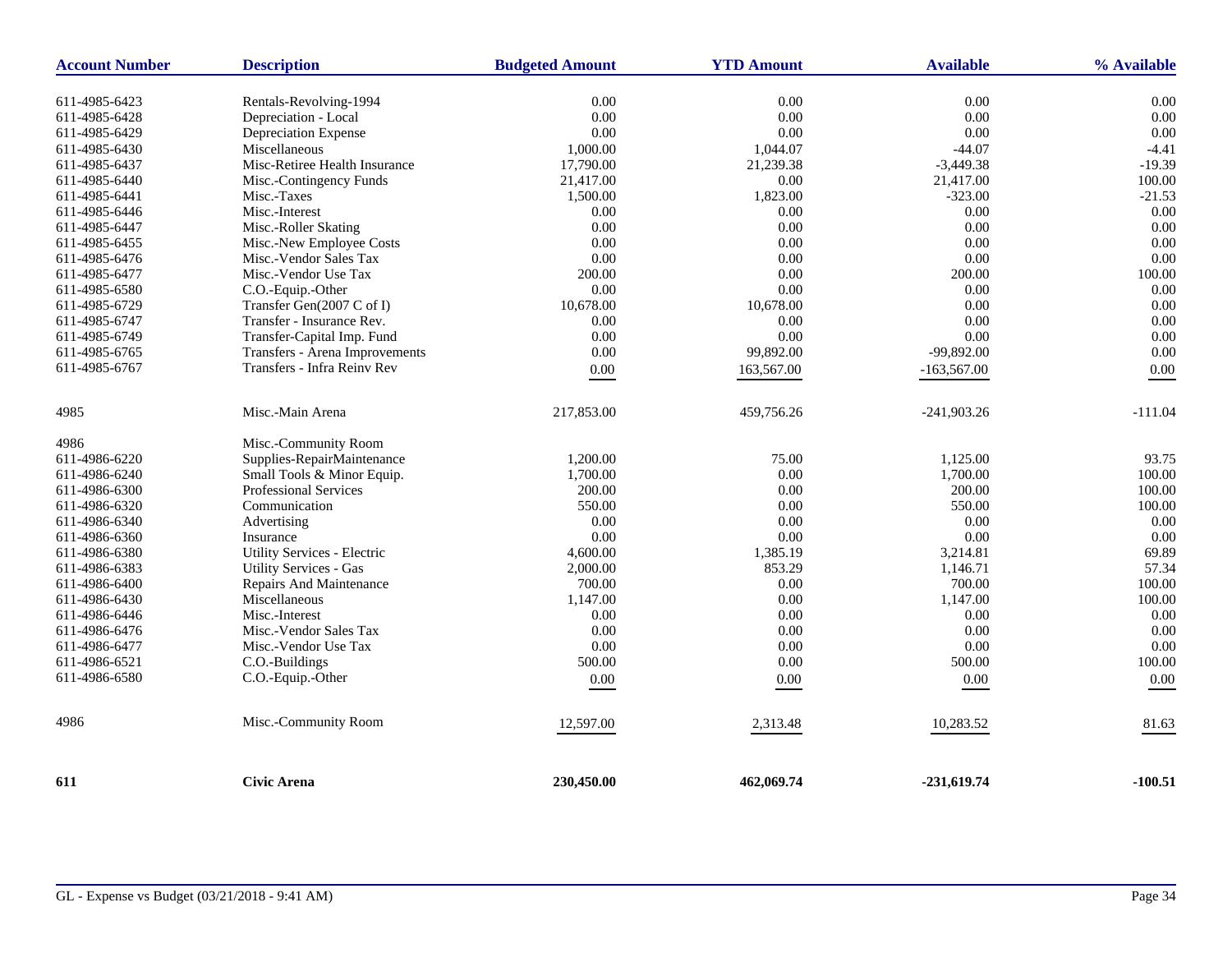User: BethKargas Printed: 03/21/18 09:41:40 Period 01 - 12 Fiscal Year 2017

# CITY OF LITCHFIELD  $M$  I N N E S O T A<br>On Lake Ripley

| <b>Account Number</b> | <b>Description</b>                  | <b>Budgeted Amount</b> | <b>YTD Amount</b> | <b>Available</b> | % Available |
|-----------------------|-------------------------------------|------------------------|-------------------|------------------|-------------|
|                       |                                     |                        |                   |                  |             |
| 614                   | <b>Sewer</b>                        |                        |                   |                  |             |
| 4801                  | Debt Service                        |                        |                   |                  |             |
| 614-4801-6620         | <b>Agent Fee</b>                    | 0.00                   | $0.00\,$          | $0.00\,$         | 0.00        |
| 4801                  | Debt Service                        | 0.00                   | 0.00              | 0.00             | 0.00        |
| 4945                  | Misc.-Collection System             |                        |                   |                  |             |
| 614-4945-6102         | Wages-Full-Time-Regular             | 0.00                   | 0.00              | 0.00             | 0.00        |
| 614-4945-6103         | Wages-Full-Time-Maintenance         | 0.00                   | 0.00              | 0.00             | 0.00        |
| 614-4945-6106         | Wages-Full-Time-Overtime            | 0.00                   | 0.00              | 0.00             | 0.00        |
| 614-4945-6107         | Wages-Part-Time                     | 0.00                   | 0.00              | 0.00             | 0.00        |
| 614-4945-6112         | Other Pay-Sick Leave Pay            | 0.00                   | 0.00              | 0.00             | 0.00        |
| 614-4945-6121         | <b>Employer Contributions-Pera</b>  | 0.00                   | 0.00              | 0.00             | 0.00        |
| 614-4945-6122         | <b>Employer Contributions-Fica</b>  | 0.00                   | 0.00              | 0.00             | 0.00        |
| 614-4945-6123         | <b>Employer Contributions-Medic</b> | 0.00                   | 0.00              | 0.00             | 0.00        |
| 614-4945-6124         | <b>Employer Contributions-HSA</b>   | 0.00                   | 0.00              | 0.00             | 0.00        |
| 614-4945-6131         | Employer Paid Ins.-Health           | 0.00                   | 0.00              | 0.00             | 0.00        |
| 614-4945-6132         | Employer Paid Ins.-Dental           | 0.00                   | 0.00              | 0.00             | 0.00        |
| 614-4945-6133         | Employer Paid Ins.-Life             | 0.00                   | 0.00              | 0.00             | 0.00        |
| 614-4945-6134         | <b>Employer Paid Ins-Disability</b> | 0.00                   | 0.00              | 0.00             | 0.00        |
| 614-4945-6148         | Cafeteria Plan Service Chgs.        | 0.00                   | 0.00              | 0.00             | 0.00        |
| 614-4945-6199         | Wages-Audit Adjustment              | 0.00                   | 0.00              | 0.00             | 0.00        |
| 614-4945-6210         | <b>Supplies-Operating Supplies</b>  | 0.00                   | 0.00              | 0.00             | 0.00        |
| 614-4945-6212         | Supplies-Operating-Fuel             | 1,000.00               | 0.00              | 1,000.00         | 100.00      |
| 614-4945-6220         | Supplies-RepairMaintenance          | 5,000.00               | 4,259.92          | 740.08           | 14.80       |
| 614-4945-6240         | Small Tools & Minor Equip.          | 5,500.00               | 0.00              | 5,500.00         | 100.00      |
| 614-4945-6300         | <b>Professional Services</b>        | 250.00                 | 0.00              | 250.00           | 100.00      |
| 614-4945-6325         | Communication - Alarm System        | 1,100.00               | 0.00              | 1,100.00         | 100.00      |
| 614-4945-6331         | Training                            | 300.00                 | 0.00              | 300.00           | 100.00      |
| 614-4945-6360         | Insurance                           | 500.00                 | 0.00              | 500.00           | 100.00      |
| 614-4945-6380         | <b>Utility Services - Electric</b>  | 75,000.00              | 75,785.11         | $-785.11$        | $-1.05$     |
| 614-4945-6400         | Repairs And Maintenance             | 30,000.00              | 34,506.90         | $-4,506.90$      | $-15.02$    |
| 614-4945-6402         | Repairs & Maint.-Vehicles           | 0.00                   | 0.00              | 0.00             | 0.00        |
| 614-4945-6404         | Repairs & Maint.-Mach.Equip         | 0.00                   | 0.00              | 0.00             | 0.00        |
| 614-4945-6405         | RepairMaint - Sewer Backups         | 24,000.00              | 6,809.02          | 17,190.98        | 71.63       |
| 614-4945-6430         | Miscellaneous                       | 0.00                   | 0.00              | 0.00             | 0.00        |
| 614-4945-6520         | C.O.-Buildings                      | 0.00                   | 0.00              | 0.00             | 0.00        |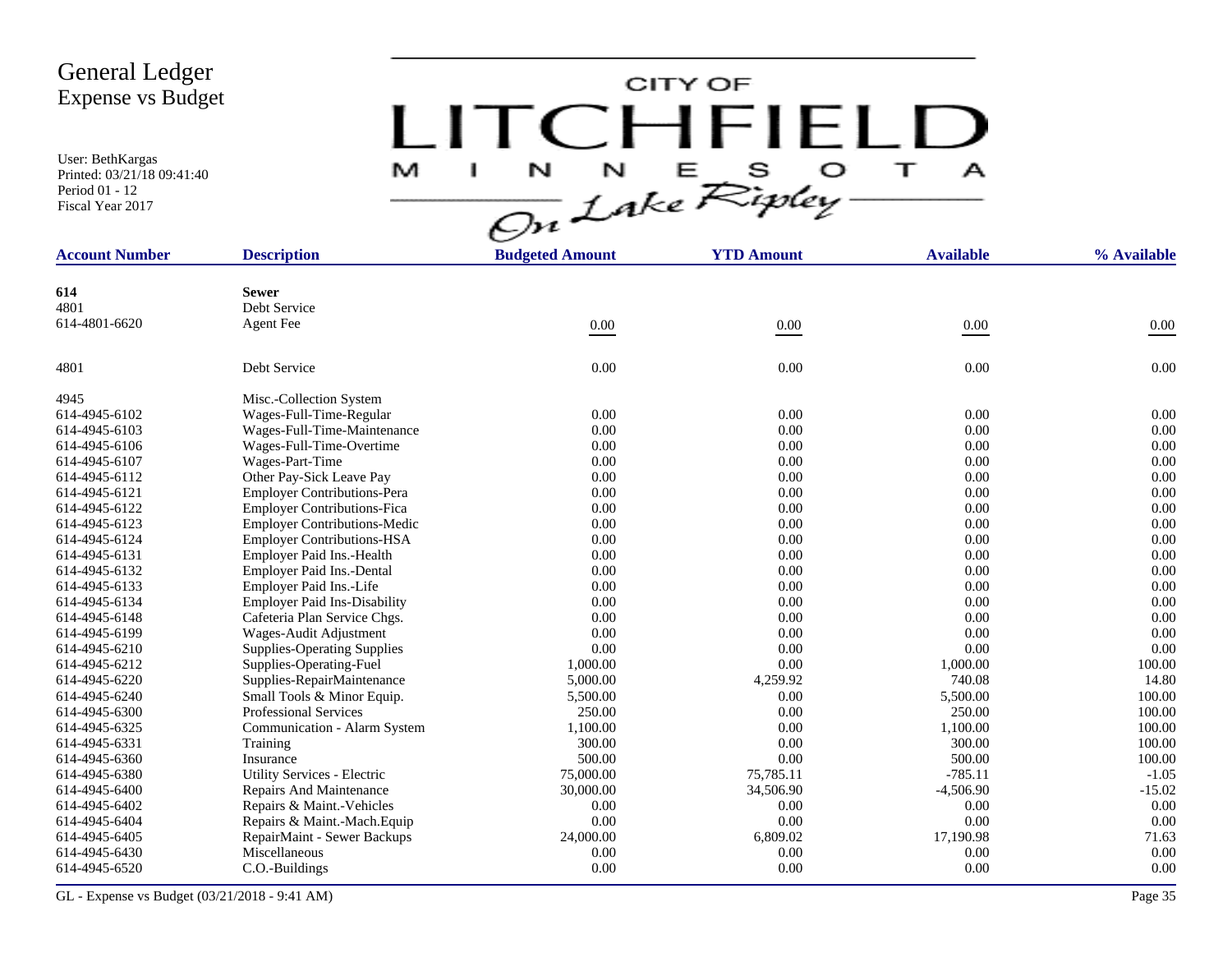| <b>Account Number</b> | <b>Description</b>                  | <b>Budgeted Amount</b> | <b>YTD Amount</b> | <b>Available</b> | % Available |
|-----------------------|-------------------------------------|------------------------|-------------------|------------------|-------------|
| 614-4945-6580         | C.O.-Equip.-Other                   | 1,000.00               | 0.00              | 1,000.00         | 100.00      |
|                       |                                     |                        |                   |                  |             |
| 4945                  | Misc.-Collection System             | 143,650.00             | 121,360.95        | 22,289.05        | 15.52       |
| 4946                  | Misc.-Lift Stations                 |                        |                   |                  |             |
| 614-4946-6220         | Supplies-RepairMaintenance          | 9,000.00               | 9,830.00          | $-830.00$        | $-9.22$     |
| 614-4946-6300         | <b>Professional Services</b>        | 0.00                   | 0.00              | 0.00             | 0.00        |
| 614-4946-6403         | Repairs & Maint.-Imp. Other         | 15,000.00              | 4,775.27          | 10,224.73        | 68.16       |
| 614-4946-6530         | C.O.-Other Imp.                     | 0.00                   | 0.00              | 0.00             | 0.00        |
|                       |                                     |                        |                   |                  |             |
| 4946                  | Misc.-Lift Stations                 | 24,000.00              | 14,605.27         | 9,394.73         | 39.14       |
| 4947                  | Misc.-Treatment Plant               |                        |                   |                  |             |
| 614-4947-6101         | Wages-Full-Time-Supervisor          | 75,613.00              | 75,612.73         | 0.27             | 0.00        |
| 614-4947-6102         | Wages-Full-Time-Regular             | 216,068.00             | 208,972.38        | 7,095.62         | 3.28        |
| 614-4947-6103         | Wages-Full-Time-Maintenance         | 0.00                   | 0.00              | 0.00             | 0.00        |
| 614-4947-6106         | Wages-Full-Time-Overtime            | 28,000.00              | 14,346.17         | 13,653.83        | 48.76       |
| 614-4947-6107         | Wages-Part-Time                     | 20,000.00              | 10,389.56         | 9,610.44         | 48.05       |
| 614-4947-6108         | Wages-Part-Time-Overtime            | 0.00                   | 0.00              | 0.00             | 0.00        |
| 614-4947-6111         | Other Pay-Severance Pay             | 0.00                   | 0.00              | 0.00             | 0.00        |
| 614-4947-6112         | Other Pay-Sick Leave Pay            | 717.00                 | 17.71             | 699.29           | 97.53       |
| 614-4947-6116         | Pager Allowance                     | 10,193.00              | 16,431.74         | $-6,238.74$      | $-61.21$    |
| 614-4947-6121         | <b>Employer Contributions-Pera</b>  | 23,271.00              | 14,200.14         | 9,070.86         | 38.98       |
| 614-4947-6122         | <b>Employer Contributions-Fica</b>  | 19,282.00              | 18,907.19         | 374.81           | 1.94        |
| 614-4947-6123         | Employer Contributions-Medic        | 4,509.00               | 4,422.01          | 86.99            | 1.93        |
| 614-4947-6124         | <b>Employer Contributions-HSA</b>   | 4,815.00               | 4,327.70          | 487.30           | 10.12       |
| 614-4947-6131         | Employer Paid Ins.-Health           | 87,911.00              | 84,642.20         | 3,268.80         | 3.72        |
| 614-4947-6132         | Employer Paid Ins.-Dental           | 5,953.00               | 5,700.68          | 252.32           | 4.24        |
| 614-4947-6133         | Employer Paid Ins.-Life             | 600.00                 | 587.98            | 12.02            | 2.00        |
| 614-4947-6134         | <b>Employer Paid Ins-Disability</b> | 1,350.00               | 1,262.13          | 87.87            | 6.51        |
| 614-4947-6148         | Cafeteria Plan Service Chgs.        | 300.00                 | 0.00              | 300.00           | 100.00      |
| 614-4947-6199         | Wages-Audit Adjustment              | 0.00                   | $-5,394.00$       | 5,394.00         | 0.00        |
| 614-4947-6200         | Supplies-Office Supplies            | 3,000.00               | 425.92            | 2,574.08         | 85.80       |
| 614-4947-6209         | Supplies-Operating-Fuels-Sld        | 1,000.00               | 0.00              | 1,000.00         | 100.00      |
| 614-4947-6210         | <b>Supplies-Operating Supplies</b>  | 0.00                   | 0.00              | 0.00             | 0.00        |
| 614-4947-6212         | Supplies-Operating-Fuel             | 20,000.00              | 10,201.48         | 9,798.52         | 48.99       |
| 614-4947-6216         | Supplies-Operating-SaltChlo         | 300,000.00             | 235,982.78        | 64,017.22        | 21.34       |
| 614-4947-6218         | Supplies-Operating-Lab              | 9,000.00               | 3,199.24          | 5,800.76         | 64.45       |
| 614-4947-6220         | Supplies-RepairMaintenance          | 78,000.00              | 120,259.25        | $-42,259.25$     | $-54.18$    |
| 614-4947-6240         | Small Tools & Minor Equip.          | 15,000.00              | 15,043.40         | $-43.40$         | $-0.29$     |
| 614-4947-6300         | Professional Services               | 55,000.00              | 52,960.90         | 2,039.10         | 3.71        |
| 614-4947-6310         | Prof Serv - Biosolids App           | 130,000.00             | 127,101.10        | 2,898.90         | 2.23        |
| 614-4947-6320         | Communication                       | 0.00                   | 0.00              | 0.00             | 0.00        |
| 614-4947-6321         | Communication - Telephone           | 12,500.00              | 10,069.24         | 2,430.76         | 19.45       |
| 614-4947-6322         | Communication - Postage             | 350.00                 | 108.42            | 241.58           | 69.02       |
| 614-4947-6331         | Training                            | 6,000.00               | 2,357.19          | 3,642.81         | 60.71       |
| 614-4947-6333         | Transportation - Freight            | 500.00                 | 0.00              | 500.00           | 100.00      |
| 614-4947-6350         | Printing, Publish, & Record         | 100.00                 | 0.00              | 100.00           | 100.00      |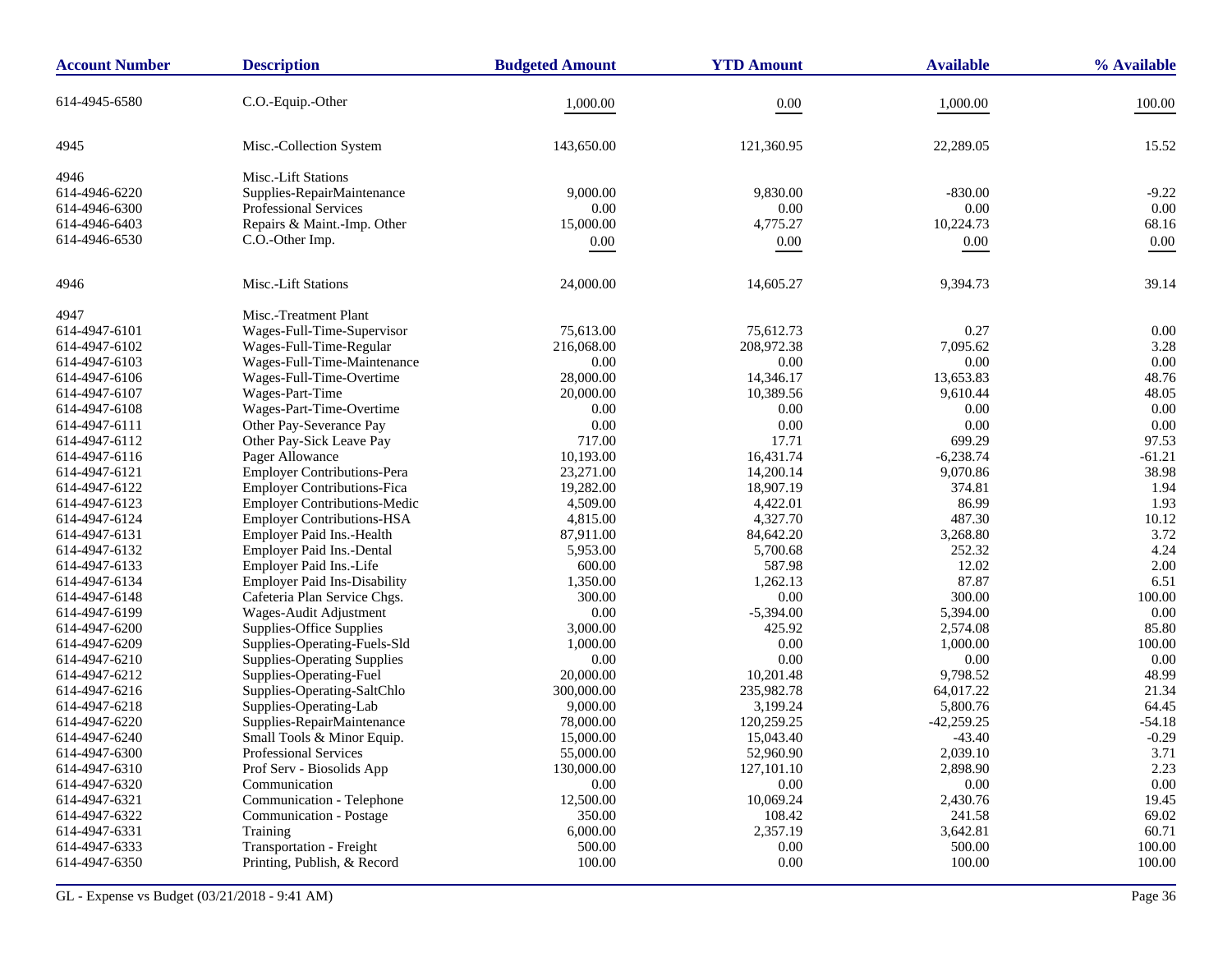| <b>Account Number</b> | <b>Description</b>                 | <b>Budgeted Amount</b> | <b>YTD Amount</b> | <b>Available</b> | % Available  |
|-----------------------|------------------------------------|------------------------|-------------------|------------------|--------------|
| 614-4947-6360         | Insurance                          | 65,000.00              | 61,178.25         | 3,821.75         | 5.88         |
| 614-4947-6380         | Utility Services - Electric        | 220,000.00             | 228,510.74        | $-8,510.74$      | $-3.87$      |
| 614-4947-6383         | <b>Utility Services - Gas</b>      | 45,000.00              | 33,526.84         | 11,473.16        | 25.50        |
| 614-4947-6400         | Repairs And Maintenance            | 50,000.00              | 50,693.82         | $-693.82$        | $-1.39$      |
| 614-4947-6402         | Repairs & Maint.-Vehicles          | 1,000.00               | 676.65            | 323.35           | 32.34        |
| 614-4947-6405         | Repair & Maintenance-Tank          | 0.00                   | $0.00\,$          | $0.00\,$         | 0.00         |
| 614-4947-6410         | Rentals                            | 1,500.00               | 0.00              | 1,500.00         | 100.00       |
| 614-4947-6416         | Rentals - Revolving - 2010         | 0.00                   | 0.00              | 0.00             | 0.00         |
| 614-4947-6417         | Rentals - Revolving - 2009         | 0.00                   | 0.00              | 0.00             | 0.00         |
| 614-4947-6418         | Rentals-Revolving-2007             | 0.00                   | 0.00              | 0.00             | 0.00         |
| 614-4947-6419         | Rentals - Revolving - 2011         | 0.00                   | $0.00\,$          | 0.00             | 0.00         |
| 614-4947-6420         | Rentals - Revolving - 2012         | 9,373.00               | 9,372.50          | 0.50             | 0.01         |
| 614-4947-6421         | Capital Equip Revolving - 2013     | 6,974.00               | 6,974.00          | 0.00             | 0.00         |
| 614-4947-6422         | Capital Equip Revolving - 2014     | 5,257.00               | 5,257.00          | 0.00             | 0.00         |
| 614-4947-6423         | Rentals - Revolving - 2015         | 1,269.00               | 1,269.00          | 0.00             | 0.00         |
| 614-4947-6424         | Capital Equip Revolving - 2016     | 26,251.00              | 26,251.00         | 0.00             | 0.00         |
| 614-4947-6425         | Capital Equip Revolving - 2017     | 0.00                   | $0.00\,$          | 0.00             | 0.00         |
| 614-4947-6426         | Rentals - Uniforms                 | 10,000.00              | 7,443.49          | 2,556.51         | 25.57        |
| 614-4947-6427         | Rentals-Revolving-2005             | 0.00                   | 0.00              | 0.00             | 0.00         |
| 614-4947-6428         | Depreciation - Local               | 0.00                   | 0.00              | 0.00             | 0.00         |
| 614-4947-6429         | Depreciation Expense               | 0.00                   | $0.00\,$          | 0.00             | 0.00         |
| 614-4947-6430         | Miscellaneous                      | 5,500.00               | 3,388.86          | 2,111.14         | 38.38        |
|                       |                                    |                        | 7,250.00          | 250.00           | 3.33         |
| 614-4947-6431         | Miscellaneous - Mpca - Annua       | 7,500.00<br>500.00     |                   |                  | 100.00       |
| 614-4947-6432         | Misc.-Elected Or Appointed         |                        | 0.00              | 500.00           |              |
| 614-4947-6433         | Misc.-Wwtp Engineering Study       | 0.00                   | 0.00              | 0.00             | 0.00         |
| 614-4947-6436         | Misc.-Creek Study<br>Misc. - Taxes | 0.00<br>0.00           | $0.00\,$          | 0.00<br>0.00     | 0.00<br>0.00 |
| 614-4947-6441         |                                    |                        | 0.00              |                  |              |
| 614-4947-6455         | Misc.-New Employee Costs           | 0.00                   | 0.00              | 0.00             | 0.00         |
| 614-4947-6456         | Misc.-Gopher State One Call        | 500.00                 | $0.00\,$          | 500.00           | 100.00       |
| 614-4947-6476         | Misc.-Vendor Sales Tax             | 0.00                   | 0.00              | $0.00\,$         | 0.00         |
| 614-4947-6477         | Misc.-Vendor Use Tax               | 200.00                 | 0.00              | 200.00           | 100.00       |
| 614-4947-6510         | C.O.-Land                          | 0.00                   | $0.00\,$          | 0.00             | 0.00         |
| 614-4947-6520         | C.O.-Buildings                     | 0.00                   | 0.00              | 0.00             | 0.00         |
| 614-4947-6530         | C.O.-Other Imp.                    | 0.00                   | 0.00              | 0.00             | 0.00         |
| 614-4947-6544         | C.O.-Heavy Equip.                  | 0.00                   | $0.00\,$          | 0.00             | 0.00         |
| 614-4947-6550         | C.O.-Vehicles                      | 0.00                   | 0.00              | 0.00             | 0.00         |
| 614-4947-6560         | C.O.-Furniture & Fixtures          | 0.00                   | 0.00              | 0.00             | 0.00         |
| 614-4947-6580         | C.O.-Equip.-Other                  | 0.00                   | 0.00              | $0.00\,$         | 0.00         |
| 4947                  | Misc.-Treatment Plant              | 1,584,856.00           | 1,473,927.39      | 110,928.61       | 7.00         |
| 4948                  | Misc.-Admin. & General             |                        |                   |                  |              |
| 614-4948-6300         | Professional Services              | 0.00                   | 2,444.30          | $-2,444.30$      | $0.00\,$     |
| 614-4948-6425         | Rentals-Revolving-2006             | $0.00\,$               | $0.00\,$          | 0.00             | $0.00\,$     |
| 614-4948-6428         | Depreciation - Local               | 0.00                   | 876,304.00        | $-876,304.00$    | 0.00         |
| 614-4948-6430         | Miscellaneous                      | 0.00                   | $-3.00$           | 3.00             | 0.00         |
| 614-4948-6437         | Misc.-Retiree Health Insurance     | 0.00                   | 0.00              | 0.00             | $0.00\,$     |
| 614-4948-6440         | Misc.-Contingency Funds            | 193,212.00             | 0.00              | 193,212.00       | 100.00       |
| 614-4948-6442         | Uncollectible Accounts             | 0.00                   | $0.00\,$          | 0.00             | 0.00         |
|                       |                                    |                        |                   |                  |              |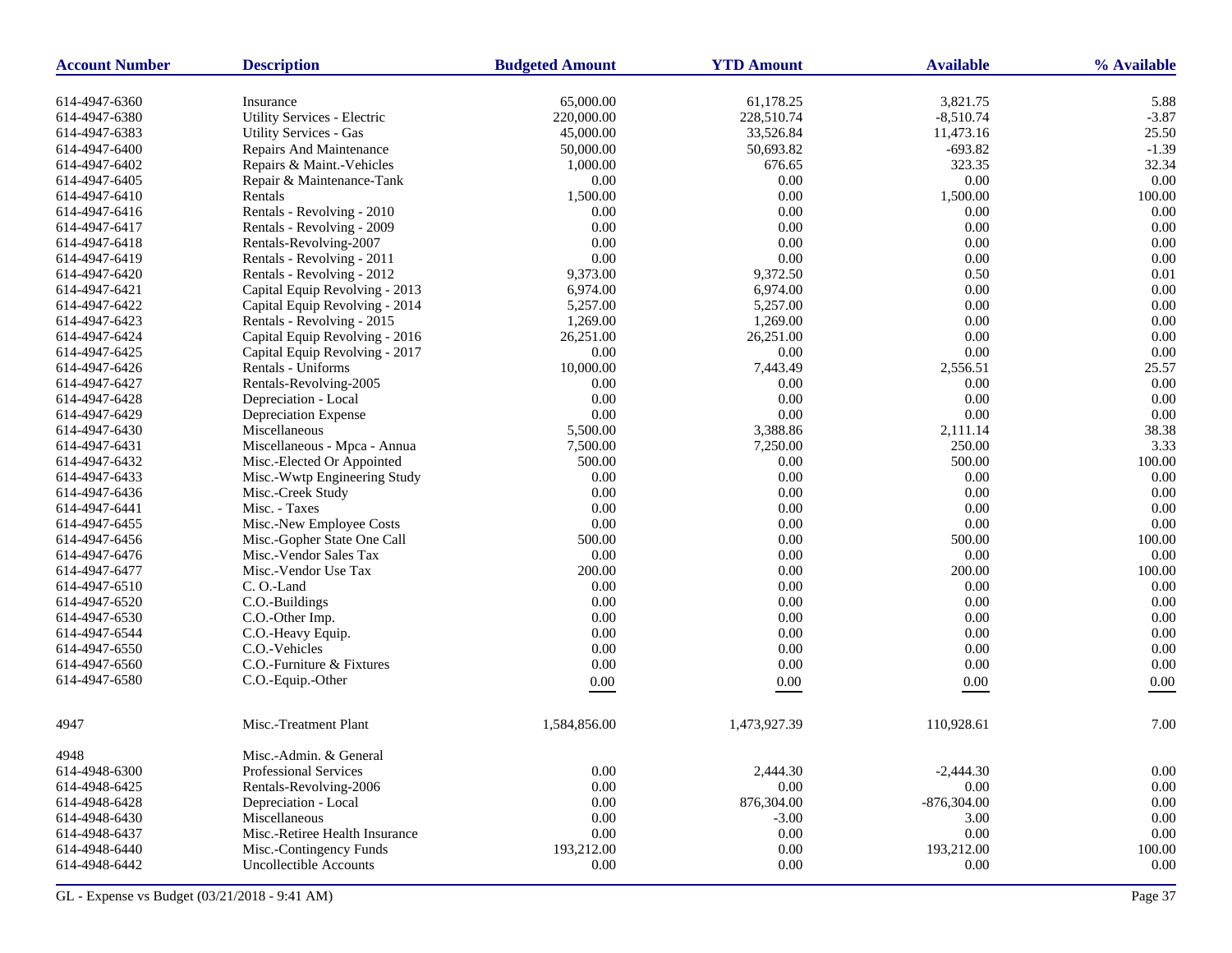| <b>Account Number</b> | <b>Description</b>             | <b>Available</b><br><b>Budgeted Amount</b><br><b>YTD Amount</b> |              | % Available     |          |
|-----------------------|--------------------------------|-----------------------------------------------------------------|--------------|-----------------|----------|
|                       |                                |                                                                 |              |                 |          |
| 614-4948-6444         | Misc.-Bookkeeping              | 10,000.00                                                       | 10,000.00    | 0.00            | 0.00     |
| 614-4948-6445         | Misc.-Audit                    | 9,000.00                                                        | 9,000.00     | 0.00            | 0.00     |
| 614-4948-6446         | <b>Interest Expense</b>        | 0.00                                                            | 0.00         | 0.00            | 0.00     |
| 614-4948-6460         | Misc.-Sewer                    | 0.00                                                            | 0.00         | 0.00            | 0.00     |
| 614-4948-6530         | C.O.-Locally Fund Construct.   | 0.00                                                            | 0.00         | 0.00            | 0.00     |
| 614-4948-6600         | Debt Ser.-Principal            | 0.00                                                            | 0.00         | 0.00            | 0.00     |
| 614-4948-6610         | Debt Ser.-Interest             | 0.00                                                            | 11,402.40    | $-11,402.40$    | 0.00     |
| 614-4948-6620         | Debt Serv.-Agent Fee           | 0.00                                                            | 99.00        | $-99.00$        | 0.00     |
| 614-4948-6624         | <b>Bond Discount</b>           | 0.00                                                            | 0.00         | 0.00            | 0.00     |
| 614-4948-6625         | <b>Bonds East Side Trunk</b>   | 0.00                                                            | 0.00         | 0.00            | 0.00     |
| 614-4948-6713         | Rentals Rev. Fund-2003         | 0.00                                                            | 0.00         | 0.00            | 0.00     |
| 614-4948-6721         | Transfers-Int.-Perm.-General   | 0.00                                                            | 0.00         | 0.00            | 0.00     |
| 614-4948-6724         | Transfer-Receptionist          | 10,000.00                                                       | 10,000.00    | 0.00            | 0.00     |
| 614-4948-6725         | <b>Transfers-Safety</b>        | 5,000.00                                                        | 5,000.00     | 0.00            | 0.00     |
| 614-4948-6726         | Transfer - Technology          | 20,000.00                                                       | 20,000.00    | 0.00            | 0.00     |
| 614-4948-6728         | Transfer - Sewer Impr          | 0.00                                                            | 0.00         | 0.00            | 0.00     |
| 614-4948-6735         | Transfer-P.W. Mgmt. Center     | 3,250.00                                                        | 3,250.00     | 0.00            | 0.00     |
| 614-4948-6737         | Transfer-Infrastr-PW Facility  | 0.00                                                            | 50,000.00    | $-50,000.00$    | 0.00     |
| 614-4948-6743         | <b>Transfer-General Fund</b>   | 65,000.00                                                       | 65,000.00    | 0.00            | 0.00     |
| 614-4948-6745         | Transfer - General Fund (LGA)  | 80,000.00                                                       | 80,000.00    | 0.00            | 0.00     |
| 614-4948-6747         | Transfer - Insurance Rev.      | 0.00                                                            | 0.00         | 0.00            | 0.00     |
| 614-4948-6749         | Transfer-Capital Imp. Fund     | 0.00                                                            | 0.00         | 0.00            | 0.00     |
| 614-4948-6751         | Transfer - 2013A GO Imp Bond   | 198,000.00                                                      | 198,000.00   | 0.00            | 0.00     |
| 614-4948-6752         | Transfer - 2014A Util Rev Bond | 29,700.00                                                       | 0.00         | 29,700.00       | 100.00   |
| 614-4948-6753         | Transfer-2002 W.W. Treat. Bd   | 0.00                                                            | 0.00         | 0.00            | 0.00     |
| 614-4948-6754         | Transfer-2001 W.W. Treat. Bd   | 732,000.00                                                      | 732,000.00   | 0.00            | 0.00     |
| 614-4948-6755         | Transfer-2009 W.W. P.F.A.      | 516,000.00                                                      | 516,000.00   | 0.00            | 0.00     |
| 614-4948-6756         | Transfer-2011 GO Sew Sys       | 108,000.00                                                      | 108,000.00   | 0.00            | 0.00     |
|                       | <b>Bonds</b>                   |                                                                 |              |                 |          |
| 614-4948-6757         | Transfer-Infrastructure        | 0.00                                                            | 284,139.00   | $-284,139.00$   | 0.00     |
| 614-4948-6759         | Transfer-93B Ww Fac. Ref.      | 0.00                                                            | 0.00         | 0.00            | 0.00     |
| 614-4948-6761         | Transfer-Ww Imp. Pfa Loan O1   | 0.00                                                            | 0.00         | 0.00            | 0.00     |
| 614-4948-6770         | Loss on Asset Disposal         | 0.00                                                            | $0.00\,$     | $0.00\,$        | 0.00     |
|                       |                                |                                                                 |              |                 |          |
| 4948                  | Misc.-Admin. & General         | 1,979,162.00                                                    | 2,980,635.70 | $-1,001,473.70$ | $-50.60$ |
| 614                   | <b>Sewer</b>                   | 3,731,668.00                                                    | 4,590,529.31 | $-858,861.31$   | $-23.02$ |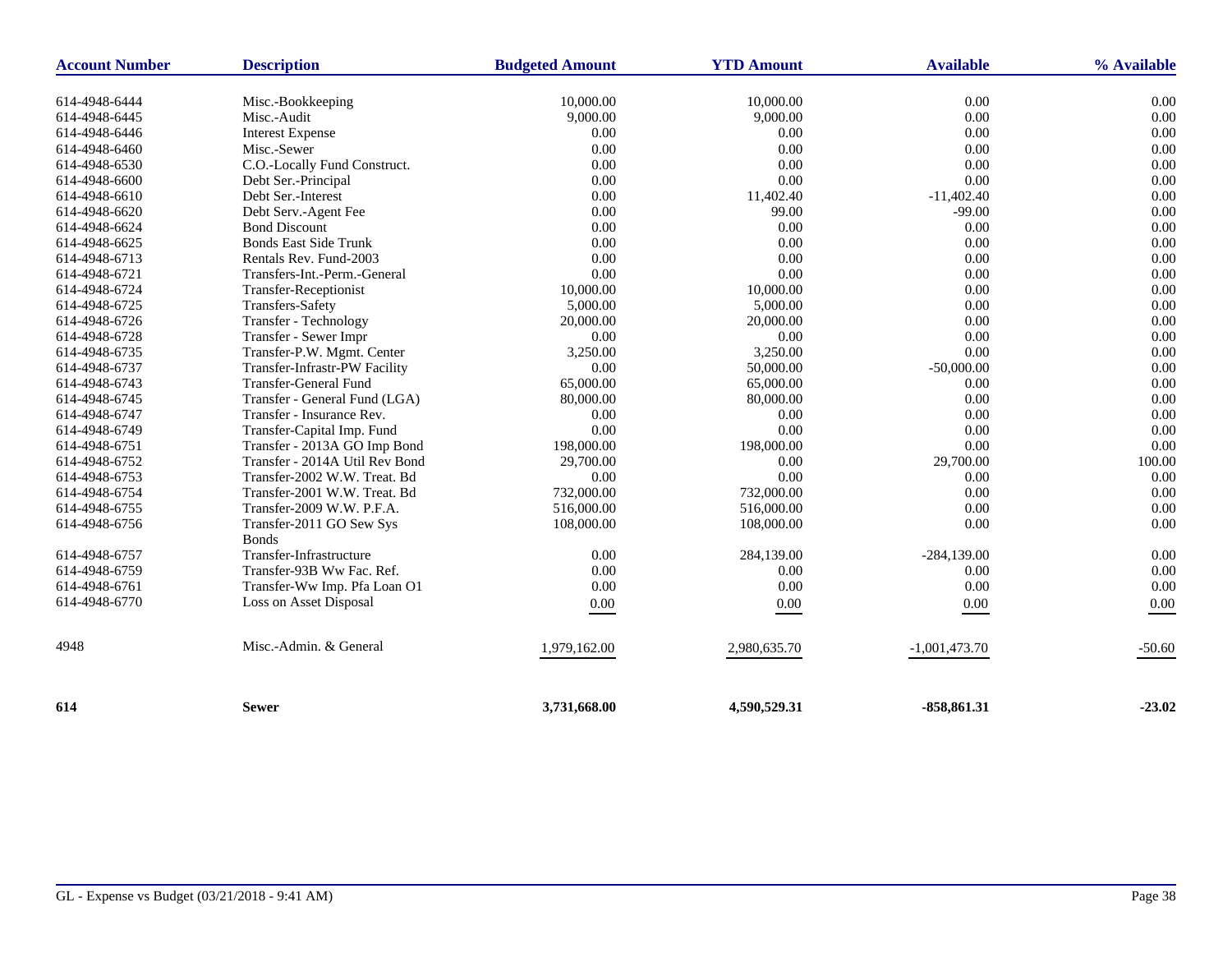User: BethKargas Printed: 03/21/18 09:41:40 Period 01 - 12 Fiscal Year 2017



| 620<br>Liquor<br>4975<br>Misc.-Purchases-Off-Sale<br>0.00<br>0.00<br>0.00<br>0.00<br>620-4975-6250<br>Merchandise-Resale-Ice<br>602,205.65<br>$-52,205.65$<br>$-9.49$<br>620-4975-6251<br>Merchandise-Resale-Liquor<br>550,000.00<br>967,147.61<br>620-4975-6252<br>Merchandise-Resale-Beer<br>834,000.00<br>$-133, 147.61$<br>620-4975-6253<br>Merchandise-Resale-Wine<br>215,000.00<br>222,999.86<br>$-7,999.86$<br>620-4975-6254<br>Merchandise-Resale-Taxable<br>19,415.53<br>$-415.53$<br>19,000.00<br>Merchandise-Resale-Non-Tax<br>14,722.47<br>277.53<br>620-4975-6255<br>15,000.00<br><b>Transportation - Freight</b><br>16,200.77<br>1,299.23<br>620-4975-6333<br>17,500.00<br>$-53.14$<br>2,653.14<br>620-4975-6452<br>Misc.-Beer Cases<br>2,600.00<br>620-4975-6742<br>Transfer-Gov.-Perm.-Sales Tx<br>190,000.00<br>227,097.00<br>$-37,097.00$<br>4975<br>Misc.-Purchases-Off-Sale<br>1,843,100.00<br>$-12.30$<br>2,069,735.75<br>$-226,635.75$<br>4976<br>Misc.-Operate Exp.-Off-Sale<br>620-4976-6101<br>Wages-Full-Time-Supervisor<br>68,187.00<br>68,187.24<br>$-0.24$<br>620-4976-6102<br>Wages-Full-Time-Regular<br>46,426.00<br>46,425.37<br>0.63<br>620-4976-6103<br>Wages-Full-Time-Maintenance<br>0.00<br>0.00<br>0.00<br>257.71<br>Wages-Full-Time-Overtime<br>400.00<br>142.29<br>620-4976-6106<br>73,947.45<br>66,000.00<br>$-7,947.45$<br>620-4976-6107<br>Wages-Part-Time<br>620-4976-6108<br>Wages-Part-Time-Overtime<br>0.00<br>7.13<br>$-7.13$<br>0.00<br>0.00<br>0.00<br>620-4976-6111<br>Other Pay-Severance Pay<br>$-7.30$<br>620-4976-6112<br>Other Pay-Sick Leave Pay<br>188.00<br>195.30<br><b>Employer Contributions-Pera</b><br>13,296.00<br>17,001.35<br>$-3,705.35$<br>620-4976-6121<br>620-4976-6122<br><b>Employer Contributions-Fica</b><br>10,618.00<br>11,050.41<br>$-432.41$<br>Employer Contributions-Medic<br>2,584.42<br>80.58<br>620-4976-6123<br>2,665.00<br><b>Employer Contributions-HSA</b><br>4,815.00<br>4,808.51<br>6.49<br>620-4976-6124<br>$-314.25$<br>37,356.00<br>37,670.25<br>620-4976-6131<br>Employer Paid Ins.-Health | <b>Account Number</b> | <b>Description</b>               | <b>Budgeted Amount</b> | <b>YTD Amount</b> | <b>Available</b> | % Available |
|------------------------------------------------------------------------------------------------------------------------------------------------------------------------------------------------------------------------------------------------------------------------------------------------------------------------------------------------------------------------------------------------------------------------------------------------------------------------------------------------------------------------------------------------------------------------------------------------------------------------------------------------------------------------------------------------------------------------------------------------------------------------------------------------------------------------------------------------------------------------------------------------------------------------------------------------------------------------------------------------------------------------------------------------------------------------------------------------------------------------------------------------------------------------------------------------------------------------------------------------------------------------------------------------------------------------------------------------------------------------------------------------------------------------------------------------------------------------------------------------------------------------------------------------------------------------------------------------------------------------------------------------------------------------------------------------------------------------------------------------------------------------------------------------------------------------------------------------------------------------------------------------------------------------------------------------------------------------------------------------------------------------------------------------------------------------------------------|-----------------------|----------------------------------|------------------------|-------------------|------------------|-------------|
|                                                                                                                                                                                                                                                                                                                                                                                                                                                                                                                                                                                                                                                                                                                                                                                                                                                                                                                                                                                                                                                                                                                                                                                                                                                                                                                                                                                                                                                                                                                                                                                                                                                                                                                                                                                                                                                                                                                                                                                                                                                                                          |                       |                                  |                        |                   |                  |             |
|                                                                                                                                                                                                                                                                                                                                                                                                                                                                                                                                                                                                                                                                                                                                                                                                                                                                                                                                                                                                                                                                                                                                                                                                                                                                                                                                                                                                                                                                                                                                                                                                                                                                                                                                                                                                                                                                                                                                                                                                                                                                                          |                       |                                  |                        |                   |                  |             |
|                                                                                                                                                                                                                                                                                                                                                                                                                                                                                                                                                                                                                                                                                                                                                                                                                                                                                                                                                                                                                                                                                                                                                                                                                                                                                                                                                                                                                                                                                                                                                                                                                                                                                                                                                                                                                                                                                                                                                                                                                                                                                          |                       |                                  |                        |                   |                  |             |
|                                                                                                                                                                                                                                                                                                                                                                                                                                                                                                                                                                                                                                                                                                                                                                                                                                                                                                                                                                                                                                                                                                                                                                                                                                                                                                                                                                                                                                                                                                                                                                                                                                                                                                                                                                                                                                                                                                                                                                                                                                                                                          |                       |                                  |                        |                   |                  |             |
|                                                                                                                                                                                                                                                                                                                                                                                                                                                                                                                                                                                                                                                                                                                                                                                                                                                                                                                                                                                                                                                                                                                                                                                                                                                                                                                                                                                                                                                                                                                                                                                                                                                                                                                                                                                                                                                                                                                                                                                                                                                                                          |                       |                                  |                        |                   |                  |             |
|                                                                                                                                                                                                                                                                                                                                                                                                                                                                                                                                                                                                                                                                                                                                                                                                                                                                                                                                                                                                                                                                                                                                                                                                                                                                                                                                                                                                                                                                                                                                                                                                                                                                                                                                                                                                                                                                                                                                                                                                                                                                                          |                       |                                  |                        |                   |                  | $-15.96$    |
|                                                                                                                                                                                                                                                                                                                                                                                                                                                                                                                                                                                                                                                                                                                                                                                                                                                                                                                                                                                                                                                                                                                                                                                                                                                                                                                                                                                                                                                                                                                                                                                                                                                                                                                                                                                                                                                                                                                                                                                                                                                                                          |                       |                                  |                        |                   |                  | $-3.72$     |
|                                                                                                                                                                                                                                                                                                                                                                                                                                                                                                                                                                                                                                                                                                                                                                                                                                                                                                                                                                                                                                                                                                                                                                                                                                                                                                                                                                                                                                                                                                                                                                                                                                                                                                                                                                                                                                                                                                                                                                                                                                                                                          |                       |                                  |                        |                   |                  | $-2.19$     |
|                                                                                                                                                                                                                                                                                                                                                                                                                                                                                                                                                                                                                                                                                                                                                                                                                                                                                                                                                                                                                                                                                                                                                                                                                                                                                                                                                                                                                                                                                                                                                                                                                                                                                                                                                                                                                                                                                                                                                                                                                                                                                          |                       |                                  |                        |                   |                  | 1.85        |
|                                                                                                                                                                                                                                                                                                                                                                                                                                                                                                                                                                                                                                                                                                                                                                                                                                                                                                                                                                                                                                                                                                                                                                                                                                                                                                                                                                                                                                                                                                                                                                                                                                                                                                                                                                                                                                                                                                                                                                                                                                                                                          |                       |                                  |                        |                   |                  | 7.42        |
|                                                                                                                                                                                                                                                                                                                                                                                                                                                                                                                                                                                                                                                                                                                                                                                                                                                                                                                                                                                                                                                                                                                                                                                                                                                                                                                                                                                                                                                                                                                                                                                                                                                                                                                                                                                                                                                                                                                                                                                                                                                                                          |                       |                                  |                        |                   |                  | 102.04      |
|                                                                                                                                                                                                                                                                                                                                                                                                                                                                                                                                                                                                                                                                                                                                                                                                                                                                                                                                                                                                                                                                                                                                                                                                                                                                                                                                                                                                                                                                                                                                                                                                                                                                                                                                                                                                                                                                                                                                                                                                                                                                                          |                       |                                  |                        |                   |                  | $-19.52$    |
|                                                                                                                                                                                                                                                                                                                                                                                                                                                                                                                                                                                                                                                                                                                                                                                                                                                                                                                                                                                                                                                                                                                                                                                                                                                                                                                                                                                                                                                                                                                                                                                                                                                                                                                                                                                                                                                                                                                                                                                                                                                                                          |                       |                                  |                        |                   |                  |             |
|                                                                                                                                                                                                                                                                                                                                                                                                                                                                                                                                                                                                                                                                                                                                                                                                                                                                                                                                                                                                                                                                                                                                                                                                                                                                                                                                                                                                                                                                                                                                                                                                                                                                                                                                                                                                                                                                                                                                                                                                                                                                                          |                       |                                  |                        |                   |                  |             |
|                                                                                                                                                                                                                                                                                                                                                                                                                                                                                                                                                                                                                                                                                                                                                                                                                                                                                                                                                                                                                                                                                                                                                                                                                                                                                                                                                                                                                                                                                                                                                                                                                                                                                                                                                                                                                                                                                                                                                                                                                                                                                          |                       |                                  |                        |                   |                  |             |
|                                                                                                                                                                                                                                                                                                                                                                                                                                                                                                                                                                                                                                                                                                                                                                                                                                                                                                                                                                                                                                                                                                                                                                                                                                                                                                                                                                                                                                                                                                                                                                                                                                                                                                                                                                                                                                                                                                                                                                                                                                                                                          |                       |                                  |                        |                   |                  | 0.00        |
|                                                                                                                                                                                                                                                                                                                                                                                                                                                                                                                                                                                                                                                                                                                                                                                                                                                                                                                                                                                                                                                                                                                                                                                                                                                                                                                                                                                                                                                                                                                                                                                                                                                                                                                                                                                                                                                                                                                                                                                                                                                                                          |                       |                                  |                        |                   |                  | 0.00        |
|                                                                                                                                                                                                                                                                                                                                                                                                                                                                                                                                                                                                                                                                                                                                                                                                                                                                                                                                                                                                                                                                                                                                                                                                                                                                                                                                                                                                                                                                                                                                                                                                                                                                                                                                                                                                                                                                                                                                                                                                                                                                                          |                       |                                  |                        |                   |                  | 0.00        |
|                                                                                                                                                                                                                                                                                                                                                                                                                                                                                                                                                                                                                                                                                                                                                                                                                                                                                                                                                                                                                                                                                                                                                                                                                                                                                                                                                                                                                                                                                                                                                                                                                                                                                                                                                                                                                                                                                                                                                                                                                                                                                          |                       |                                  |                        |                   |                  | 64.43       |
|                                                                                                                                                                                                                                                                                                                                                                                                                                                                                                                                                                                                                                                                                                                                                                                                                                                                                                                                                                                                                                                                                                                                                                                                                                                                                                                                                                                                                                                                                                                                                                                                                                                                                                                                                                                                                                                                                                                                                                                                                                                                                          |                       |                                  |                        |                   |                  | $-12.04$    |
|                                                                                                                                                                                                                                                                                                                                                                                                                                                                                                                                                                                                                                                                                                                                                                                                                                                                                                                                                                                                                                                                                                                                                                                                                                                                                                                                                                                                                                                                                                                                                                                                                                                                                                                                                                                                                                                                                                                                                                                                                                                                                          |                       |                                  |                        |                   |                  | 0.00        |
|                                                                                                                                                                                                                                                                                                                                                                                                                                                                                                                                                                                                                                                                                                                                                                                                                                                                                                                                                                                                                                                                                                                                                                                                                                                                                                                                                                                                                                                                                                                                                                                                                                                                                                                                                                                                                                                                                                                                                                                                                                                                                          |                       |                                  |                        |                   |                  | 0.00        |
|                                                                                                                                                                                                                                                                                                                                                                                                                                                                                                                                                                                                                                                                                                                                                                                                                                                                                                                                                                                                                                                                                                                                                                                                                                                                                                                                                                                                                                                                                                                                                                                                                                                                                                                                                                                                                                                                                                                                                                                                                                                                                          |                       |                                  |                        |                   |                  | $-3.88$     |
|                                                                                                                                                                                                                                                                                                                                                                                                                                                                                                                                                                                                                                                                                                                                                                                                                                                                                                                                                                                                                                                                                                                                                                                                                                                                                                                                                                                                                                                                                                                                                                                                                                                                                                                                                                                                                                                                                                                                                                                                                                                                                          |                       |                                  |                        |                   |                  | $-27.87$    |
|                                                                                                                                                                                                                                                                                                                                                                                                                                                                                                                                                                                                                                                                                                                                                                                                                                                                                                                                                                                                                                                                                                                                                                                                                                                                                                                                                                                                                                                                                                                                                                                                                                                                                                                                                                                                                                                                                                                                                                                                                                                                                          |                       |                                  |                        |                   |                  | $-4.07$     |
|                                                                                                                                                                                                                                                                                                                                                                                                                                                                                                                                                                                                                                                                                                                                                                                                                                                                                                                                                                                                                                                                                                                                                                                                                                                                                                                                                                                                                                                                                                                                                                                                                                                                                                                                                                                                                                                                                                                                                                                                                                                                                          |                       |                                  |                        |                   |                  | 3.02        |
|                                                                                                                                                                                                                                                                                                                                                                                                                                                                                                                                                                                                                                                                                                                                                                                                                                                                                                                                                                                                                                                                                                                                                                                                                                                                                                                                                                                                                                                                                                                                                                                                                                                                                                                                                                                                                                                                                                                                                                                                                                                                                          |                       |                                  |                        |                   |                  | 0.13        |
|                                                                                                                                                                                                                                                                                                                                                                                                                                                                                                                                                                                                                                                                                                                                                                                                                                                                                                                                                                                                                                                                                                                                                                                                                                                                                                                                                                                                                                                                                                                                                                                                                                                                                                                                                                                                                                                                                                                                                                                                                                                                                          |                       |                                  |                        |                   |                  | $-0.84$     |
|                                                                                                                                                                                                                                                                                                                                                                                                                                                                                                                                                                                                                                                                                                                                                                                                                                                                                                                                                                                                                                                                                                                                                                                                                                                                                                                                                                                                                                                                                                                                                                                                                                                                                                                                                                                                                                                                                                                                                                                                                                                                                          | 620-4976-6132         | <b>Employer Paid Ins.-Dental</b> | 2,712.00               | 2,712.00          | 0.00             | 0.00        |
| 240.00<br>240.00<br>0.00<br>620-4976-6133<br>Employer Paid Ins.-Life                                                                                                                                                                                                                                                                                                                                                                                                                                                                                                                                                                                                                                                                                                                                                                                                                                                                                                                                                                                                                                                                                                                                                                                                                                                                                                                                                                                                                                                                                                                                                                                                                                                                                                                                                                                                                                                                                                                                                                                                                     |                       |                                  |                        |                   |                  | 0.00        |
| <b>Employer Paid Ins-Disability</b><br>516.00<br>515.76<br>0.24<br>620-4976-6134                                                                                                                                                                                                                                                                                                                                                                                                                                                                                                                                                                                                                                                                                                                                                                                                                                                                                                                                                                                                                                                                                                                                                                                                                                                                                                                                                                                                                                                                                                                                                                                                                                                                                                                                                                                                                                                                                                                                                                                                         |                       |                                  |                        |                   |                  | 0.05        |
| 620-4976-6148<br>Cafeteria Plan Service Chgs.<br>100.00<br>93.00<br>7.00                                                                                                                                                                                                                                                                                                                                                                                                                                                                                                                                                                                                                                                                                                                                                                                                                                                                                                                                                                                                                                                                                                                                                                                                                                                                                                                                                                                                                                                                                                                                                                                                                                                                                                                                                                                                                                                                                                                                                                                                                 |                       |                                  |                        |                   |                  | 7.00        |
| 0.00<br>155.00<br>620-4976-6199<br>Wages-Audit Adjustment<br>$-155.00$                                                                                                                                                                                                                                                                                                                                                                                                                                                                                                                                                                                                                                                                                                                                                                                                                                                                                                                                                                                                                                                                                                                                                                                                                                                                                                                                                                                                                                                                                                                                                                                                                                                                                                                                                                                                                                                                                                                                                                                                                   |                       |                                  |                        |                   |                  | 0.00        |
| 2,206.47<br>620-4976-6200<br>Supplies-Office Supplies<br>1,300.00<br>$-906.47$                                                                                                                                                                                                                                                                                                                                                                                                                                                                                                                                                                                                                                                                                                                                                                                                                                                                                                                                                                                                                                                                                                                                                                                                                                                                                                                                                                                                                                                                                                                                                                                                                                                                                                                                                                                                                                                                                                                                                                                                           |                       |                                  |                        |                   |                  | $-69.73$    |
| 7,469.11<br>620-4976-6210<br>9,000.00<br>1,530.89<br><b>Supplies-Operating Supplies</b>                                                                                                                                                                                                                                                                                                                                                                                                                                                                                                                                                                                                                                                                                                                                                                                                                                                                                                                                                                                                                                                                                                                                                                                                                                                                                                                                                                                                                                                                                                                                                                                                                                                                                                                                                                                                                                                                                                                                                                                                  |                       |                                  |                        |                   |                  | 17.01       |
| 400.00<br>0.00<br>400.00<br>620-4976-6215<br>Supplies - Wine Club                                                                                                                                                                                                                                                                                                                                                                                                                                                                                                                                                                                                                                                                                                                                                                                                                                                                                                                                                                                                                                                                                                                                                                                                                                                                                                                                                                                                                                                                                                                                                                                                                                                                                                                                                                                                                                                                                                                                                                                                                        |                       |                                  |                        |                   |                  | 100.00      |
| 0.00<br>620-4976-6240<br>Small Tools & Minor Equip.<br>4,000.00<br>4,000.00                                                                                                                                                                                                                                                                                                                                                                                                                                                                                                                                                                                                                                                                                                                                                                                                                                                                                                                                                                                                                                                                                                                                                                                                                                                                                                                                                                                                                                                                                                                                                                                                                                                                                                                                                                                                                                                                                                                                                                                                              |                       |                                  |                        |                   |                  | 100.00      |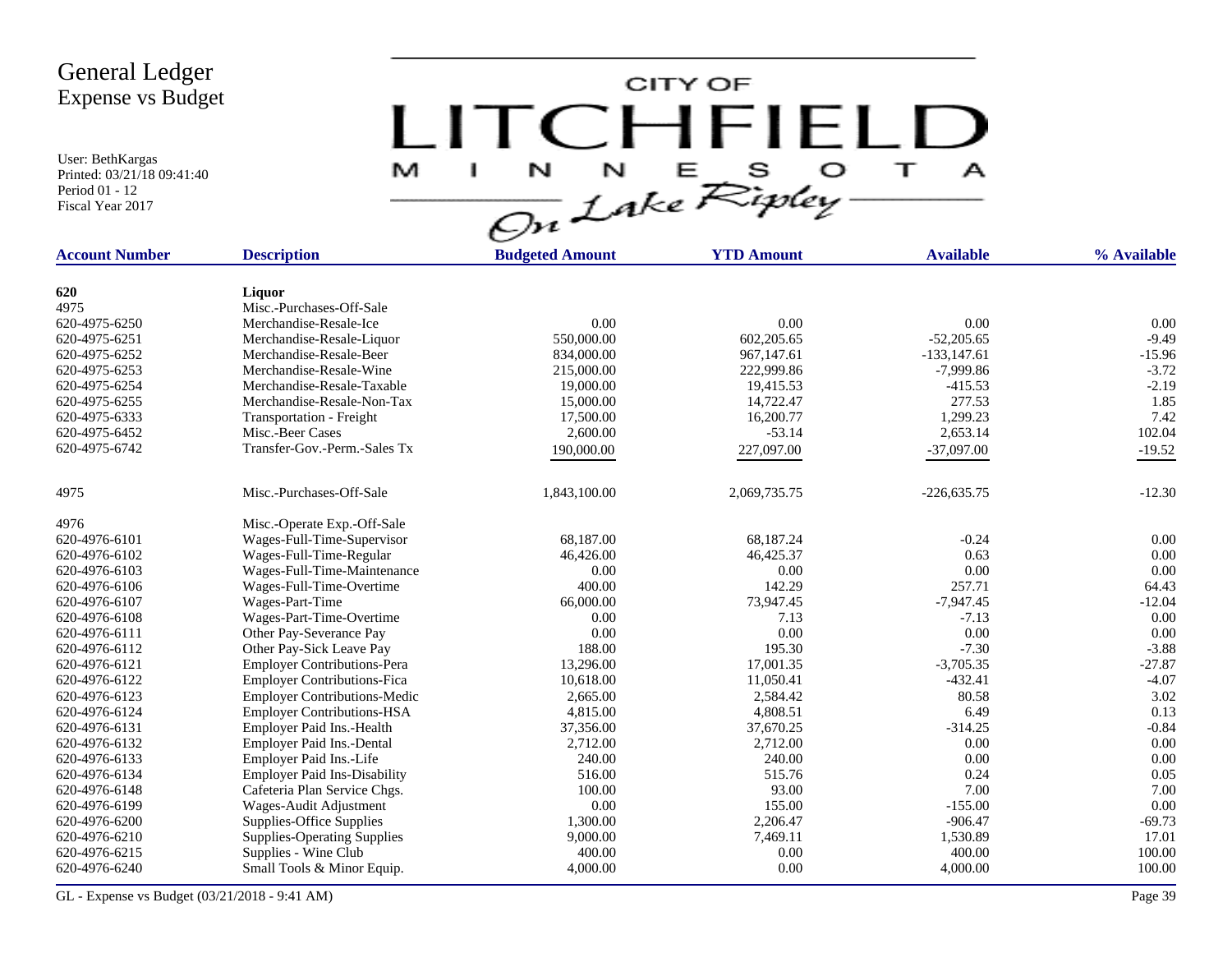| <b>Account Number</b> | <b>Description</b>             | <b>Budgeted Amount</b> | <b>YTD Amount</b> | <b>Available</b> | % Available |
|-----------------------|--------------------------------|------------------------|-------------------|------------------|-------------|
| 620-4976-6300         | <b>Professional Services</b>   | 100.00                 | 0.00              | 100.00           | 100.00      |
| 620-4976-6321         | Communication - Telephone      | 3,800.00               | 4,065.05          | $-265.05$        | $-6.98$     |
| 620-4976-6325         | Communication - Alarm System   | 800.00                 | 0.00              | 800.00           | 100.00      |
| 620-4976-6331         | Training                       | 2,000.00               | 129.96            | 1,870.04         | 93.50       |
| 620-4976-6340         | Advertising                    | 8,000.00               | 10,983.40         | $-2,983.40$      | $-37.29$    |
| 620-4976-6360         | Insurance                      | 20,000.00              | 28,938.64         | $-8,938.64$      | $-44.69$    |
| 620-4976-6400         | Repairs And Maintenance        | 500.00                 | 2,192.29          | $-1,692.29$      | $-338.46$   |
| 620-4976-6425         | Capital Equip Revolving - 2017 | 0.00                   | 0.00              | 0.00             | 0.00        |
| 620-4976-6428         | Depreciation - Local           | 0.00                   | 0.00              | 0.00             | 0.00        |
| 620-4976-6430         | Miscellaneous                  | 8,000.00               | 1,271.81          | 6,728.19         | 84.10       |
| 620-4976-6431         | Misc.-Charge Card Fees         | 33,250.00              | 34,835.48         | $-1,585.48$      | $-4.77$     |
| 620-4976-6432         | Misc.-Uncollected Checks       | 0.00                   | 0.00              | 0.00             | 0.00        |
| 620-4976-6440         | Contingency                    | 105,331.00             | 0.00              | 105,331.00       | 100.00      |
| 620-4976-6444         | Misc.-Bookkeeping              | 10,000.00              | 10,000.00         | 0.00             | 0.00        |
| 620-4976-6445         | Misc.-Audit                    | 5,000.00               | 5,000.00          | 0.00             | 0.00        |
| 620-4976-6455         | Misc.-New Employee Costs       | 0.00                   | 0.00              | 0.00             | 0.00        |
| 620-4976-6476         | Misc.-Vendor Sales Tax         | 500.00                 | 0.00              | 500.00           | 100.00      |
| 620-4976-6742         | Transfer-Gov.-Perm.-Sales Tx   | $0.00\,$               | 0.00              | $0.00\,$         | 0.00        |
| 4976                  | Misc.-Operate Exp.-Off-Sale    | 465,500.00             | 372,827.69        | 92,672.31        | 19.91       |
|                       |                                |                        |                   |                  |             |
| 4977                  | Misc.-Bldg & Maint-Off-Sale    |                        |                   |                  |             |
| 620-4977-6220         | Supplies-RepairMaintenance     | 1,000.00               | 446.50            | 553.50           | 55.35       |
| 620-4977-6380         | <b>Utility Services</b>        | 14,000.00              | 14,767.21         | $-767.21$        | $-5.48$     |
| 620-4977-6400         | Repairs And Maintenance        | 5,000.00               | 11,622.75         | $-6,622.75$      | $-132.46$   |
| 620-4977-6401         | Repairs & Maint - Building     | $0.00\,$               | 0.00              | $0.00\,$         | 0.00        |
| 4977                  | Misc.-Bldg & Maint-Off-Sale    | 20,000.00              | 26,836.46         | $-6,836.46$      | $-34.18$    |
| 4978                  | Misc.-Non-Operate-Off-Sale     |                        |                   |                  |             |
| 620-4978-6429         | Depreciation Expense           | 0.00                   | 28,058.00         | $-28,058.00$     | 0.00        |
| 620-4978-6440         | Misc.-Contingency Funds        | 0.00                   | 0.00              | 0.00             | 0.00        |
| 620-4978-6476         | Misc.-Vendor Sales Tax         | 0.00                   | 0.00              | 0.00             | 0.00        |
| 620-4978-6477         | Misc.-Vendor Use Tax           | 200.00                 | 225.00            | $-25.00$         | $-12.50$    |
| 620-4978-6520         | C.O.-Buildings                 | 0.00                   | 0.00              | $0.00\,$         | 0.00        |
| 620-4978-6580         | C.O.-Equip.-Other              | 0.00                   | 0.00              | 0.00             | 0.00        |
| 620-4978-6721         | Transfers-Int.-Perm.           | 0.00                   | 0.00              | 0.00             | 0.00        |
| 620-4978-6722         | Transfers-Int.-Perm.-General   | 0.00                   | 0.00              | 0.00             | 0.00        |
| 620-4978-6723         | Transfers-Int.-Temp-Electric   | 0.00                   | 0.00              | 0.00             | 0.00        |
| 620-4978-6724         | Transfer - Personal Study      | 0.00                   | 0.00              | 0.00             | 0.00        |
| 620-4978-6728         | Transfers-Int.-Perm-Civic A.   | 59,000.00              | 59,000.00         | 0.00             | 0.00        |
| 620-4978-6740         | Transfer - Hazard Bldg Rev     | 0.00                   | $0.00\,$          | 0.00             | $0.00\,$    |
| 620-4978-6741         | Transfer - Comm Reinv          | 0.00                   | 97,992.00         | $-97,992.00$     | $0.00\,$    |
| 620-4978-6742         | Transfer - Res Tree Mgmt       | 0.00                   | 0.00              | 0.00             | $0.00\,$    |
| 620-4978-6743         | Transfer - DowntownHer Pres    | 0.00                   | 0.00              | 0.00             | $0.00\,$    |
| 620-4978-6747         | Transfer - Insurance Rev.      | 0.00                   | 0.00              | 0.00             | 0.00        |
| 620-4978-6757         | Transfer-Infrastructure        | 0.00                   | 0.00              | 0.00             | $0.00\,$    |
| 620-4978-6758         | Transfer - Project Fund        | 0.00                   | 0.00              | 0.00             | $0.00\,$    |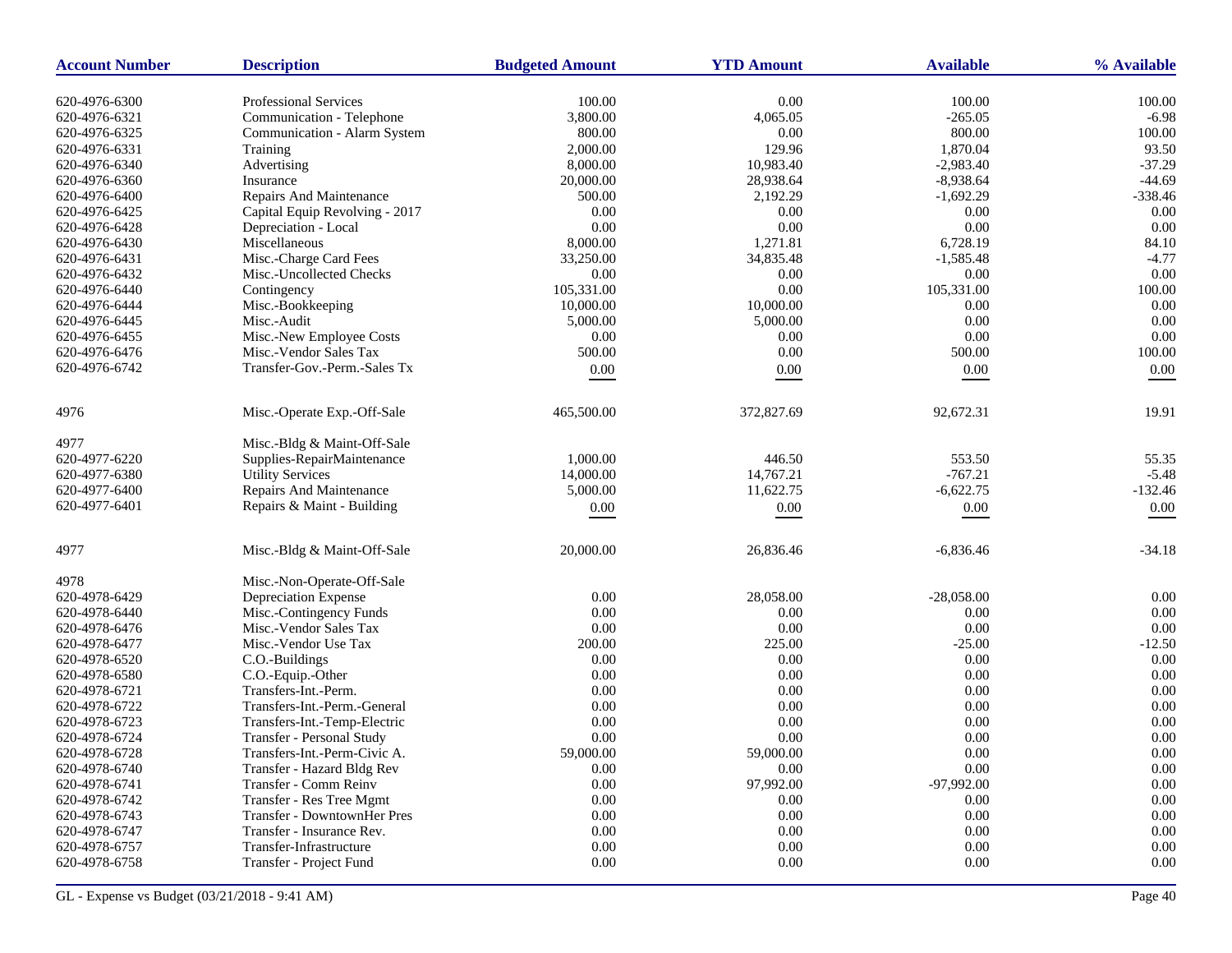| <b>Account Number</b> | <b>Description</b>         | <b>Budgeted Amount</b> | <b>YTD Amount</b> | <b>Available</b> | % Available |
|-----------------------|----------------------------|------------------------|-------------------|------------------|-------------|
| 620-4978-6770         | Loss on Asset Disposal     | 0.00                   | 0.00              | 0.00             | $0.00\,$    |
| 4978                  | Misc.-Non-Operate-Off-Sale | 59,200.00              | 185,275.00        | $-126,075.00$    | $-212.96$   |
| 620                   | Liquor                     | 2,387,800.00           | 2,654,674.90      | $-266,874.90$    | $-11.18$    |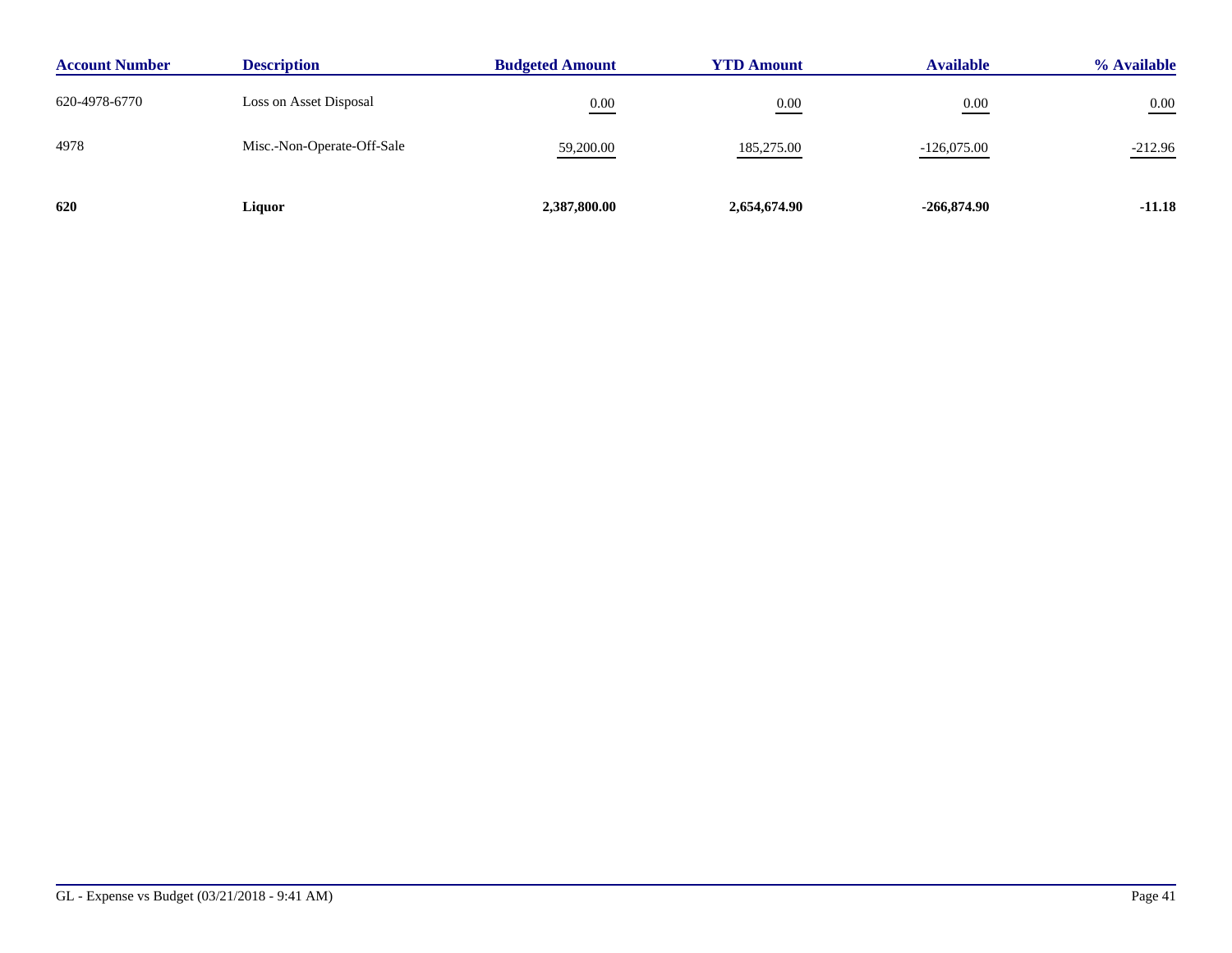User: BethKargas Printed: 03/21/18 09:41:40 Period 01 - 12 Fiscal Year 2017



| <b>Account Number</b> | <b>Description</b>                  | <b>Budgeted Amount</b> | <b>YTD Amount</b> | <b>Available</b> | % Available |
|-----------------------|-------------------------------------|------------------------|-------------------|------------------|-------------|
|                       |                                     |                        |                   |                  |             |
| 623                   | <b>Golf Course</b>                  |                        |                   |                  |             |
| 4983                  | Misc.-Golf Course                   |                        |                   |                  |             |
| 623-4983-6101         | Wages-Full-Time-Supervisor          | 0.00                   | 0.00              | 0.00             | 0.00        |
| 623-4983-6103         | Wages-Full-Time-Maintenance         | 0.00                   | 0.00              | 0.00             | 0.00        |
| 623-4983-6106         | Wages-Full-Time-Overtime            | 0.00                   | 50.22             | $-50.22$         | 0.00        |
| 623-4983-6107         | Wages-Part-Time                     | 57,000.00              | 74,559.61         | $-17,559.61$     | $-30.81$    |
| 623-4983-6108         | Wages-Part-Time-Overtime            | 0.00                   | 5,766.58          | $-5,766.58$      | 0.00        |
| 623-4983-6109         | Wages-Part-Time-Supervisor          | 0.00                   | 0.00              | 0.00             | 0.00        |
| 623-4983-6114         | Wages-Part-Time-Pro Shop            | 24,000.00              | 28,307.13         | $-4,307.13$      | $-17.95$    |
| 623-4983-6121         | <b>Employer Contributions-Pera</b>  | 0.00                   | 490.28            | $-490.28$        | 0.00        |
| 623-4983-6122         | <b>Employer Contributions-Fica</b>  | 4,523.00               | 6,737.80          | $-2,214.80$      | $-48.97$    |
| 623-4983-6123         | <b>Employer Contributions-Medic</b> | 1,000.00               | 1,575.88          | $-575.88$        | $-57.59$    |
| 623-4983-6124         | <b>Employer Contributions-HSA</b>   | 0.00                   | 0.00              | 0.00             | 0.00        |
| 623-4983-6131         | Employer Paid Ins.-Health           | 0.00                   | 0.00              | 0.00             | 0.00        |
| 623-4983-6132         | Employer Paid Ins.-Dental           | 0.00                   | 0.00              | 0.00             | 0.00        |
| 623-4983-6133         | Employer Paid Ins.-Life             | 0.00                   | 0.27              | $-0.27$          | 0.00        |
| 623-4983-6134         | <b>Employer Paid Ins-Disability</b> | 0.00                   | 0.48              | $-0.48$          | 0.00        |
| 623-4983-6199         | Wages-Audit Adjustment              | 0.00                   | 0.00              | 0.00             | 0.00        |
| 623-4983-6210         | <b>Supplies-Operating Supplies</b>  | 0.00                   | 0.00              | 0.00             | 0.00        |
| 623-4983-6212         | Supplies-Operating-Fuel             | 17,000.00              | 11,992.32         | 5,007.68         | 29.46       |
| 623-4983-6215         | Pro Shop Inventory                  | 18,000.00              | 10,051.55         | 7.948.45         | 44.16       |
| 623-4983-6220         | Supplies-RepairMaintenance          | 70,000.00              | 110,860.35        | $-40,860.35$     | $-58.37$    |
| 623-4983-6240         | Small Tools & Minor Equip.          | 1,500.00               | 0.00              | 1,500.00         | 100.00      |
| 623-4983-6300         | <b>Professional Services</b>        | 0.00                   | 773.54            | $-773.54$        | 0.00        |
| 623-4983-6309         | Professional-Computer Hdcap         | 3,000.00               | 1,765.00          | 1,235.00         | 41.17       |
| 623-4983-6320         | Communication                       | 3,000.00               | 4,044.55          | $-1,044.55$      | $-34.82$    |
| 623-4983-6331         | Training                            | 50.00                  | 713.99            | $-663.99$        | $-1,327.98$ |
| 623-4983-6340         | Advertising                         | 1,000.00               | 680.51            | 319.49           | 31.95       |
| 623-4983-6360         | Insurance                           | 10,000.00              | 9,539.67          | 460.33           | 4.60        |
| 623-4983-6380         | <b>Utility Services</b>             | 8,500.00               | 7,321.82          | 1,178.18         | 13.86       |
| 623-4983-6400         | Repairs And Maintenance             | 24,500.00              | 13,519.70         | 10,980.30        | 44.82       |
| 623-4983-6410         | Rentals                             | 4,500.00               | 6,485.32          | $-1,985.32$      | $-44.12$    |
| 623-4983-6411         | Rentals - Land                      | 0.00                   | 0.00              | 0.00             | 0.00        |
| 623-4983-6414         | Rentals - Golf Carts                | 27,500.00              | 29,291.40         | $-1,791.40$      | $-6.51$     |
| 623-4983-6416         | Rentals - Revolving - 2010          | 0.00                   | 0.00              | 0.00             | 0.00        |
| 623-4983-6417         | Rentals - Revolving - 2009          | 0.00                   | 0.00              | 0.00             | 0.00        |
| 623-4983-6418         | Rentals-Revolving-2007              | 0.00                   | 0.00              | 0.00             | 0.00        |
| 623-4983-6419         | Rentals - Revolving - 2011          | 0.00                   | 0.00              | 0.00             | 0.00        |
|                       |                                     |                        |                   |                  |             |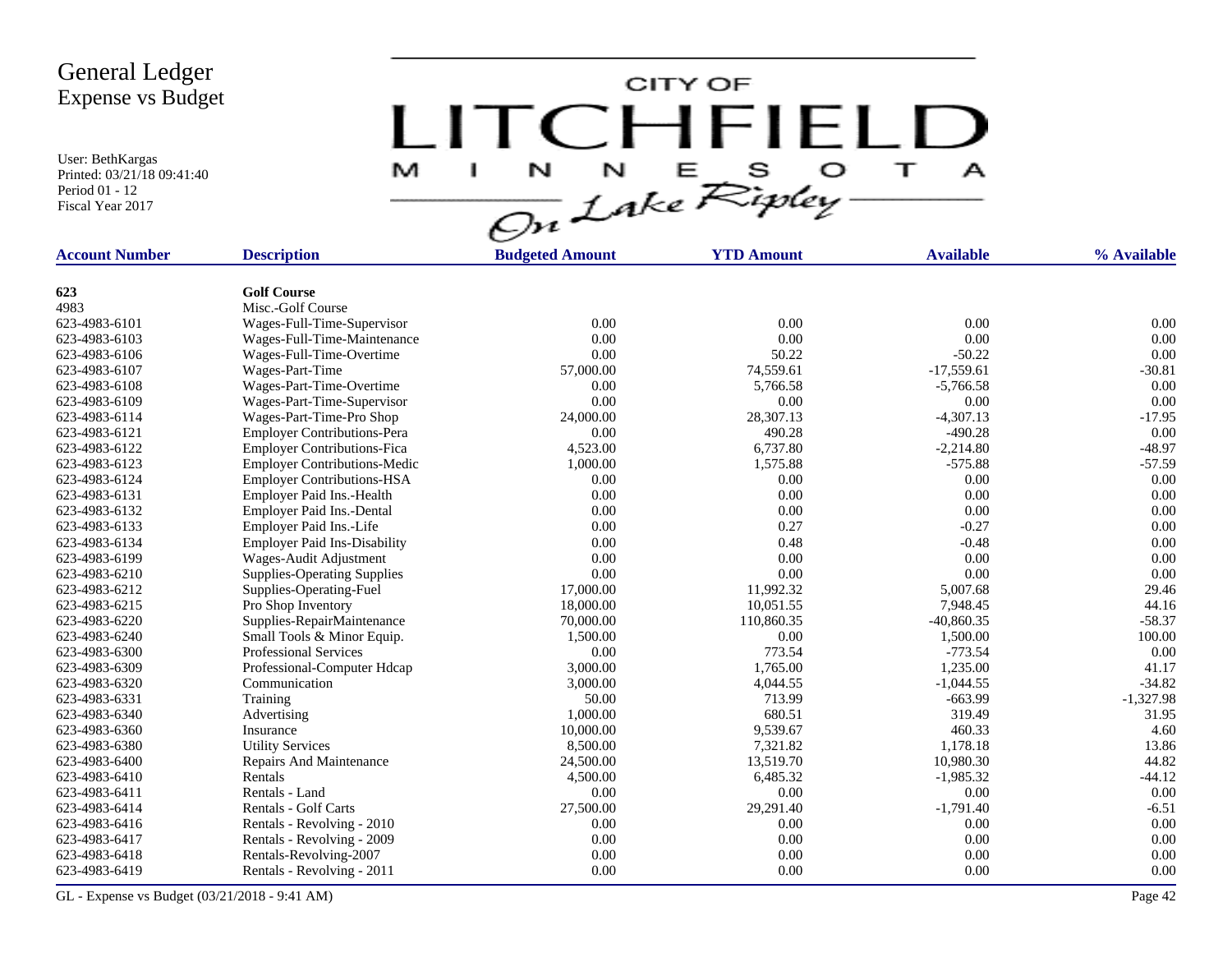| <b>Account Number</b> | <b>Description</b>             | <b>Budgeted Amount</b> | <b>YTD Amount</b> | <b>Available</b> | % Available |
|-----------------------|--------------------------------|------------------------|-------------------|------------------|-------------|
| 623-4983-6420         | Capital Equip Revolving - 2012 | 33,153.00              | 0.00              | 33,153.00        | 100.00      |
| 623-4983-6421         | Capital Equip Revolving - 2013 | 15,924.00              | 15,924.00         | $0.00\,$         | 0.00        |
| 623-4983-6422         | Rentals - Revolving - 2014     | 846.00                 | 846.00            | 0.00             | 0.00        |
| 623-4983-6423         | Capital Equip Revolving - 2015 | 6,977.00<br>6,977.00   |                   | 0.00             | 0.00        |
| 623-4983-6424         | Capital Equip Revolving - 2016 | 1,548.00               | 1,548.00          | 0.00             | 0.00        |
| 623-4983-6425         | Rentals-Revolving - 2006       | 0.00                   | 0.00              | 0.00             | 0.00        |
| 623-4983-6430         | Miscellaneous                  | 911.00                 | 5,884.77          | $-4,973.77$      | $-545.97$   |
| 623-4983-6431         | Misc - Golf Club Inc Pmt       | 18,000.00              | 0.00              | 18,000.00        | 100.00      |
| 623-4983-6432         | Misc.-Elected Or Appointed     | 0.00                   | 0.00              | 0.00             | 0.00        |
| 623-4983-6435         | Merchandise Consignment        | 0.00                   | 1,168.05          | $-1,168.05$      | 0.00        |
| 623-4983-6441         | Misc.-Taxes                    | 16,000.00              | 19,105.00         | $-3,105.00$      | $-19.41$    |
| 623-4983-6446         | Misc.-Interest                 | 0.00                   | 0.00              | 0.00             | 0.00        |
| 623-4983-6476         | Misc.-Vendor Sales Tax         | 0.00                   | 0.00              | 0.00             | 0.00        |
| 623-4983-6477         | Misc.-Vendor Use Tax           | 0.00                   | 1,757.00          | $-1,757.00$      | 0.00        |
| 623-4983-6510         | C.O.-Land                      | 0.00                   | 0.00              | 0.00             | 0.00        |
| 623-4983-6520         | C.O.-Buildings                 | 0.00                   | 0.00              | 0.00             | 0.00        |
| 623-4983-6530         | C.O.-Other Imp.                | 0.00                   | 0.00              | 0.00             | 0.00        |
| 623-4983-6580         | C.O.-Equip.-Other              | 0.00                   | 0.00              | 0.00             | 0.00        |
| 623-4983-6600         | Debt Ser.-Principal            | 0.00                   | 0.00              | 0.00             | 0.00        |
| 623-4983-6610         | Debt Ser.-Interest             | 0.00                   | 0.00              | 0.00             | 0.00        |
| 623-4983-6721         | Transfers-G.O. Imp. 2007A      | 27,500.00              | 0.00              | 27,500.00        | 100.00      |
| 623-4983-6747         | Transfer - Insurance Rev.      | 0.00                   | 0.00              | 0.00             | 0.00        |
| 623-4983-6749         | Misc. - Contingency            | 0.00                   | 0.00              | 0.00             | 0.00        |
| 623-4983-6772         | Transfer-Golf Course Imp.      | 0.00                   | 0.00              | 0.00             | 0.00        |
| 4983                  | Misc.-Golf Course              | 395,932.00             | 377,737.79        | 18,194.21        | 4.60        |
| 4986                  | Misc.-Community Room           |                        |                   |                  |             |
| 623-4986-6425         | Rentals-Revolving-2006         | $0.00\,$               | $0.00\,$          | $0.00\,$         | $0.00\,$    |
| 4986                  | Misc.-Community Room           | 0.00                   | 0.00              | $0.00\,$         | 0.00        |
| 623                   | <b>Golf Course</b>             | 395,932.00             | 377,737.79        | 18,194.21        | 4.60        |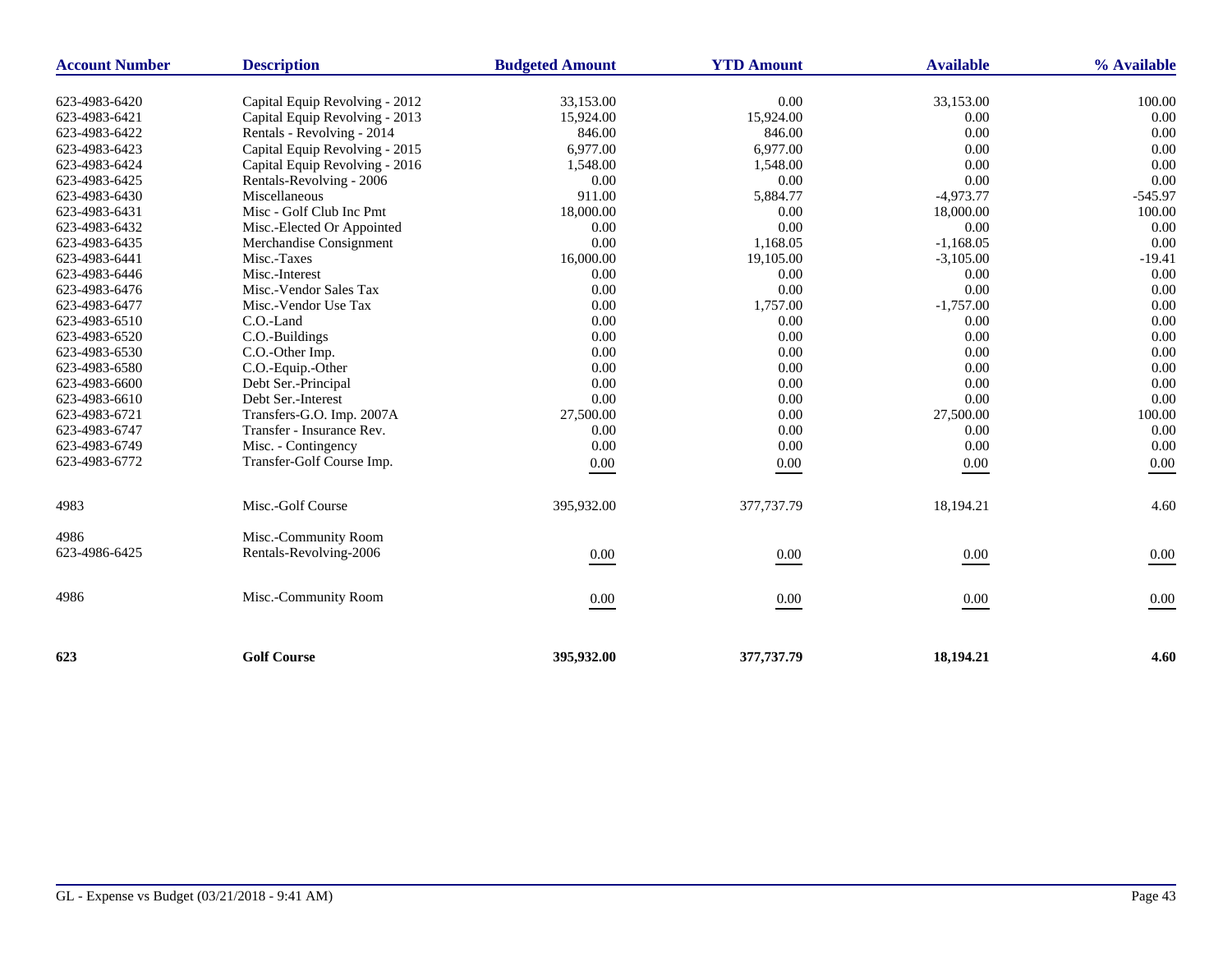User: BethKargas Printed: 03/21/18 09:41:40 Period 01 - 12 Fiscal Year 2017

CITY OF LITCHFIELD  $\mathbf{T}$ M  $\mathbf{A}$ H.

| <b>Account Number</b> | <b>Description</b>                  | <b>Budgeted Amount</b> | <b>YTD Amount</b> | <b>Available</b> | % Available |
|-----------------------|-------------------------------------|------------------------|-------------------|------------------|-------------|
|                       |                                     |                        |                   |                  |             |
| 626                   | Airport                             |                        |                   |                  |             |
| 4953                  | Misc.-Airport                       |                        |                   |                  |             |
| 626-4953-6103         | Wages-Full-Time-Maintenance         | 0.00                   | 0.00              | 0.00             | 0.00        |
| 626-4953-6106         | Wages-Full-Time-Overtime            | 0.00                   | 0.00              | 0.00             | 0.00        |
| 626-4953-6107         | Wages-Part-Time                     | 0.00                   | 0.00              | 0.00             | 0.00        |
| 626-4953-6108         | Wages-Part-Time-Overtime            | 0.00                   | 0.00              | 0.00             | 0.00        |
| 626-4953-6121         | <b>Employer Contributions-Pera</b>  | 0.00                   | 0.00              | 0.00             | 0.00        |
| 626-4953-6122         | <b>Employer Contributions-Fica</b>  | 0.00                   | 0.00              | 0.00             | 0.00        |
| 626-4953-6123         | <b>Employer Contributions-Medic</b> | 0.00                   | 0.00              | 0.00             | 0.00        |
| 626-4953-6124         | <b>Employer Contributions-HSA</b>   | 0.00                   | 0.00              | 0.00             | 0.00        |
| 626-4953-6131         | Employer Paid Ins.-Health           | 0.00                   | 0.00              | 0.00             | 0.00        |
| 626-4953-6132         | Employer Paid Ins.-Dental           | 0.00                   | 0.00              | 0.00             | 0.00        |
| 626-4953-6133         | Employer Paid Ins.-Life             | 0.00                   | 0.00              | 0.00             | 0.00        |
| 626-4953-6134         | <b>Employer Paid Ins-Disability</b> | 0.00                   | 0.00              | 0.00             | 0.00        |
| 626-4953-6199         | Wages-Audit Adjustment              | 0.00                   | 0.00              | 0.00             | 0.00        |
| 626-4953-6210         | <b>Supplies-Operating Supplies</b>  | 0.00                   | 136.49            | $-136.49$        | 0.00        |
| 626-4953-6212         | Supplies-Operating-Fuel             | 70,500.00              | 65,510.67         | 4,989.33         | 7.08        |
| 626-4953-6220         | Supplies-RepairMaintenance          | 5,000.00               | 850.33            | 4,149.67         | 82.99       |
| 626-4953-6300         | <b>Professional Services</b>        | 500.00                 | 0.00              | 500.00           | 100.00      |
| 626-4953-6320         | Communication                       | 2,100.00               | 1,631.95          | 468.05           | 22.29       |
| 626-4953-6331         | Training                            | 750.00                 | 0.00              | 750.00           | 100.00      |
| 626-4953-6360         | Insurance                           | 18,000.00              | 16,517.13         | 1,482.87         | 8.24        |
| 626-4953-6380         | Utility Services - Electric         | 9,500.00               | 7,612.25          | 1,887.75         | 19.87       |
| 626-4953-6383         | <b>Utility Services - Gas</b>       | 2,000.00               | 785.57            | 1,214.43         | 60.72       |
| 626-4953-6400         | Repairs And Maintenance             | 2,125.00               | 896.00            | 1,229.00         | 57.84       |
| 626-4953-6415         | Repay-Sinking-1988                  | 0.00                   | 0.00              | 0.00             | 0.00        |
| 626-4953-6417         | Repay-Sinking-1990                  | 0.00                   | 0.00              | 0.00             | 0.00        |
| 626-4953-6427         | Infrastructure Revolving-2016       | 9,098.00               | 9,096.92          | 1.08             | 0.01        |
| 626-4953-6430         | Miscellaneous                       | 3,500.00               | 3,609.65          | $-109.65$        | $-3.13$     |
| 626-4953-6432         | Misc.-Elected Or Appointed          | 0.00                   | 0.00              | 0.00             | 0.00        |
| 626-4953-6441         | Misc.-Taxes                         | 8,200.00               | 7,310.00          | 890.00           | 10.85       |
| 626-4953-6446         | Misc.-Interest                      | 0.00                   | 0.00              | 0.00             | 0.00        |
| 626-4953-6476         | Misc.-Vendor Sales Tax              | 0.00                   | 0.00              | 0.00             | 0.00        |
| 626-4953-6477         | Misc.-Vendor Use Tax                | 0.00                   | 0.00              | 0.00             | 0.00        |
| 626-4953-6520         | C.O.-Buildings                      | 0.00                   | 0.00              | 0.00             | 0.00        |
| 626-4953-6530         | C.O.-Other Imp.                     | 0.00                   | 0.00              | 0.00             | 0.00        |
| 626-4953-6625         | Hangar Loan-Principal-Only          | 0.00                   | 0.00              | 0.00             | 0.00        |
| 626-4953-6721         | Transfers-Airport                   | 0.00                   | 0.00              | 0.00             | 0.00        |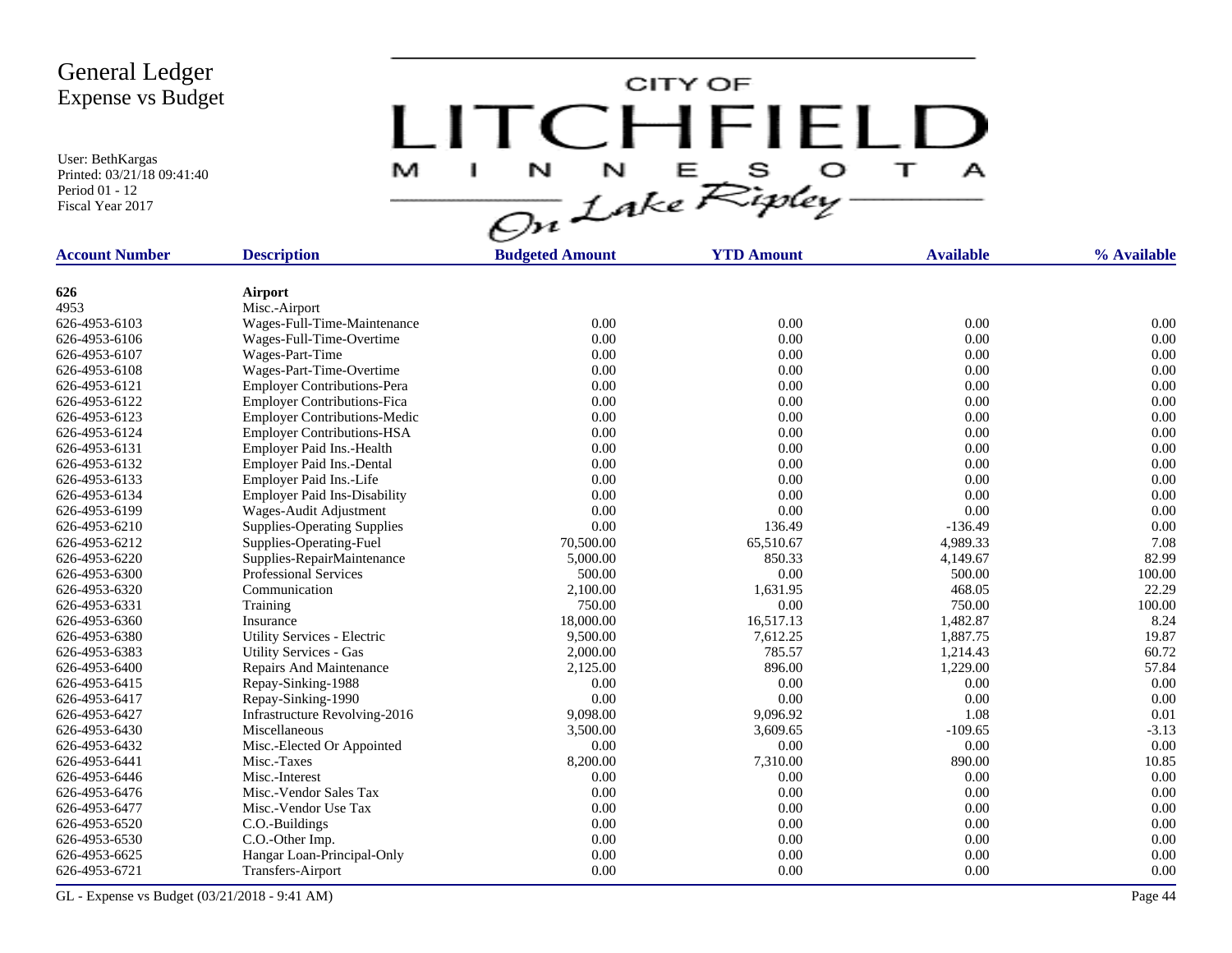| <b>Account Number</b>          | <b>Description</b>                                      | <b>Budgeted Amount</b> | <b>YTD Amount</b> | <b>Available</b> | % Available      |
|--------------------------------|---------------------------------------------------------|------------------------|-------------------|------------------|------------------|
| 626-4953-6747<br>626-4953-6749 | Transfer - Insurance Rev.<br>Transfer-Capital Imp. Fund | 0.00<br>0.00           | 0.00<br>0.00      | 0.00<br>0.00     | 0.00<br>$0.00\,$ |
| 4953                           | Misc.-Airport                                           | 131,273.00             | 113,956.96        | 17,316.04        | 13.19            |
| 626                            | Airport                                                 | 131,273.00             | 113,956.96        | 17,316.04        | 13.19            |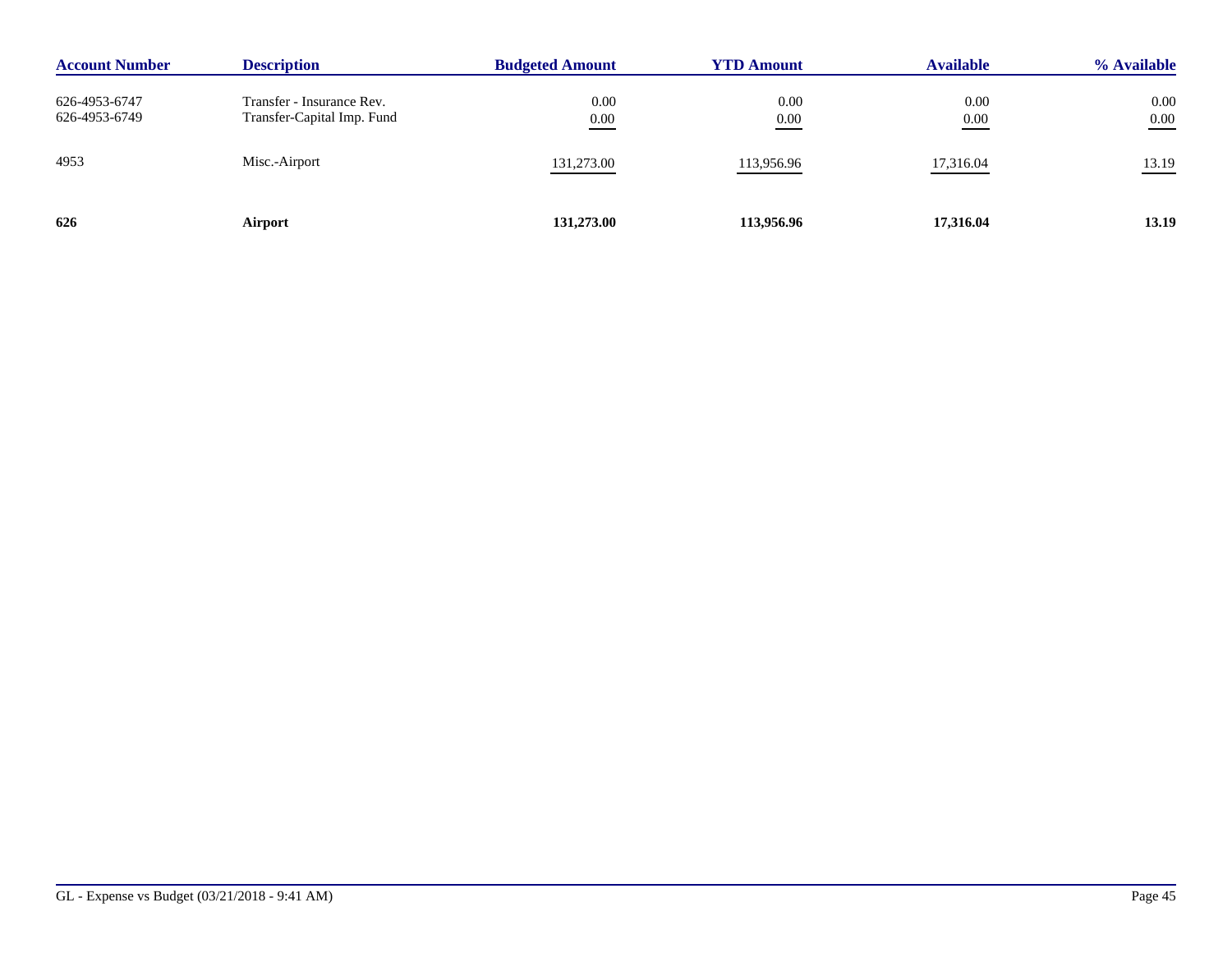User: BethKargas Printed: 03/21/18 09:41:40 Period 01 - 12 Fiscal Year 2017



| <b>Account Number</b> | <b>Description</b>                  | <b>Budgeted Amount</b> | <b>YTD Amount</b> | <b>Available</b> | % Available |
|-----------------------|-------------------------------------|------------------------|-------------------|------------------|-------------|
|                       |                                     |                        |                   |                  |             |
| 629                   | <b>Cemetery</b>                     |                        |                   |                  |             |
| 4956                  | Misc.-Cemetery                      |                        |                   |                  |             |
| 629-4956-6101         | Wages-Full-Time-Supervisor          | 0.00                   | 0.00              | 0.00             | 0.00        |
| 629-4956-6102         | Wages-Full-Time-Regular             | 0.00                   | 0.00              | 0.00             | 0.00        |
| 629-4956-6103         | Wages-Full-Time-Maintenance         | 0.00                   | 0.00              | 0.00             | 0.00        |
| 629-4956-6106         | Wages-Full-Time-Overtime            | 0.00                   | 0.00              | 0.00             | 0.00        |
| 629-4956-6107         | Wages-Part-Time                     | 22,000.00              | 25,476.56         | $-3,476.56$      | $-15.80$    |
| 629-4956-6108         | Wages-Part-Time-Overtime            | 200.00                 | 91.88             | 108.12           | 54.06       |
| 629-4956-6109         | Wages-Part-Time-Supervisor          | 0.00                   | 0.00              | 0.00             | 0.00        |
| 629-4956-6112         | Other Pay-Sick Leave Pay            | 0.00                   | 0.00              | 0.00             | 0.00        |
| 629-4956-6121         | <b>Employer Contributions-Pera</b>  | 0.00                   | 57.00             | $-57.00$         | 0.00        |
| 629-4956-6122         | <b>Employer Contributions-Fica</b>  | 1,500.00               | 1,585.22          | $-85.22$         | $-5.68$     |
| 629-4956-6123         | <b>Employer Contributions-Medic</b> | 400.00                 | 370.74            | 29.26            | 7.32        |
| 629-4956-6124         | <b>Employer Contributions-HSA</b>   | 0.00                   | 0.00              | 0.00             | 0.00        |
| 629-4956-6131         | Employer Paid Ins.-Health           | 0.00                   | 0.00              | 0.00             | 0.00        |
| 629-4956-6132         | Employer Paid Ins.-Dental           | 0.00                   | 0.00              | 0.00             | 0.00        |
| 629-4956-6133         | Employer Paid Ins.-Life             | 0.00                   | 0.00              | 0.00             | 0.00        |
| 629-4956-6134         | <b>Employer Paid Ins-Disability</b> | 0.00                   | 0.00              | 0.00             | 0.00        |
| 629-4956-6199         | Wages-Audit Adjustment              | 0.00                   | 0.00              | 0.00             | 0.00        |
| 629-4956-6212         | Supplies-Operating-Fuel             | 7,000.00               | 8,949.87          | $-1,949.87$      | $-27.86$    |
| 629-4956-6220         | Supplies-RepairMaintenance          | 11,000.00              | 4,008.73          | 6,991.27         | 63.56       |
| 629-4956-6240         | Small Tools & Minor Equip.          | 0.00                   | 675.00            | $-675.00$        | 0.00        |
| 629-4956-6300         | <b>Professional Services</b>        | 0.00                   | 0.00              | 0.00             | 0.00        |
| 629-4956-6360         | Insurance                           | 2,200.00               | 2,237.74          | $-37.74$         | $-1.72$     |
| 629-4956-6380         | Utility Services - Electric         | 2,500.00               | 2,981.30          | $-481.30$        | $-19.25$    |
| 629-4956-6400         | Repairs And Maintenance             | 4,000.00               | 2,602.33          | 1,397.67         | 34.94       |
| 629-4956-6410         | Rentals                             | 800.00                 | 919.73            | $-119.73$        | $-14.97$    |
| 629-4956-6417         | Rentals - Revolving - 2008          | 0.00                   | 0.00              | 0.00             | 0.00        |
| 629-4956-6418         | Rentals-Revolving-2007              | 0.00                   | 0.00              | 0.00             | 0.00        |
| 629-4956-6419         | Rentals - Revolving - 2011          | 0.00                   | 0.00              | 0.00             | 0.00        |
| 629-4956-6420         | Rentals - Revolving - 2012          | 0.00                   | 0.00              | 0.00             | 0.00        |
| 629-4956-6421         | Rentals-Revolving-2003              | 0.00                   | 0.00              | 0.00             | 0.00        |
| 629-4956-6422         | Rentals - Revolving - 2014          | 5,679.00               | 5,679.00          | 0.00             | 0.00        |
| 629-4956-6423         | Capital Equip Revolving - 2015      | 7,087.00               | 7,087.00          | 0.00             | 0.00        |
| 629-4956-6424         | Capital Equip Revolving - 2016      | 2,298.00               | 2,298.00          | 0.00             | 0.00        |
| 629-4956-6425         | Capital Equip Revolving - 2017      | 0.00                   | 0.00              | 0.00             | 0.00        |
| 629-4956-6427         | Infrastructure Revolving-2016       | 9,882.00               | 9,881.52          | 0.48             | 0.00        |
| 629-4956-6430         | Miscellaneous                       | 550.00                 | 1,588.12          | $-1,038.12$      | $-188.75$   |
|                       |                                     |                        |                   |                  |             |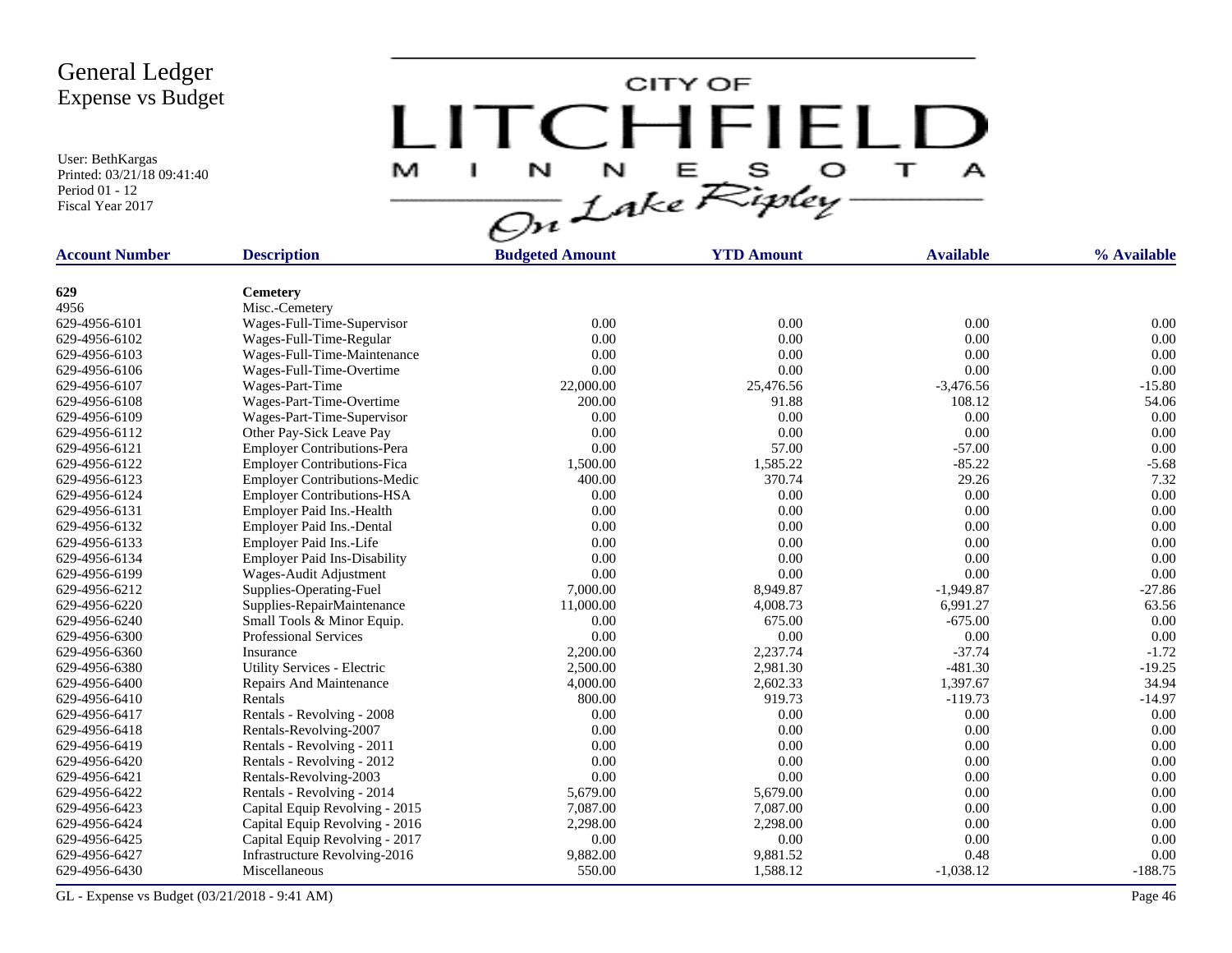| <b>Account Number</b> | <b>Description</b>        | <b>Budgeted Amount</b> | <b>YTD Amount</b> | <b>Available</b> | % Available |
|-----------------------|---------------------------|------------------------|-------------------|------------------|-------------|
|                       |                           |                        |                   |                  |             |
| 629-4956-6440         | Contingency               | 0.00                   | 0.00              | 0.00             | $0.00\,$    |
| 629-4956-6446         | Misc.-Interest            | 0.00                   | 0.00              | 0.00             | 0.00        |
| 629-4956-6476         | Misc.-Vendor Sales Tax    | 0.00                   | 0.00              | 0.00             | 0.00        |
| 629-4956-6477         | Misc.-Vendor Use Tax      | 0.00                   | 0.00              | 0.00             | 0.00        |
| 629-4956-6530         | C.O.-Other Imp.           | 0.00                   | 0.00              | 0.00             | 0.00        |
| 629-4956-6539         | C.O. Imp.-Project A       | 0.00                   | 0.00              | 0.00             | 0.00        |
| 629-4956-6722         | Transfer - General        | 0.00                   | 0.00              | 0.00             | 0.00        |
| 629-4956-6737         | Transfer - Columbarium    | 0.00                   | 0.00              | 0.00             | 0.00        |
| 629-4956-6747         | Transfer - Insurance Rev. | 0.00                   | 0.00              | 0.00             | 0.00        |
| 4956                  | Misc.-Cemetery            | 77,096.00              | 76,489.74         | 606.26           | 0.79        |
| 629                   | <b>Cemetery</b>           | 77,096.00              | 76,489.74         | 606.26           | 0.79        |